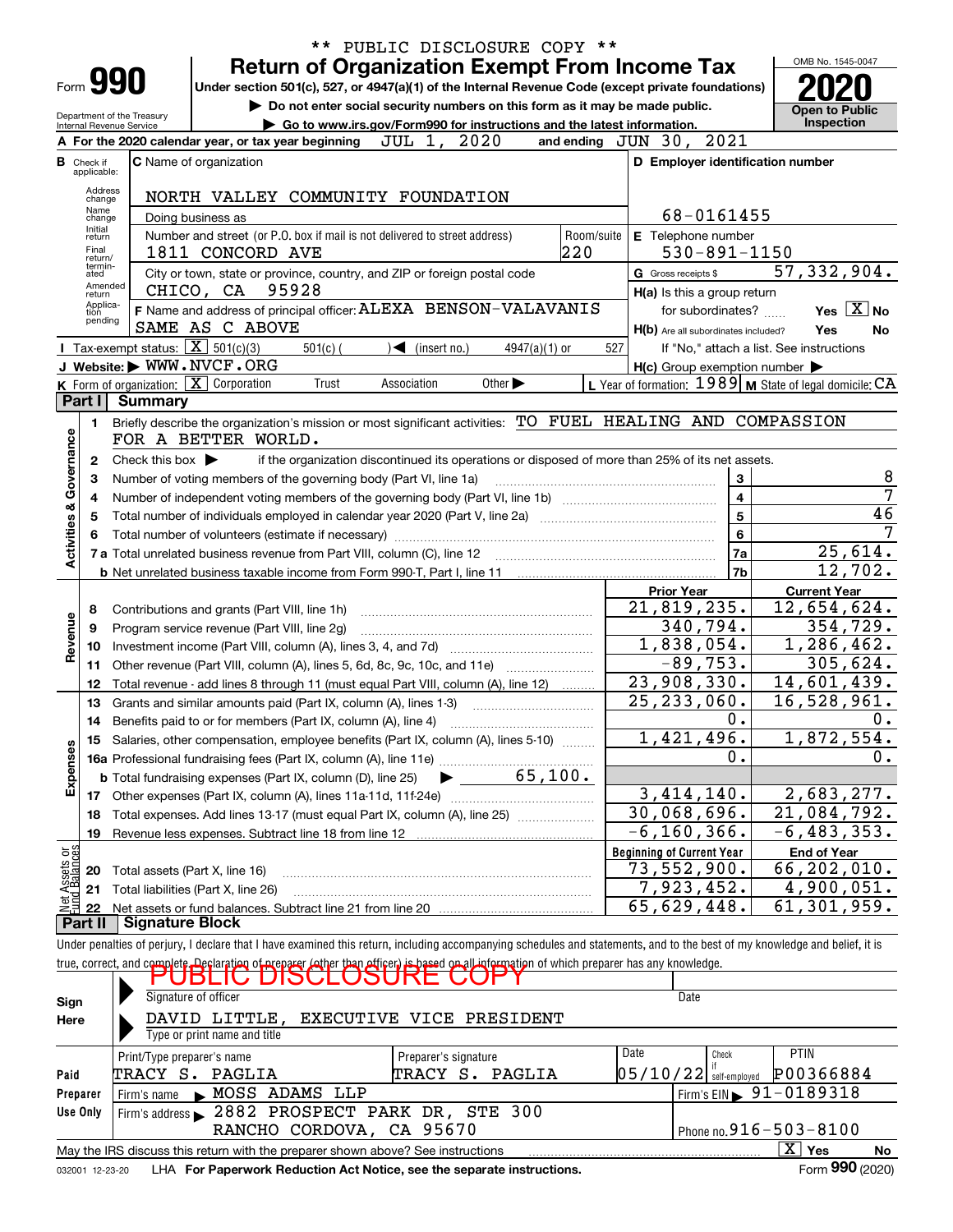|              | NORTH VALLEY COMMUNITY FOUNDATION<br>Form 990 (2020)                                                                                                                                    | 68-0161455<br>Page 2                |
|--------------|-----------------------------------------------------------------------------------------------------------------------------------------------------------------------------------------|-------------------------------------|
|              | Part III   Statement of Program Service Accomplishments                                                                                                                                 |                                     |
|              |                                                                                                                                                                                         |                                     |
| 1            | Briefly describe the organization's mission:                                                                                                                                            |                                     |
|              | TO FUEL HEALING AND COMPASSION FOR A BETTER WORLD. THROUGH                                                                                                                              |                                     |
|              | GRANTMAKING, PARTNERSHIPS, FINANCIAL AND PHILANTHROPIC SERVICES WE                                                                                                                      |                                     |
|              | HELP INDIVIDUALS, FAMILIES, BUSINESSES AND NONPROFITS MAXIMIZE THEIR                                                                                                                    |                                     |
|              | IMPACT ON THE LOCAL AND GLOBAL COMMUNITY.                                                                                                                                               |                                     |
| $\mathbf{2}$ | Did the organization undertake any significant program services during the year which were not listed on the                                                                            |                                     |
|              | prior Form 990 or 990-EZ?                                                                                                                                                               | $\exists$ Yes $\boxed{\text{X}}$ No |
|              | If "Yes." describe these new services on Schedule O.                                                                                                                                    | $\sqrt{}$ Yes $\sqrt{X}$ No         |
| 3            | Did the organization cease conducting, or make significant changes in how it conducts, any program services?                                                                            |                                     |
| 4            | If "Yes," describe these changes on Schedule O.<br>Describe the organization's program service accomplishments for each of its three largest program services, as measured by expenses. |                                     |
|              | Section 501(c)(3) and 501(c)(4) organizations are required to report the amount of grants and allocations to others, the total expenses, and                                            |                                     |
|              | revenue, if any, for each program service reported.                                                                                                                                     |                                     |
|              | 10,878,700. including grants of \$10,167,070. ) (Revenue \$<br>(Expenses \$<br>4a (Code:                                                                                                | $0 \cdot$ )                         |
|              | DISASTER RELIEF AND RECOVERY HAS BECOME A MAJOR PART OF OUR FOUNDATION                                                                                                                  |                                     |
|              | OPERATIONS AS A RESULT OF THE 2019 CAMP FIRE, OTHER LOCAL WILDFIRES,                                                                                                                    |                                     |
|              | AND THE COVID-19 PANDEMIC. ASSISTANCE THROUGH GRANTS TO MULTIPLE                                                                                                                        |                                     |
|              | NONPROFIT AND GOVERNMENT ORGANIZATIONS AS WELL AS PROGRAMS RELATED TO                                                                                                                   |                                     |
|              | DISASTER RECOVERY HAVE BEEN PROVIDED AS A RESULT OF MILLIONS OF DOLLARS                                                                                                                 |                                     |
|              | OF DONATIONS TO THE FOUNDATION.                                                                                                                                                         |                                     |
|              |                                                                                                                                                                                         |                                     |
|              |                                                                                                                                                                                         |                                     |
|              |                                                                                                                                                                                         |                                     |
|              |                                                                                                                                                                                         |                                     |
|              |                                                                                                                                                                                         |                                     |
|              |                                                                                                                                                                                         |                                     |
| 4b           | 8, 169, 787. including grants of \$ 6, 361, 891. ) (Revenue \$<br>) (Expenses \$<br>(Code:                                                                                              | 354, 729.                           |
|              | AS A COMMUNITY FOUNDATION, OUR CHARITABLE PROGRAM CONSISTS OF FOSTERING                                                                                                                 |                                     |
|              | DONATIONS AND ADMINISTERING GRANTS FOR PUBLIC GOOD THROUGH VARIOUS<br>FUNDS THAT ALSO PROVIDE A VARIETY OF COMMUNITY SERVICES WITH THE HELP                                             |                                     |
|              | OF NUMEROUS VOLUNTEERS.                                                                                                                                                                 |                                     |
|              |                                                                                                                                                                                         |                                     |
|              |                                                                                                                                                                                         |                                     |
|              |                                                                                                                                                                                         |                                     |
|              |                                                                                                                                                                                         |                                     |
|              |                                                                                                                                                                                         |                                     |
|              |                                                                                                                                                                                         |                                     |
|              |                                                                                                                                                                                         |                                     |
|              |                                                                                                                                                                                         |                                     |
| 4c           | $752, 932$ . including grants of \$<br>$0 \cdot$ ) (Revenue \$<br>(Expenses \$<br>(Code:                                                                                                | $0 \cdot$ )                         |
|              | IS AN INITIATIVE LED BY NVCF AND FOCUSED ON EMOTIONAL HEALING<br>THRIVE                                                                                                                 |                                     |
|              | FOR CHILDREN, FAMILIES AND INDIVIDUALS AFTER THE CAMP FIRE AND OTHER                                                                                                                    |                                     |
|              | THRIVE BRINGS TOGETHER A COLLABORATION OF PEOPLE,<br>LOCAL CRISES.                                                                                                                      |                                     |
|              | ORGANIZATIONS AND AGENCIES COMMITTED TO ENGAGING IN WORK SURROUNDING                                                                                                                    |                                     |
|              | CHILDHOOD TRAUMA ACROSS ALL GENERATIONS.<br>IMPACT OF<br>THE                                                                                                                            |                                     |
|              |                                                                                                                                                                                         |                                     |
|              |                                                                                                                                                                                         |                                     |
|              |                                                                                                                                                                                         |                                     |
|              |                                                                                                                                                                                         |                                     |
|              |                                                                                                                                                                                         |                                     |
|              |                                                                                                                                                                                         |                                     |
|              |                                                                                                                                                                                         |                                     |
|              | 4d Other program services (Describe on Schedule O.)                                                                                                                                     |                                     |
|              | (Expenses \$<br>(Revenue \$<br>including grants of \$<br>19,801,419.                                                                                                                    |                                     |
| 4е           | Total program service expenses                                                                                                                                                          | Form 990 (2020)                     |
|              |                                                                                                                                                                                         |                                     |
|              | 032002 12-23-20<br>3                                                                                                                                                                    |                                     |
|              |                                                                                                                                                                                         |                                     |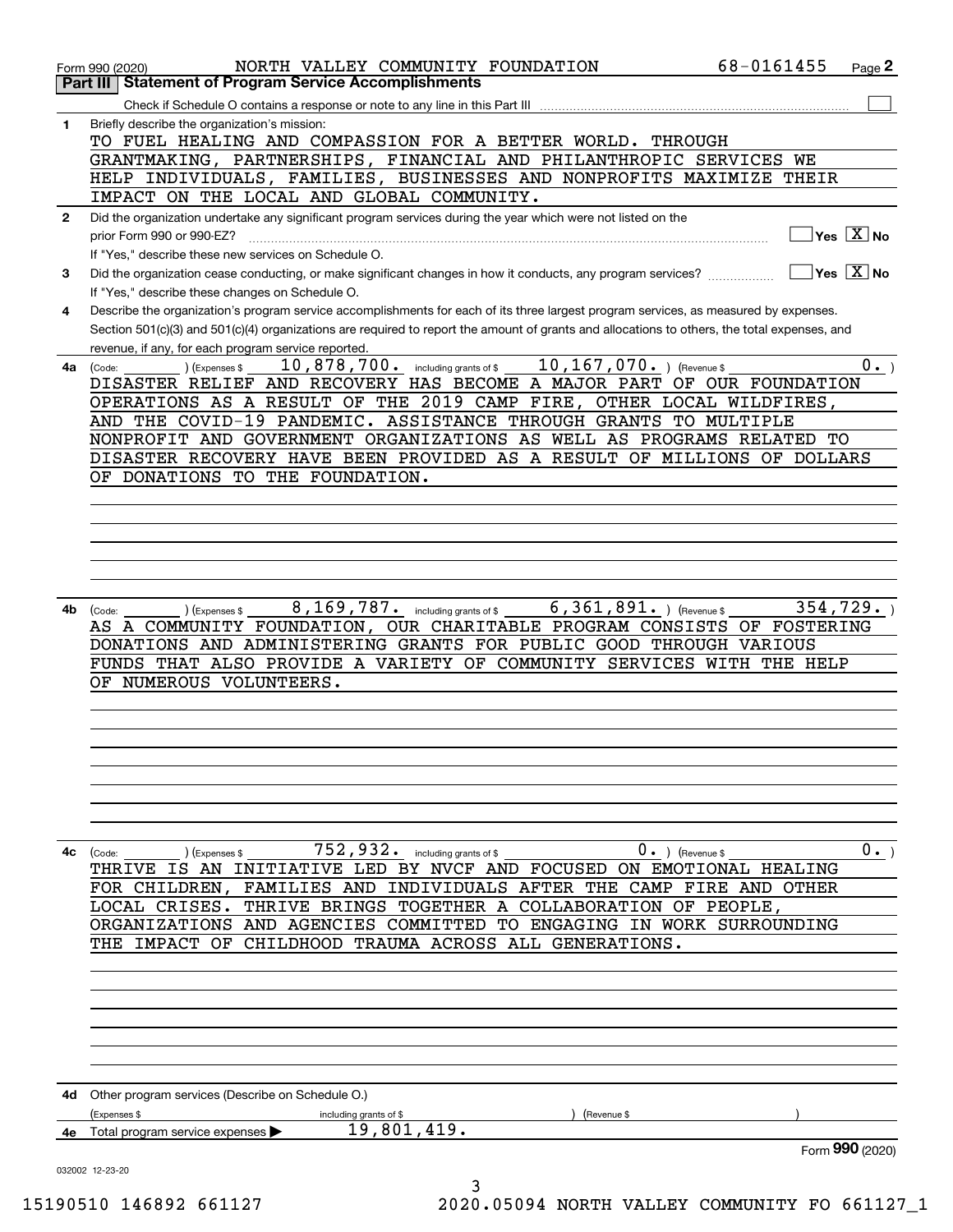|  | Form 990 (2020) |
|--|-----------------|

Form 990 (2020) NORTH VALLEY COMMUNITY FOUNDATION 68-0161455 <sub>Page</sub> 3<br>**Part IV | Checklist of Required Schedules** 

|         |                                                                                                                                                                                                                                                           |                        | Yes                     | No                           |
|---------|-----------------------------------------------------------------------------------------------------------------------------------------------------------------------------------------------------------------------------------------------------------|------------------------|-------------------------|------------------------------|
| 1       | Is the organization described in section $501(c)(3)$ or $4947(a)(1)$ (other than a private foundation)?                                                                                                                                                   |                        |                         |                              |
|         |                                                                                                                                                                                                                                                           | 1.                     | X                       |                              |
| 2       |                                                                                                                                                                                                                                                           | $\overline{2}$         | $\overline{\mathbf{x}}$ |                              |
| 3       | Did the organization engage in direct or indirect political campaign activities on behalf of or in opposition to candidates for                                                                                                                           |                        |                         |                              |
|         |                                                                                                                                                                                                                                                           | 3                      |                         | х                            |
| 4       | Section 501(c)(3) organizations. Did the organization engage in lobbying activities, or have a section 501(h) election in effect                                                                                                                          |                        |                         |                              |
|         |                                                                                                                                                                                                                                                           | 4                      |                         | х                            |
| 5       | Is the organization a section 501(c)(4), 501(c)(5), or 501(c)(6) organization that receives membership dues, assessments, or                                                                                                                              |                        |                         | х                            |
|         |                                                                                                                                                                                                                                                           | 5                      |                         |                              |
| 6       | Did the organization maintain any donor advised funds or any similar funds or accounts for which donors have the right to<br>provide advice on the distribution or investment of amounts in such funds or accounts? If "Yes," complete Schedule D, Part I | 6                      | X                       |                              |
| 7       | Did the organization receive or hold a conservation easement, including easements to preserve open space,                                                                                                                                                 |                        |                         |                              |
|         |                                                                                                                                                                                                                                                           | $\overline{7}$         |                         | х                            |
| 8       | Did the organization maintain collections of works of art, historical treasures, or other similar assets? If "Yes," complete                                                                                                                              |                        |                         |                              |
|         |                                                                                                                                                                                                                                                           | 8                      |                         | х                            |
| 9       | Did the organization report an amount in Part X, line 21, for escrow or custodial account liability, serve as a custodian for                                                                                                                             |                        |                         |                              |
|         | amounts not listed in Part X; or provide credit counseling, debt management, credit repair, or debt negotiation services?                                                                                                                                 |                        |                         |                              |
|         |                                                                                                                                                                                                                                                           | 9                      | X                       |                              |
| 10      | Did the organization, directly or through a related organization, hold assets in donor-restricted endowments                                                                                                                                              |                        |                         |                              |
|         |                                                                                                                                                                                                                                                           | 10                     | X                       |                              |
| 11      | If the organization's answer to any of the following questions is "Yes," then complete Schedule D, Parts VI, VIII, VIII, IX, or X                                                                                                                         |                        |                         |                              |
|         | as applicable.                                                                                                                                                                                                                                            |                        |                         |                              |
|         | a Did the organization report an amount for land, buildings, and equipment in Part X, line 10? If "Yes," complete Schedule D,                                                                                                                             |                        |                         |                              |
|         |                                                                                                                                                                                                                                                           | 11a                    | X                       |                              |
|         | Did the organization report an amount for investments - other securities in Part X, line 12, that is 5% or more of its total                                                                                                                              |                        |                         |                              |
|         |                                                                                                                                                                                                                                                           | 11 <sub>b</sub>        |                         | х                            |
|         | Did the organization report an amount for investments - program related in Part X, line 13, that is 5% or more of its total                                                                                                                               |                        |                         |                              |
|         |                                                                                                                                                                                                                                                           | 11c                    |                         | x                            |
|         | d Did the organization report an amount for other assets in Part X, line 15, that is 5% or more of its total assets reported in                                                                                                                           |                        |                         |                              |
|         |                                                                                                                                                                                                                                                           | 11d                    |                         | x<br>$\overline{\mathbf{x}}$ |
|         | Did the organization report an amount for other liabilities in Part X, line 25? If "Yes," complete Schedule D, Part X                                                                                                                                     | 11e                    |                         |                              |
|         | Did the organization's separate or consolidated financial statements for the tax year include a footnote that addresses                                                                                                                                   |                        | X                       |                              |
|         | the organization's liability for uncertain tax positions under FIN 48 (ASC 740)? If "Yes," complete Schedule D, Part X<br>12a Did the organization obtain separate, independent audited financial statements for the tax year? If "Yes," complete         | 11f                    |                         |                              |
|         |                                                                                                                                                                                                                                                           | 12a                    |                         | х                            |
|         | <b>b</b> Was the organization included in consolidated, independent audited financial statements for the tax year?                                                                                                                                        |                        |                         |                              |
|         | If "Yes," and if the organization answered "No" to line 12a, then completing Schedule D, Parts XI and XII is optional                                                                                                                                     | 12b                    | X                       |                              |
| 13      |                                                                                                                                                                                                                                                           | 13                     |                         | X                            |
| 14a     | Did the organization maintain an office, employees, or agents outside of the United States?                                                                                                                                                               | 14a                    |                         | X                            |
| b       | Did the organization have aggregate revenues or expenses of more than \$10,000 from grantmaking, fundraising, business,                                                                                                                                   |                        |                         |                              |
|         | investment, and program service activities outside the United States, or aggregate foreign investments valued at \$100,000                                                                                                                                |                        |                         |                              |
|         |                                                                                                                                                                                                                                                           | 14b                    | х                       |                              |
| 15      | Did the organization report on Part IX, column (A), line 3, more than \$5,000 of grants or other assistance to or for any                                                                                                                                 |                        |                         |                              |
|         |                                                                                                                                                                                                                                                           | 15                     | х                       |                              |
| 16      | Did the organization report on Part IX, column (A), line 3, more than \$5,000 of aggregate grants or other assistance to                                                                                                                                  |                        |                         |                              |
|         |                                                                                                                                                                                                                                                           | 16                     |                         | x                            |
| 17      | Did the organization report a total of more than \$15,000 of expenses for professional fundraising services on Part IX,                                                                                                                                   |                        |                         |                              |
|         |                                                                                                                                                                                                                                                           | 17                     |                         | x                            |
| 18      | Did the organization report more than \$15,000 total of fundraising event gross income and contributions on Part VIII, lines                                                                                                                              |                        |                         |                              |
|         |                                                                                                                                                                                                                                                           | 18                     |                         | x                            |
| 19      | Did the organization report more than \$15,000 of gross income from gaming activities on Part VIII, line 9a? If "Yes."                                                                                                                                    |                        |                         |                              |
|         |                                                                                                                                                                                                                                                           | 19                     |                         | x<br>$\mathbf X$             |
| 20a     |                                                                                                                                                                                                                                                           | 20a<br>20 <sub>b</sub> |                         |                              |
| b<br>21 | If "Yes" to line 20a, did the organization attach a copy of its audited financial statements to this return?<br>Did the organization report more than \$5,000 of grants or other assistance to any domestic organization or                               |                        |                         |                              |
|         |                                                                                                                                                                                                                                                           | 21                     | х                       |                              |
|         | 032003 12-23-20                                                                                                                                                                                                                                           |                        |                         | Form 990 (2020)              |

032003 12-23-20

4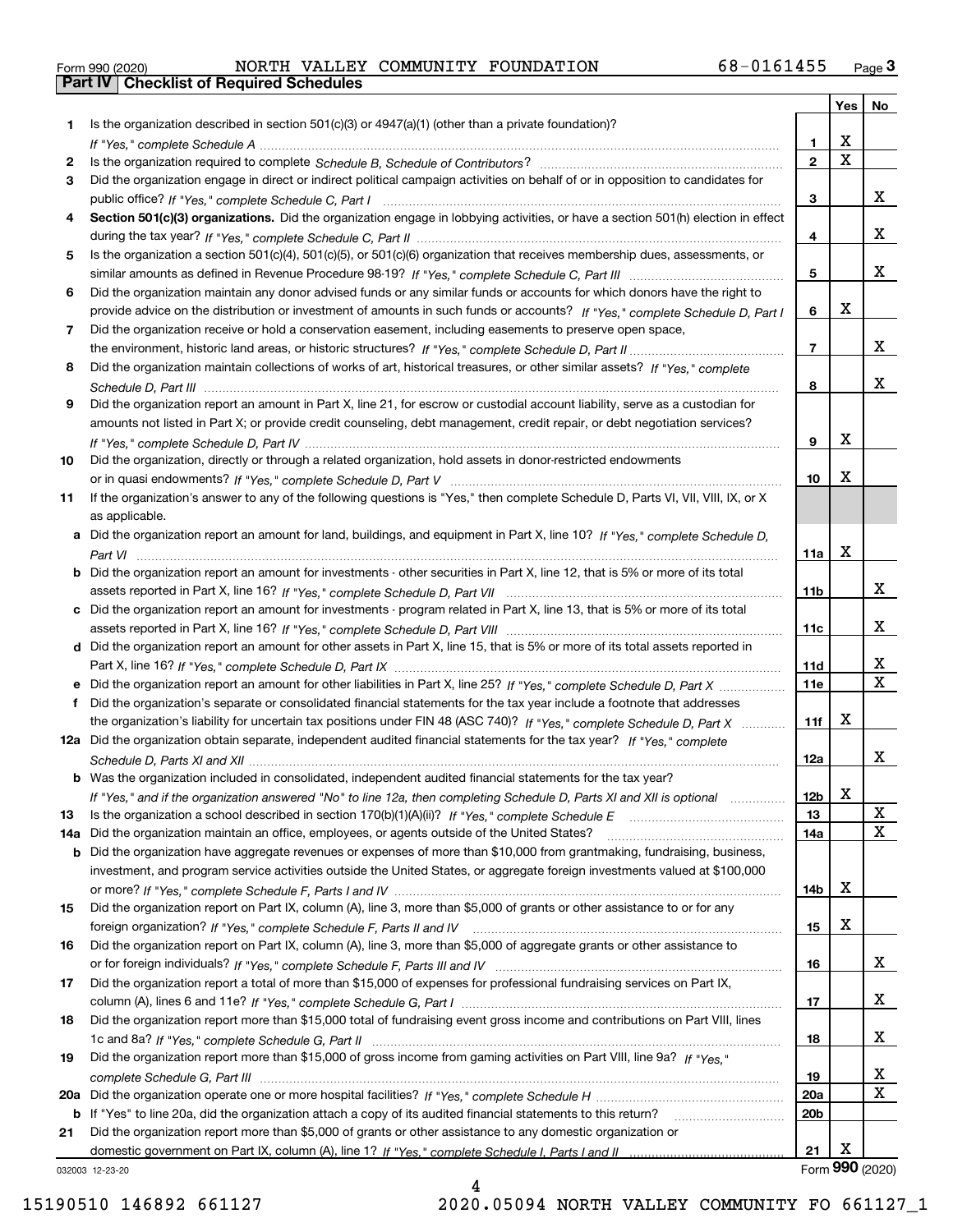|  | Form 990 (2020) |
|--|-----------------|
|  |                 |

*(continued)*

|               |                                                                                                                              |                 | Yes | ∣ No            |
|---------------|------------------------------------------------------------------------------------------------------------------------------|-----------------|-----|-----------------|
| 22            | Did the organization report more than \$5,000 of grants or other assistance to or for domestic individuals on                |                 |     |                 |
|               |                                                                                                                              | 22              | X   |                 |
| 23            | Did the organization answer "Yes" to Part VII, Section A, line 3, 4, or 5 about compensation of the organization's current   |                 |     |                 |
|               | and former officers, directors, trustees, key employees, and highest compensated employees? If "Yes," complete               |                 |     |                 |
|               | Schedule J                                                                                                                   | 23              | х   |                 |
|               | 24a Did the organization have a tax-exempt bond issue with an outstanding principal amount of more than \$100,000 as of the  |                 |     |                 |
|               | last day of the year, that was issued after December 31, 2002? If "Yes," answer lines 24b through 24d and complete           |                 |     |                 |
|               |                                                                                                                              | 24a             |     | x               |
|               | <b>b</b> Did the organization invest any proceeds of tax-exempt bonds beyond a temporary period exception?                   | 24b             |     |                 |
|               | c Did the organization maintain an escrow account other than a refunding escrow at any time during the year to defease       |                 |     |                 |
|               |                                                                                                                              | 24c             |     |                 |
|               |                                                                                                                              | 24d             |     |                 |
|               | 25a Section 501(c)(3), 501(c)(4), and 501(c)(29) organizations. Did the organization engage in an excess benefit             |                 |     |                 |
|               |                                                                                                                              | 25a             |     | x               |
|               | b Is the organization aware that it engaged in an excess benefit transaction with a disqualified person in a prior year, and |                 |     |                 |
|               | that the transaction has not been reported on any of the organization's prior Forms 990 or 990-EZ? If "Yes," complete        |                 |     |                 |
|               | Schedule L. Part I                                                                                                           | 25b             |     | x               |
| 26            | Did the organization report any amount on Part X, line 5 or 22, for receivables from or payables to any current              |                 |     |                 |
|               | or former officer, director, trustee, key employee, creator or founder, substantial contributor, or 35%                      |                 |     |                 |
|               |                                                                                                                              | 26              |     | x               |
| 27            | Did the organization provide a grant or other assistance to any current or former officer, director, trustee, key employee,  |                 |     |                 |
|               | creator or founder, substantial contributor or employee thereof, a grant selection committee member, or to a 35% controlled  |                 |     |                 |
|               | entity (including an employee thereof) or family member of any of these persons? If "Yes," complete Schedule L, Part III     | 27              |     | х               |
| 28            | Was the organization a party to a business transaction with one of the following parties (see Schedule L, Part IV            |                 |     |                 |
|               | instructions, for applicable filing thresholds, conditions, and exceptions):                                                 |                 |     |                 |
|               | a A current or former officer, director, trustee, key employee, creator or founder, or substantial contributor? If           |                 |     |                 |
|               |                                                                                                                              | 28a             |     | x               |
|               |                                                                                                                              | 28 <sub>b</sub> |     | $\mathbf X$     |
|               | c A 35% controlled entity of one or more individuals and/or organizations described in lines 28a or 28b? If                  |                 |     |                 |
|               |                                                                                                                              | 28c             |     | х               |
| 29            |                                                                                                                              | 29              | X   |                 |
| 30            | Did the organization receive contributions of art, historical treasures, or other similar assets, or qualified conservation  |                 |     |                 |
|               |                                                                                                                              | 30              |     | x               |
| 31            | Did the organization liquidate, terminate, or dissolve and cease operations? If "Yes," complete Schedule N, Part I           | 31              |     | $\mathbf x$     |
| 32            | Did the organization sell, exchange, dispose of, or transfer more than 25% of its net assets? If "Yes," complete             |                 |     |                 |
|               |                                                                                                                              | 32              |     | х               |
| 33            | Did the organization own 100% of an entity disregarded as separate from the organization under Regulations                   |                 |     |                 |
|               |                                                                                                                              | 33              | Χ   |                 |
| 34            | Was the organization related to any tax-exempt or taxable entity? If "Yes," complete Schedule R, Part II, III, or IV, and    |                 |     |                 |
|               |                                                                                                                              | 34              | х   |                 |
|               | 35a Did the organization have a controlled entity within the meaning of section 512(b)(13)?                                  | 35a             | X   |                 |
|               | b If "Yes" to line 35a, did the organization receive any payment from or engage in any transaction with a controlled entity  |                 |     |                 |
|               |                                                                                                                              | 35b             |     | X.              |
| 36            | Section 501(c)(3) organizations. Did the organization make any transfers to an exempt non-charitable related organization?   |                 |     |                 |
|               |                                                                                                                              | 36              |     | x               |
| 37            | Did the organization conduct more than 5% of its activities through an entity that is not a related organization             |                 |     |                 |
|               |                                                                                                                              | 37              |     | x               |
| 38            | Did the organization complete Schedule O and provide explanations in Schedule O for Part VI, lines 11b and 19?               |                 |     |                 |
|               | Note: All Form 990 filers are required to complete Schedule O                                                                | 38              | X   |                 |
| <b>Part V</b> | <b>Statements Regarding Other IRS Filings and Tax Compliance</b>                                                             |                 |     |                 |
|               | Check if Schedule O contains a response or note to any line in this Part V                                                   |                 |     |                 |
|               |                                                                                                                              |                 | Yes | No              |
|               | 54<br><b>1a</b> Enter the number reported in Box 3 of Form 1096. Enter -0- if not applicable <i>manumumumum</i><br>1a        |                 |     |                 |
|               | $\Omega$<br><b>b</b> Enter the number of Forms W-2G included in line 1a. Enter -0- if not applicable<br>1b                   |                 |     |                 |
|               | c Did the organization comply with backup withholding rules for reportable payments to vendors and reportable gaming         |                 |     |                 |
|               | (gambling) winnings to prize winners?                                                                                        | 1c              | х   |                 |
|               | 032004 12-23-20                                                                                                              |                 |     | Form 990 (2020) |
|               | 5                                                                                                                            |                 |     |                 |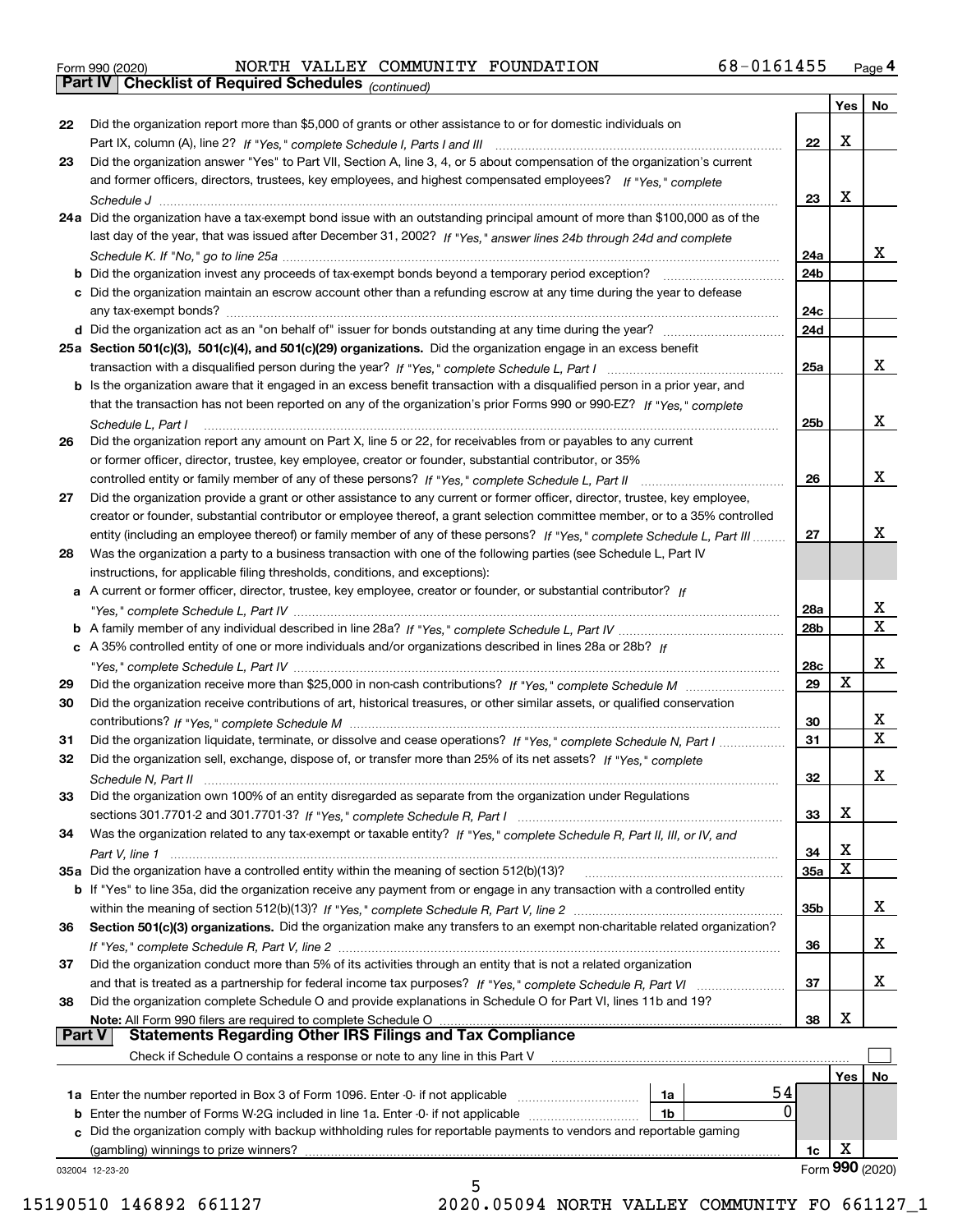| Form 990 (2020) |  |  | NORTH VALLEY COMMUNITY FOUNDATION                                                              | 68-0161455 | Page $5$ |
|-----------------|--|--|------------------------------------------------------------------------------------------------|------------|----------|
|                 |  |  | <b>Part V</b> Statements Regarding Other IRS Filings and Tax Compliance <sub>(continued)</sub> |            |          |

| Part V | Statements Regarding Other IRS Fillings and Tax Compilance $_{(continued)}$                                                                                  |    |                |     |    |  |  |  |  |  |
|--------|--------------------------------------------------------------------------------------------------------------------------------------------------------------|----|----------------|-----|----|--|--|--|--|--|
|        |                                                                                                                                                              |    |                | Yes | No |  |  |  |  |  |
|        | 2a Enter the number of employees reported on Form W-3, Transmittal of Wage and Tax Statements,                                                               |    |                |     |    |  |  |  |  |  |
|        | filed for the calendar year ending with or within the year covered by this return<br>2a                                                                      | 46 |                |     |    |  |  |  |  |  |
|        |                                                                                                                                                              |    | 2 <sub>b</sub> | X   |    |  |  |  |  |  |
|        |                                                                                                                                                              |    | За             | X   |    |  |  |  |  |  |
|        | 3a Did the organization have unrelated business gross income of \$1,000 or more during the year?                                                             |    |                |     |    |  |  |  |  |  |
|        | b If "Yes," has it filed a Form 990-T for this year? If "No" to line 3b, provide an explanation on Schedule O                                                |    | 3b             | X   |    |  |  |  |  |  |
|        | 4a At any time during the calendar year, did the organization have an interest in, or a signature or other authority over, a                                 |    |                |     |    |  |  |  |  |  |
|        |                                                                                                                                                              |    | 4a             |     | х  |  |  |  |  |  |
|        | <b>b</b> If "Yes," enter the name of the foreign country                                                                                                     |    |                |     |    |  |  |  |  |  |
|        | See instructions for filing requirements for FinCEN Form 114, Report of Foreign Bank and Financial Accounts (FBAR).                                          |    |                |     | х  |  |  |  |  |  |
|        | 5a Was the organization a party to a prohibited tax shelter transaction at any time during the tax year?                                                     |    | 5a             |     | Χ  |  |  |  |  |  |
|        |                                                                                                                                                              |    | 5b             |     |    |  |  |  |  |  |
|        |                                                                                                                                                              |    | 5c             |     |    |  |  |  |  |  |
|        | 6a Does the organization have annual gross receipts that are normally greater than \$100,000, and did the organization solicit                               |    |                |     | x  |  |  |  |  |  |
|        | any contributions that were not tax deductible as charitable contributions?                                                                                  |    | 6a             |     |    |  |  |  |  |  |
|        | <b>b</b> If "Yes," did the organization include with every solicitation an express statement that such contributions or gifts<br>were not tax deductible?    |    | 6b             |     |    |  |  |  |  |  |
|        | Organizations that may receive deductible contributions under section 170(c).                                                                                |    |                |     |    |  |  |  |  |  |
| 7      | Did the organization receive a payment in excess of \$75 made partly as a contribution and partly for goods and services provided to the payor?              |    | 7a             |     | х  |  |  |  |  |  |
| а<br>b | If "Yes," did the organization notify the donor of the value of the goods or services provided?                                                              |    | 7b             |     |    |  |  |  |  |  |
|        | c Did the organization sell, exchange, or otherwise dispose of tangible personal property for which it was required                                          |    |                |     |    |  |  |  |  |  |
|        | to file Form 8282?                                                                                                                                           |    | 7c             | х   |    |  |  |  |  |  |
|        | 7d<br>d If "Yes," indicate the number of Forms 8282 filed during the year                                                                                    | 1  |                |     |    |  |  |  |  |  |
| е      | Did the organization receive any funds, directly or indirectly, to pay premiums on a personal benefit contract?                                              |    | 7е             |     | х  |  |  |  |  |  |
| f      | Did the organization, during the year, pay premiums, directly or indirectly, on a personal benefit contract?                                                 |    |                |     |    |  |  |  |  |  |
| g      | If the organization received a contribution of qualified intellectual property, did the organization file Form 8899 as required?                             |    |                |     |    |  |  |  |  |  |
|        | If the organization received a contribution of cars, boats, airplanes, or other vehicles, did the organization file a Form 1098-C?<br>h                      |    |                |     |    |  |  |  |  |  |
| 8      | Sponsoring organizations maintaining donor advised funds. Did a donor advised fund maintained by the                                                         |    |                |     |    |  |  |  |  |  |
|        | sponsoring organization have excess business holdings at any time during the year?                                                                           |    |                |     |    |  |  |  |  |  |
| 9      | Sponsoring organizations maintaining donor advised funds.                                                                                                    |    |                |     |    |  |  |  |  |  |
| а      | Did the sponsoring organization make any taxable distributions under section 4966?                                                                           |    | 9а             |     | х  |  |  |  |  |  |
|        | <b>b</b> Did the sponsoring organization make a distribution to a donor, donor advisor, or related person?                                                   |    | 9b             |     | х  |  |  |  |  |  |
| 10     | Section 501(c)(7) organizations. Enter:                                                                                                                      |    |                |     |    |  |  |  |  |  |
| а      | Initiation fees and capital contributions included on Part VIII, line 12<br>10a                                                                              |    |                |     |    |  |  |  |  |  |
|        | b Gross receipts, included on Form 990, Part VIII, line 12, for public use of club facilities<br>10 <sub>b</sub>                                             |    |                |     |    |  |  |  |  |  |
| 11.    | Section 501(c)(12) organizations. Enter:                                                                                                                     |    |                |     |    |  |  |  |  |  |
|        | 11a                                                                                                                                                          |    |                |     |    |  |  |  |  |  |
|        | <b>b</b> Gross income from other sources (Do not net amounts due or paid to other sources against                                                            |    |                |     |    |  |  |  |  |  |
|        | 11b                                                                                                                                                          |    |                |     |    |  |  |  |  |  |
|        | 12a Section 4947(a)(1) non-exempt charitable trusts. Is the organization filing Form 990 in lieu of Form 1041?                                               |    | 12a            |     |    |  |  |  |  |  |
|        | 12b<br><b>b</b> If "Yes," enter the amount of tax-exempt interest received or accrued during the year                                                        |    |                |     |    |  |  |  |  |  |
| 13     | Section 501(c)(29) qualified nonprofit health insurance issuers.                                                                                             |    |                |     |    |  |  |  |  |  |
|        | a Is the organization licensed to issue qualified health plans in more than one state?                                                                       |    | 13a            |     |    |  |  |  |  |  |
|        | Note: See the instructions for additional information the organization must report on Schedule O.                                                            |    |                |     |    |  |  |  |  |  |
|        | <b>b</b> Enter the amount of reserves the organization is required to maintain by the states in which the                                                    |    |                |     |    |  |  |  |  |  |
|        | 13 <sub>b</sub>                                                                                                                                              |    |                |     |    |  |  |  |  |  |
|        | 13с                                                                                                                                                          |    |                |     |    |  |  |  |  |  |
|        | 14a Did the organization receive any payments for indoor tanning services during the tax year?                                                               |    | 14a            |     | x  |  |  |  |  |  |
|        | <b>b</b> If "Yes," has it filed a Form 720 to report these payments? If "No," provide an explanation on Schedule O                                           |    | 14b            |     |    |  |  |  |  |  |
| 15     | Is the organization subject to the section 4960 tax on payment(s) of more than \$1,000,000 in remuneration or                                                |    |                |     | х  |  |  |  |  |  |
|        |                                                                                                                                                              |    | 15             |     |    |  |  |  |  |  |
|        | If "Yes," see instructions and file Form 4720, Schedule N.                                                                                                   |    |                |     | х  |  |  |  |  |  |
| 16     | Is the organization an educational institution subject to the section 4968 excise tax on net investment income?<br>If "Yes," complete Form 4720, Schedule O. |    | 16             |     |    |  |  |  |  |  |
|        |                                                                                                                                                              |    |                |     |    |  |  |  |  |  |

Form (2020) **990**

032005 12-23-20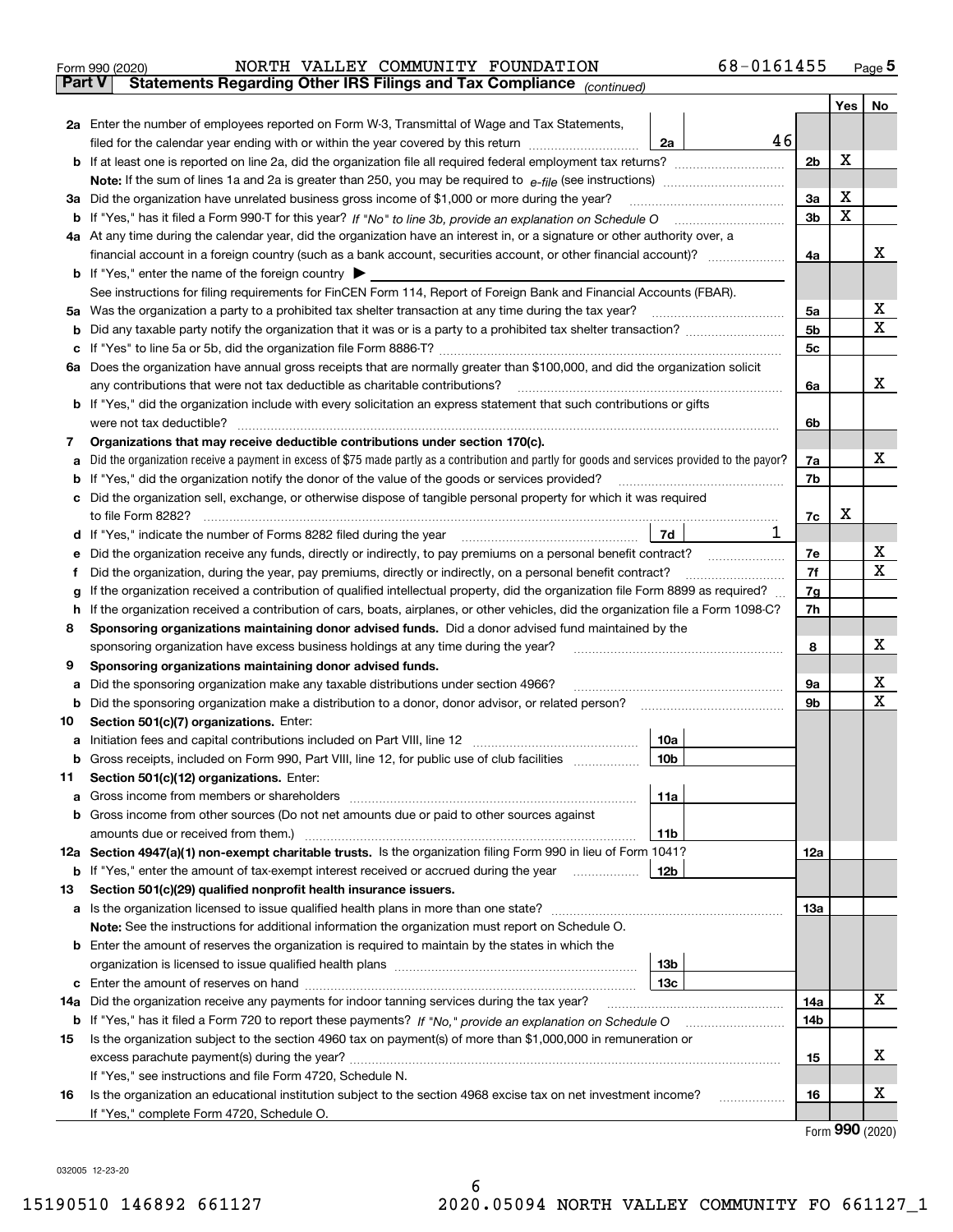|  | Form 990 (2020) |
|--|-----------------|
|  |                 |

NORTH VALLEY COMMUNITY FOUNDATION 68-0161455

*For each "Yes" response to lines 2 through 7b below, and for a "No" response to line 8a, 8b, or 10b below, describe the circumstances, processes, or changes on Schedule O. See instructions.* Form 990 (2020) **1990 (2020) 1998 MORTH VALLEY COMMUNITY FOUNDATION** 68-0161455 Page 6<br>**Part VI Governance, Management, and Disclosure** For each "Yes" response to lines 2 through 7b below, and for a "No" response

|    |                                                                                                                                                                               |    |   |                 | Yes   No        |             |
|----|-------------------------------------------------------------------------------------------------------------------------------------------------------------------------------|----|---|-----------------|-----------------|-------------|
|    | <b>1a</b> Enter the number of voting members of the governing body at the end of the tax year <i>manumum</i>                                                                  | 1a | 8 |                 |                 |             |
|    | If there are material differences in voting rights among members of the governing body, or if the governing                                                                   |    |   |                 |                 |             |
|    | body delegated broad authority to an executive committee or similar committee, explain on Schedule O.                                                                         |    |   |                 |                 |             |
|    | <b>b</b> Enter the number of voting members included on line 1a, above, who are independent <i>manumum</i>                                                                    | 1b | 7 |                 |                 |             |
| 2  | Did any officer, director, trustee, or key employee have a family relationship or a business relationship with any other                                                      |    |   |                 |                 |             |
|    | officer, director, trustee, or key employee?                                                                                                                                  |    |   | $\mathbf{2}$    |                 | X           |
| 3  | Did the organization delegate control over management duties customarily performed by or under the direct supervision                                                         |    |   |                 |                 |             |
|    |                                                                                                                                                                               |    |   | 3               |                 | X           |
| 4  | Did the organization make any significant changes to its governing documents since the prior Form 990 was filed?                                                              |    |   | $\overline{4}$  |                 | $\mathbf X$ |
| 5  |                                                                                                                                                                               |    |   | 5               |                 | $\mathbf X$ |
| 6  |                                                                                                                                                                               |    |   | 6               |                 | $\mathbf X$ |
| 7a | Did the organization have members, stockholders, or other persons who had the power to elect or appoint one or                                                                |    |   |                 |                 |             |
|    |                                                                                                                                                                               |    |   | 7a              |                 | x           |
|    | <b>b</b> Are any governance decisions of the organization reserved to (or subject to approval by) members, stockholders, or                                                   |    |   |                 |                 |             |
|    | persons other than the governing body?                                                                                                                                        |    |   | 7b              |                 | х           |
|    |                                                                                                                                                                               |    |   |                 |                 |             |
| 8  | Did the organization contemporaneously document the meetings held or written actions undertaken during the year by the following:                                             |    |   |                 | X               |             |
| a  |                                                                                                                                                                               |    |   | 8a              | X               |             |
| 9  |                                                                                                                                                                               |    |   | 8b              |                 |             |
|    | Is there any officer, director, trustee, or key employee listed in Part VII, Section A, who cannot be reached at the                                                          |    |   | 9               |                 | x           |
|    |                                                                                                                                                                               |    |   |                 |                 |             |
|    | Section B. Policies (This Section B requests information about policies not required by the Internal Revenue Code.)                                                           |    |   |                 |                 |             |
|    |                                                                                                                                                                               |    |   |                 | Yes             | No<br>X     |
|    |                                                                                                                                                                               |    |   | 10a             |                 |             |
|    | <b>b</b> If "Yes," did the organization have written policies and procedures governing the activities of such chapters, affiliates,                                           |    |   |                 |                 |             |
|    |                                                                                                                                                                               |    |   | 10 <sub>b</sub> | X               |             |
|    | 11a Has the organization provided a complete copy of this Form 990 to all members of its governing body before filing the form?                                               |    |   | 11a             |                 |             |
|    | <b>b</b> Describe in Schedule O the process, if any, used by the organization to review this Form 990.                                                                        |    |   |                 | X               |             |
|    |                                                                                                                                                                               |    |   | 12a             | X               |             |
| b  |                                                                                                                                                                               |    |   | 12 <sub>b</sub> |                 |             |
|    | c Did the organization regularly and consistently monitor and enforce compliance with the policy? If "Yes." describe                                                          |    |   |                 |                 |             |
|    | in Schedule O how this was done manufactured and continuum control of the Schedule O how this was done manufactured and continuum control of the Schedule O how this was done |    |   | 12c             | X<br>X          |             |
| 13 |                                                                                                                                                                               |    |   | 13              | X               |             |
| 14 | Did the organization have a written document retention and destruction policy? manufactured and the organization have a written document retention and destruction policy?    |    |   | 14              |                 |             |
| 15 | Did the process for determining compensation of the following persons include a review and approval by independent                                                            |    |   |                 |                 |             |
|    | persons, comparability data, and contemporaneous substantiation of the deliberation and decision?                                                                             |    |   |                 |                 |             |
|    |                                                                                                                                                                               |    |   | 15a             | X               |             |
|    |                                                                                                                                                                               |    |   | 15 <sub>b</sub> |                 | X           |
|    | If "Yes" to line 15a or 15b, describe the process in Schedule O (see instructions).                                                                                           |    |   |                 |                 |             |
|    | 16a Did the organization invest in, contribute assets to, or participate in a joint venture or similar arrangement with a                                                     |    |   |                 |                 |             |
|    | taxable entity during the year?                                                                                                                                               |    |   | 16a             |                 | х           |
|    | b If "Yes," did the organization follow a written policy or procedure requiring the organization to evaluate its participation                                                |    |   |                 |                 |             |
|    | in joint venture arrangements under applicable federal tax law, and take steps to safeguard the organization's                                                                |    |   |                 |                 |             |
|    | exempt status with respect to such arrangements?                                                                                                                              |    |   | <b>16b</b>      |                 |             |
|    | <b>Section C. Disclosure</b>                                                                                                                                                  |    |   |                 |                 |             |
| 17 | List the states with which a copy of this Form 990 is required to be filed $\blacktriangleright$ CA                                                                           |    |   |                 |                 |             |
| 18 | Section 6104 requires an organization to make its Forms 1023 (1024 or 1024-A, if applicable), 990, and 990-T (Section 501(c)(3)s only) available                              |    |   |                 |                 |             |
|    | for public inspection. Indicate how you made these available. Check all that apply.                                                                                           |    |   |                 |                 |             |
|    | $\lfloor x \rfloor$ Upon request<br>Another's website<br>Own website<br>Other (explain on Schedule O)                                                                         |    |   |                 |                 |             |
| 19 | Describe on Schedule O whether (and if so, how) the organization made its governing documents, conflict of interest policy, and financial                                     |    |   |                 |                 |             |
|    | statements available to the public during the tax year.                                                                                                                       |    |   |                 |                 |             |
| 20 | State the name, address, and telephone number of the person who possesses the organization's books and records                                                                |    |   |                 |                 |             |
|    | ALEXA BENSON-VALAVANIS - 530-891-1150                                                                                                                                         |    |   |                 |                 |             |
|    | 1811 CONCORD AVE, NO. 220, CHICO, CA<br>95928                                                                                                                                 |    |   |                 |                 |             |
|    | 032006 12-23-20                                                                                                                                                               |    |   |                 | Form 990 (2020) |             |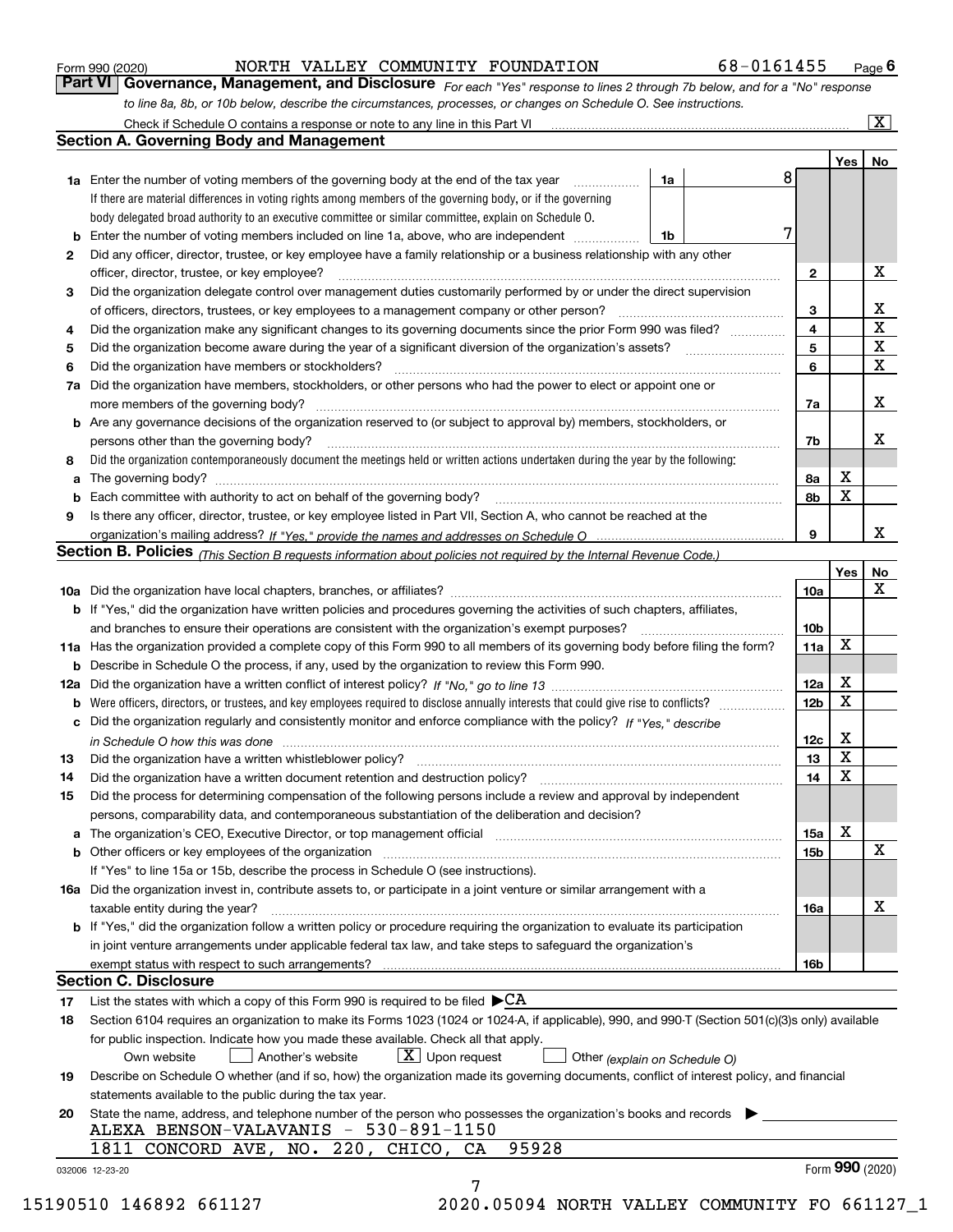$\mathcal{L}^{\text{max}}$ 

**7Part VII Compensation of Officers, Directors, Trustees, Key Employees, Highest Compensated Employees, and Independent Contractors**

Check if Schedule O contains a response or note to any line in this Part VII

**Section A. Officers, Directors, Trustees, Key Employees, and Highest Compensated Employees**

**1a**  Complete this table for all persons required to be listed. Report compensation for the calendar year ending with or within the organization's tax year. **•** List all of the organization's current officers, directors, trustees (whether individuals or organizations), regardless of amount of compensation.

Enter -0- in columns (D), (E), and (F) if no compensation was paid.

 $\bullet$  List all of the organization's  $\,$ current key employees, if any. See instructions for definition of "key employee."

**•** List the organization's five current highest compensated employees (other than an officer, director, trustee, or key employee) who received reportable compensation (Box 5 of Form W-2 and/or Box 7 of Form 1099-MISC) of more than \$100,000 from the organization and any related organizations.

**•** List all of the organization's former officers, key employees, and highest compensated employees who received more than \$100,000 of reportable compensation from the organization and any related organizations.

**former directors or trustees**  ¥ List all of the organization's that received, in the capacity as a former director or trustee of the organization, more than \$10,000 of reportable compensation from the organization and any related organizations.

See instructions for the order in which to list the persons above.

**(A)**

Check this box if neither the organization nor any related organization compensated any current officer, director, or trustee.  $\mathcal{L}^{\text{max}}$ 

| (A)                                  | (B)                  | (C)                                     |                                                                  |             |              |                                  |        | (D)                             | (E)             | (F)                         |  |  |  |  |
|--------------------------------------|----------------------|-----------------------------------------|------------------------------------------------------------------|-------------|--------------|----------------------------------|--------|---------------------------------|-----------------|-----------------------------|--|--|--|--|
| Name and title                       | Average              | Position<br>(do not check more than one |                                                                  |             |              |                                  |        | Reportable                      | Reportable      | Estimated                   |  |  |  |  |
|                                      | hours per            |                                         | box, unless person is both an<br>officer and a director/trustee) |             |              |                                  |        | compensation                    | compensation    | amount of                   |  |  |  |  |
|                                      | week                 |                                         |                                                                  |             |              |                                  |        | from                            | from related    | other                       |  |  |  |  |
|                                      | (list any            |                                         |                                                                  |             |              |                                  |        | the                             | organizations   | compensation                |  |  |  |  |
|                                      | hours for<br>related |                                         |                                                                  |             |              |                                  |        | organization<br>(W-2/1099-MISC) | (W-2/1099-MISC) | from the                    |  |  |  |  |
|                                      | organizations        |                                         |                                                                  |             |              |                                  |        |                                 |                 | organization<br>and related |  |  |  |  |
|                                      | below                |                                         |                                                                  |             |              |                                  |        |                                 |                 | organizations               |  |  |  |  |
|                                      | line)                | Individual trustee or director          | nstitutional trustee                                             | Officer     | Key employee | Highest compensated<br> employee | Former |                                 |                 |                             |  |  |  |  |
| ALEXA BENSON-VALAVANIS<br>(1)        | 40.00                |                                         |                                                                  |             |              |                                  |        |                                 |                 |                             |  |  |  |  |
| PRESIDENT & CEO                      |                      | $\mathbf X$                             |                                                                  | $\mathbf X$ |              |                                  |        | 164,415.                        | $0$ .           | 23,520.                     |  |  |  |  |
| CHRIS HAYASHIDA-KNIGHT<br>(2)        | 40.00                |                                         |                                                                  |             |              |                                  |        |                                 |                 |                             |  |  |  |  |
| VICE PRESIDENT, OPERATIONS           |                      |                                         |                                                                  | X           |              |                                  |        | 109,017.                        | 0.              | 3,271.                      |  |  |  |  |
| JOVANNI TRICERRI<br>(3)              | 40.00                |                                         |                                                                  |             |              |                                  |        |                                 |                 |                             |  |  |  |  |
| VP OF REGIONAL RECOVERY & PARTNERSHI |                      |                                         |                                                                  | X           |              |                                  |        | 89,290.                         | 0.              | 20,941.                     |  |  |  |  |
| <b>BILL HUBBARD</b><br>(4)           | 40.00                |                                         |                                                                  |             |              |                                  |        |                                 |                 |                             |  |  |  |  |
| GENERAL COUNSEL/DIRECTOR OF GIFT PLA |                      |                                         |                                                                  |             |              | X                                |        | 101,707.                        | 0.              | 4,251.                      |  |  |  |  |
| KARSEN BRADLEY<br>(5)                | 40.00                |                                         |                                                                  |             |              |                                  |        |                                 |                 |                             |  |  |  |  |
| CHIEF FINANCIAL OFFICER              |                      |                                         |                                                                  | X           |              |                                  |        | 81,462.                         | 0.              | 20,530.                     |  |  |  |  |
| DAVID LITTLE<br>(6)                  | 40.00                |                                         |                                                                  |             |              |                                  |        |                                 |                 |                             |  |  |  |  |
| EXECUTIVE VP, COMMUNICATIONS         |                      |                                         |                                                                  | X           |              |                                  |        | 94,142.                         | 0.              | 2,824.                      |  |  |  |  |
| <b>FARSHAD AZAD</b><br>(7)           | 3.00                 |                                         |                                                                  |             |              |                                  |        |                                 |                 |                             |  |  |  |  |
| <b>BOARD CHAIR</b>                   |                      | $\mathbf X$                             |                                                                  | X           |              |                                  |        | 0.                              | 0.              | 0.                          |  |  |  |  |
| EARL JESSEE<br>(8)                   | 3.00                 |                                         |                                                                  |             |              |                                  |        |                                 |                 |                             |  |  |  |  |
| VICE CHAIR                           |                      | $\mathbf X$                             |                                                                  | X           |              |                                  |        | 0.                              | 0.              | $0_{.}$                     |  |  |  |  |
| (9)<br>ELIZABETH GOLDBLATT           | 3.00                 |                                         |                                                                  |             |              |                                  |        |                                 |                 |                             |  |  |  |  |
| <b>SECRETARY</b>                     |                      | $\mathbf X$                             |                                                                  | X           |              |                                  |        | 0.                              | 0.              | 0.                          |  |  |  |  |
| (10) DEBBIE ROSSI                    | 2.00                 |                                         |                                                                  |             |              |                                  |        |                                 |                 |                             |  |  |  |  |
| TREASURER                            |                      | X                                       |                                                                  | X           |              |                                  |        | 0.                              | 0.              | 0.                          |  |  |  |  |
| (11) SHERRY HOLBROOK                 | 1.00                 |                                         |                                                                  |             |              |                                  |        |                                 |                 |                             |  |  |  |  |
| <b>DIRECTOR</b>                      |                      | $\mathbf X$                             |                                                                  |             |              |                                  |        | 0.                              | 0.              | $\mathbf 0$ .               |  |  |  |  |
| (13) MONOAH MOHANRAJ                 | 1.00                 |                                         |                                                                  |             |              |                                  |        |                                 |                 |                             |  |  |  |  |
| <b>DIRECTOR</b>                      |                      | X                                       |                                                                  |             |              |                                  |        | 0.                              | 0.              | 0.                          |  |  |  |  |
| (14) JANET WIETBROCK                 | 1.00                 |                                         |                                                                  |             |              |                                  |        |                                 |                 |                             |  |  |  |  |
| <b>DIRECTOR</b>                      |                      | $\mathbf X$                             |                                                                  |             |              |                                  |        | 0.                              | 0.              | 0.                          |  |  |  |  |
|                                      |                      |                                         |                                                                  |             |              |                                  |        |                                 |                 |                             |  |  |  |  |
|                                      |                      |                                         |                                                                  |             |              |                                  |        |                                 |                 |                             |  |  |  |  |
|                                      |                      |                                         |                                                                  |             |              |                                  |        |                                 |                 |                             |  |  |  |  |
|                                      |                      |                                         |                                                                  |             |              |                                  |        |                                 |                 |                             |  |  |  |  |
|                                      |                      |                                         |                                                                  |             |              |                                  |        |                                 |                 |                             |  |  |  |  |
|                                      |                      |                                         |                                                                  |             |              |                                  |        |                                 |                 |                             |  |  |  |  |
|                                      |                      |                                         |                                                                  |             |              |                                  |        |                                 |                 |                             |  |  |  |  |
|                                      |                      |                                         |                                                                  |             |              |                                  |        |                                 |                 |                             |  |  |  |  |

8

032007 12-23-20

Form (2020) **990**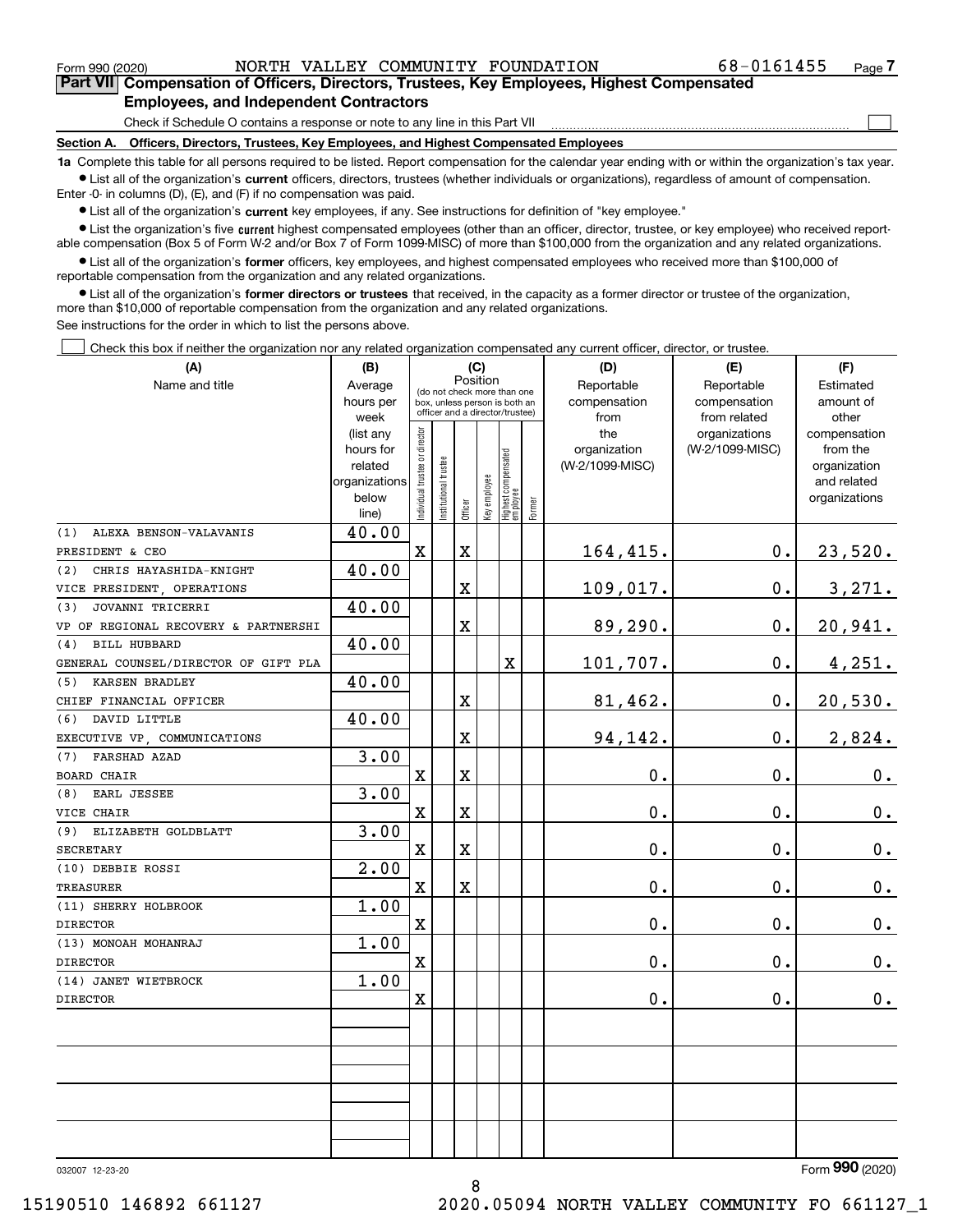| <b>Part VII</b><br>Section A. Officers, Directors, Trustees, Key Employees, and Highest Compensated Employees (continued)<br>(B)<br>(C)<br>(A)<br>(D)<br>(F)<br>(E)<br>Position<br>Average<br>Reportable<br>Name and title<br>Reportable<br>Estimated<br>(do not check more than one<br>hours per<br>compensation<br>compensation<br>amount of<br>box, unless person is both an<br>officer and a director/trustee)<br>week<br>from<br>from related<br>other<br>(list any<br>Individual trustee or director<br>the<br>organizations<br>compensation<br>hours for<br>(W-2/1099-MISC)<br>organization<br>from the<br>Highest compensated<br>employee<br>Institutional trustee<br>related<br>(W-2/1099-MISC)<br>organization<br>key employee<br>organizations<br>and related<br>below<br>organizations<br>Former<br>Officer<br>line)<br>75,337.<br>640,033.<br>0.<br>1b Subtotal<br>$\overline{0}$ .<br>0.<br>0.<br>c Total from continuation sheets to Part VII, Section A manufactor continuum<br>$\overline{\mathfrak{o}}$ .<br>75,337.<br>640,033.<br>Total number of individuals (including but not limited to those listed above) who received more than \$100,000 of reportable<br>2<br>compensation from the organization<br>Yes<br>Did the organization list any former officer, director, trustee, key employee, or highest compensated employee on<br>з<br>х<br>3<br>line 1a? If "Yes," complete Schedule J for such individual manufactured contained and the Yes," complete Schedule J for such individual<br>For any individual listed on line 1a, is the sum of reportable compensation and other compensation from the organization<br>4<br>X<br>4<br>Did any person listed on line 1a receive or accrue compensation from any unrelated organization or individual for services<br>5<br>X<br>5<br><b>Section B. Independent Contractors</b><br>Complete this table for your five highest compensated independent contractors that received more than \$100,000 of compensation from<br>1<br>the organization. Report compensation for the calendar year ending with or within the organization's tax year.<br>(A)<br>(C)<br>(B)<br>Name and business address<br>Description of services<br>Compensation<br>GARNER PROPERTIES, LLC<br>SEWER AND WATER<br>200,000.<br>2580 FAIR ST, CHICO, CA 95928<br>CONSTRUCTION - SMALL<br>BUTTE GLENN COMMUNITY COLLEGE DISTRICT<br>COMMUNITY RESILIENCE<br>188,666.<br>2480 NOTRE DAME BLVD, CHICO, CA 95928<br>MODEL TRAININGS<br>NO LIMIT GENERATIONS, INC.<br>VIDEO PRODUCTION -<br>5811 GOLDSBORO RD, BETHESDA, MD 20817<br>103,600.<br><b>HEALING INITIATIVE</b> | 68-0161455<br>NORTH VALLEY COMMUNITY FOUNDATION<br>Form 990 (2020) |  |  |  |  |  |  |  |  |  |  | Page 8 |  |    |
|------------------------------------------------------------------------------------------------------------------------------------------------------------------------------------------------------------------------------------------------------------------------------------------------------------------------------------------------------------------------------------------------------------------------------------------------------------------------------------------------------------------------------------------------------------------------------------------------------------------------------------------------------------------------------------------------------------------------------------------------------------------------------------------------------------------------------------------------------------------------------------------------------------------------------------------------------------------------------------------------------------------------------------------------------------------------------------------------------------------------------------------------------------------------------------------------------------------------------------------------------------------------------------------------------------------------------------------------------------------------------------------------------------------------------------------------------------------------------------------------------------------------------------------------------------------------------------------------------------------------------------------------------------------------------------------------------------------------------------------------------------------------------------------------------------------------------------------------------------------------------------------------------------------------------------------------------------------------------------------------------------------------------------------------------------------------------------------------------------------------------------------------------------------------------------------------------------------------------------------------------------------------------------------------------------------------------------------------------------------------------------------------------------------------------------------------------------------------------------------------------------------------------------------------------------------------------------------------------------------------|--------------------------------------------------------------------|--|--|--|--|--|--|--|--|--|--|--------|--|----|
|                                                                                                                                                                                                                                                                                                                                                                                                                                                                                                                                                                                                                                                                                                                                                                                                                                                                                                                                                                                                                                                                                                                                                                                                                                                                                                                                                                                                                                                                                                                                                                                                                                                                                                                                                                                                                                                                                                                                                                                                                                                                                                                                                                                                                                                                                                                                                                                                                                                                                                                                                                                                                        |                                                                    |  |  |  |  |  |  |  |  |  |  |        |  |    |
|                                                                                                                                                                                                                                                                                                                                                                                                                                                                                                                                                                                                                                                                                                                                                                                                                                                                                                                                                                                                                                                                                                                                                                                                                                                                                                                                                                                                                                                                                                                                                                                                                                                                                                                                                                                                                                                                                                                                                                                                                                                                                                                                                                                                                                                                                                                                                                                                                                                                                                                                                                                                                        |                                                                    |  |  |  |  |  |  |  |  |  |  |        |  |    |
|                                                                                                                                                                                                                                                                                                                                                                                                                                                                                                                                                                                                                                                                                                                                                                                                                                                                                                                                                                                                                                                                                                                                                                                                                                                                                                                                                                                                                                                                                                                                                                                                                                                                                                                                                                                                                                                                                                                                                                                                                                                                                                                                                                                                                                                                                                                                                                                                                                                                                                                                                                                                                        |                                                                    |  |  |  |  |  |  |  |  |  |  |        |  |    |
|                                                                                                                                                                                                                                                                                                                                                                                                                                                                                                                                                                                                                                                                                                                                                                                                                                                                                                                                                                                                                                                                                                                                                                                                                                                                                                                                                                                                                                                                                                                                                                                                                                                                                                                                                                                                                                                                                                                                                                                                                                                                                                                                                                                                                                                                                                                                                                                                                                                                                                                                                                                                                        |                                                                    |  |  |  |  |  |  |  |  |  |  |        |  |    |
|                                                                                                                                                                                                                                                                                                                                                                                                                                                                                                                                                                                                                                                                                                                                                                                                                                                                                                                                                                                                                                                                                                                                                                                                                                                                                                                                                                                                                                                                                                                                                                                                                                                                                                                                                                                                                                                                                                                                                                                                                                                                                                                                                                                                                                                                                                                                                                                                                                                                                                                                                                                                                        |                                                                    |  |  |  |  |  |  |  |  |  |  |        |  |    |
|                                                                                                                                                                                                                                                                                                                                                                                                                                                                                                                                                                                                                                                                                                                                                                                                                                                                                                                                                                                                                                                                                                                                                                                                                                                                                                                                                                                                                                                                                                                                                                                                                                                                                                                                                                                                                                                                                                                                                                                                                                                                                                                                                                                                                                                                                                                                                                                                                                                                                                                                                                                                                        |                                                                    |  |  |  |  |  |  |  |  |  |  |        |  |    |
|                                                                                                                                                                                                                                                                                                                                                                                                                                                                                                                                                                                                                                                                                                                                                                                                                                                                                                                                                                                                                                                                                                                                                                                                                                                                                                                                                                                                                                                                                                                                                                                                                                                                                                                                                                                                                                                                                                                                                                                                                                                                                                                                                                                                                                                                                                                                                                                                                                                                                                                                                                                                                        |                                                                    |  |  |  |  |  |  |  |  |  |  |        |  |    |
|                                                                                                                                                                                                                                                                                                                                                                                                                                                                                                                                                                                                                                                                                                                                                                                                                                                                                                                                                                                                                                                                                                                                                                                                                                                                                                                                                                                                                                                                                                                                                                                                                                                                                                                                                                                                                                                                                                                                                                                                                                                                                                                                                                                                                                                                                                                                                                                                                                                                                                                                                                                                                        |                                                                    |  |  |  |  |  |  |  |  |  |  |        |  |    |
|                                                                                                                                                                                                                                                                                                                                                                                                                                                                                                                                                                                                                                                                                                                                                                                                                                                                                                                                                                                                                                                                                                                                                                                                                                                                                                                                                                                                                                                                                                                                                                                                                                                                                                                                                                                                                                                                                                                                                                                                                                                                                                                                                                                                                                                                                                                                                                                                                                                                                                                                                                                                                        |                                                                    |  |  |  |  |  |  |  |  |  |  |        |  |    |
|                                                                                                                                                                                                                                                                                                                                                                                                                                                                                                                                                                                                                                                                                                                                                                                                                                                                                                                                                                                                                                                                                                                                                                                                                                                                                                                                                                                                                                                                                                                                                                                                                                                                                                                                                                                                                                                                                                                                                                                                                                                                                                                                                                                                                                                                                                                                                                                                                                                                                                                                                                                                                        |                                                                    |  |  |  |  |  |  |  |  |  |  |        |  |    |
|                                                                                                                                                                                                                                                                                                                                                                                                                                                                                                                                                                                                                                                                                                                                                                                                                                                                                                                                                                                                                                                                                                                                                                                                                                                                                                                                                                                                                                                                                                                                                                                                                                                                                                                                                                                                                                                                                                                                                                                                                                                                                                                                                                                                                                                                                                                                                                                                                                                                                                                                                                                                                        |                                                                    |  |  |  |  |  |  |  |  |  |  |        |  |    |
|                                                                                                                                                                                                                                                                                                                                                                                                                                                                                                                                                                                                                                                                                                                                                                                                                                                                                                                                                                                                                                                                                                                                                                                                                                                                                                                                                                                                                                                                                                                                                                                                                                                                                                                                                                                                                                                                                                                                                                                                                                                                                                                                                                                                                                                                                                                                                                                                                                                                                                                                                                                                                        |                                                                    |  |  |  |  |  |  |  |  |  |  |        |  |    |
|                                                                                                                                                                                                                                                                                                                                                                                                                                                                                                                                                                                                                                                                                                                                                                                                                                                                                                                                                                                                                                                                                                                                                                                                                                                                                                                                                                                                                                                                                                                                                                                                                                                                                                                                                                                                                                                                                                                                                                                                                                                                                                                                                                                                                                                                                                                                                                                                                                                                                                                                                                                                                        |                                                                    |  |  |  |  |  |  |  |  |  |  |        |  |    |
|                                                                                                                                                                                                                                                                                                                                                                                                                                                                                                                                                                                                                                                                                                                                                                                                                                                                                                                                                                                                                                                                                                                                                                                                                                                                                                                                                                                                                                                                                                                                                                                                                                                                                                                                                                                                                                                                                                                                                                                                                                                                                                                                                                                                                                                                                                                                                                                                                                                                                                                                                                                                                        |                                                                    |  |  |  |  |  |  |  |  |  |  |        |  |    |
|                                                                                                                                                                                                                                                                                                                                                                                                                                                                                                                                                                                                                                                                                                                                                                                                                                                                                                                                                                                                                                                                                                                                                                                                                                                                                                                                                                                                                                                                                                                                                                                                                                                                                                                                                                                                                                                                                                                                                                                                                                                                                                                                                                                                                                                                                                                                                                                                                                                                                                                                                                                                                        |                                                                    |  |  |  |  |  |  |  |  |  |  |        |  |    |
|                                                                                                                                                                                                                                                                                                                                                                                                                                                                                                                                                                                                                                                                                                                                                                                                                                                                                                                                                                                                                                                                                                                                                                                                                                                                                                                                                                                                                                                                                                                                                                                                                                                                                                                                                                                                                                                                                                                                                                                                                                                                                                                                                                                                                                                                                                                                                                                                                                                                                                                                                                                                                        |                                                                    |  |  |  |  |  |  |  |  |  |  |        |  |    |
|                                                                                                                                                                                                                                                                                                                                                                                                                                                                                                                                                                                                                                                                                                                                                                                                                                                                                                                                                                                                                                                                                                                                                                                                                                                                                                                                                                                                                                                                                                                                                                                                                                                                                                                                                                                                                                                                                                                                                                                                                                                                                                                                                                                                                                                                                                                                                                                                                                                                                                                                                                                                                        |                                                                    |  |  |  |  |  |  |  |  |  |  |        |  |    |
|                                                                                                                                                                                                                                                                                                                                                                                                                                                                                                                                                                                                                                                                                                                                                                                                                                                                                                                                                                                                                                                                                                                                                                                                                                                                                                                                                                                                                                                                                                                                                                                                                                                                                                                                                                                                                                                                                                                                                                                                                                                                                                                                                                                                                                                                                                                                                                                                                                                                                                                                                                                                                        |                                                                    |  |  |  |  |  |  |  |  |  |  |        |  |    |
|                                                                                                                                                                                                                                                                                                                                                                                                                                                                                                                                                                                                                                                                                                                                                                                                                                                                                                                                                                                                                                                                                                                                                                                                                                                                                                                                                                                                                                                                                                                                                                                                                                                                                                                                                                                                                                                                                                                                                                                                                                                                                                                                                                                                                                                                                                                                                                                                                                                                                                                                                                                                                        |                                                                    |  |  |  |  |  |  |  |  |  |  |        |  |    |
|                                                                                                                                                                                                                                                                                                                                                                                                                                                                                                                                                                                                                                                                                                                                                                                                                                                                                                                                                                                                                                                                                                                                                                                                                                                                                                                                                                                                                                                                                                                                                                                                                                                                                                                                                                                                                                                                                                                                                                                                                                                                                                                                                                                                                                                                                                                                                                                                                                                                                                                                                                                                                        |                                                                    |  |  |  |  |  |  |  |  |  |  |        |  |    |
|                                                                                                                                                                                                                                                                                                                                                                                                                                                                                                                                                                                                                                                                                                                                                                                                                                                                                                                                                                                                                                                                                                                                                                                                                                                                                                                                                                                                                                                                                                                                                                                                                                                                                                                                                                                                                                                                                                                                                                                                                                                                                                                                                                                                                                                                                                                                                                                                                                                                                                                                                                                                                        |                                                                    |  |  |  |  |  |  |  |  |  |  |        |  |    |
|                                                                                                                                                                                                                                                                                                                                                                                                                                                                                                                                                                                                                                                                                                                                                                                                                                                                                                                                                                                                                                                                                                                                                                                                                                                                                                                                                                                                                                                                                                                                                                                                                                                                                                                                                                                                                                                                                                                                                                                                                                                                                                                                                                                                                                                                                                                                                                                                                                                                                                                                                                                                                        |                                                                    |  |  |  |  |  |  |  |  |  |  |        |  |    |
|                                                                                                                                                                                                                                                                                                                                                                                                                                                                                                                                                                                                                                                                                                                                                                                                                                                                                                                                                                                                                                                                                                                                                                                                                                                                                                                                                                                                                                                                                                                                                                                                                                                                                                                                                                                                                                                                                                                                                                                                                                                                                                                                                                                                                                                                                                                                                                                                                                                                                                                                                                                                                        |                                                                    |  |  |  |  |  |  |  |  |  |  |        |  |    |
|                                                                                                                                                                                                                                                                                                                                                                                                                                                                                                                                                                                                                                                                                                                                                                                                                                                                                                                                                                                                                                                                                                                                                                                                                                                                                                                                                                                                                                                                                                                                                                                                                                                                                                                                                                                                                                                                                                                                                                                                                                                                                                                                                                                                                                                                                                                                                                                                                                                                                                                                                                                                                        |                                                                    |  |  |  |  |  |  |  |  |  |  |        |  |    |
|                                                                                                                                                                                                                                                                                                                                                                                                                                                                                                                                                                                                                                                                                                                                                                                                                                                                                                                                                                                                                                                                                                                                                                                                                                                                                                                                                                                                                                                                                                                                                                                                                                                                                                                                                                                                                                                                                                                                                                                                                                                                                                                                                                                                                                                                                                                                                                                                                                                                                                                                                                                                                        |                                                                    |  |  |  |  |  |  |  |  |  |  |        |  |    |
|                                                                                                                                                                                                                                                                                                                                                                                                                                                                                                                                                                                                                                                                                                                                                                                                                                                                                                                                                                                                                                                                                                                                                                                                                                                                                                                                                                                                                                                                                                                                                                                                                                                                                                                                                                                                                                                                                                                                                                                                                                                                                                                                                                                                                                                                                                                                                                                                                                                                                                                                                                                                                        |                                                                    |  |  |  |  |  |  |  |  |  |  |        |  |    |
|                                                                                                                                                                                                                                                                                                                                                                                                                                                                                                                                                                                                                                                                                                                                                                                                                                                                                                                                                                                                                                                                                                                                                                                                                                                                                                                                                                                                                                                                                                                                                                                                                                                                                                                                                                                                                                                                                                                                                                                                                                                                                                                                                                                                                                                                                                                                                                                                                                                                                                                                                                                                                        |                                                                    |  |  |  |  |  |  |  |  |  |  |        |  |    |
|                                                                                                                                                                                                                                                                                                                                                                                                                                                                                                                                                                                                                                                                                                                                                                                                                                                                                                                                                                                                                                                                                                                                                                                                                                                                                                                                                                                                                                                                                                                                                                                                                                                                                                                                                                                                                                                                                                                                                                                                                                                                                                                                                                                                                                                                                                                                                                                                                                                                                                                                                                                                                        |                                                                    |  |  |  |  |  |  |  |  |  |  |        |  |    |
|                                                                                                                                                                                                                                                                                                                                                                                                                                                                                                                                                                                                                                                                                                                                                                                                                                                                                                                                                                                                                                                                                                                                                                                                                                                                                                                                                                                                                                                                                                                                                                                                                                                                                                                                                                                                                                                                                                                                                                                                                                                                                                                                                                                                                                                                                                                                                                                                                                                                                                                                                                                                                        |                                                                    |  |  |  |  |  |  |  |  |  |  |        |  | 3  |
|                                                                                                                                                                                                                                                                                                                                                                                                                                                                                                                                                                                                                                                                                                                                                                                                                                                                                                                                                                                                                                                                                                                                                                                                                                                                                                                                                                                                                                                                                                                                                                                                                                                                                                                                                                                                                                                                                                                                                                                                                                                                                                                                                                                                                                                                                                                                                                                                                                                                                                                                                                                                                        |                                                                    |  |  |  |  |  |  |  |  |  |  |        |  | No |
|                                                                                                                                                                                                                                                                                                                                                                                                                                                                                                                                                                                                                                                                                                                                                                                                                                                                                                                                                                                                                                                                                                                                                                                                                                                                                                                                                                                                                                                                                                                                                                                                                                                                                                                                                                                                                                                                                                                                                                                                                                                                                                                                                                                                                                                                                                                                                                                                                                                                                                                                                                                                                        |                                                                    |  |  |  |  |  |  |  |  |  |  |        |  |    |
|                                                                                                                                                                                                                                                                                                                                                                                                                                                                                                                                                                                                                                                                                                                                                                                                                                                                                                                                                                                                                                                                                                                                                                                                                                                                                                                                                                                                                                                                                                                                                                                                                                                                                                                                                                                                                                                                                                                                                                                                                                                                                                                                                                                                                                                                                                                                                                                                                                                                                                                                                                                                                        |                                                                    |  |  |  |  |  |  |  |  |  |  |        |  |    |
|                                                                                                                                                                                                                                                                                                                                                                                                                                                                                                                                                                                                                                                                                                                                                                                                                                                                                                                                                                                                                                                                                                                                                                                                                                                                                                                                                                                                                                                                                                                                                                                                                                                                                                                                                                                                                                                                                                                                                                                                                                                                                                                                                                                                                                                                                                                                                                                                                                                                                                                                                                                                                        |                                                                    |  |  |  |  |  |  |  |  |  |  |        |  |    |
|                                                                                                                                                                                                                                                                                                                                                                                                                                                                                                                                                                                                                                                                                                                                                                                                                                                                                                                                                                                                                                                                                                                                                                                                                                                                                                                                                                                                                                                                                                                                                                                                                                                                                                                                                                                                                                                                                                                                                                                                                                                                                                                                                                                                                                                                                                                                                                                                                                                                                                                                                                                                                        |                                                                    |  |  |  |  |  |  |  |  |  |  |        |  |    |
|                                                                                                                                                                                                                                                                                                                                                                                                                                                                                                                                                                                                                                                                                                                                                                                                                                                                                                                                                                                                                                                                                                                                                                                                                                                                                                                                                                                                                                                                                                                                                                                                                                                                                                                                                                                                                                                                                                                                                                                                                                                                                                                                                                                                                                                                                                                                                                                                                                                                                                                                                                                                                        |                                                                    |  |  |  |  |  |  |  |  |  |  |        |  |    |
|                                                                                                                                                                                                                                                                                                                                                                                                                                                                                                                                                                                                                                                                                                                                                                                                                                                                                                                                                                                                                                                                                                                                                                                                                                                                                                                                                                                                                                                                                                                                                                                                                                                                                                                                                                                                                                                                                                                                                                                                                                                                                                                                                                                                                                                                                                                                                                                                                                                                                                                                                                                                                        |                                                                    |  |  |  |  |  |  |  |  |  |  |        |  |    |
|                                                                                                                                                                                                                                                                                                                                                                                                                                                                                                                                                                                                                                                                                                                                                                                                                                                                                                                                                                                                                                                                                                                                                                                                                                                                                                                                                                                                                                                                                                                                                                                                                                                                                                                                                                                                                                                                                                                                                                                                                                                                                                                                                                                                                                                                                                                                                                                                                                                                                                                                                                                                                        |                                                                    |  |  |  |  |  |  |  |  |  |  |        |  |    |
|                                                                                                                                                                                                                                                                                                                                                                                                                                                                                                                                                                                                                                                                                                                                                                                                                                                                                                                                                                                                                                                                                                                                                                                                                                                                                                                                                                                                                                                                                                                                                                                                                                                                                                                                                                                                                                                                                                                                                                                                                                                                                                                                                                                                                                                                                                                                                                                                                                                                                                                                                                                                                        |                                                                    |  |  |  |  |  |  |  |  |  |  |        |  |    |
|                                                                                                                                                                                                                                                                                                                                                                                                                                                                                                                                                                                                                                                                                                                                                                                                                                                                                                                                                                                                                                                                                                                                                                                                                                                                                                                                                                                                                                                                                                                                                                                                                                                                                                                                                                                                                                                                                                                                                                                                                                                                                                                                                                                                                                                                                                                                                                                                                                                                                                                                                                                                                        |                                                                    |  |  |  |  |  |  |  |  |  |  |        |  |    |
|                                                                                                                                                                                                                                                                                                                                                                                                                                                                                                                                                                                                                                                                                                                                                                                                                                                                                                                                                                                                                                                                                                                                                                                                                                                                                                                                                                                                                                                                                                                                                                                                                                                                                                                                                                                                                                                                                                                                                                                                                                                                                                                                                                                                                                                                                                                                                                                                                                                                                                                                                                                                                        |                                                                    |  |  |  |  |  |  |  |  |  |  |        |  |    |
|                                                                                                                                                                                                                                                                                                                                                                                                                                                                                                                                                                                                                                                                                                                                                                                                                                                                                                                                                                                                                                                                                                                                                                                                                                                                                                                                                                                                                                                                                                                                                                                                                                                                                                                                                                                                                                                                                                                                                                                                                                                                                                                                                                                                                                                                                                                                                                                                                                                                                                                                                                                                                        |                                                                    |  |  |  |  |  |  |  |  |  |  |        |  |    |
|                                                                                                                                                                                                                                                                                                                                                                                                                                                                                                                                                                                                                                                                                                                                                                                                                                                                                                                                                                                                                                                                                                                                                                                                                                                                                                                                                                                                                                                                                                                                                                                                                                                                                                                                                                                                                                                                                                                                                                                                                                                                                                                                                                                                                                                                                                                                                                                                                                                                                                                                                                                                                        |                                                                    |  |  |  |  |  |  |  |  |  |  |        |  |    |
|                                                                                                                                                                                                                                                                                                                                                                                                                                                                                                                                                                                                                                                                                                                                                                                                                                                                                                                                                                                                                                                                                                                                                                                                                                                                                                                                                                                                                                                                                                                                                                                                                                                                                                                                                                                                                                                                                                                                                                                                                                                                                                                                                                                                                                                                                                                                                                                                                                                                                                                                                                                                                        |                                                                    |  |  |  |  |  |  |  |  |  |  |        |  |    |
|                                                                                                                                                                                                                                                                                                                                                                                                                                                                                                                                                                                                                                                                                                                                                                                                                                                                                                                                                                                                                                                                                                                                                                                                                                                                                                                                                                                                                                                                                                                                                                                                                                                                                                                                                                                                                                                                                                                                                                                                                                                                                                                                                                                                                                                                                                                                                                                                                                                                                                                                                                                                                        |                                                                    |  |  |  |  |  |  |  |  |  |  |        |  |    |
|                                                                                                                                                                                                                                                                                                                                                                                                                                                                                                                                                                                                                                                                                                                                                                                                                                                                                                                                                                                                                                                                                                                                                                                                                                                                                                                                                                                                                                                                                                                                                                                                                                                                                                                                                                                                                                                                                                                                                                                                                                                                                                                                                                                                                                                                                                                                                                                                                                                                                                                                                                                                                        |                                                                    |  |  |  |  |  |  |  |  |  |  |        |  |    |
|                                                                                                                                                                                                                                                                                                                                                                                                                                                                                                                                                                                                                                                                                                                                                                                                                                                                                                                                                                                                                                                                                                                                                                                                                                                                                                                                                                                                                                                                                                                                                                                                                                                                                                                                                                                                                                                                                                                                                                                                                                                                                                                                                                                                                                                                                                                                                                                                                                                                                                                                                                                                                        |                                                                    |  |  |  |  |  |  |  |  |  |  |        |  |    |
|                                                                                                                                                                                                                                                                                                                                                                                                                                                                                                                                                                                                                                                                                                                                                                                                                                                                                                                                                                                                                                                                                                                                                                                                                                                                                                                                                                                                                                                                                                                                                                                                                                                                                                                                                                                                                                                                                                                                                                                                                                                                                                                                                                                                                                                                                                                                                                                                                                                                                                                                                                                                                        |                                                                    |  |  |  |  |  |  |  |  |  |  |        |  |    |
|                                                                                                                                                                                                                                                                                                                                                                                                                                                                                                                                                                                                                                                                                                                                                                                                                                                                                                                                                                                                                                                                                                                                                                                                                                                                                                                                                                                                                                                                                                                                                                                                                                                                                                                                                                                                                                                                                                                                                                                                                                                                                                                                                                                                                                                                                                                                                                                                                                                                                                                                                                                                                        |                                                                    |  |  |  |  |  |  |  |  |  |  |        |  |    |
|                                                                                                                                                                                                                                                                                                                                                                                                                                                                                                                                                                                                                                                                                                                                                                                                                                                                                                                                                                                                                                                                                                                                                                                                                                                                                                                                                                                                                                                                                                                                                                                                                                                                                                                                                                                                                                                                                                                                                                                                                                                                                                                                                                                                                                                                                                                                                                                                                                                                                                                                                                                                                        |                                                                    |  |  |  |  |  |  |  |  |  |  |        |  |    |
| Total number of independent contractors (including but not limited to those listed above) who received more than<br>$\mathbf{2}$                                                                                                                                                                                                                                                                                                                                                                                                                                                                                                                                                                                                                                                                                                                                                                                                                                                                                                                                                                                                                                                                                                                                                                                                                                                                                                                                                                                                                                                                                                                                                                                                                                                                                                                                                                                                                                                                                                                                                                                                                                                                                                                                                                                                                                                                                                                                                                                                                                                                                       |                                                                    |  |  |  |  |  |  |  |  |  |  |        |  |    |
| 3<br>\$100,000 of compensation from the organization<br>Form 990 (2020)                                                                                                                                                                                                                                                                                                                                                                                                                                                                                                                                                                                                                                                                                                                                                                                                                                                                                                                                                                                                                                                                                                                                                                                                                                                                                                                                                                                                                                                                                                                                                                                                                                                                                                                                                                                                                                                                                                                                                                                                                                                                                                                                                                                                                                                                                                                                                                                                                                                                                                                                                |                                                                    |  |  |  |  |  |  |  |  |  |  |        |  |    |

032008 12-23-20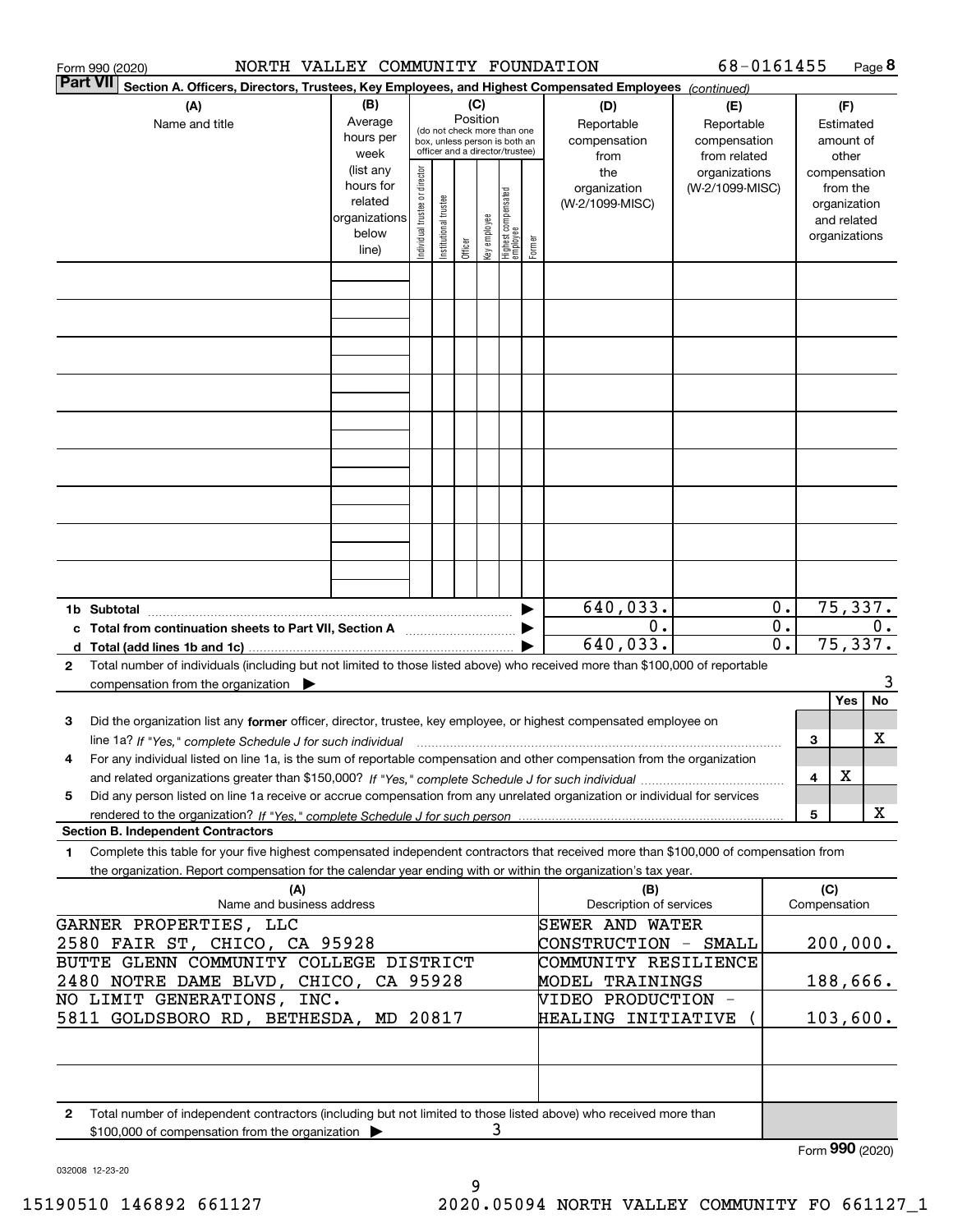| Check if Schedule O contains a response or note to any line in this Part VIII<br>$\overline{(B)}$<br>$\overline{C}$<br>(D)<br>(A<br>Unrelated<br>Related or exempt<br>Total revenue<br>from tax under<br>function revenue<br>business revenue<br>sections 512 - 514<br>1a<br><b>Contributions, Gifts, Grants</b><br>and Other Similar Amounts<br><b>1 a</b> Federated campaigns<br>1 <sub>b</sub><br>Membership dues<br>b<br>1 <sub>c</sub><br>Fundraising events<br>с<br>1 <sub>d</sub><br>Related organizations<br>d<br>$\overline{\phantom{a}}$<br>236,525.<br>1e<br>Government grants (contributions)<br>All other contributions, gifts, grants, and<br>f<br>12,418,099.<br>similar amounts not included above<br>1f<br>386,453.<br> 1g <br>Noncash contributions included in lines 1a-1f<br>12,654,624.<br><b>Business Code</b><br>900099<br>354,729.<br>354,729.<br>PROGRAM/ADMINISTRATIVE FEES<br>2a<br>Program Service<br>Revenue<br>b<br>c<br><u> 1989 - Johann Stein, marwolaethau a bhann an t-Amhainn an t-Amhainn an t-Amhainn an t-Amhainn an t-Amhainn an</u><br>d<br><u> 1989 - Johann Stein, marwolaethau a bhann an t-Amhainn an t-Amhainn an t-Amhainn an t-Amhainn an t-Amhainn an</u><br>All other program service revenue<br>f<br>354,729.<br>3<br>Investment income (including dividends, interest, and<br>721,838.<br>721,838.<br>Income from investment of tax-exempt bond proceeds<br>4<br>5<br>(i) Real<br>(ii) Personal<br>325,289.<br>Gross rents<br>6a<br>6а<br>.<br>277,386.<br>6 <sub>b</sub><br>Less: rental expenses<br>b<br>47,903.<br>6c<br>Rental income or (loss)<br>47,903.<br>Net rental income or (loss)<br>d<br>(i) Securities<br>(ii) Other<br>7 a Gross amount from sales of<br>$7a$ 43, 018, 703.<br>assets other than inventory<br><b>b</b> Less: cost or other basis<br>$7b$ 42, 454, 079.<br>Revenue<br>and sales expenses<br> 7c <br>564,624.<br>c Gain or (loss)<br>564,624.<br>564,624.<br>8 a Gross income from fundraising events (not<br>Othe<br>including \$<br>of<br>contributions reported on line 1c). See<br>  8a<br>8b<br>Net income or (loss) from fundraising events<br>c<br>9 a Gross income from gaming activities. See<br> 9a<br>9b<br><b>b</b> Less: direct expenses <b>manually</b><br>c Net income or (loss) from gaming activities<br>10 a Gross sales of inventory, less returns<br> 10a<br>10b<br><b>b</b> Less: cost of goods sold<br>c Net income or (loss) from sales of inventory<br><b>Business Code</b><br>Miscellaneous<br>Revenue<br>INCOME FROM PARTNERSHIP<br>900099<br>134,150.<br>25,614.<br>11 a<br>900099<br>OTHER INCOME<br>123,571.<br>b<br>c<br>257,721.<br>14,601,439.<br>354,729.<br>25,614.<br>1,566,472.<br>12<br>032009 12-23-20 |  | <b>Part VIII</b> | <b>Statement of Revenue</b> |  |  |                  |
|-------------------------------------------------------------------------------------------------------------------------------------------------------------------------------------------------------------------------------------------------------------------------------------------------------------------------------------------------------------------------------------------------------------------------------------------------------------------------------------------------------------------------------------------------------------------------------------------------------------------------------------------------------------------------------------------------------------------------------------------------------------------------------------------------------------------------------------------------------------------------------------------------------------------------------------------------------------------------------------------------------------------------------------------------------------------------------------------------------------------------------------------------------------------------------------------------------------------------------------------------------------------------------------------------------------------------------------------------------------------------------------------------------------------------------------------------------------------------------------------------------------------------------------------------------------------------------------------------------------------------------------------------------------------------------------------------------------------------------------------------------------------------------------------------------------------------------------------------------------------------------------------------------------------------------------------------------------------------------------------------------------------------------------------------------------------------------------------------------------------------------------------------------------------------------------------------------------------------------------------------------------------------------------------------------------------------------------------------------------------------------------------------------------------------------------------------------------------------------------------------------------------------------------------------------------------------------------------------------------------------------------------------------------------------------------------------------------------------------|--|------------------|-----------------------------|--|--|------------------|
|                                                                                                                                                                                                                                                                                                                                                                                                                                                                                                                                                                                                                                                                                                                                                                                                                                                                                                                                                                                                                                                                                                                                                                                                                                                                                                                                                                                                                                                                                                                                                                                                                                                                                                                                                                                                                                                                                                                                                                                                                                                                                                                                                                                                                                                                                                                                                                                                                                                                                                                                                                                                                                                                                                                               |  |                  |                             |  |  |                  |
|                                                                                                                                                                                                                                                                                                                                                                                                                                                                                                                                                                                                                                                                                                                                                                                                                                                                                                                                                                                                                                                                                                                                                                                                                                                                                                                                                                                                                                                                                                                                                                                                                                                                                                                                                                                                                                                                                                                                                                                                                                                                                                                                                                                                                                                                                                                                                                                                                                                                                                                                                                                                                                                                                                                               |  |                  |                             |  |  | Revenue excluded |
|                                                                                                                                                                                                                                                                                                                                                                                                                                                                                                                                                                                                                                                                                                                                                                                                                                                                                                                                                                                                                                                                                                                                                                                                                                                                                                                                                                                                                                                                                                                                                                                                                                                                                                                                                                                                                                                                                                                                                                                                                                                                                                                                                                                                                                                                                                                                                                                                                                                                                                                                                                                                                                                                                                                               |  |                  |                             |  |  |                  |
|                                                                                                                                                                                                                                                                                                                                                                                                                                                                                                                                                                                                                                                                                                                                                                                                                                                                                                                                                                                                                                                                                                                                                                                                                                                                                                                                                                                                                                                                                                                                                                                                                                                                                                                                                                                                                                                                                                                                                                                                                                                                                                                                                                                                                                                                                                                                                                                                                                                                                                                                                                                                                                                                                                                               |  |                  |                             |  |  |                  |
|                                                                                                                                                                                                                                                                                                                                                                                                                                                                                                                                                                                                                                                                                                                                                                                                                                                                                                                                                                                                                                                                                                                                                                                                                                                                                                                                                                                                                                                                                                                                                                                                                                                                                                                                                                                                                                                                                                                                                                                                                                                                                                                                                                                                                                                                                                                                                                                                                                                                                                                                                                                                                                                                                                                               |  |                  |                             |  |  |                  |
|                                                                                                                                                                                                                                                                                                                                                                                                                                                                                                                                                                                                                                                                                                                                                                                                                                                                                                                                                                                                                                                                                                                                                                                                                                                                                                                                                                                                                                                                                                                                                                                                                                                                                                                                                                                                                                                                                                                                                                                                                                                                                                                                                                                                                                                                                                                                                                                                                                                                                                                                                                                                                                                                                                                               |  |                  |                             |  |  |                  |
|                                                                                                                                                                                                                                                                                                                                                                                                                                                                                                                                                                                                                                                                                                                                                                                                                                                                                                                                                                                                                                                                                                                                                                                                                                                                                                                                                                                                                                                                                                                                                                                                                                                                                                                                                                                                                                                                                                                                                                                                                                                                                                                                                                                                                                                                                                                                                                                                                                                                                                                                                                                                                                                                                                                               |  |                  |                             |  |  |                  |
|                                                                                                                                                                                                                                                                                                                                                                                                                                                                                                                                                                                                                                                                                                                                                                                                                                                                                                                                                                                                                                                                                                                                                                                                                                                                                                                                                                                                                                                                                                                                                                                                                                                                                                                                                                                                                                                                                                                                                                                                                                                                                                                                                                                                                                                                                                                                                                                                                                                                                                                                                                                                                                                                                                                               |  |                  |                             |  |  |                  |
|                                                                                                                                                                                                                                                                                                                                                                                                                                                                                                                                                                                                                                                                                                                                                                                                                                                                                                                                                                                                                                                                                                                                                                                                                                                                                                                                                                                                                                                                                                                                                                                                                                                                                                                                                                                                                                                                                                                                                                                                                                                                                                                                                                                                                                                                                                                                                                                                                                                                                                                                                                                                                                                                                                                               |  |                  |                             |  |  |                  |
|                                                                                                                                                                                                                                                                                                                                                                                                                                                                                                                                                                                                                                                                                                                                                                                                                                                                                                                                                                                                                                                                                                                                                                                                                                                                                                                                                                                                                                                                                                                                                                                                                                                                                                                                                                                                                                                                                                                                                                                                                                                                                                                                                                                                                                                                                                                                                                                                                                                                                                                                                                                                                                                                                                                               |  |                  |                             |  |  |                  |
|                                                                                                                                                                                                                                                                                                                                                                                                                                                                                                                                                                                                                                                                                                                                                                                                                                                                                                                                                                                                                                                                                                                                                                                                                                                                                                                                                                                                                                                                                                                                                                                                                                                                                                                                                                                                                                                                                                                                                                                                                                                                                                                                                                                                                                                                                                                                                                                                                                                                                                                                                                                                                                                                                                                               |  |                  |                             |  |  |                  |
|                                                                                                                                                                                                                                                                                                                                                                                                                                                                                                                                                                                                                                                                                                                                                                                                                                                                                                                                                                                                                                                                                                                                                                                                                                                                                                                                                                                                                                                                                                                                                                                                                                                                                                                                                                                                                                                                                                                                                                                                                                                                                                                                                                                                                                                                                                                                                                                                                                                                                                                                                                                                                                                                                                                               |  |                  |                             |  |  |                  |
|                                                                                                                                                                                                                                                                                                                                                                                                                                                                                                                                                                                                                                                                                                                                                                                                                                                                                                                                                                                                                                                                                                                                                                                                                                                                                                                                                                                                                                                                                                                                                                                                                                                                                                                                                                                                                                                                                                                                                                                                                                                                                                                                                                                                                                                                                                                                                                                                                                                                                                                                                                                                                                                                                                                               |  |                  |                             |  |  |                  |
|                                                                                                                                                                                                                                                                                                                                                                                                                                                                                                                                                                                                                                                                                                                                                                                                                                                                                                                                                                                                                                                                                                                                                                                                                                                                                                                                                                                                                                                                                                                                                                                                                                                                                                                                                                                                                                                                                                                                                                                                                                                                                                                                                                                                                                                                                                                                                                                                                                                                                                                                                                                                                                                                                                                               |  |                  |                             |  |  |                  |
|                                                                                                                                                                                                                                                                                                                                                                                                                                                                                                                                                                                                                                                                                                                                                                                                                                                                                                                                                                                                                                                                                                                                                                                                                                                                                                                                                                                                                                                                                                                                                                                                                                                                                                                                                                                                                                                                                                                                                                                                                                                                                                                                                                                                                                                                                                                                                                                                                                                                                                                                                                                                                                                                                                                               |  |                  |                             |  |  |                  |
|                                                                                                                                                                                                                                                                                                                                                                                                                                                                                                                                                                                                                                                                                                                                                                                                                                                                                                                                                                                                                                                                                                                                                                                                                                                                                                                                                                                                                                                                                                                                                                                                                                                                                                                                                                                                                                                                                                                                                                                                                                                                                                                                                                                                                                                                                                                                                                                                                                                                                                                                                                                                                                                                                                                               |  |                  |                             |  |  |                  |
|                                                                                                                                                                                                                                                                                                                                                                                                                                                                                                                                                                                                                                                                                                                                                                                                                                                                                                                                                                                                                                                                                                                                                                                                                                                                                                                                                                                                                                                                                                                                                                                                                                                                                                                                                                                                                                                                                                                                                                                                                                                                                                                                                                                                                                                                                                                                                                                                                                                                                                                                                                                                                                                                                                                               |  |                  |                             |  |  |                  |
|                                                                                                                                                                                                                                                                                                                                                                                                                                                                                                                                                                                                                                                                                                                                                                                                                                                                                                                                                                                                                                                                                                                                                                                                                                                                                                                                                                                                                                                                                                                                                                                                                                                                                                                                                                                                                                                                                                                                                                                                                                                                                                                                                                                                                                                                                                                                                                                                                                                                                                                                                                                                                                                                                                                               |  |                  |                             |  |  |                  |
|                                                                                                                                                                                                                                                                                                                                                                                                                                                                                                                                                                                                                                                                                                                                                                                                                                                                                                                                                                                                                                                                                                                                                                                                                                                                                                                                                                                                                                                                                                                                                                                                                                                                                                                                                                                                                                                                                                                                                                                                                                                                                                                                                                                                                                                                                                                                                                                                                                                                                                                                                                                                                                                                                                                               |  |                  |                             |  |  |                  |
|                                                                                                                                                                                                                                                                                                                                                                                                                                                                                                                                                                                                                                                                                                                                                                                                                                                                                                                                                                                                                                                                                                                                                                                                                                                                                                                                                                                                                                                                                                                                                                                                                                                                                                                                                                                                                                                                                                                                                                                                                                                                                                                                                                                                                                                                                                                                                                                                                                                                                                                                                                                                                                                                                                                               |  |                  |                             |  |  |                  |
|                                                                                                                                                                                                                                                                                                                                                                                                                                                                                                                                                                                                                                                                                                                                                                                                                                                                                                                                                                                                                                                                                                                                                                                                                                                                                                                                                                                                                                                                                                                                                                                                                                                                                                                                                                                                                                                                                                                                                                                                                                                                                                                                                                                                                                                                                                                                                                                                                                                                                                                                                                                                                                                                                                                               |  |                  |                             |  |  |                  |
|                                                                                                                                                                                                                                                                                                                                                                                                                                                                                                                                                                                                                                                                                                                                                                                                                                                                                                                                                                                                                                                                                                                                                                                                                                                                                                                                                                                                                                                                                                                                                                                                                                                                                                                                                                                                                                                                                                                                                                                                                                                                                                                                                                                                                                                                                                                                                                                                                                                                                                                                                                                                                                                                                                                               |  |                  |                             |  |  |                  |
|                                                                                                                                                                                                                                                                                                                                                                                                                                                                                                                                                                                                                                                                                                                                                                                                                                                                                                                                                                                                                                                                                                                                                                                                                                                                                                                                                                                                                                                                                                                                                                                                                                                                                                                                                                                                                                                                                                                                                                                                                                                                                                                                                                                                                                                                                                                                                                                                                                                                                                                                                                                                                                                                                                                               |  |                  |                             |  |  |                  |
|                                                                                                                                                                                                                                                                                                                                                                                                                                                                                                                                                                                                                                                                                                                                                                                                                                                                                                                                                                                                                                                                                                                                                                                                                                                                                                                                                                                                                                                                                                                                                                                                                                                                                                                                                                                                                                                                                                                                                                                                                                                                                                                                                                                                                                                                                                                                                                                                                                                                                                                                                                                                                                                                                                                               |  |                  |                             |  |  |                  |
|                                                                                                                                                                                                                                                                                                                                                                                                                                                                                                                                                                                                                                                                                                                                                                                                                                                                                                                                                                                                                                                                                                                                                                                                                                                                                                                                                                                                                                                                                                                                                                                                                                                                                                                                                                                                                                                                                                                                                                                                                                                                                                                                                                                                                                                                                                                                                                                                                                                                                                                                                                                                                                                                                                                               |  |                  |                             |  |  |                  |
|                                                                                                                                                                                                                                                                                                                                                                                                                                                                                                                                                                                                                                                                                                                                                                                                                                                                                                                                                                                                                                                                                                                                                                                                                                                                                                                                                                                                                                                                                                                                                                                                                                                                                                                                                                                                                                                                                                                                                                                                                                                                                                                                                                                                                                                                                                                                                                                                                                                                                                                                                                                                                                                                                                                               |  |                  |                             |  |  |                  |
|                                                                                                                                                                                                                                                                                                                                                                                                                                                                                                                                                                                                                                                                                                                                                                                                                                                                                                                                                                                                                                                                                                                                                                                                                                                                                                                                                                                                                                                                                                                                                                                                                                                                                                                                                                                                                                                                                                                                                                                                                                                                                                                                                                                                                                                                                                                                                                                                                                                                                                                                                                                                                                                                                                                               |  |                  |                             |  |  | 47,903.          |
|                                                                                                                                                                                                                                                                                                                                                                                                                                                                                                                                                                                                                                                                                                                                                                                                                                                                                                                                                                                                                                                                                                                                                                                                                                                                                                                                                                                                                                                                                                                                                                                                                                                                                                                                                                                                                                                                                                                                                                                                                                                                                                                                                                                                                                                                                                                                                                                                                                                                                                                                                                                                                                                                                                                               |  |                  |                             |  |  |                  |
|                                                                                                                                                                                                                                                                                                                                                                                                                                                                                                                                                                                                                                                                                                                                                                                                                                                                                                                                                                                                                                                                                                                                                                                                                                                                                                                                                                                                                                                                                                                                                                                                                                                                                                                                                                                                                                                                                                                                                                                                                                                                                                                                                                                                                                                                                                                                                                                                                                                                                                                                                                                                                                                                                                                               |  |                  |                             |  |  |                  |
|                                                                                                                                                                                                                                                                                                                                                                                                                                                                                                                                                                                                                                                                                                                                                                                                                                                                                                                                                                                                                                                                                                                                                                                                                                                                                                                                                                                                                                                                                                                                                                                                                                                                                                                                                                                                                                                                                                                                                                                                                                                                                                                                                                                                                                                                                                                                                                                                                                                                                                                                                                                                                                                                                                                               |  |                  |                             |  |  |                  |
|                                                                                                                                                                                                                                                                                                                                                                                                                                                                                                                                                                                                                                                                                                                                                                                                                                                                                                                                                                                                                                                                                                                                                                                                                                                                                                                                                                                                                                                                                                                                                                                                                                                                                                                                                                                                                                                                                                                                                                                                                                                                                                                                                                                                                                                                                                                                                                                                                                                                                                                                                                                                                                                                                                                               |  |                  |                             |  |  |                  |
|                                                                                                                                                                                                                                                                                                                                                                                                                                                                                                                                                                                                                                                                                                                                                                                                                                                                                                                                                                                                                                                                                                                                                                                                                                                                                                                                                                                                                                                                                                                                                                                                                                                                                                                                                                                                                                                                                                                                                                                                                                                                                                                                                                                                                                                                                                                                                                                                                                                                                                                                                                                                                                                                                                                               |  |                  |                             |  |  |                  |
|                                                                                                                                                                                                                                                                                                                                                                                                                                                                                                                                                                                                                                                                                                                                                                                                                                                                                                                                                                                                                                                                                                                                                                                                                                                                                                                                                                                                                                                                                                                                                                                                                                                                                                                                                                                                                                                                                                                                                                                                                                                                                                                                                                                                                                                                                                                                                                                                                                                                                                                                                                                                                                                                                                                               |  |                  |                             |  |  |                  |
|                                                                                                                                                                                                                                                                                                                                                                                                                                                                                                                                                                                                                                                                                                                                                                                                                                                                                                                                                                                                                                                                                                                                                                                                                                                                                                                                                                                                                                                                                                                                                                                                                                                                                                                                                                                                                                                                                                                                                                                                                                                                                                                                                                                                                                                                                                                                                                                                                                                                                                                                                                                                                                                                                                                               |  |                  |                             |  |  |                  |
|                                                                                                                                                                                                                                                                                                                                                                                                                                                                                                                                                                                                                                                                                                                                                                                                                                                                                                                                                                                                                                                                                                                                                                                                                                                                                                                                                                                                                                                                                                                                                                                                                                                                                                                                                                                                                                                                                                                                                                                                                                                                                                                                                                                                                                                                                                                                                                                                                                                                                                                                                                                                                                                                                                                               |  |                  |                             |  |  |                  |
|                                                                                                                                                                                                                                                                                                                                                                                                                                                                                                                                                                                                                                                                                                                                                                                                                                                                                                                                                                                                                                                                                                                                                                                                                                                                                                                                                                                                                                                                                                                                                                                                                                                                                                                                                                                                                                                                                                                                                                                                                                                                                                                                                                                                                                                                                                                                                                                                                                                                                                                                                                                                                                                                                                                               |  |                  |                             |  |  |                  |
|                                                                                                                                                                                                                                                                                                                                                                                                                                                                                                                                                                                                                                                                                                                                                                                                                                                                                                                                                                                                                                                                                                                                                                                                                                                                                                                                                                                                                                                                                                                                                                                                                                                                                                                                                                                                                                                                                                                                                                                                                                                                                                                                                                                                                                                                                                                                                                                                                                                                                                                                                                                                                                                                                                                               |  |                  |                             |  |  |                  |
|                                                                                                                                                                                                                                                                                                                                                                                                                                                                                                                                                                                                                                                                                                                                                                                                                                                                                                                                                                                                                                                                                                                                                                                                                                                                                                                                                                                                                                                                                                                                                                                                                                                                                                                                                                                                                                                                                                                                                                                                                                                                                                                                                                                                                                                                                                                                                                                                                                                                                                                                                                                                                                                                                                                               |  |                  |                             |  |  |                  |
|                                                                                                                                                                                                                                                                                                                                                                                                                                                                                                                                                                                                                                                                                                                                                                                                                                                                                                                                                                                                                                                                                                                                                                                                                                                                                                                                                                                                                                                                                                                                                                                                                                                                                                                                                                                                                                                                                                                                                                                                                                                                                                                                                                                                                                                                                                                                                                                                                                                                                                                                                                                                                                                                                                                               |  |                  |                             |  |  |                  |
|                                                                                                                                                                                                                                                                                                                                                                                                                                                                                                                                                                                                                                                                                                                                                                                                                                                                                                                                                                                                                                                                                                                                                                                                                                                                                                                                                                                                                                                                                                                                                                                                                                                                                                                                                                                                                                                                                                                                                                                                                                                                                                                                                                                                                                                                                                                                                                                                                                                                                                                                                                                                                                                                                                                               |  |                  |                             |  |  |                  |
|                                                                                                                                                                                                                                                                                                                                                                                                                                                                                                                                                                                                                                                                                                                                                                                                                                                                                                                                                                                                                                                                                                                                                                                                                                                                                                                                                                                                                                                                                                                                                                                                                                                                                                                                                                                                                                                                                                                                                                                                                                                                                                                                                                                                                                                                                                                                                                                                                                                                                                                                                                                                                                                                                                                               |  |                  |                             |  |  |                  |
|                                                                                                                                                                                                                                                                                                                                                                                                                                                                                                                                                                                                                                                                                                                                                                                                                                                                                                                                                                                                                                                                                                                                                                                                                                                                                                                                                                                                                                                                                                                                                                                                                                                                                                                                                                                                                                                                                                                                                                                                                                                                                                                                                                                                                                                                                                                                                                                                                                                                                                                                                                                                                                                                                                                               |  |                  |                             |  |  |                  |
|                                                                                                                                                                                                                                                                                                                                                                                                                                                                                                                                                                                                                                                                                                                                                                                                                                                                                                                                                                                                                                                                                                                                                                                                                                                                                                                                                                                                                                                                                                                                                                                                                                                                                                                                                                                                                                                                                                                                                                                                                                                                                                                                                                                                                                                                                                                                                                                                                                                                                                                                                                                                                                                                                                                               |  |                  |                             |  |  |                  |
|                                                                                                                                                                                                                                                                                                                                                                                                                                                                                                                                                                                                                                                                                                                                                                                                                                                                                                                                                                                                                                                                                                                                                                                                                                                                                                                                                                                                                                                                                                                                                                                                                                                                                                                                                                                                                                                                                                                                                                                                                                                                                                                                                                                                                                                                                                                                                                                                                                                                                                                                                                                                                                                                                                                               |  |                  |                             |  |  |                  |
|                                                                                                                                                                                                                                                                                                                                                                                                                                                                                                                                                                                                                                                                                                                                                                                                                                                                                                                                                                                                                                                                                                                                                                                                                                                                                                                                                                                                                                                                                                                                                                                                                                                                                                                                                                                                                                                                                                                                                                                                                                                                                                                                                                                                                                                                                                                                                                                                                                                                                                                                                                                                                                                                                                                               |  |                  |                             |  |  |                  |
|                                                                                                                                                                                                                                                                                                                                                                                                                                                                                                                                                                                                                                                                                                                                                                                                                                                                                                                                                                                                                                                                                                                                                                                                                                                                                                                                                                                                                                                                                                                                                                                                                                                                                                                                                                                                                                                                                                                                                                                                                                                                                                                                                                                                                                                                                                                                                                                                                                                                                                                                                                                                                                                                                                                               |  |                  |                             |  |  |                  |
|                                                                                                                                                                                                                                                                                                                                                                                                                                                                                                                                                                                                                                                                                                                                                                                                                                                                                                                                                                                                                                                                                                                                                                                                                                                                                                                                                                                                                                                                                                                                                                                                                                                                                                                                                                                                                                                                                                                                                                                                                                                                                                                                                                                                                                                                                                                                                                                                                                                                                                                                                                                                                                                                                                                               |  |                  |                             |  |  |                  |
|                                                                                                                                                                                                                                                                                                                                                                                                                                                                                                                                                                                                                                                                                                                                                                                                                                                                                                                                                                                                                                                                                                                                                                                                                                                                                                                                                                                                                                                                                                                                                                                                                                                                                                                                                                                                                                                                                                                                                                                                                                                                                                                                                                                                                                                                                                                                                                                                                                                                                                                                                                                                                                                                                                                               |  |                  |                             |  |  | 108,536.         |
|                                                                                                                                                                                                                                                                                                                                                                                                                                                                                                                                                                                                                                                                                                                                                                                                                                                                                                                                                                                                                                                                                                                                                                                                                                                                                                                                                                                                                                                                                                                                                                                                                                                                                                                                                                                                                                                                                                                                                                                                                                                                                                                                                                                                                                                                                                                                                                                                                                                                                                                                                                                                                                                                                                                               |  |                  |                             |  |  | 123,571.         |
|                                                                                                                                                                                                                                                                                                                                                                                                                                                                                                                                                                                                                                                                                                                                                                                                                                                                                                                                                                                                                                                                                                                                                                                                                                                                                                                                                                                                                                                                                                                                                                                                                                                                                                                                                                                                                                                                                                                                                                                                                                                                                                                                                                                                                                                                                                                                                                                                                                                                                                                                                                                                                                                                                                                               |  |                  |                             |  |  |                  |
|                                                                                                                                                                                                                                                                                                                                                                                                                                                                                                                                                                                                                                                                                                                                                                                                                                                                                                                                                                                                                                                                                                                                                                                                                                                                                                                                                                                                                                                                                                                                                                                                                                                                                                                                                                                                                                                                                                                                                                                                                                                                                                                                                                                                                                                                                                                                                                                                                                                                                                                                                                                                                                                                                                                               |  |                  |                             |  |  |                  |
|                                                                                                                                                                                                                                                                                                                                                                                                                                                                                                                                                                                                                                                                                                                                                                                                                                                                                                                                                                                                                                                                                                                                                                                                                                                                                                                                                                                                                                                                                                                                                                                                                                                                                                                                                                                                                                                                                                                                                                                                                                                                                                                                                                                                                                                                                                                                                                                                                                                                                                                                                                                                                                                                                                                               |  |                  |                             |  |  |                  |
|                                                                                                                                                                                                                                                                                                                                                                                                                                                                                                                                                                                                                                                                                                                                                                                                                                                                                                                                                                                                                                                                                                                                                                                                                                                                                                                                                                                                                                                                                                                                                                                                                                                                                                                                                                                                                                                                                                                                                                                                                                                                                                                                                                                                                                                                                                                                                                                                                                                                                                                                                                                                                                                                                                                               |  |                  |                             |  |  | Form 990 (2020)  |

Form 990 (2020) NORTH VALLEY COMMUNITY FOUNDATION 68-0161455 Page

**9** 68-0161455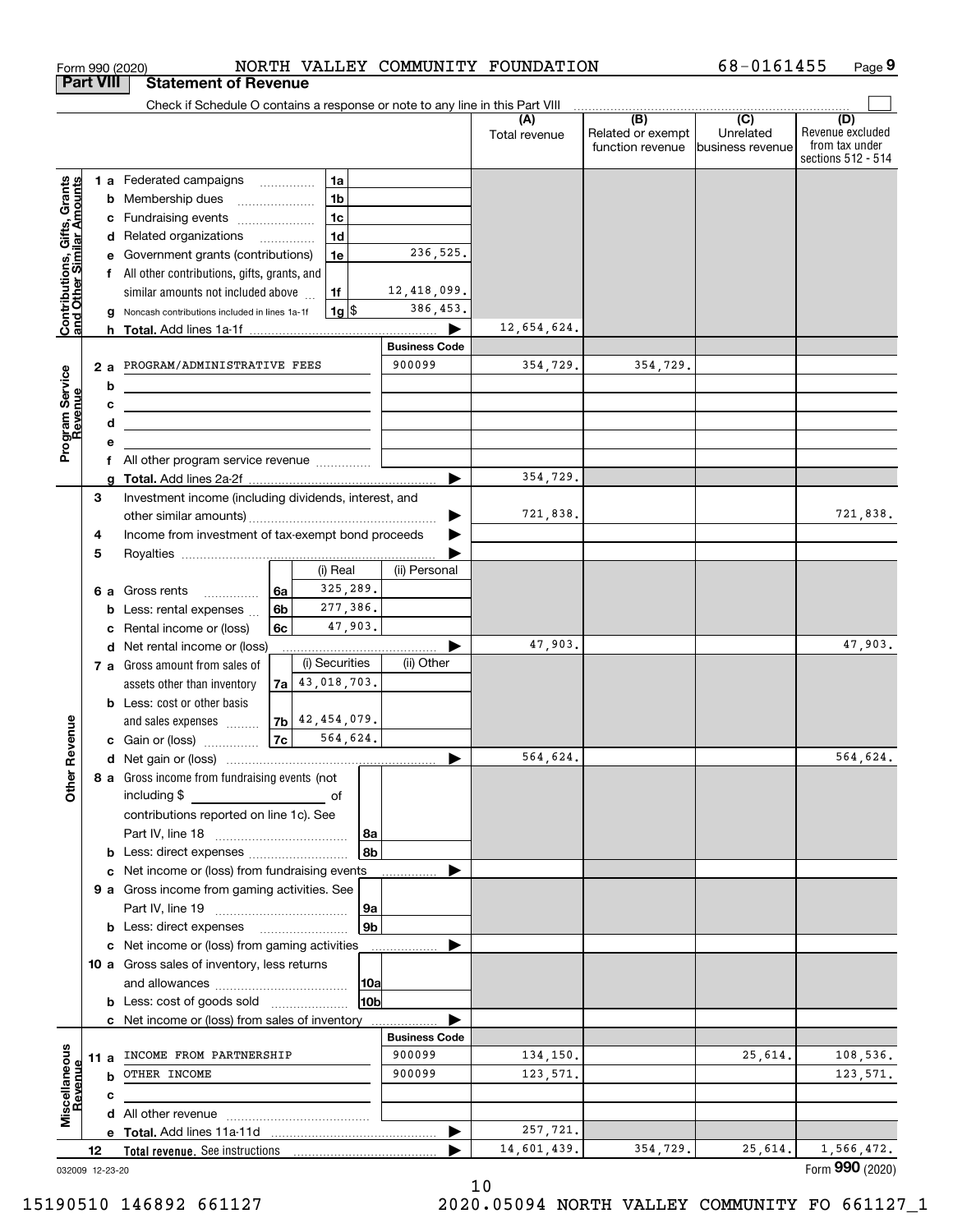**cdefg**

**abcde2526**

Insurance

47,176.

60,034. 60,409.

8,518.

51,648. 25,944.

19,943.

19,801,419. 1,218,273. 65,100.

25.

|    | Form 990 (2020)                                                                                                                                    | NORTH VALLEY COMMUNITY FOUNDATION |                                    |                                           | 68-0161455<br>$Page$ 10 |
|----|----------------------------------------------------------------------------------------------------------------------------------------------------|-----------------------------------|------------------------------------|-------------------------------------------|-------------------------|
|    | <b>Part IX   Statement of Functional Expenses</b>                                                                                                  |                                   |                                    |                                           |                         |
|    | Section 501(c)(3) and 501(c)(4) organizations must complete all columns. All other organizations must complete column (A).                         |                                   |                                    |                                           |                         |
|    | Check if Schedule O contains a response or note to any line in this Part IX                                                                        |                                   |                                    |                                           |                         |
|    | Do not include amounts reported on lines 6b,<br>7b, 8b, 9b, and 10b of Part VIII.                                                                  | (A)<br>Total expenses             | (B)<br>Program service<br>expenses | (C)<br>Management and<br>general expenses | Fundraising<br>expenses |
| 1  | Grants and other assistance to domestic organizations<br>and domestic governments. See Part IV, line 21<br>$\dddotsc$                              | 16,288,294.                       | 16,288,294.                        |                                           |                         |
| 2  | Grants and other assistance to domestic<br>individuals. See Part IV, line 22                                                                       | 30,667.                           | 30,667.                            |                                           |                         |
| 3  | Grants and other assistance to foreign<br>organizations, foreign governments, and foreign<br>individuals. See Part IV, lines 15 and 16             | 210,000.                          | 210,000.                           |                                           |                         |
| 4  | Benefits paid to or for members                                                                                                                    |                                   |                                    |                                           |                         |
| 5  | Compensation of current officers, directors,<br>trustees, and key employees                                                                        | 542, 197.                         | 103, 160.                          | 439,037.                                  |                         |
| 6  | Compensation not included above to disqualified<br>persons (as defined under section 4958(f)(1)) and<br>persons described in section 4958(c)(3)(B) |                                   |                                    |                                           |                         |
| 7  |                                                                                                                                                    | 1,101,112.                        | 906,608.                           | 140,866.                                  | 53,638.                 |
| 8  | Pension plan accruals and contributions (include<br>section 401(k) and 403(b) employer contributions)                                              |                                   |                                    |                                           |                         |
| 9  |                                                                                                                                                    | 110,852.                          | 60,969.                            | 44,341.                                   | 5,542.                  |
| 10 |                                                                                                                                                    | 118,393.                          | 65, 116.                           | 47,357.                                   | 5,920.                  |
| 11 | Fees for services (nonemployees):                                                                                                                  |                                   |                                    |                                           |                         |
| a  |                                                                                                                                                    |                                   |                                    |                                           |                         |
| b  | Legal                                                                                                                                              | 526.                              | 526.                               |                                           |                         |

47,176.

56,443.

56,443.

336,558. 74,586. 30,011. 29,198.

15,990. 126,669.

255,653. 10,094.

73,982. 32,428.

411,144. 59,209. 60,034. 60,409.

142,659. 8,518.

> 51,648. 25,944.

1,367,442. 265,747. 19,943.

106,410. 21,084,792.

11

25.

032010 12-23-20

15190510 146892 661127 2020.05094 NORTH VALLEY COMMUNITY FO 661127\_1

All other expenses

Check here  $\begin{array}{|c|c|c|c|c|}\hline \text{ } & \text{ if following SOP 98-2 (ASC 958-720)} \hline \end{array}$ 

reported in column (B) joint costs from a combined educational campaign and fundraising solicitation.

**Total functional expenses.**  Add lines 1 through 24e **Joint costs.** Complete this line only if the organization

Other expenses. Itemize expenses not covered above (List miscellaneous expenses on line 24e. If line 24e amount exceeds 10% of line 25, column (A) amount, list line 24e expenses on Schedule O.)

PROJECT EXPENSES ADMINISTRATIVE FEES TAXES, LICENSES, PERMIT

~~~~~~~~~~~~~~~~~

Professional fundraising services. See Part IV, line 17

lnvestment management fees .......................

Accounting ~~~~~~~~~~~~~~~~~ Lobbying ~~~~~~~~~~~~~~~~~~

Other. (If line 11g amount exceeds 10% of line 25, column (A) amount, list line 11g expenses on Sch O.)

Advertising and promotion www.communication Office expenses ~~~~~~~~~~~~~~~ Information technology Royalties ~~~~~~~~~~~~~~~~~~

Occupancy ~~~~~~~~~~~~~~~~~ Travel ……………………………………………… Payments of travel or entertainment expenses for any federal, state, or local public officials ... Conferences, conventions, and meetings Interest ……………………………………………… Payments to affiliates ~~~~~~~~~~~~ Depreciation, depletion, and amortization  $\,\,\ldots\,\,$ 

~~~~~~~~~~~

1,367,442.

Form (2020) **990**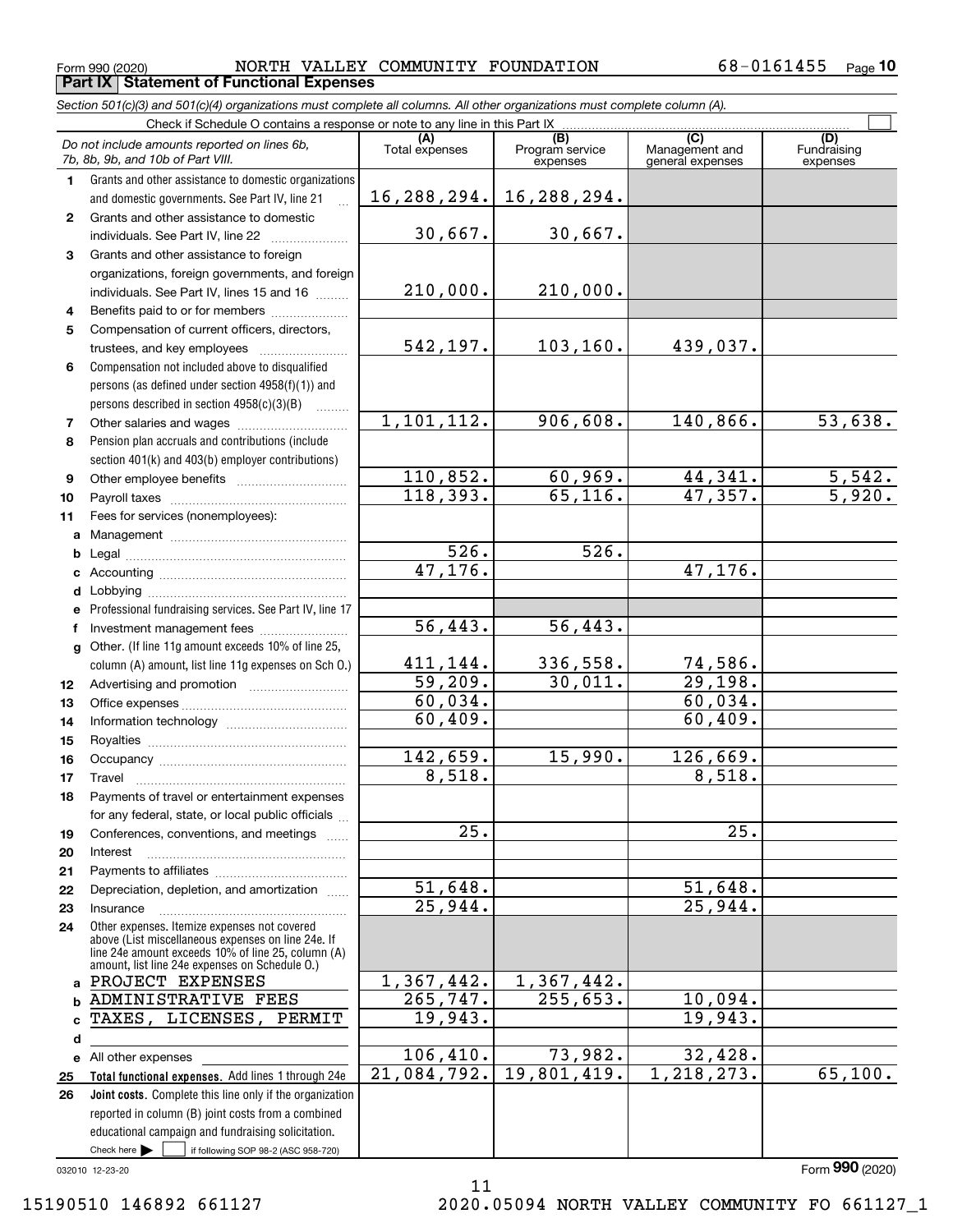### $_{\rm Form}$   $_{990}$  (2020) <code>MORTH VALLEY COMMUNITY FOUNDATION</code>  $68-0161455$   $_{\rm Page}$

**11**

|                             |          |                                                                                                                                                                                                                 |             |                 | (A)<br>Beginning of year |                         | (B)<br>End of year          |
|-----------------------------|----------|-----------------------------------------------------------------------------------------------------------------------------------------------------------------------------------------------------------------|-------------|-----------------|--------------------------|-------------------------|-----------------------------|
|                             | 1        |                                                                                                                                                                                                                 |             |                 | 11,661,756.              | $\mathbf{1}$            | 933, 114.                   |
|                             | 2        |                                                                                                                                                                                                                 |             |                 | 694,014.                 | $\overline{\mathbf{2}}$ | $\overline{24,920,188}$ .   |
|                             | з        |                                                                                                                                                                                                                 |             |                 | $\overline{3,422,003}$ . | 3                       | 0.                          |
|                             | 4        |                                                                                                                                                                                                                 |             |                 | 140.                     | 4                       | 25, 242.                    |
|                             | 5        | Loans and other receivables from any current or former officer, director,                                                                                                                                       |             |                 |                          |                         |                             |
|                             |          | trustee, key employee, creator or founder, substantial contributor, or 35%                                                                                                                                      |             |                 |                          |                         |                             |
|                             |          | controlled entity or family member of any of these persons                                                                                                                                                      |             |                 |                          | 5                       |                             |
|                             | 6        | Loans and other receivables from other disqualified persons (as defined                                                                                                                                         |             |                 |                          |                         |                             |
|                             |          | under section 4958(f)(1)), and persons described in section 4958(c)(3)(B)                                                                                                                                       |             | $\overline{a}$  |                          | 6                       |                             |
| Assets                      | 7        |                                                                                                                                                                                                                 |             | 161, 535.       | $\overline{7}$           | 361,535.                |                             |
|                             | 8        |                                                                                                                                                                                                                 |             |                 |                          | 8                       |                             |
|                             | 9        | Prepaid expenses and deferred charges                                                                                                                                                                           |             |                 |                          | 9                       |                             |
|                             |          | 10a Land, buildings, and equipment: cost or other                                                                                                                                                               |             |                 |                          |                         |                             |
|                             |          | basis. Complete Part VI of Schedule D $\begin{array}{ c c c c c }\n\hline\n10a & 7,697,933.\n\hline\n\text{Less: accumulated depreciation} & & & 10b & 429,187.\n\hline\n\end{array}$                           |             |                 |                          |                         |                             |
|                             |          | <b>b</b> Less: accumulated depreciation<br>. 1                                                                                                                                                                  | 7,240,374.  | 10 <sub>c</sub> | 7,268,746.               |                         |                             |
|                             | 11       |                                                                                                                                                                                                                 | 50,098,637. | 11              | 31,986,665.              |                         |                             |
|                             | 12       |                                                                                                                                                                                                                 | 274,441.    | 12              | 659,315.                 |                         |                             |
|                             | 13       |                                                                                                                                                                                                                 |             | 13              |                          |                         |                             |
|                             | 14       |                                                                                                                                                                                                                 |             |                 |                          | 14                      |                             |
|                             | 15       |                                                                                                                                                                                                                 |             |                 | $0$ .                    | 15                      | 47,205.<br>66, 202, 010.    |
|                             | 16       |                                                                                                                                                                                                                 |             |                 | 73,552,900.<br>48,849.   | 16<br>17                | 30,071.                     |
|                             | 17       |                                                                                                                                                                                                                 |             |                 | 5,430,998.               |                         | 3, 267, 247.                |
|                             | 18<br>19 |                                                                                                                                                                                                                 | 671,039.    | 18<br>19        | 0.                       |                         |                             |
|                             | 20       |                                                                                                                                                                                                                 |             |                 |                          |                         |                             |
|                             | 21       | Escrow or custodial account liability. Complete Part IV of Schedule D                                                                                                                                           | 1,436,777.  | 20<br>21        | 1,461,876.               |                         |                             |
|                             | 22       | Loans and other payables to any current or former officer, director,                                                                                                                                            |             |                 |                          |                         |                             |
| Liabilities                 |          | trustee, key employee, creator or founder, substantial contributor, or 35%                                                                                                                                      |             |                 |                          |                         |                             |
|                             |          | controlled entity or family member of any of these persons                                                                                                                                                      |             | 22              |                          |                         |                             |
|                             | 23       | Secured mortgages and notes payable to unrelated third parties                                                                                                                                                  |             |                 |                          | 23                      |                             |
|                             | 24       |                                                                                                                                                                                                                 |             |                 | 335,789.                 | 24                      | 140,857.                    |
|                             | 25       | Other liabilities (including federal income tax, payables to related third                                                                                                                                      |             |                 |                          |                         |                             |
|                             |          | parties, and other liabilities not included on lines 17-24). Complete Part X                                                                                                                                    |             |                 |                          |                         |                             |
|                             |          | of Schedule D <b>Example 20 Contract 20 Contract 20 Contract 20 <b>Contract 20 Contract 20 Contract 20 Contract 20 Contract 20 Contract 20 Contract 20 Contract 20 Contract 20 Contract 20 Contract 20</b> </b> |             |                 |                          | 25                      |                             |
|                             | 26       |                                                                                                                                                                                                                 |             |                 | 7,923,452.               | 26                      | $\overline{4,900,051}$ .    |
|                             |          | Organizations that follow FASB ASC 958, check here $\blacktriangleright \lfloor X \rfloor$                                                                                                                      |             |                 |                          |                         |                             |
|                             |          | and complete lines 27, 28, 32, and 33.                                                                                                                                                                          |             |                 |                          |                         |                             |
|                             | 27       |                                                                                                                                                                                                                 |             |                 | 61,776,722.              | 27                      | 56,544,992.                 |
|                             | 28       |                                                                                                                                                                                                                 |             |                 | 3,852,726.               | 28                      | 4,756,967.                  |
|                             |          | Organizations that do not follow FASB ASC 958, check here $\blacktriangleright \ \lfloor$                                                                                                                       |             |                 |                          |                         |                             |
| Net Assets or Fund Balances |          | and complete lines 29 through 33.                                                                                                                                                                               |             |                 |                          | 29                      |                             |
|                             | 29       |                                                                                                                                                                                                                 |             |                 |                          |                         |                             |
|                             | 30       | Paid-in or capital surplus, or land, building, or equipment fund                                                                                                                                                |             |                 |                          | 30                      |                             |
|                             | 31       | Retained earnings, endowment, accumulated income, or other funds                                                                                                                                                |             | .               |                          | 31                      |                             |
|                             | 32       |                                                                                                                                                                                                                 |             |                 | 65,629,448.              | 32                      | $\overline{61}$ , 301, 959. |
|                             | 33       |                                                                                                                                                                                                                 | 73,552,900. | 33              | 66,202,010.              |                         |                             |

Form (2020) **990**

**Part X Balance Sheet**<br>**Part X Balance Sheet**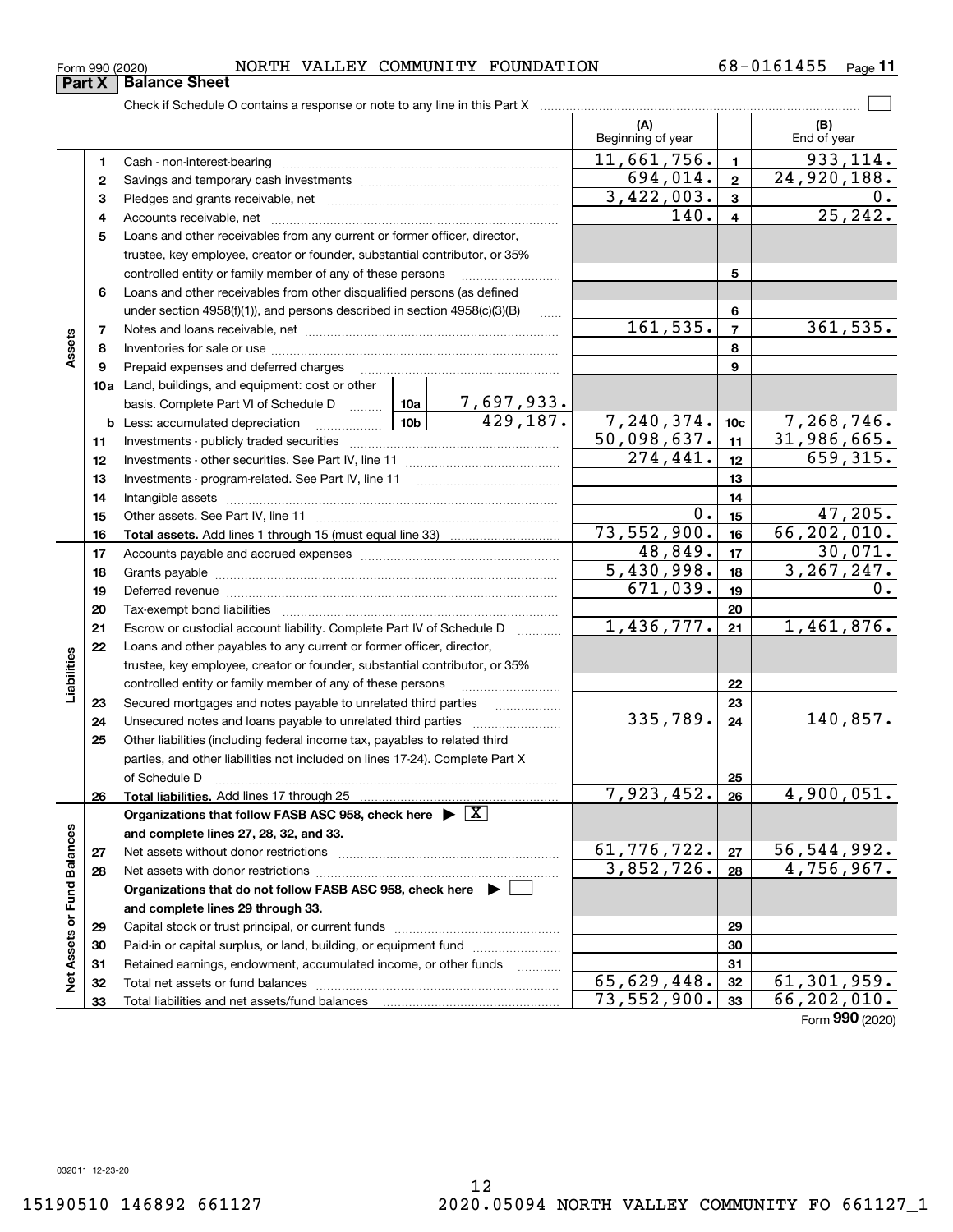|                     | NORTH VALLEY COMMUNITY FOUNDATION<br>Form 990 (2020)                                                                                                                          |    | 68-0161455 |             |             | Page $12$ |  |  |
|---------------------|-------------------------------------------------------------------------------------------------------------------------------------------------------------------------------|----|------------|-------------|-------------|-----------|--|--|
|                     | Part XI   Reconciliation of Net Assets                                                                                                                                        |    |            |             |             |           |  |  |
|                     |                                                                                                                                                                               |    |            |             |             |           |  |  |
|                     |                                                                                                                                                                               |    |            |             |             |           |  |  |
| 1                   |                                                                                                                                                                               | 1. |            | 14,601,439. |             |           |  |  |
| 2                   | 21,084,792.<br>$\mathbf{2}$<br>Total expenses (must equal Part IX, column (A), line 25)                                                                                       |    |            |             |             |           |  |  |
| з                   | $-6, 483, 353.$<br>3<br>Revenue less expenses. Subtract line 2 from line 1                                                                                                    |    |            |             |             |           |  |  |
| 4                   | 65,629,448.<br>$\overline{\mathbf{4}}$                                                                                                                                        |    |            |             |             |           |  |  |
| 5                   | 2,155,864.<br>5<br>Net unrealized gains (losses) on investments                                                                                                               |    |            |             |             |           |  |  |
| 6                   | 6                                                                                                                                                                             |    |            |             |             |           |  |  |
| 7                   | $\overline{7}$                                                                                                                                                                |    |            |             |             |           |  |  |
| 8                   | 8                                                                                                                                                                             |    |            |             |             |           |  |  |
| 9                   | Other changes in net assets or fund balances (explain on Schedule O)<br>9                                                                                                     |    |            |             |             |           |  |  |
| 10                  | Net assets or fund balances at end of year. Combine lines 3 through 9 (must equal Part X, line 32,                                                                            |    |            |             |             |           |  |  |
| 61, 301, 959.<br>10 |                                                                                                                                                                               |    |            |             |             |           |  |  |
|                     | <b>Part XII</b> Financial Statements and Reporting                                                                                                                            |    |            |             |             |           |  |  |
|                     | Check if Schedule O contains a response or note to any line in this Part XII [11] [12] [12] [13] Check if Schedule O contains a response or note to any line in this Part XII |    |            |             |             |           |  |  |
|                     |                                                                                                                                                                               |    |            |             | Yes         | <b>No</b> |  |  |
| 1                   | $\overline{X}$ Accrual<br>Accounting method used to prepare the Form 990: <u>[</u> Cash<br>Other                                                                              |    |            |             |             |           |  |  |
|                     | If the organization changed its method of accounting from a prior year or checked "Other," explain in Schedule O.                                                             |    |            |             |             |           |  |  |
|                     | 2a Were the organization's financial statements compiled or reviewed by an independent accountant?                                                                            |    |            |             |             |           |  |  |
|                     | If "Yes," check a box below to indicate whether the financial statements for the year were compiled or reviewed on a                                                          |    |            |             |             |           |  |  |
|                     | separate basis, consolidated basis, or both:                                                                                                                                  |    |            |             |             |           |  |  |
|                     | Separate basis<br><b>Consolidated basis</b><br>Both consolidated and separate basis                                                                                           |    |            |             |             |           |  |  |
|                     | <b>b</b> Were the organization's financial statements audited by an independent accountant?                                                                                   |    |            |             |             |           |  |  |
|                     | If "Yes," check a box below to indicate whether the financial statements for the year were audited on a separate basis,                                                       |    |            |             |             |           |  |  |
|                     | consolidated basis, or both:                                                                                                                                                  |    |            |             |             |           |  |  |
|                     | $\boxed{\mathbf{X}}$ Consolidated basis<br>Both consolidated and separate basis<br>Separate basis                                                                             |    |            |             |             |           |  |  |
|                     | c If "Yes" to line 2a or 2b, does the organization have a committee that assumes responsibility for oversight of the audit,                                                   |    |            |             |             |           |  |  |
|                     |                                                                                                                                                                               |    |            | 2c          | $\mathbf X$ |           |  |  |
|                     | If the organization changed either its oversight process or selection process during the tax year, explain on Schedule O.                                                     |    |            |             |             |           |  |  |
|                     | 3a As a result of a federal award, was the organization required to undergo an audit or audits as set forth in the Single Audit                                               |    |            |             |             |           |  |  |
|                     |                                                                                                                                                                               |    |            | За          |             | х         |  |  |
|                     | b If "Yes," did the organization undergo the required audit or audits? If the organization did not undergo the required audit                                                 |    |            |             |             |           |  |  |
|                     |                                                                                                                                                                               |    |            | 3b          | nnn.        |           |  |  |

Form (2020) **990**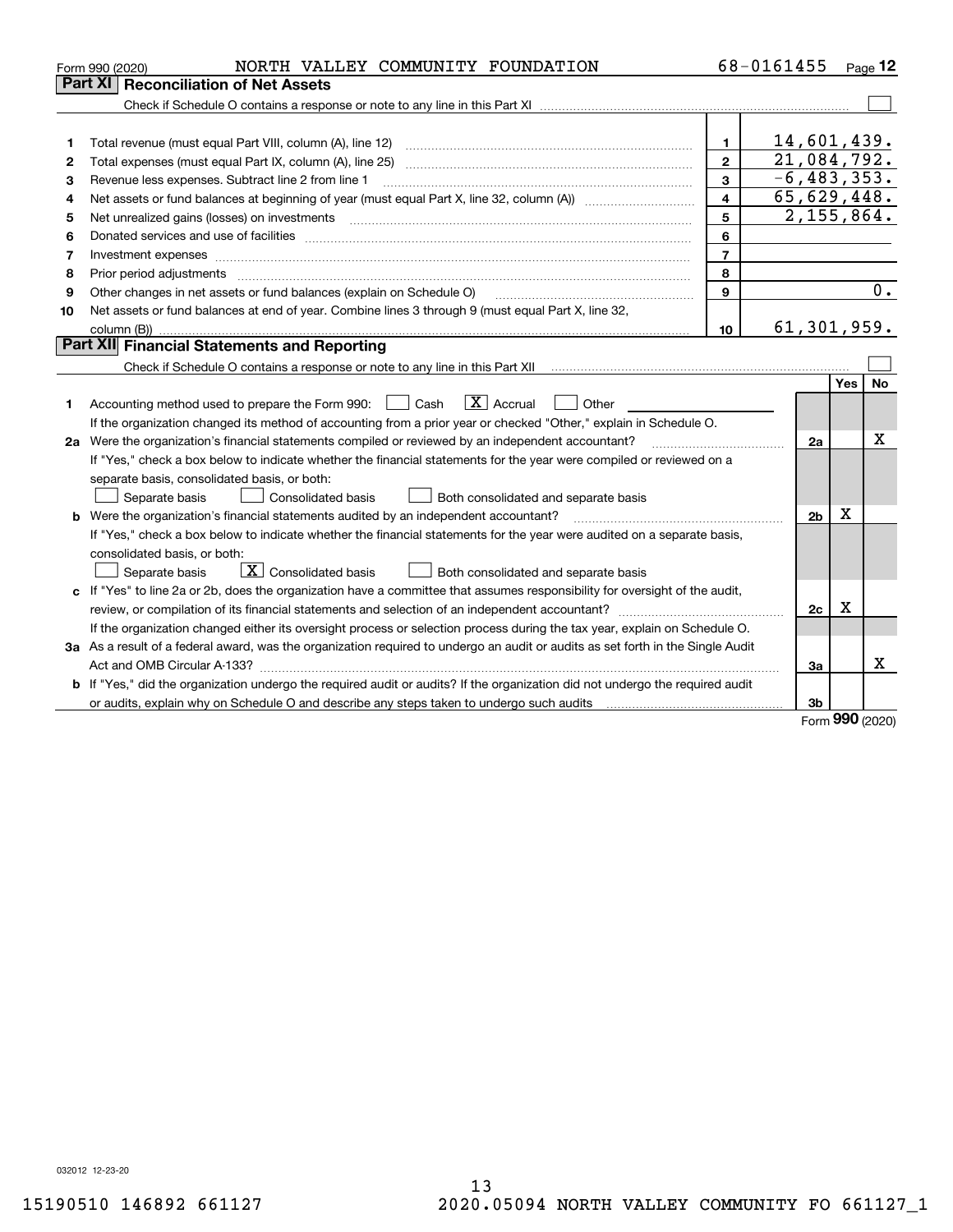| <b>SCHEDULE A</b> |
|-------------------|
|-------------------|

Department of the Treasury Internal Revenue Service

**(Form 990 or 990-EZ)**

## **Public Charity Status and Public Support**

**Complete if the organization is a section 501(c)(3) organization or a section 4947(a)(1) nonexempt charitable trust. | Attach to Form 990 or Form 990-EZ.** 

| ▶ Go to www.irs.gov/Form990 for instructions and the latest information. |
|--------------------------------------------------------------------------|

| OMB No. 1545-0047                   |
|-------------------------------------|
| 020                                 |
| <b>Open to Public</b><br>Inspection |

|    | <b>Employer identification number</b><br>Name of the organization |                                                                                                                                              |          |                                   |     |                                   |                            |  |                            |  |
|----|-------------------------------------------------------------------|----------------------------------------------------------------------------------------------------------------------------------------------|----------|-----------------------------------|-----|-----------------------------------|----------------------------|--|----------------------------|--|
|    |                                                                   |                                                                                                                                              |          | NORTH VALLEY COMMUNITY FOUNDATION |     |                                   |                            |  | 68-0161455                 |  |
|    | Part I                                                            | Reason for Public Charity Status. (All organizations must complete this part.) See instructions.                                             |          |                                   |     |                                   |                            |  |                            |  |
|    |                                                                   | The organization is not a private foundation because it is: (For lines 1 through 12, check only one box.)                                    |          |                                   |     |                                   |                            |  |                            |  |
| 1. |                                                                   | A church, convention of churches, or association of churches described in section 170(b)(1)(A)(i).                                           |          |                                   |     |                                   |                            |  |                            |  |
| 2  |                                                                   | A school described in section 170(b)(1)(A)(ii). (Attach Schedule E (Form 990 or 990-EZ).)                                                    |          |                                   |     |                                   |                            |  |                            |  |
| 3  |                                                                   | A hospital or a cooperative hospital service organization described in section 170(b)(1)(A)(iii).                                            |          |                                   |     |                                   |                            |  |                            |  |
| 4  |                                                                   | A medical research organization operated in conjunction with a hospital described in section 170(b)(1)(A)(iii). Enter the hospital's name,   |          |                                   |     |                                   |                            |  |                            |  |
|    |                                                                   | city, and state:                                                                                                                             |          |                                   |     |                                   |                            |  |                            |  |
| 5. |                                                                   | An organization operated for the benefit of a college or university owned or operated by a governmental unit described in                    |          |                                   |     |                                   |                            |  |                            |  |
|    |                                                                   | section 170(b)(1)(A)(iv). (Complete Part II.)                                                                                                |          |                                   |     |                                   |                            |  |                            |  |
| 6  |                                                                   | A federal, state, or local government or governmental unit described in section 170(b)(1)(A)(v).                                             |          |                                   |     |                                   |                            |  |                            |  |
| 7  |                                                                   | An organization that normally receives a substantial part of its support from a governmental unit or from the general public described in    |          |                                   |     |                                   |                            |  |                            |  |
|    |                                                                   | section 170(b)(1)(A)(vi). (Complete Part II.)                                                                                                |          |                                   |     |                                   |                            |  |                            |  |
| 8  | $\lfloor x \rfloor$                                               | A community trust described in section 170(b)(1)(A)(vi). (Complete Part II.)                                                                 |          |                                   |     |                                   |                            |  |                            |  |
| 9  |                                                                   | An agricultural research organization described in section 170(b)(1)(A)(ix) operated in conjunction with a land-grant college                |          |                                   |     |                                   |                            |  |                            |  |
|    |                                                                   | or university or a non-land-grant college of agriculture (see instructions). Enter the name, city, and state of the college or               |          |                                   |     |                                   |                            |  |                            |  |
|    |                                                                   | university:                                                                                                                                  |          |                                   |     |                                   |                            |  |                            |  |
| 10 |                                                                   | An organization that normally receives (1) more than 33 1/3% of its support from contributions, membership fees, and gross receipts from     |          |                                   |     |                                   |                            |  |                            |  |
|    |                                                                   | activities related to its exempt functions, subject to certain exceptions; and (2) no more than 33 1/3% of its support from gross investment |          |                                   |     |                                   |                            |  |                            |  |
|    |                                                                   | income and unrelated business taxable income (less section 511 tax) from businesses acquired by the organization after June 30, 1975.        |          |                                   |     |                                   |                            |  |                            |  |
|    |                                                                   | See section 509(a)(2). (Complete Part III.)                                                                                                  |          |                                   |     |                                   |                            |  |                            |  |
| 11 |                                                                   | An organization organized and operated exclusively to test for public safety. See section 509(a)(4).                                         |          |                                   |     |                                   |                            |  |                            |  |
| 12 |                                                                   | An organization organized and operated exclusively for the benefit of, to perform the functions of, or to carry out the purposes of one or   |          |                                   |     |                                   |                            |  |                            |  |
|    |                                                                   | more publicly supported organizations described in section 509(a)(1) or section 509(a)(2). See section 509(a)(3). Check the box in           |          |                                   |     |                                   |                            |  |                            |  |
|    |                                                                   | lines 12a through 12d that describes the type of supporting organization and complete lines 12e, 12f, and 12g.                               |          |                                   |     |                                   |                            |  |                            |  |
| а  |                                                                   | Type I. A supporting organization operated, supervised, or controlled by its supported organization(s), typically by giving                  |          |                                   |     |                                   |                            |  |                            |  |
|    |                                                                   | the supported organization(s) the power to regularly appoint or elect a majority of the directors or trustees of the supporting              |          |                                   |     |                                   |                            |  |                            |  |
|    |                                                                   | organization. You must complete Part IV, Sections A and B.                                                                                   |          |                                   |     |                                   |                            |  |                            |  |
| b  |                                                                   | Type II. A supporting organization supervised or controlled in connection with its supported organization(s), by having                      |          |                                   |     |                                   |                            |  |                            |  |
|    |                                                                   | control or management of the supporting organization vested in the same persons that control or manage the supported                         |          |                                   |     |                                   |                            |  |                            |  |
|    |                                                                   | organization(s). You must complete Part IV, Sections A and C.                                                                                |          |                                   |     |                                   |                            |  |                            |  |
| с  |                                                                   | Type III functionally integrated. A supporting organization operated in connection with, and functionally integrated with,                   |          |                                   |     |                                   |                            |  |                            |  |
|    |                                                                   | its supported organization(s) (see instructions). You must complete Part IV, Sections A, D, and E.                                           |          |                                   |     |                                   |                            |  |                            |  |
| d  |                                                                   | Type III non-functionally integrated. A supporting organization operated in connection with its supported organization(s)                    |          |                                   |     |                                   |                            |  |                            |  |
|    |                                                                   | that is not functionally integrated. The organization generally must satisfy a distribution requirement and an attentiveness                 |          |                                   |     |                                   |                            |  |                            |  |
|    |                                                                   | requirement (see instructions). You must complete Part IV, Sections A and D, and Part V.                                                     |          |                                   |     |                                   |                            |  |                            |  |
|    |                                                                   | Check this box if the organization received a written determination from the IRS that it is a Type I, Type II, Type III                      |          |                                   |     |                                   |                            |  |                            |  |
|    |                                                                   | functionally integrated, or Type III non-functionally integrated supporting organization.                                                    |          |                                   |     |                                   |                            |  |                            |  |
|    |                                                                   | f Enter the number of supported organizations                                                                                                |          |                                   |     |                                   |                            |  |                            |  |
| a  |                                                                   | Provide the following information about the supported organization(s).                                                                       |          |                                   |     |                                   |                            |  |                            |  |
|    |                                                                   | (i) Name of supported                                                                                                                        | (ii) EIN | (iii) Type of organization        |     | (iv) Is the organization listed   | (v) Amount of monetary     |  | (vi) Amount of other       |  |
|    |                                                                   | organization                                                                                                                                 |          | (described on lines 1-10          | Yes | in your governing document?<br>No | support (see instructions) |  | support (see instructions) |  |
|    |                                                                   |                                                                                                                                              |          | above (see instructions))         |     |                                   |                            |  |                            |  |
|    |                                                                   |                                                                                                                                              |          |                                   |     |                                   |                            |  |                            |  |
|    |                                                                   |                                                                                                                                              |          |                                   |     |                                   |                            |  |                            |  |
|    |                                                                   |                                                                                                                                              |          |                                   |     |                                   |                            |  |                            |  |
|    |                                                                   |                                                                                                                                              |          |                                   |     |                                   |                            |  |                            |  |
|    |                                                                   |                                                                                                                                              |          |                                   |     |                                   |                            |  |                            |  |
|    |                                                                   |                                                                                                                                              |          |                                   |     |                                   |                            |  |                            |  |
|    |                                                                   |                                                                                                                                              |          |                                   |     |                                   |                            |  |                            |  |
|    |                                                                   |                                                                                                                                              |          |                                   |     |                                   |                            |  |                            |  |
|    |                                                                   |                                                                                                                                              |          |                                   |     |                                   |                            |  |                            |  |
|    |                                                                   |                                                                                                                                              |          |                                   |     |                                   |                            |  |                            |  |

**Total**

LHA For Paperwork Reduction Act Notice, see the Instructions for Form 990 or 990-EZ. <sub>032021</sub> o1-25-21 Schedule A (Form 990 or 990-EZ) 2020 14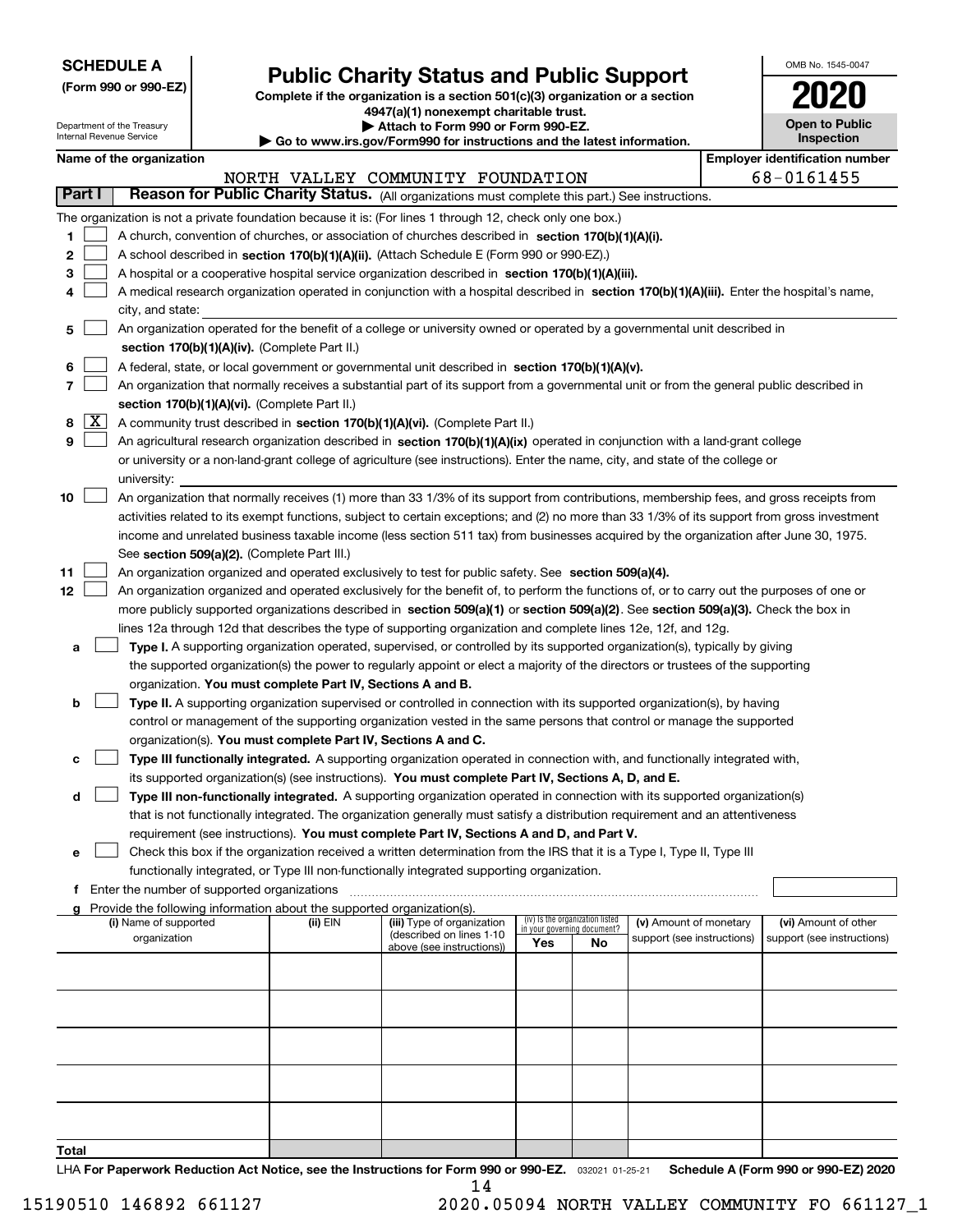#### Schedule A (Form 990 or 990-EZ) 2020 Page NORTH VALLEY COMMUNITY FOUNDATION 68-0161455 **Part II Support Schedule for Organizations Described in Sections 170(b)(1)(A)(iv) and 170(b)(1)(A)(vi)**

(Complete only if you checked the box on line 5, 7, or 8 of Part I or if the organization failed to qualify under Part III. If the organization fails to qualify under the tests listed below, please complete Part III.)

|                               | <b>Section A. Public Support</b>                                                                                                               |          |                    |            |                                                                     |                                      |                                                       |  |  |
|-------------------------------|------------------------------------------------------------------------------------------------------------------------------------------------|----------|--------------------|------------|---------------------------------------------------------------------|--------------------------------------|-------------------------------------------------------|--|--|
|                               | Calendar year (or fiscal year beginning in)                                                                                                    | (a) 2016 | (b) 2017           | $(c)$ 2018 | $(d)$ 2019                                                          | (e) 2020                             | (f) Total                                             |  |  |
|                               | 1 Gifts, grants, contributions, and<br>membership fees received. (Do not                                                                       |          |                    |            |                                                                     |                                      |                                                       |  |  |
|                               | include any "unusual grants.")                                                                                                                 |          |                    |            | 8017248. 0346207. 64778840. 21819235. 02654624. 017616154           |                                      |                                                       |  |  |
|                               | 2 Tax revenues levied for the organ-                                                                                                           |          |                    |            |                                                                     |                                      |                                                       |  |  |
|                               | ization's benefit and either paid to                                                                                                           |          |                    |            |                                                                     |                                      |                                                       |  |  |
|                               | or expended on its behalf                                                                                                                      |          |                    |            |                                                                     |                                      |                                                       |  |  |
|                               | 3 The value of services or facilities                                                                                                          |          |                    |            |                                                                     |                                      |                                                       |  |  |
|                               | furnished by a governmental unit to                                                                                                            |          |                    |            |                                                                     |                                      |                                                       |  |  |
|                               | the organization without charge                                                                                                                |          |                    |            |                                                                     |                                      |                                                       |  |  |
|                               | 4 Total. Add lines 1 through 3                                                                                                                 |          |                    |            |                                                                     |                                      | 8017248.10346207.64778840.21819235.12654624.117616154 |  |  |
|                               | 5 The portion of total contributions                                                                                                           |          |                    |            |                                                                     |                                      |                                                       |  |  |
|                               | by each person (other than a                                                                                                                   |          |                    |            |                                                                     |                                      |                                                       |  |  |
|                               | governmental unit or publicly                                                                                                                  |          |                    |            |                                                                     |                                      |                                                       |  |  |
|                               | supported organization) included                                                                                                               |          |                    |            |                                                                     |                                      |                                                       |  |  |
|                               | on line 1 that exceeds 2% of the                                                                                                               |          |                    |            |                                                                     |                                      |                                                       |  |  |
|                               | amount shown on line 11,                                                                                                                       |          |                    |            |                                                                     |                                      |                                                       |  |  |
|                               | column (f)                                                                                                                                     |          |                    |            |                                                                     |                                      | 12933087.                                             |  |  |
|                               | 6 Public support. Subtract line 5 from line 4.<br><b>Section B. Total Support</b>                                                              |          |                    |            |                                                                     |                                      | 104683067                                             |  |  |
|                               |                                                                                                                                                |          |                    |            |                                                                     |                                      |                                                       |  |  |
|                               | Calendar year (or fiscal year beginning in)                                                                                                    | (a) 2016 | (b) 2017           | $(c)$ 2018 | $(d)$ 2019<br>8017248.10346207.64778840.21819235.12654624.117616154 | (e) 2020                             | (f) Total                                             |  |  |
|                               | <b>7</b> Amounts from line 4                                                                                                                   |          |                    |            |                                                                     |                                      |                                                       |  |  |
| 8 Gross income from interest, |                                                                                                                                                |          |                    |            |                                                                     |                                      |                                                       |  |  |
|                               | dividends, payments received on                                                                                                                |          |                    |            |                                                                     |                                      |                                                       |  |  |
|                               | securities loans, rents, royalties,                                                                                                            | 351,003. | 517,605.           | 1567673.   | 2254676.                                                            | 1047127.                             | 5738084.                                              |  |  |
|                               | and income from similar sources                                                                                                                |          |                    |            |                                                                     |                                      |                                                       |  |  |
|                               | 9 Net income from unrelated business<br>activities, whether or not the                                                                         |          |                    |            |                                                                     |                                      |                                                       |  |  |
|                               | business is regularly carried on                                                                                                               | 27,810.  | 25,508.            | 21, 103.   | 25,964.                                                             | 13,702.                              | 114,087.                                              |  |  |
|                               | 10 Other income. Do not include gain                                                                                                           |          |                    |            |                                                                     |                                      |                                                       |  |  |
|                               | or loss from the sale of capital                                                                                                               |          |                    |            |                                                                     |                                      |                                                       |  |  |
|                               | assets (Explain in Part VI.)                                                                                                                   |          | $57,036.$ 123,105. | 1003264.   | 307,859.                                                            |                                      | 232,107. 1723371.                                     |  |  |
|                               | 11 Total support. Add lines 7 through 10                                                                                                       |          |                    |            |                                                                     |                                      | 125191696                                             |  |  |
|                               | 12 Gross receipts from related activities, etc. (see instructions)                                                                             |          |                    |            |                                                                     | 12 <sup>2</sup>                      | 2,317,767.                                            |  |  |
|                               | 13 First 5 years. If the Form 990 is for the organization's first, second, third, fourth, or fifth tax year as a section 501(c)(3)             |          |                    |            |                                                                     |                                      |                                                       |  |  |
|                               | organization, check this box and stop here                                                                                                     |          |                    |            |                                                                     |                                      |                                                       |  |  |
|                               | <b>Section C. Computation of Public Support Percentage</b>                                                                                     |          |                    |            |                                                                     |                                      |                                                       |  |  |
|                               |                                                                                                                                                |          |                    |            |                                                                     | 14                                   | 83.62<br>%                                            |  |  |
|                               |                                                                                                                                                |          |                    |            |                                                                     | 15                                   | 82.65<br>$\%$                                         |  |  |
|                               | 16a 33 1/3% support test - 2020. If the organization did not check the box on line 13, and line 14 is 33 1/3% or more, check this box and      |          |                    |            |                                                                     |                                      |                                                       |  |  |
|                               | stop here. The organization qualifies as a publicly supported organization                                                                     |          |                    |            |                                                                     |                                      | $\blacktriangleright$ $\boxed{\text{X}}$              |  |  |
|                               | b 33 1/3% support test - 2019. If the organization did not check a box on line 13 or 16a, and line 15 is 33 1/3% or more, check this box       |          |                    |            |                                                                     |                                      |                                                       |  |  |
|                               | and stop here. The organization qualifies as a publicly supported organization                                                                 |          |                    |            |                                                                     |                                      |                                                       |  |  |
|                               | 17a 10% -facts-and-circumstances test - 2020. If the organization did not check a box on line 13, 16a, or 16b, and line 14 is 10% or more,     |          |                    |            |                                                                     |                                      |                                                       |  |  |
|                               | and if the organization meets the facts and circumstances test, check this box and stop here. Explain in Part VI how the organization          |          |                    |            |                                                                     |                                      |                                                       |  |  |
|                               | meets the facts-and-circumstances test. The organization qualifies as a publicly supported organization                                        |          |                    |            |                                                                     |                                      |                                                       |  |  |
|                               | <b>b 10% -facts-and-circumstances test - 2019.</b> If the organization did not check a box on line 13, 16a, 16b, or 17a, and line 15 is 10% or |          |                    |            |                                                                     |                                      |                                                       |  |  |
|                               | more, and if the organization meets the facts-and-circumstances test, check this box and stop here. Explain in Part VI how the                 |          |                    |            |                                                                     |                                      |                                                       |  |  |
|                               | organization meets the facts-and-circumstances test. The organization qualifies as a publicly supported organization                           |          |                    |            |                                                                     |                                      |                                                       |  |  |
|                               | 18 Private foundation. If the organization did not check a box on line 13, 16a, 16b, 17a, or 17b, check this box and see instructions          |          |                    |            |                                                                     |                                      |                                                       |  |  |
|                               |                                                                                                                                                |          |                    |            |                                                                     | Schedule A (Form 990 or 990-EZ) 2020 |                                                       |  |  |

032022 01-25-21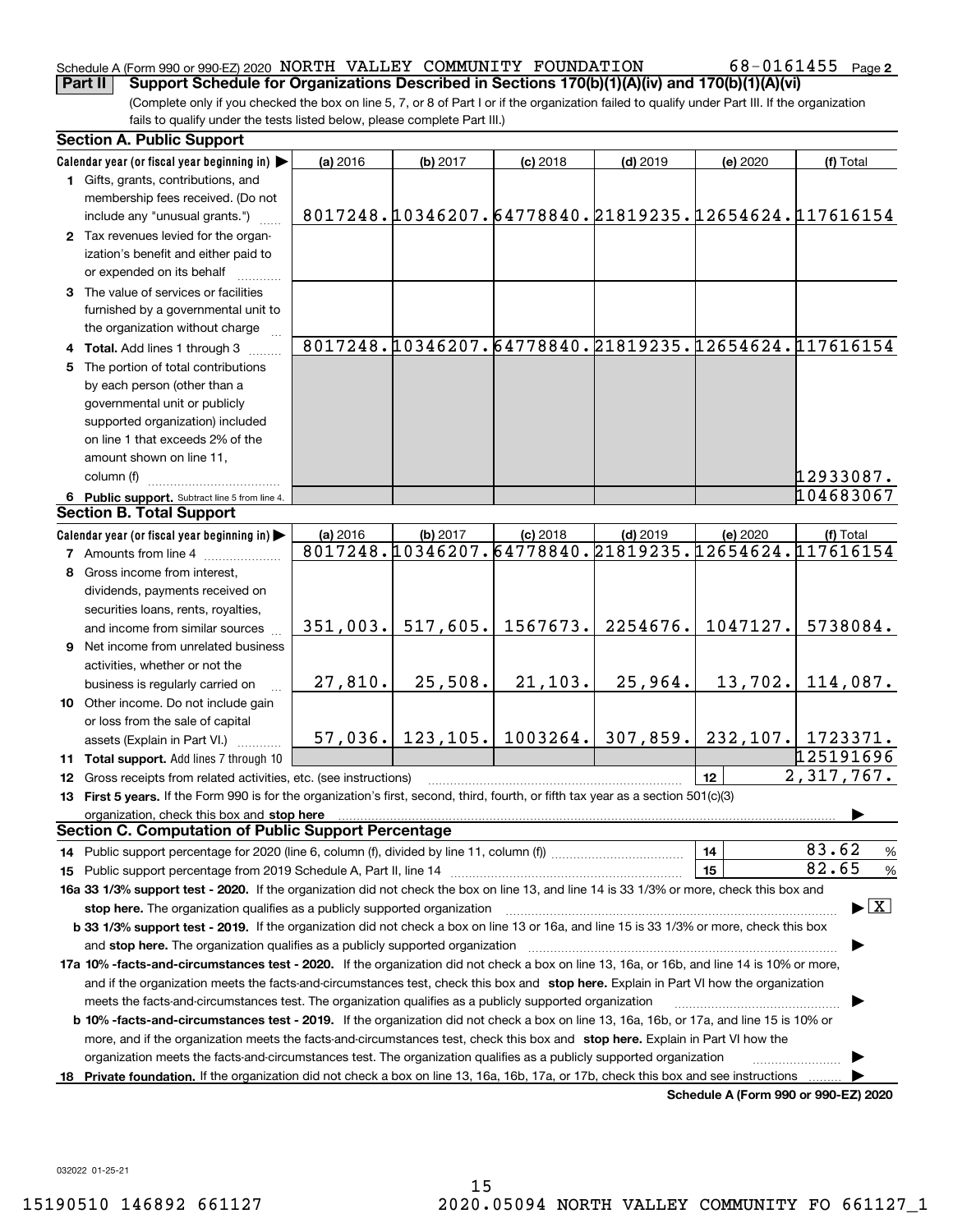#### Schedule A (Form 990 or 990-EZ) 2020 Page NORTH VALLEY COMMUNITY FOUNDATION 68-0161455 **Part III Support Schedule for Organizations Described in Section 509(a)(2)**

(Complete only if you checked the box on line 10 of Part I or if the organization failed to qualify under Part II. If the organization fails to qualify under the tests listed below, please complete Part II.)

|    | <b>Section A. Public Support</b>                                                                                                                                                                                                    |          |          |            |            |                                      |           |
|----|-------------------------------------------------------------------------------------------------------------------------------------------------------------------------------------------------------------------------------------|----------|----------|------------|------------|--------------------------------------|-----------|
|    | Calendar year (or fiscal year beginning in) $\blacktriangleright$                                                                                                                                                                   | (a) 2016 | (b) 2017 | $(c)$ 2018 | $(d)$ 2019 | (e) 2020                             | (f) Total |
|    | 1 Gifts, grants, contributions, and                                                                                                                                                                                                 |          |          |            |            |                                      |           |
|    | membership fees received. (Do not                                                                                                                                                                                                   |          |          |            |            |                                      |           |
|    | include any "unusual grants.")                                                                                                                                                                                                      |          |          |            |            |                                      |           |
|    | <b>2</b> Gross receipts from admissions,<br>merchandise sold or services per-<br>formed, or facilities furnished in<br>any activity that is related to the<br>organization's tax-exempt purpose                                     |          |          |            |            |                                      |           |
|    | 3 Gross receipts from activities that<br>are not an unrelated trade or bus-<br>iness under section 513                                                                                                                              |          |          |            |            |                                      |           |
|    | 4 Tax revenues levied for the organ-<br>ization's benefit and either paid to                                                                                                                                                        |          |          |            |            |                                      |           |
|    | or expended on its behalf                                                                                                                                                                                                           |          |          |            |            |                                      |           |
|    | 5 The value of services or facilities<br>furnished by a governmental unit to<br>the organization without charge                                                                                                                     |          |          |            |            |                                      |           |
|    | <b>6 Total.</b> Add lines 1 through 5                                                                                                                                                                                               |          |          |            |            |                                      |           |
|    | 7a Amounts included on lines 1, 2, and<br>3 received from disqualified persons                                                                                                                                                      |          |          |            |            |                                      |           |
|    | <b>b</b> Amounts included on lines 2 and 3 received<br>from other than disqualified persons that<br>exceed the greater of \$5,000 or 1% of the<br>amount on line 13 for the year                                                    |          |          |            |            |                                      |           |
|    | c Add lines 7a and 7b                                                                                                                                                                                                               |          |          |            |            |                                      |           |
|    | 8 Public support. (Subtract line 7c from line 6.)                                                                                                                                                                                   |          |          |            |            |                                      |           |
|    | <b>Section B. Total Support</b>                                                                                                                                                                                                     |          |          |            |            |                                      |           |
|    | Calendar year (or fiscal year beginning in)                                                                                                                                                                                         | (a) 2016 | (b) 2017 | $(c)$ 2018 | $(d)$ 2019 | (e) 2020                             | (f) Total |
|    | 9 Amounts from line 6                                                                                                                                                                                                               |          |          |            |            |                                      |           |
|    | <b>10a</b> Gross income from interest,<br>dividends, payments received on<br>securities loans, rents, royalties,<br>and income from similar sources                                                                                 |          |          |            |            |                                      |           |
|    | <b>b</b> Unrelated business taxable income                                                                                                                                                                                          |          |          |            |            |                                      |           |
|    | (less section 511 taxes) from businesses<br>acquired after June 30, 1975                                                                                                                                                            |          |          |            |            |                                      |           |
|    | c Add lines 10a and 10b<br>11 Net income from unrelated business<br>activities not included in line 10b,<br>whether or not the business is<br>regularly carried on                                                                  |          |          |            |            |                                      |           |
|    | <b>12</b> Other income. Do not include gain<br>or loss from the sale of capital<br>assets (Explain in Part VI.)                                                                                                                     |          |          |            |            |                                      |           |
|    | 13 Total support. (Add lines 9, 10c, 11, and 12.)                                                                                                                                                                                   |          |          |            |            |                                      |           |
|    | 14 First 5 years. If the Form 990 is for the organization's first, second, third, fourth, or fifth tax year as a section 501(c)(3) organization,                                                                                    |          |          |            |            |                                      |           |
|    | check this box and stop here <b>contractly constructed</b> that the state of the state of the state of the state of the state of the state of the state of the state of the state of the state of the state of the state of the sta |          |          |            |            |                                      |           |
|    | <b>Section C. Computation of Public Support Percentage</b>                                                                                                                                                                          |          |          |            |            |                                      |           |
|    | 15 Public support percentage for 2020 (line 8, column (f), divided by line 13, column (f))                                                                                                                                          |          |          |            |            | 15                                   | %         |
| 16 | Public support percentage from 2019 Schedule A, Part III, line 15                                                                                                                                                                   |          |          |            |            | 16                                   | %         |
|    | <b>Section D. Computation of Investment Income Percentage</b>                                                                                                                                                                       |          |          |            |            |                                      |           |
|    | 17 Investment income percentage for 2020 (line 10c, column (f), divided by line 13, column (f))                                                                                                                                     |          |          |            |            | 17                                   | %         |
|    | 18 Investment income percentage from 2019 Schedule A, Part III, line 17                                                                                                                                                             |          |          |            |            | 18                                   | %         |
|    | 19a 33 1/3% support tests - 2020. If the organization did not check the box on line 14, and line 15 is more than 33 1/3%, and line 17 is not                                                                                        |          |          |            |            |                                      |           |
|    | more than 33 1/3%, check this box and stop here. The organization qualifies as a publicly supported organization                                                                                                                    |          |          |            |            |                                      |           |
|    | b 33 1/3% support tests - 2019. If the organization did not check a box on line 14 or line 19a, and line 16 is more than 33 1/3%, and                                                                                               |          |          |            |            |                                      |           |
|    | line 18 is not more than 33 1/3%, check this box and stop here. The organization qualifies as a publicly supported organization                                                                                                     |          |          |            |            |                                      |           |
| 20 | Private foundation. If the organization did not check a box on line 14, 19a, or 19b, check this box and see instructions                                                                                                            |          |          |            |            |                                      |           |
|    | 032023 01-25-21                                                                                                                                                                                                                     |          |          |            |            | Schedule A (Form 990 or 990-EZ) 2020 |           |

16

 <sup>15190510 146892 661127 2020.05094</sup> NORTH VALLEY COMMUNITY FO 661127\_1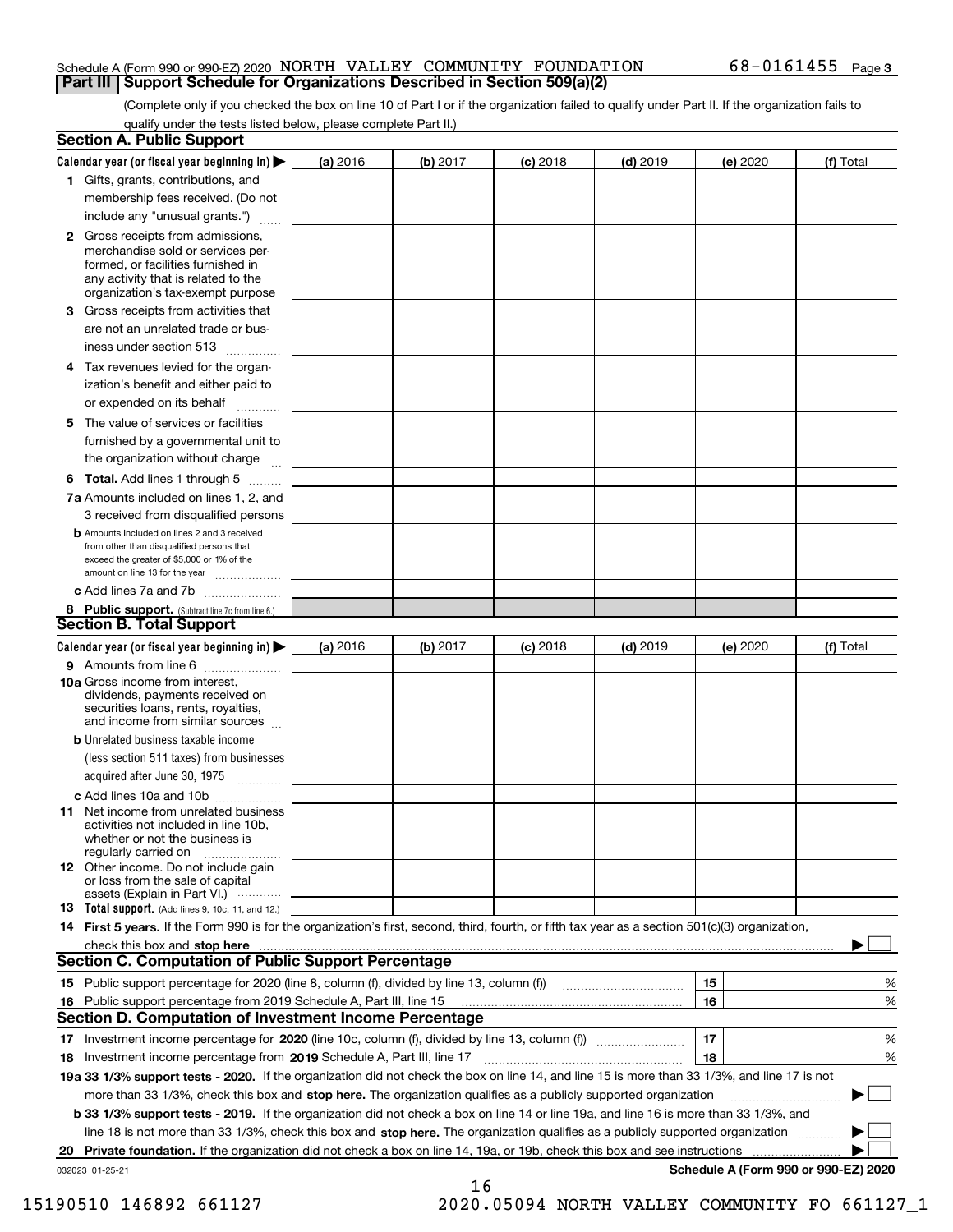#### Schedule A (Form 990 or 990-EZ) 2020 Page NORTH VALLEY COMMUNITY FOUNDATION 68-0161455

### $68 - 0161455$  Page 4

**1**

**2**

**3a**

**3b**

**YesNo**

## **Part IV Supporting Organizations**

(Complete only if you checked a box in line 12 on Part I. If you checked box 12a, Part I, complete Sections A and B. If you checked box 12b, Part I, complete Sections A and C. If you checked box 12c, Part I, complete Sections A, D, and E. If you checked box 12d, Part I, complete Sections A and D, and complete Part V.)

### **Section A. All Supporting Organizations**

- **1** Are all of the organization's supported organizations listed by name in the organization's governing documents? If "No," describe in **Part VI** how the supported organizations are designated. If designated by *class or purpose, describe the designation. If historic and continuing relationship, explain.*
- **2** Did the organization have any supported organization that does not have an IRS determination of status under section 509(a)(1) or (2)? If "Yes," explain in Part VI how the organization determined that the supported *organization was described in section 509(a)(1) or (2).*
- **3a** Did the organization have a supported organization described in section 501(c)(4), (5), or (6)? If "Yes," answer *lines 3b and 3c below.*
- **b** Did the organization confirm that each supported organization qualified under section 501(c)(4), (5), or (6) and satisfied the public support tests under section 509(a)(2)? If "Yes," describe in **Part VI** when and how the *organization made the determination.*
- **c**Did the organization ensure that all support to such organizations was used exclusively for section 170(c)(2)(B) purposes? If "Yes," explain in **Part VI** what controls the organization put in place to ensure such use.
- **4a***If* Was any supported organization not organized in the United States ("foreign supported organization")? *"Yes," and if you checked box 12a or 12b in Part I, answer lines 4b and 4c below.*
- **b** Did the organization have ultimate control and discretion in deciding whether to make grants to the foreign supported organization? If "Yes," describe in **Part VI** how the organization had such control and discretion *despite being controlled or supervised by or in connection with its supported organizations.*
- **c** Did the organization support any foreign supported organization that does not have an IRS determination under sections 501(c)(3) and 509(a)(1) or (2)? If "Yes," explain in **Part VI** what controls the organization used *to ensure that all support to the foreign supported organization was used exclusively for section 170(c)(2)(B) purposes.*
- **5a** Did the organization add, substitute, or remove any supported organizations during the tax year? If "Yes," answer lines 5b and 5c below (if applicable). Also, provide detail in **Part VI,** including (i) the names and EIN *numbers of the supported organizations added, substituted, or removed; (ii) the reasons for each such action; (iii) the authority under the organization's organizing document authorizing such action; and (iv) how the action was accomplished (such as by amendment to the organizing document).*
- **b** Type I or Type II only. Was any added or substituted supported organization part of a class already designated in the organization's organizing document?
- **cSubstitutions only.**  Was the substitution the result of an event beyond the organization's control?
- **6** Did the organization provide support (whether in the form of grants or the provision of services or facilities) to **Part VI.** *If "Yes," provide detail in* support or benefit one or more of the filing organization's supported organizations? anyone other than (i) its supported organizations, (ii) individuals that are part of the charitable class benefited by one or more of its supported organizations, or (iii) other supporting organizations that also
- **7**Did the organization provide a grant, loan, compensation, or other similar payment to a substantial contributor *If "Yes," complete Part I of Schedule L (Form 990 or 990-EZ).* regard to a substantial contributor? (as defined in section 4958(c)(3)(C)), a family member of a substantial contributor, or a 35% controlled entity with
- **8** Did the organization make a loan to a disqualified person (as defined in section 4958) not described in line 7? *If "Yes," complete Part I of Schedule L (Form 990 or 990-EZ).*
- **9a** Was the organization controlled directly or indirectly at any time during the tax year by one or more in section 509(a)(1) or (2))? If "Yes," *provide detail in* <code>Part VI.</code> disqualified persons, as defined in section 4946 (other than foundation managers and organizations described
- **b** Did one or more disqualified persons (as defined in line 9a) hold a controlling interest in any entity in which the supporting organization had an interest? If "Yes," provide detail in P**art VI**.
- **c**Did a disqualified person (as defined in line 9a) have an ownership interest in, or derive any personal benefit from, assets in which the supporting organization also had an interest? If "Yes," provide detail in P**art VI.**
- **10a** Was the organization subject to the excess business holdings rules of section 4943 because of section supporting organizations)? If "Yes," answer line 10b below. 4943(f) (regarding certain Type II supporting organizations, and all Type III non-functionally integrated
- **b** Did the organization have any excess business holdings in the tax year? (Use Schedule C, Form 4720, to *determine whether the organization had excess business holdings.)*

17

032024 01-25-21

**3c4a4b4c5a 5b5c6789a 9b9c10a10bSchedule A (Form 990 or 990-EZ) 2020**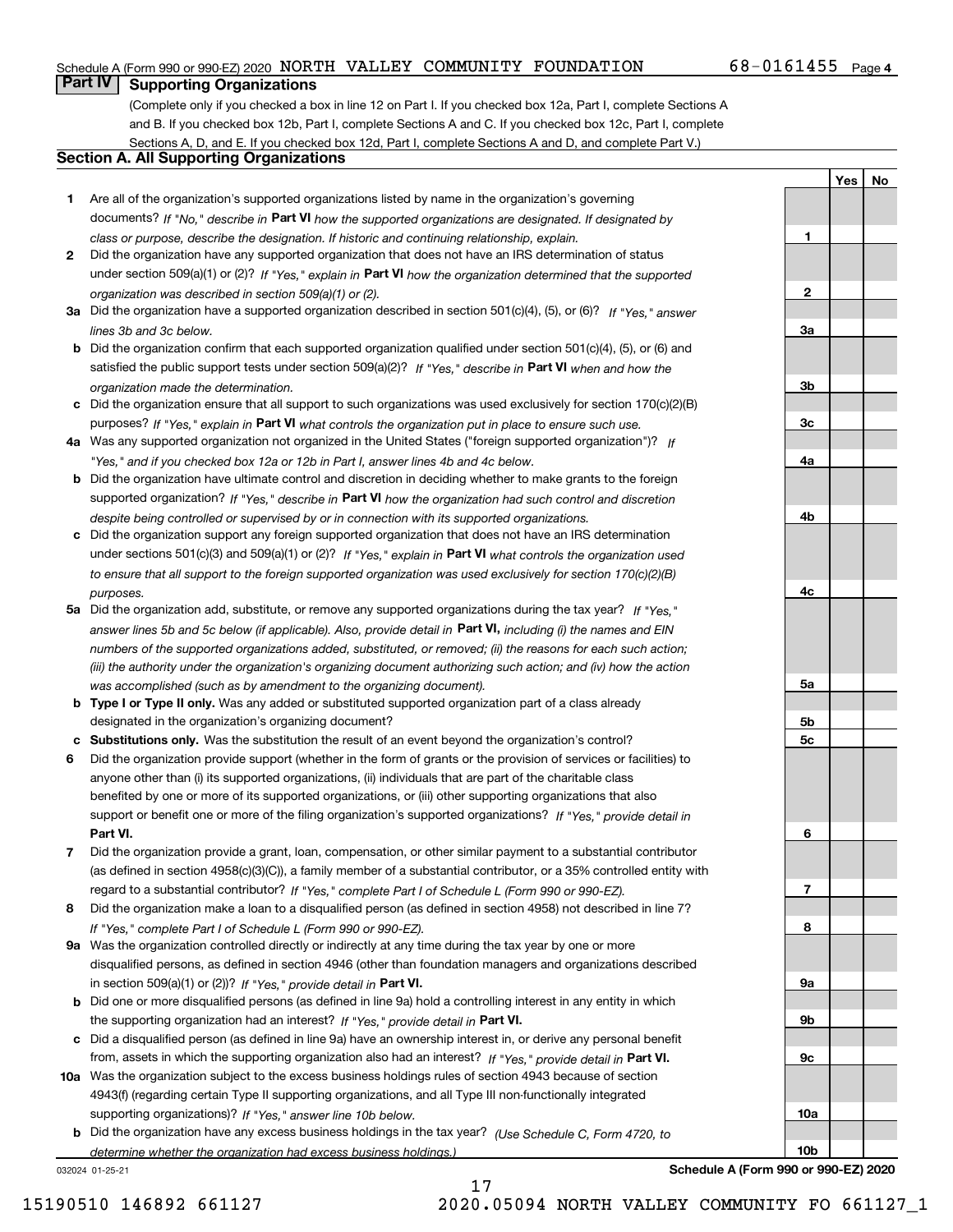#### Schedule A (Form 990 or 990-EZ) 2020 Page NORTH VALLEY COMMUNITY FOUNDATION 68-0161455

| Part IV | <b>Supporting Organizations (continued)</b>                                                                                                                                                                                                                                                                                                                                                                                                                                                                              |                 |     |           |
|---------|--------------------------------------------------------------------------------------------------------------------------------------------------------------------------------------------------------------------------------------------------------------------------------------------------------------------------------------------------------------------------------------------------------------------------------------------------------------------------------------------------------------------------|-----------------|-----|-----------|
|         |                                                                                                                                                                                                                                                                                                                                                                                                                                                                                                                          |                 | Yes | No        |
| 11      | Has the organization accepted a gift or contribution from any of the following persons?                                                                                                                                                                                                                                                                                                                                                                                                                                  |                 |     |           |
|         | a A person who directly or indirectly controls, either alone or together with persons described in lines 11b and                                                                                                                                                                                                                                                                                                                                                                                                         |                 |     |           |
|         | 11c below, the governing body of a supported organization?                                                                                                                                                                                                                                                                                                                                                                                                                                                               | 11a             |     |           |
|         | <b>b</b> A family member of a person described in line 11a above?                                                                                                                                                                                                                                                                                                                                                                                                                                                        | 11 <sub>b</sub> |     |           |
|         | c A 35% controlled entity of a person described in line 11a or 11b above? If "Yes" to line 11a, 11b, or 11c, provide                                                                                                                                                                                                                                                                                                                                                                                                     |                 |     |           |
|         | detail in Part VI.                                                                                                                                                                                                                                                                                                                                                                                                                                                                                                       | 11c             |     |           |
|         | <b>Section B. Type I Supporting Organizations</b>                                                                                                                                                                                                                                                                                                                                                                                                                                                                        |                 |     |           |
|         |                                                                                                                                                                                                                                                                                                                                                                                                                                                                                                                          |                 | Yes | No        |
| 1       | Did the governing body, members of the governing body, officers acting in their official capacity, or membership of one or<br>more supported organizations have the power to regularly appoint or elect at least a majority of the organization's officers,<br>directors, or trustees at all times during the tax year? If "No," describe in Part VI how the supported organization(s)<br>effectively operated, supervised, or controlled the organization's activities. If the organization had more than one supported |                 |     |           |
|         | organization, describe how the powers to appoint and/or remove officers, directors, or trustees were allocated among the<br>supported organizations and what conditions or restrictions, if any, applied to such powers during the tax year.                                                                                                                                                                                                                                                                             | 1               |     |           |
| 2       | Did the organization operate for the benefit of any supported organization other than the supported                                                                                                                                                                                                                                                                                                                                                                                                                      |                 |     |           |
|         | organization(s) that operated, supervised, or controlled the supporting organization? If "Yes," explain in                                                                                                                                                                                                                                                                                                                                                                                                               |                 |     |           |
|         | Part VI how providing such benefit carried out the purposes of the supported organization(s) that operated,                                                                                                                                                                                                                                                                                                                                                                                                              |                 |     |           |
|         | supervised, or controlled the supporting organization.                                                                                                                                                                                                                                                                                                                                                                                                                                                                   | $\overline{2}$  |     |           |
|         | <b>Section C. Type II Supporting Organizations</b>                                                                                                                                                                                                                                                                                                                                                                                                                                                                       |                 |     |           |
|         |                                                                                                                                                                                                                                                                                                                                                                                                                                                                                                                          |                 | Yes | No        |
| 1       | Were a majority of the organization's directors or trustees during the tax year also a majority of the directors                                                                                                                                                                                                                                                                                                                                                                                                         |                 |     |           |
|         | or trustees of each of the organization's supported organization(s)? If "No," describe in Part VI how control                                                                                                                                                                                                                                                                                                                                                                                                            |                 |     |           |
|         | or management of the supporting organization was vested in the same persons that controlled or managed                                                                                                                                                                                                                                                                                                                                                                                                                   |                 |     |           |
|         | the supported organization(s).                                                                                                                                                                                                                                                                                                                                                                                                                                                                                           | 1               |     |           |
|         | <b>Section D. All Type III Supporting Organizations</b>                                                                                                                                                                                                                                                                                                                                                                                                                                                                  |                 |     |           |
|         |                                                                                                                                                                                                                                                                                                                                                                                                                                                                                                                          |                 | Yes | No        |
| 1       | Did the organization provide to each of its supported organizations, by the last day of the fifth month of the                                                                                                                                                                                                                                                                                                                                                                                                           |                 |     |           |
|         | organization's tax year, (i) a written notice describing the type and amount of support provided during the prior tax                                                                                                                                                                                                                                                                                                                                                                                                    |                 |     |           |
|         | year, (ii) a copy of the Form 990 that was most recently filed as of the date of notification, and (iii) copies of the                                                                                                                                                                                                                                                                                                                                                                                                   |                 |     |           |
|         | organization's governing documents in effect on the date of notification, to the extent not previously provided?                                                                                                                                                                                                                                                                                                                                                                                                         | 1               |     |           |
| 2       | Were any of the organization's officers, directors, or trustees either (i) appointed or elected by the supported                                                                                                                                                                                                                                                                                                                                                                                                         |                 |     |           |
|         | organization(s) or (ii) serving on the governing body of a supported organization? If "No." explain in Part VI how                                                                                                                                                                                                                                                                                                                                                                                                       |                 |     |           |
| 3       | the organization maintained a close and continuous working relationship with the supported organization(s).<br>By reason of the relationship described in line 2, above, did the organization's supported organizations have a                                                                                                                                                                                                                                                                                           | $\mathbf 2$     |     |           |
|         | significant voice in the organization's investment policies and in directing the use of the organization's                                                                                                                                                                                                                                                                                                                                                                                                               |                 |     |           |
|         | income or assets at all times during the tax year? If "Yes," describe in Part VI the role the organization's                                                                                                                                                                                                                                                                                                                                                                                                             |                 |     |           |
|         | supported organizations played in this regard.                                                                                                                                                                                                                                                                                                                                                                                                                                                                           |                 |     |           |
|         | Section E. Type III Functionally Integrated Supporting Organizations                                                                                                                                                                                                                                                                                                                                                                                                                                                     |                 |     |           |
| 1       | Check the box next to the method that the organization used to satisfy the Integral Part Test during the year (see instructions).                                                                                                                                                                                                                                                                                                                                                                                        |                 |     |           |
| а       | The organization satisfied the Activities Test. Complete line 2 below.                                                                                                                                                                                                                                                                                                                                                                                                                                                   |                 |     |           |
| b       | The organization is the parent of each of its supported organizations. Complete line 3 below.                                                                                                                                                                                                                                                                                                                                                                                                                            |                 |     |           |
| c       | The organization supported a governmental entity. Describe in Part VI how you supported a governmental entity (see instructions).                                                                                                                                                                                                                                                                                                                                                                                        |                 |     |           |
| 2       | Activities Test. Answer lines 2a and 2b below.                                                                                                                                                                                                                                                                                                                                                                                                                                                                           |                 | Yes | <u>No</u> |
| а       | Did substantially all of the organization's activities during the tax year directly further the exempt purposes of                                                                                                                                                                                                                                                                                                                                                                                                       |                 |     |           |
|         | the supported organization(s) to which the organization was responsive? If "Yes," then in Part VI identify                                                                                                                                                                                                                                                                                                                                                                                                               |                 |     |           |
|         | those supported organizations and explain how these activities directly furthered their exempt purposes,                                                                                                                                                                                                                                                                                                                                                                                                                 |                 |     |           |
|         | how the organization was responsive to those supported organizations, and how the organization determined                                                                                                                                                                                                                                                                                                                                                                                                                |                 |     |           |
|         | that these activities constituted substantially all of its activities.                                                                                                                                                                                                                                                                                                                                                                                                                                                   | 2a              |     |           |
| b       | Did the activities described in line 2a, above, constitute activities that, but for the organization's involvement,                                                                                                                                                                                                                                                                                                                                                                                                      |                 |     |           |
|         | one or more of the organization's supported organization(s) would have been engaged in? If "Yes," explain in                                                                                                                                                                                                                                                                                                                                                                                                             |                 |     |           |
|         | Part VI the reasons for the organization's position that its supported organization(s) would have engaged in                                                                                                                                                                                                                                                                                                                                                                                                             | 2b              |     |           |
|         | these activities but for the organization's involvement.                                                                                                                                                                                                                                                                                                                                                                                                                                                                 |                 |     |           |

**3** Parent of Supported Organizations. Answer lines 3a and 3b below.

**a** Did the organization have the power to regularly appoint or elect a majority of the officers, directors, or trustees of each of the supported organizations? If "Yes" or "No" provide details in P**art VI.** 

**b** Did the organization exercise a substantial degree of direction over the policies, programs, and activities of each of its supported organizations? If "Yes," describe in Part VI the role played by the organization in this regard.

18

032025 01-25-21

**Schedule A (Form 990 or 990-EZ) 2020**

**3a**

**3b**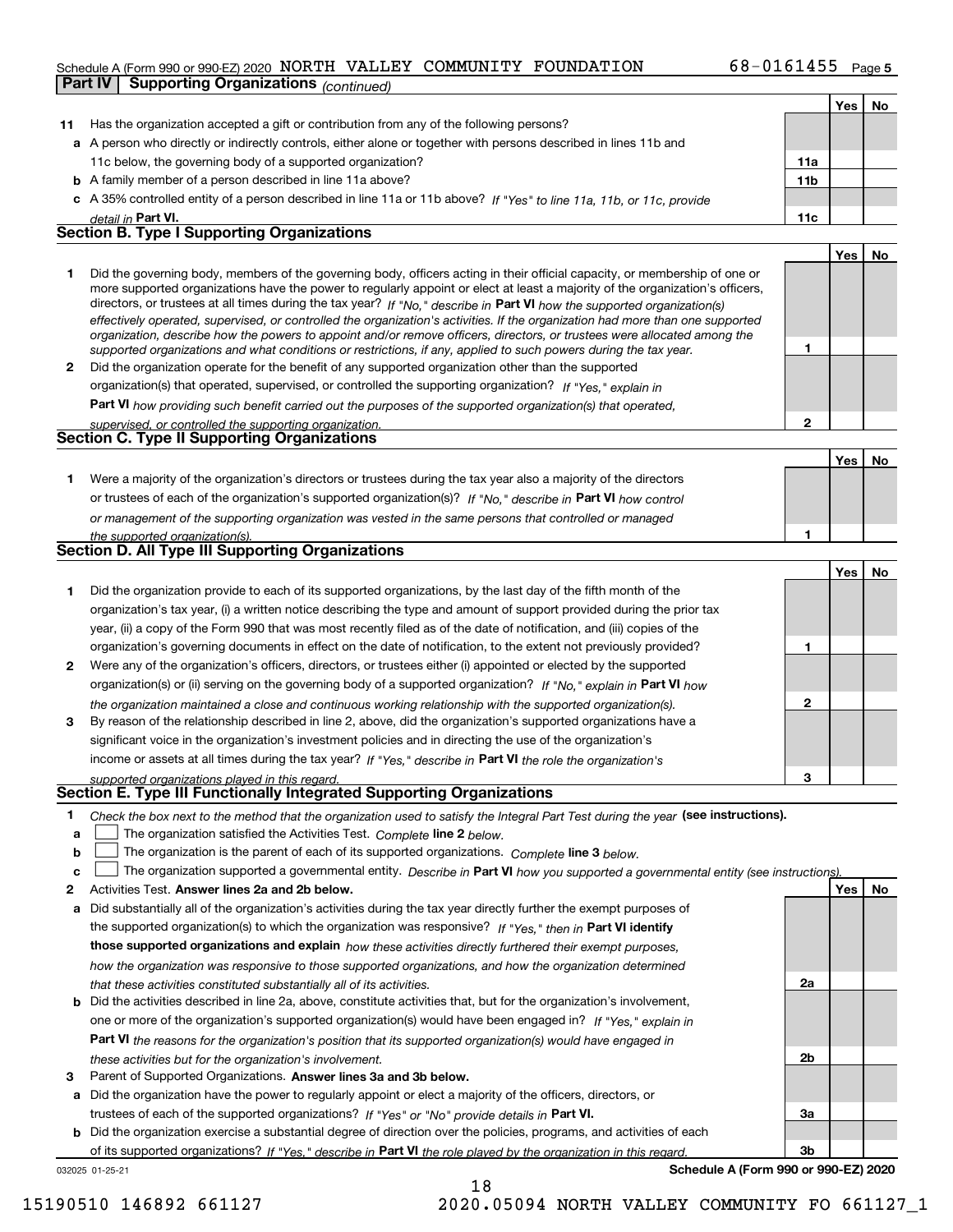|  | Schedule A (Form 990 or 990-EZ) 2020 NORTH VALLEY COMMUNITY FOUNDATION           |  |  | $68 - 0161455$ Page 6                                                                                                                          |  |
|--|----------------------------------------------------------------------------------|--|--|------------------------------------------------------------------------------------------------------------------------------------------------|--|
|  | Part V   Type III Non-Functionally Integrated 509(a)(3) Supporting Organizations |  |  |                                                                                                                                                |  |
|  |                                                                                  |  |  | Check here if the organization satisfied the Integral Part Test as a qualifying trust on Nov. 20, 1970 (explain in Part VI). See instructions. |  |

 **Part VI See instructions.** *explain in*  Check here if the organization satisfied the Integral Part Test as a qualifying trust on Nov. 20, 1970 (  $\epsilon_{\mathsf{XD}}$ lain in **Part VI**). All other Type III non-functionally integrated supporting organizations must complete Sections A through E.

|              | Section A - Adjusted Net Income                                                                                                   |                | (A) Prior Year | (B) Current Year<br>(optional) |
|--------------|-----------------------------------------------------------------------------------------------------------------------------------|----------------|----------------|--------------------------------|
| 1.           | Net short-term capital gain                                                                                                       | 1              |                |                                |
| $\mathbf{2}$ | Recoveries of prior-year distributions                                                                                            | $\overline{2}$ |                |                                |
| 3            | Other gross income (see instructions)                                                                                             | 3              |                |                                |
| 4            | Add lines 1 through 3.                                                                                                            | 4              |                |                                |
| 5            | Depreciation and depletion                                                                                                        | 5              |                |                                |
| 6            | Portion of operating expenses paid or incurred for production or                                                                  |                |                |                                |
|              | collection of gross income or for management, conservation, or                                                                    |                |                |                                |
|              | maintenance of property held for production of income (see instructions)                                                          | 6              |                |                                |
| 7            | Other expenses (see instructions)                                                                                                 | $\overline{7}$ |                |                                |
| 8            | Adjusted Net Income (subtract lines 5, 6, and 7 from line 4)                                                                      | 8              |                |                                |
|              | <b>Section B - Minimum Asset Amount</b>                                                                                           |                | (A) Prior Year | (B) Current Year<br>(optional) |
| 1.           | Aggregate fair market value of all non-exempt-use assets (see                                                                     |                |                |                                |
|              | instructions for short tax year or assets held for part of year):                                                                 |                |                |                                |
|              | a Average monthly value of securities                                                                                             | 1a             |                |                                |
|              | <b>b</b> Average monthly cash balances                                                                                            | 1b             |                |                                |
|              | c Fair market value of other non-exempt-use assets                                                                                | 1c             |                |                                |
|              | <b>d</b> Total (add lines 1a, 1b, and 1c)                                                                                         | 1d             |                |                                |
|              | <b>e</b> Discount claimed for blockage or other factors                                                                           |                |                |                                |
|              | (explain in detail in Part VI):                                                                                                   |                |                |                                |
| 2            | Acquisition indebtedness applicable to non-exempt-use assets                                                                      | $\mathbf{2}$   |                |                                |
| 3            | Subtract line 2 from line 1d.                                                                                                     | 3              |                |                                |
| 4            | Cash deemed held for exempt use. Enter 0.015 of line 3 (for greater amount,                                                       |                |                |                                |
|              | see instructions).                                                                                                                | 4              |                |                                |
| 5            | Net value of non-exempt-use assets (subtract line 4 from line 3)                                                                  | 5              |                |                                |
| 6            | Multiply line 5 by 0.035.                                                                                                         | 6              |                |                                |
| 7            | Recoveries of prior-year distributions                                                                                            | $\overline{7}$ |                |                                |
| 8            | Minimum Asset Amount (add line 7 to line 6)                                                                                       | 8              |                |                                |
|              | <b>Section C - Distributable Amount</b>                                                                                           |                |                | <b>Current Year</b>            |
| 1            | Adjusted net income for prior year (from Section A, line 8, column A)                                                             | 1              |                |                                |
| $\mathbf{2}$ | Enter 0.85 of line 1.                                                                                                             | $\overline{2}$ |                |                                |
| 3            | Minimum asset amount for prior year (from Section B, line 8, column A)                                                            | 3              |                |                                |
| 4            | Enter greater of line 2 or line 3.                                                                                                | 4              |                |                                |
| 5            | Income tax imposed in prior year                                                                                                  | 5              |                |                                |
| 6            | <b>Distributable Amount.</b> Subtract line 5 from line 4, unless subject to                                                       |                |                |                                |
|              | emergency temporary reduction (see instructions).                                                                                 | 6              |                |                                |
| 7            | Check here if the current year is the organization's first as a non-functionally integrated Type III supporting organization (see |                |                |                                |

instructions).

**Schedule A (Form 990 or 990-EZ) 2020**

032026 01-25-21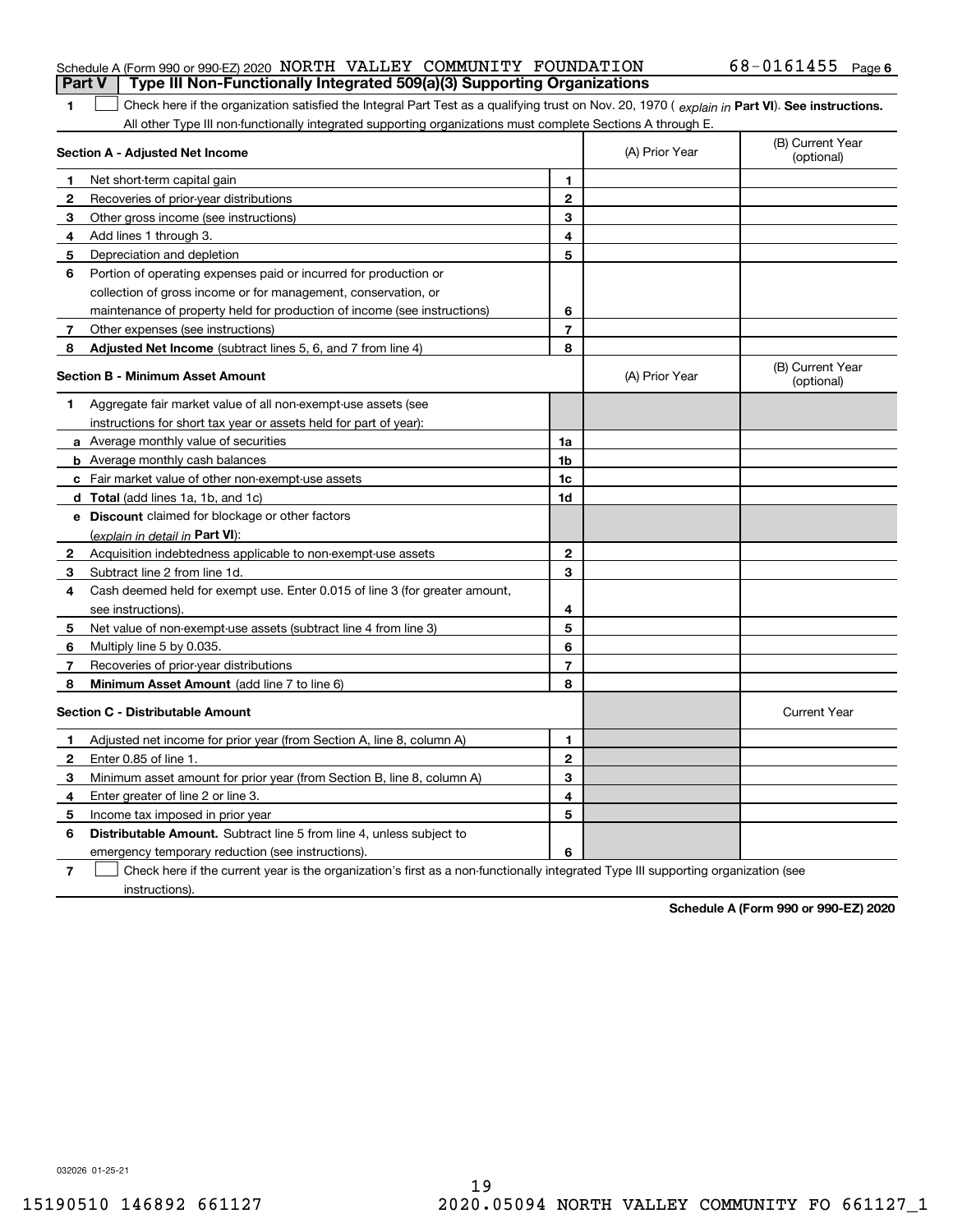#### Schedule A (Form 990 or 990-EZ) 2020 Page NORTH VALLEY COMMUNITY FOUNDATION 68-0161455

|    | Type III Non-Functionally Integrated 509(a)(3) Supporting Organizations<br>Part V<br>(continued) |                             |                                       |                |                                         |  |
|----|--------------------------------------------------------------------------------------------------|-----------------------------|---------------------------------------|----------------|-----------------------------------------|--|
|    | <b>Section D - Distributions</b>                                                                 |                             |                                       |                | <b>Current Year</b>                     |  |
|    | Amounts paid to supported organizations to accomplish exempt purposes                            |                             |                                       | 1              |                                         |  |
| 2  | Amounts paid to perform activity that directly furthers exempt purposes of supported             |                             |                                       |                |                                         |  |
|    | organizations, in excess of income from activity                                                 |                             |                                       | $\mathbf{2}$   |                                         |  |
| 3  | Administrative expenses paid to accomplish exempt purposes of supported organizations            |                             |                                       | 3              |                                         |  |
| 4  | Amounts paid to acquire exempt-use assets                                                        |                             |                                       | 4              |                                         |  |
| 5  | Qualified set aside amounts (prior IRS approval required - provide details in Part VI)           |                             |                                       | 5              |                                         |  |
| 6  | Other distributions ( <i>describe in</i> Part VI). See instructions.                             |                             |                                       | 6              |                                         |  |
| 7  | Total annual distributions. Add lines 1 through 6.                                               |                             |                                       | $\overline{7}$ |                                         |  |
| 8  | Distributions to attentive supported organizations to which the organization is responsive       |                             |                                       |                |                                         |  |
|    | (provide details in Part VI). See instructions.                                                  |                             |                                       | 8              |                                         |  |
| 9  | Distributable amount for 2020 from Section C, line 6                                             |                             |                                       | 9              |                                         |  |
| 10 | Line 8 amount divided by line 9 amount                                                           |                             |                                       | 10             |                                         |  |
|    |                                                                                                  | (i)                         | (ii)                                  |                | (iii)                                   |  |
|    | <b>Section E - Distribution Allocations</b> (see instructions)                                   | <b>Excess Distributions</b> | <b>Underdistributions</b><br>Pre-2020 |                | <b>Distributable</b><br>Amount for 2020 |  |
| 1  | Distributable amount for 2020 from Section C, line 6                                             |                             |                                       |                |                                         |  |
| 2  | Underdistributions, if any, for years prior to 2020 (reason-                                     |                             |                                       |                |                                         |  |
|    | able cause required - explain in Part VI). See instructions.                                     |                             |                                       |                |                                         |  |
| 3  | Excess distributions carryover, if any, to 2020                                                  |                             |                                       |                |                                         |  |
|    | a From 2015                                                                                      |                             |                                       |                |                                         |  |
|    | $b$ From 2016                                                                                    |                             |                                       |                |                                         |  |
|    | $c$ From 2017                                                                                    |                             |                                       |                |                                         |  |
|    | <b>d</b> From 2018                                                                               |                             |                                       |                |                                         |  |
|    | e From 2019                                                                                      |                             |                                       |                |                                         |  |
|    | f Total of lines 3a through 3e                                                                   |                             |                                       |                |                                         |  |
|    | g Applied to underdistributions of prior years                                                   |                             |                                       |                |                                         |  |
|    | <b>h</b> Applied to 2020 distributable amount                                                    |                             |                                       |                |                                         |  |
|    | Carryover from 2015 not applied (see instructions)                                               |                             |                                       |                |                                         |  |
|    | Remainder. Subtract lines 3g, 3h, and 3i from line 3f.                                           |                             |                                       |                |                                         |  |
| 4  | Distributions for 2020 from Section D.                                                           |                             |                                       |                |                                         |  |
|    | line $7:$                                                                                        |                             |                                       |                |                                         |  |
|    | a Applied to underdistributions of prior years                                                   |                             |                                       |                |                                         |  |
|    | <b>b</b> Applied to 2020 distributable amount                                                    |                             |                                       |                |                                         |  |
|    | c Remainder. Subtract lines 4a and 4b from line 4.                                               |                             |                                       |                |                                         |  |
| 5  | Remaining underdistributions for years prior to 2020, if                                         |                             |                                       |                |                                         |  |
|    | any. Subtract lines 3g and 4a from line 2. For result greater                                    |                             |                                       |                |                                         |  |
|    | than zero, explain in Part VI. See instructions.                                                 |                             |                                       |                |                                         |  |
| 6  | Remaining underdistributions for 2020. Subtract lines 3h                                         |                             |                                       |                |                                         |  |
|    | and 4b from line 1. For result greater than zero, explain in                                     |                             |                                       |                |                                         |  |
|    | <b>Part VI.</b> See instructions.                                                                |                             |                                       |                |                                         |  |
| 7  | Excess distributions carryover to 2021. Add lines 3j                                             |                             |                                       |                |                                         |  |
|    | and 4c.                                                                                          |                             |                                       |                |                                         |  |
| 8  | Breakdown of line 7:                                                                             |                             |                                       |                |                                         |  |
|    | a Excess from 2016                                                                               |                             |                                       |                |                                         |  |
|    | <b>b</b> Excess from 2017                                                                        |                             |                                       |                |                                         |  |
|    | c Excess from 2018                                                                               |                             |                                       |                |                                         |  |
|    | d Excess from 2019                                                                               |                             |                                       |                |                                         |  |
|    | e Excess from 2020                                                                               |                             |                                       |                |                                         |  |
|    |                                                                                                  |                             |                                       |                |                                         |  |

**Schedule A (Form 990 or 990-EZ) 2020**

032027 01-25-21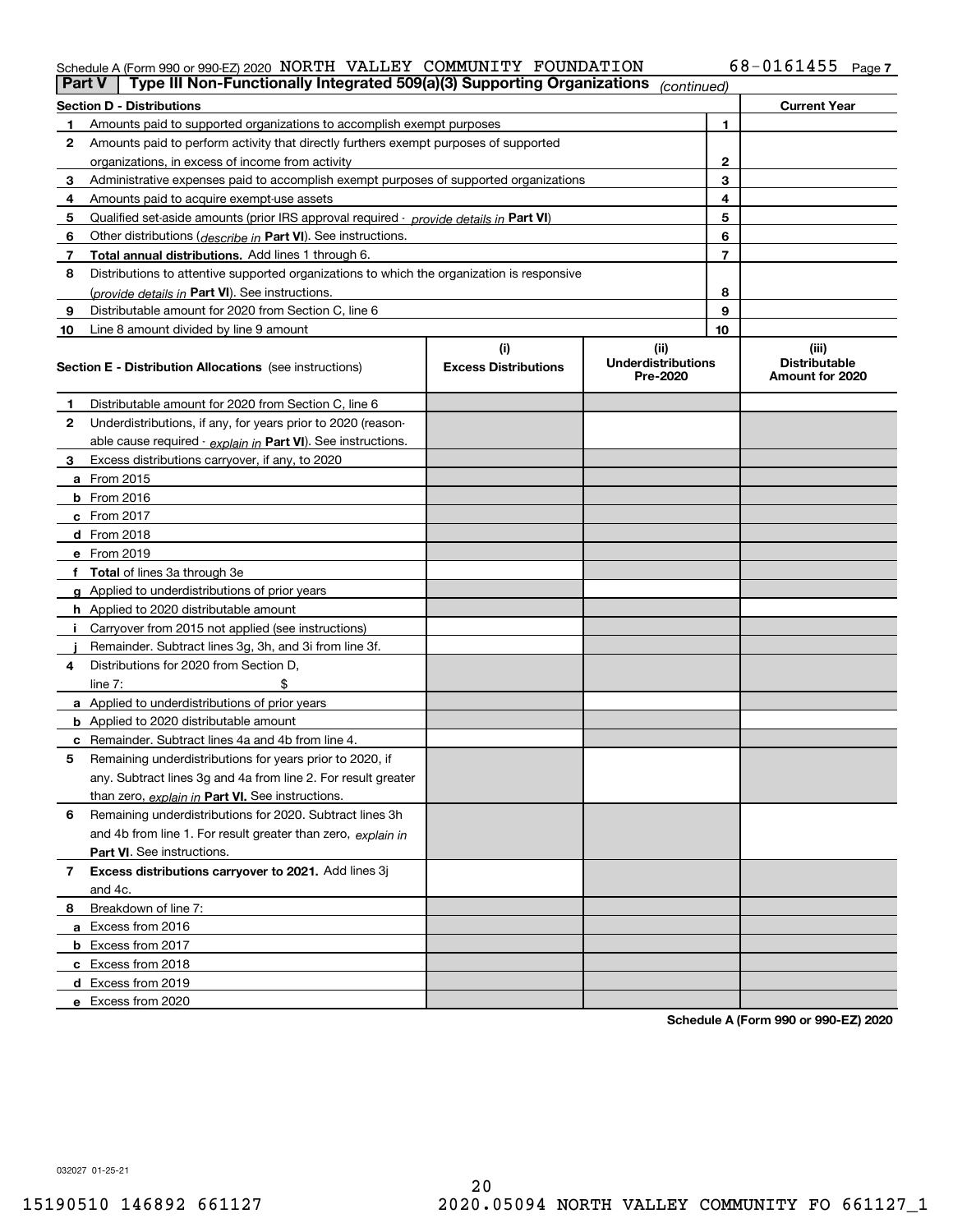| Schedule A (Form 990 or 990-EZ) 2020 NORTH VALLEY COMMUNITY FOUNDATION |  |  | $68 - 0161455$ Page 8 |  |
|------------------------------------------------------------------------|--|--|-----------------------|--|
|                                                                        |  |  |                       |  |

Part VI | Supplemental Information. Provide the explanations required by Part II, line 10; Part II, line 17a or 17b; Part III, line 12; Part IV, Section A, lines 1, 2, 3b, 3c, 4b, 4c, 5a, 6, 9a, 9b, 9c, 11a, 11b, and 11c; Part IV, Section B, lines 1 and 2; Part IV, Section C, line 1; Part IV, Section D, lines 2 and 3; Part IV, Section E, lines 1c, 2a, 2b, 3a, and 3b; Part V, line 1; Part V, Section B, line 1e; Part V, Section D, lines 5, 6, and 8; and Part V, Section E, lines 2, 5, and 6. Also complete this part for any additional information. (See instructions.)

### SCHEDULE A, PART II, LINE 10, EXPLANATION FOR OTHER INCOME:

#### OTHER INCOME

#### PARTNERSHIP INCOME

**Schedule A (Form 990 or 990-EZ) 2020**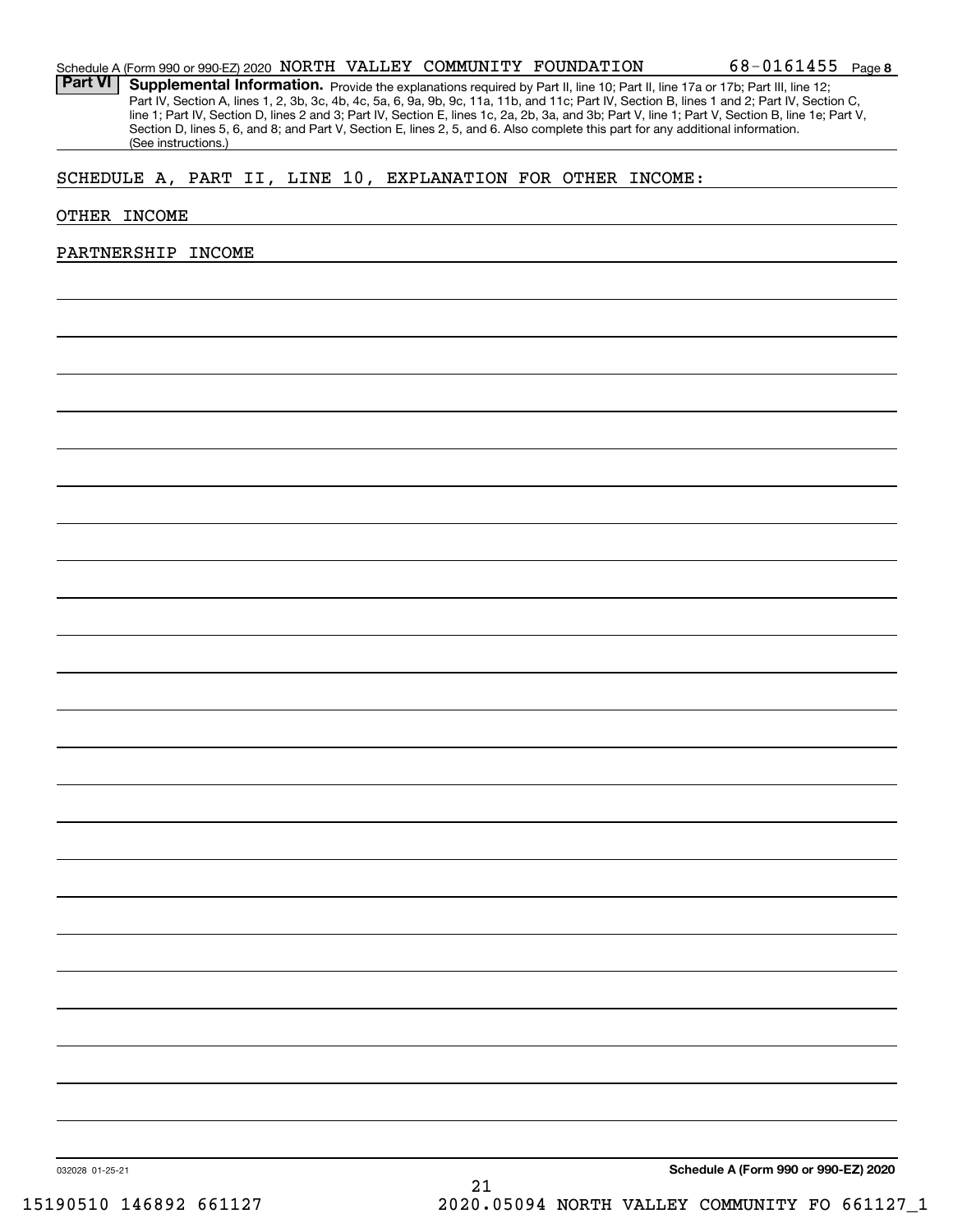Department of the Treasury Internal Revenue Service **(Form 990, 990-EZ, or 990-PF)**

**Organization type** (check one):

### \*\* PUBLIC DISCLOSURE COPY \*\*

## **Schedule B Schedule of Contributors**

**| Attach to Form 990, Form 990-EZ, or Form 990-PF. | Go to www.irs.gov/Form990 for the latest information.** OMB No. 1545-0047

**2020**

**Employer identification number**

|--|

| Name of the organization |  |                                   |
|--------------------------|--|-----------------------------------|
|                          |  | NORTH VALLEY COMMUNITY FOUNDATION |

| Filers of:         | <b>Section:</b>                                                             |
|--------------------|-----------------------------------------------------------------------------|
| Form 990 or 990-EZ | $\lfloor x \rfloor$ 501(c)( 3) (enter number) organization                  |
|                    | $4947(a)(1)$ nonexempt charitable trust not treated as a private foundation |
|                    | 527 political organization                                                  |
| Form 990-PF        | 501(c)(3) exempt private foundation                                         |
|                    | 4947(a)(1) nonexempt charitable trust treated as a private foundation       |
|                    | 501(c)(3) taxable private foundation                                        |

Check if your organization is covered by the **General Rule** or a **Special Rule. Note:**  Only a section 501(c)(7), (8), or (10) organization can check boxes for both the General Rule and a Special Rule. See instructions.

#### **General Rule**

 $\mathcal{L}^{\text{max}}$ 

For an organization filing Form 990, 990-EZ, or 990-PF that received, during the year, contributions totaling \$5,000 or more (in money or property) from any one contributor. Complete Parts I and II. See instructions for determining a contributor's total contributions.

#### **Special Rules**

any one contributor, during the year, total contributions of the greater of  $\,$  (1) \$5,000; or **(2)** 2% of the amount on (i) Form 990, Part VIII, line 1h;  $\boxed{\textbf{X}}$  For an organization described in section 501(c)(3) filing Form 990 or 990-EZ that met the 33 1/3% support test of the regulations under sections 509(a)(1) and 170(b)(1)(A)(vi), that checked Schedule A (Form 990 or 990-EZ), Part II, line 13, 16a, or 16b, and that received from or (ii) Form 990-EZ, line 1. Complete Parts I and II.

For an organization described in section 501(c)(7), (8), or (10) filing Form 990 or 990-EZ that received from any one contributor, during the year, total contributions of more than \$1,000 exclusively for religious, charitable, scientific, literary, or educational purposes, or for the prevention of cruelty to children or animals. Complete Parts I (entering "N/A" in column (b) instead of the contributor name and address), II, and III.  $\mathcal{L}^{\text{max}}$ 

purpose. Don't complete any of the parts unless the **General Rule** applies to this organization because it received *nonexclusively* year, contributions <sub>exclusively</sub> for religious, charitable, etc., purposes, but no such contributions totaled more than \$1,000. If this box is checked, enter here the total contributions that were received during the year for an  $\;$ exclusively religious, charitable, etc., For an organization described in section 501(c)(7), (8), or (10) filing Form 990 or 990-EZ that received from any one contributor, during the religious, charitable, etc., contributions totaling \$5,000 or more during the year  $\Box$ — $\Box$   $\Box$  $\mathcal{L}^{\text{max}}$ 

**Caution:**  An organization that isn't covered by the General Rule and/or the Special Rules doesn't file Schedule B (Form 990, 990-EZ, or 990-PF),  **must** but it answer "No" on Part IV, line 2, of its Form 990; or check the box on line H of its Form 990-EZ or on its Form 990-PF, Part I, line 2, to certify that it doesn't meet the filing requirements of Schedule B (Form 990, 990-EZ, or 990-PF).

**For Paperwork Reduction Act Notice, see the instructions for Form 990, 990-EZ, or 990-PF. Schedule B (Form 990, 990-EZ, or 990-PF) (2020)** LHA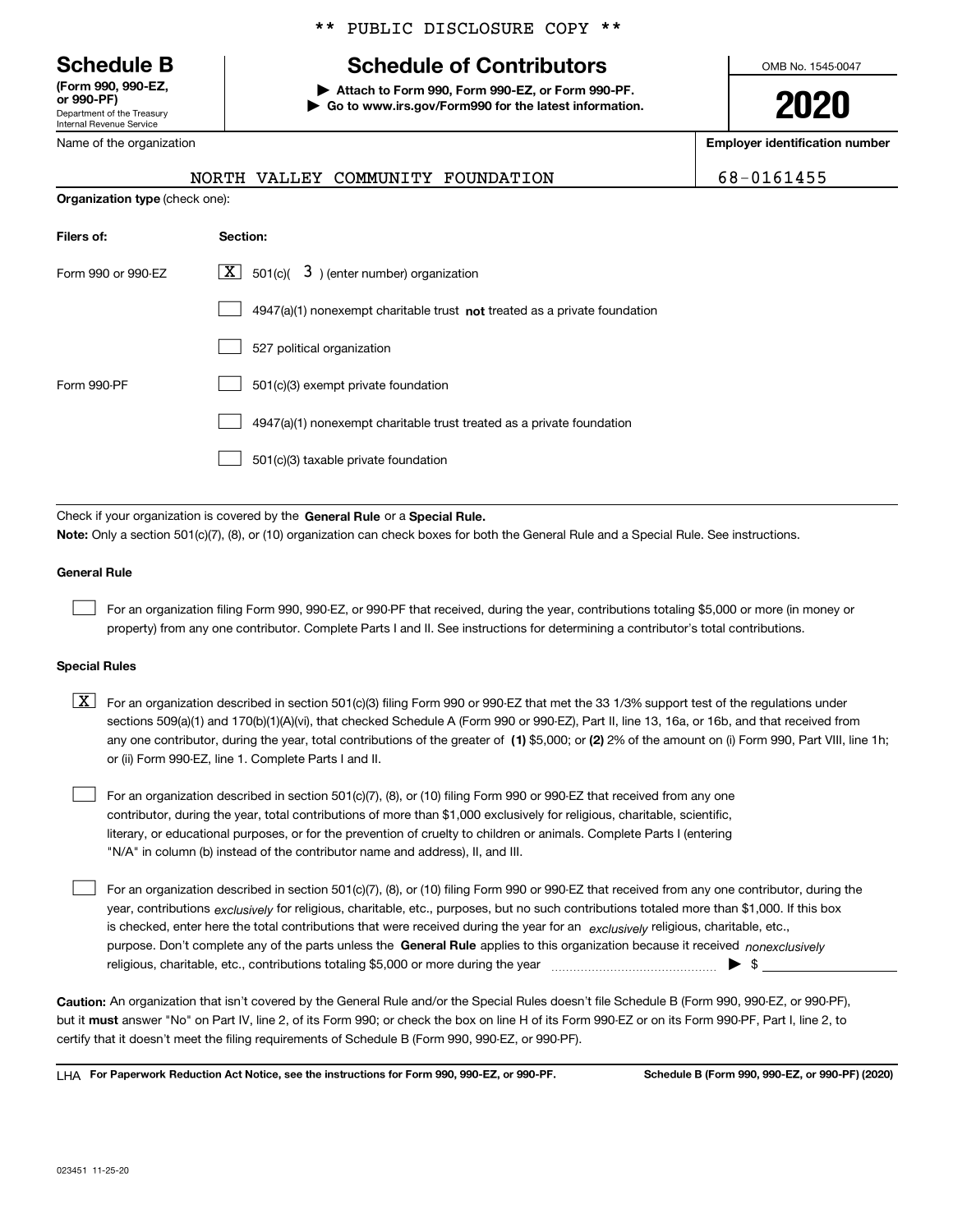**Employer identification number**

### NORTH VALLEY COMMUNITY FOUNDATION 68-0161455

Contributors (see instructions). Use duplicate copies of Part I if additional space is needed. **2** Chedule B (Form 990, 990-EZ, or 990-PF) (2020)<br> **2Part II COMMUNITY FOUNDATION**<br> **Part I Contributors** (see instructions). Use duplicate copies of Part I if additional space is needed.

| (a)<br>No.           | (b)<br>Name, address, and ZIP + 4 | (c)<br><b>Total contributions</b> | (d)<br>Type of contribution                                                                                                                               |
|----------------------|-----------------------------------|-----------------------------------|-----------------------------------------------------------------------------------------------------------------------------------------------------------|
| 1                    |                                   | 1,200,000.<br>\$                  | $\boxed{\text{X}}$<br>Person<br>Payroll<br><b>Noncash</b><br>(Complete Part II for<br>noncash contributions.)                                             |
| (a)<br>No.           | (b)<br>Name, address, and ZIP + 4 | (c)<br><b>Total contributions</b> | (d)<br>Type of contribution                                                                                                                               |
| 2                    |                                   | 1,338,249.<br>\$                  | $\boxed{\text{X}}$<br>Person<br>Payroll<br><b>Noncash</b><br>(Complete Part II for<br>noncash contributions.)                                             |
| (a)<br>No.           | (b)<br>Name, address, and ZIP + 4 | (c)<br><b>Total contributions</b> | (d)<br>Type of contribution                                                                                                                               |
| 3                    |                                   | 500,000.<br>\$                    | $\boxed{\text{X}}$<br>Person<br>Payroll<br><b>Noncash</b><br>(Complete Part II for<br>noncash contributions.)                                             |
| (a)<br>No.           | (b)<br>Name, address, and ZIP + 4 | (c)<br><b>Total contributions</b> | (d)<br>Type of contribution                                                                                                                               |
| 4                    |                                   | 2,000,000.<br>\$                  | $\boxed{\text{X}}$<br>Person<br>Payroll<br><b>Noncash</b><br>(Complete Part II for<br>noncash contributions.)                                             |
| (a)<br>No.           | (b)<br>Name, address, and ZIP + 4 | (c)<br><b>Total contributions</b> | (d)<br>Type of contribution                                                                                                                               |
| 5                    |                                   | 450,000.<br>\$                    | $\boxed{\text{X}}$<br>Person<br>Payroll<br>Noncash<br>(Complete Part II for<br>noncash contributions.)                                                    |
| (a)<br>No.           | (b)<br>Name, address, and ZIP + 4 | (c)<br><b>Total contributions</b> | (d)<br>Type of contribution                                                                                                                               |
| 6<br>023452 11-25-20 |                                   | 1,500,000.<br>\$                  | $\boxed{\text{X}}$<br>Person<br>Payroll<br>Noncash<br>(Complete Part II for<br>noncash contributions.)<br>Schedule B (Form 990, 990-EZ, or 990-PF) (2020) |
|                      |                                   |                                   |                                                                                                                                                           |

15190510 146892 661127 2020.05094 NORTH VALLEY COMMUNITY FO 661127\_1

23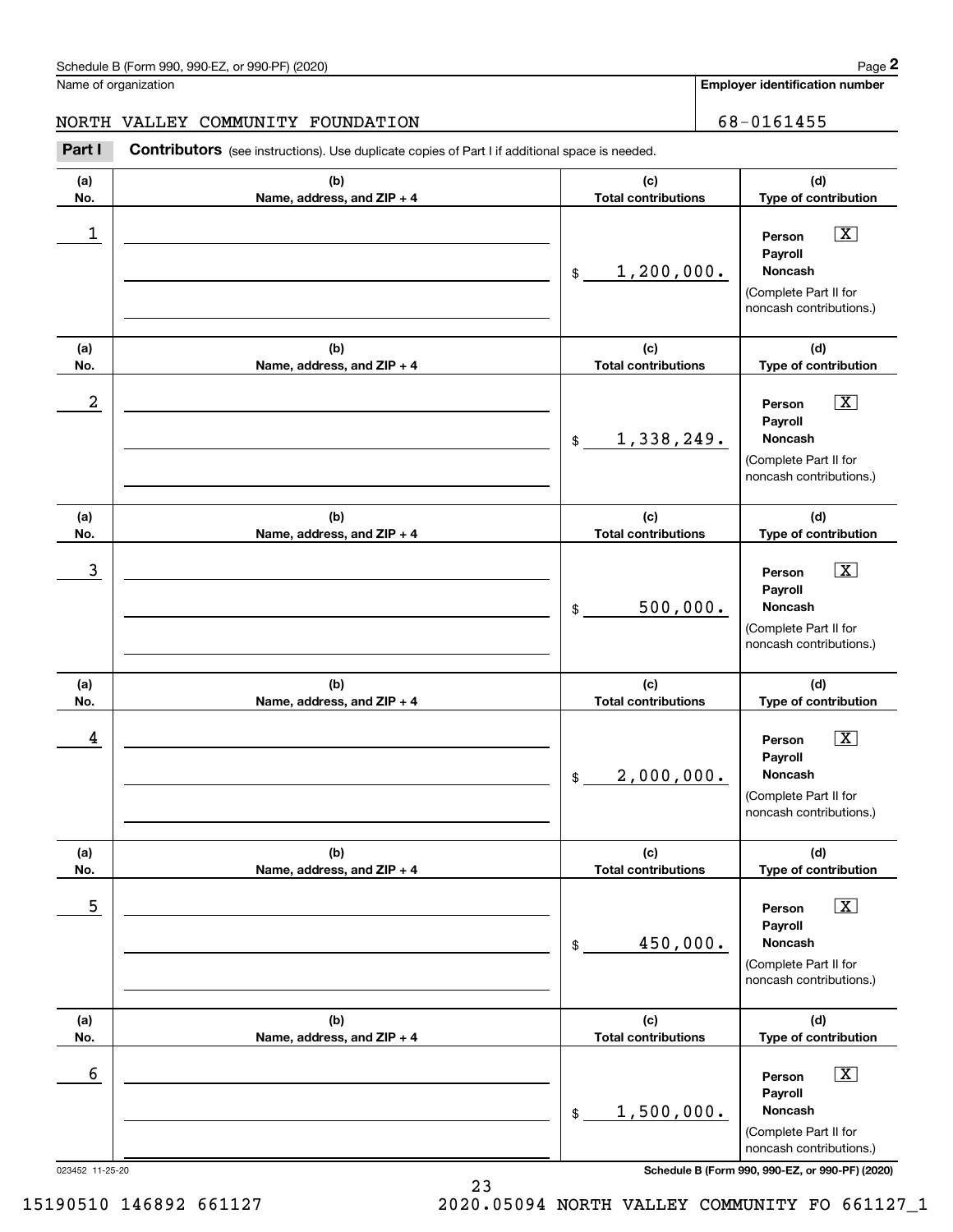**Employer identification number**

### NORTH VALLEY COMMUNITY FOUNDATION 68-0161455

Contributors (see instructions). Use duplicate copies of Part I if additional space is needed. **2** Chedule B (Form 990, 990-EZ, or 990-PF) (2020)<br> **2Part II COMMUNITY FOUNDATION**<br> **Part I Contributors** (see instructions). Use duplicate copies of Part I if additional space is needed.

| (a)<br>No. | (b)<br>Name, address, and ZIP + 4 | (c)<br><b>Total contributions</b> | (d)<br>Type of contribution                                                                            |
|------------|-----------------------------------|-----------------------------------|--------------------------------------------------------------------------------------------------------|
| 7          |                                   | 500,000.<br>\$                    | $\boxed{\text{X}}$<br>Person<br>Payroll<br>Noncash<br>(Complete Part II for<br>noncash contributions.) |
| (a)<br>No. | (b)<br>Name, address, and ZIP + 4 | (c)<br><b>Total contributions</b> | (d)<br>Type of contribution                                                                            |
|            |                                   | \$                                | Person<br>Payroll<br>Noncash<br>(Complete Part II for<br>noncash contributions.)                       |
| (a)<br>No. | (b)<br>Name, address, and ZIP + 4 | (c)<br><b>Total contributions</b> | (d)<br>Type of contribution                                                                            |
|            |                                   | \$                                | Person<br>Payroll<br><b>Noncash</b><br>(Complete Part II for<br>noncash contributions.)                |
| (a)<br>No. | (b)<br>Name, address, and ZIP + 4 | (c)<br><b>Total contributions</b> | (d)<br>Type of contribution                                                                            |
|            |                                   | $\frac{1}{2}$                     | Person<br>Payroll<br>Noncash<br>(Complete Part II for<br>noncash contributions.)                       |
| (a)<br>No. | (b)<br>Name, address, and ZIP + 4 | (c)<br><b>Total contributions</b> | (d)<br>Type of contribution                                                                            |
|            |                                   | \$                                | Person<br>Payroll<br>Noncash<br>(Complete Part II for<br>noncash contributions.)                       |
| (a)<br>No. | (b)<br>Name, address, and ZIP + 4 | (c)<br><b>Total contributions</b> | (d)<br>Type of contribution                                                                            |
|            |                                   | \$                                | Person<br>Payroll<br>Noncash<br>(Complete Part II for<br>noncash contributions.)                       |

023452 11-25-20 **Schedule B (Form 990, 990-EZ, or 990-PF) (2020)**

15190510 146892 661127 2020.05094 NORTH VALLEY COMMUNITY FO 661127\_1

24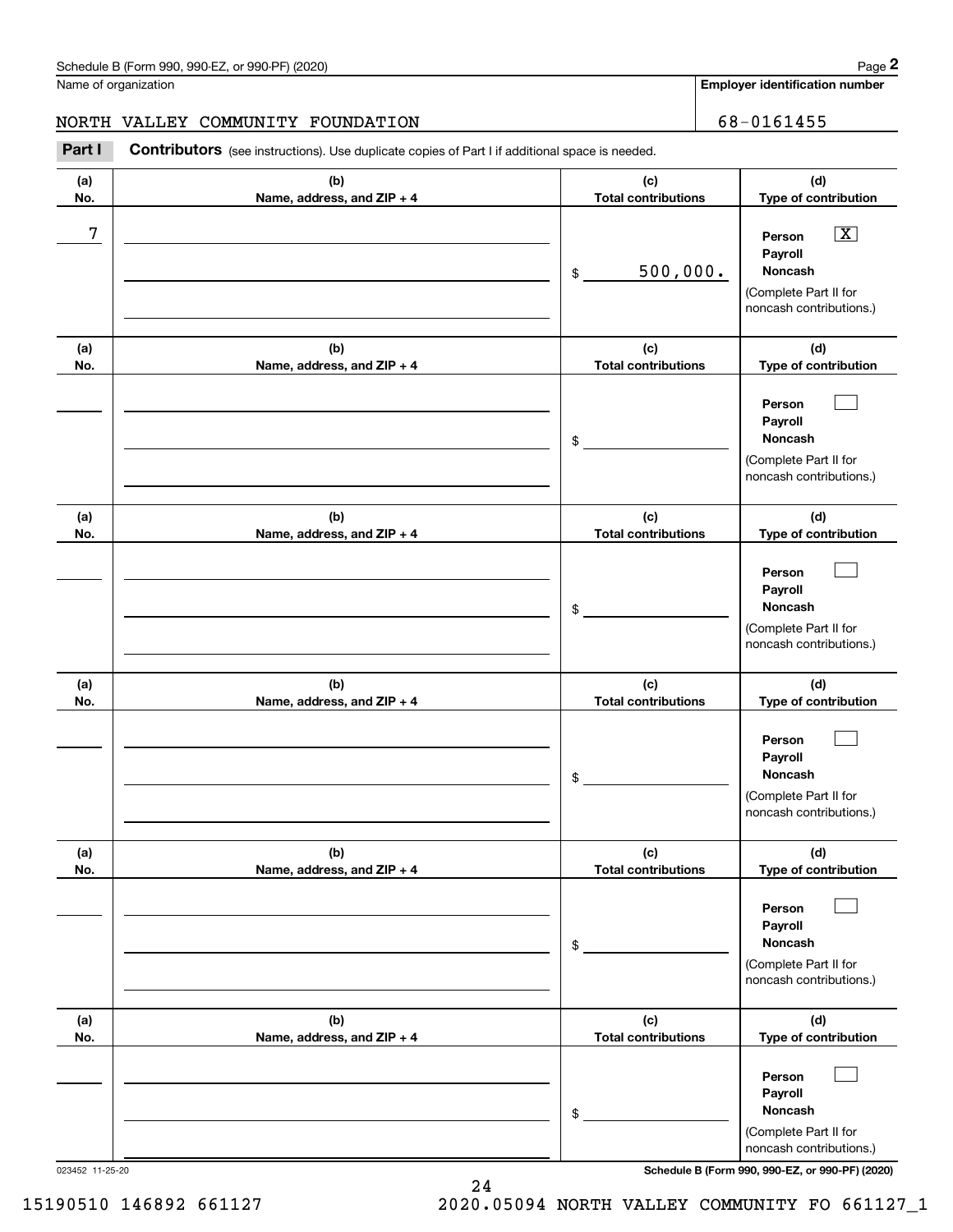**Employer identification number**

NORTH VALLEY COMMUNITY FOUNDATION 68-0161455

(see instructions). Use duplicate copies of Part II if additional space is needed.<br> **3Part II Noncash Property** (see instructions). Use duplicate copies of Part II if additional space is needed.<br> **3Part II Noncash Prop** 

| (a)<br>No.<br>from<br>Part I | (b)<br>Description of noncash property given | (c)<br>FMV (or estimate)<br>(See instructions.) | (d)<br>Date received |
|------------------------------|----------------------------------------------|-------------------------------------------------|----------------------|
|                              |                                              |                                                 |                      |
|                              |                                              |                                                 |                      |
|                              |                                              | $$\overbrace{\hspace{2.5cm}}$                   |                      |
|                              |                                              |                                                 |                      |
| (a)<br>No.                   | (b)                                          | (c)                                             | (d)                  |
| from                         | Description of noncash property given        | FMV (or estimate)<br>(See instructions.)        | Date received        |
| Part I                       |                                              |                                                 |                      |
|                              |                                              |                                                 |                      |
|                              |                                              |                                                 |                      |
|                              |                                              | $\frac{1}{2}$                                   |                      |
| (a)                          |                                              |                                                 |                      |
| No.                          | (b)                                          | (c)<br>FMV (or estimate)                        | (d)                  |
| from<br>Part I               | Description of noncash property given        | (See instructions.)                             | Date received        |
|                              |                                              |                                                 |                      |
|                              |                                              |                                                 |                      |
|                              |                                              | $\frac{1}{2}$                                   |                      |
|                              |                                              |                                                 |                      |
| (a)                          |                                              | (c)                                             |                      |
| No.<br>from                  | (b)<br>Description of noncash property given | FMV (or estimate)                               | (d)<br>Date received |
| Part I                       |                                              | (See instructions.)                             |                      |
|                              |                                              |                                                 |                      |
|                              |                                              |                                                 |                      |
|                              |                                              | $\mathsf{\$}$                                   |                      |
| (a)                          |                                              |                                                 |                      |
| No.                          | (b)                                          | (c)                                             | (d)                  |
| from                         | Description of noncash property given        | FMV (or estimate)<br>(See instructions.)        | Date received        |
| Part I                       |                                              |                                                 |                      |
|                              |                                              |                                                 |                      |
|                              |                                              |                                                 |                      |
|                              |                                              | $\$$                                            |                      |
| (a)                          |                                              | (c)                                             |                      |
| No.<br>from                  | (b)                                          | FMV (or estimate)                               | (d)                  |
| Part I                       | Description of noncash property given        | (See instructions.)                             | Date received        |
|                              |                                              |                                                 |                      |
|                              |                                              |                                                 |                      |
|                              |                                              | \$                                              |                      |
|                              |                                              |                                                 |                      |

25

023453 11-25-20 **Schedule B (Form 990, 990-EZ, or 990-PF) (2020)**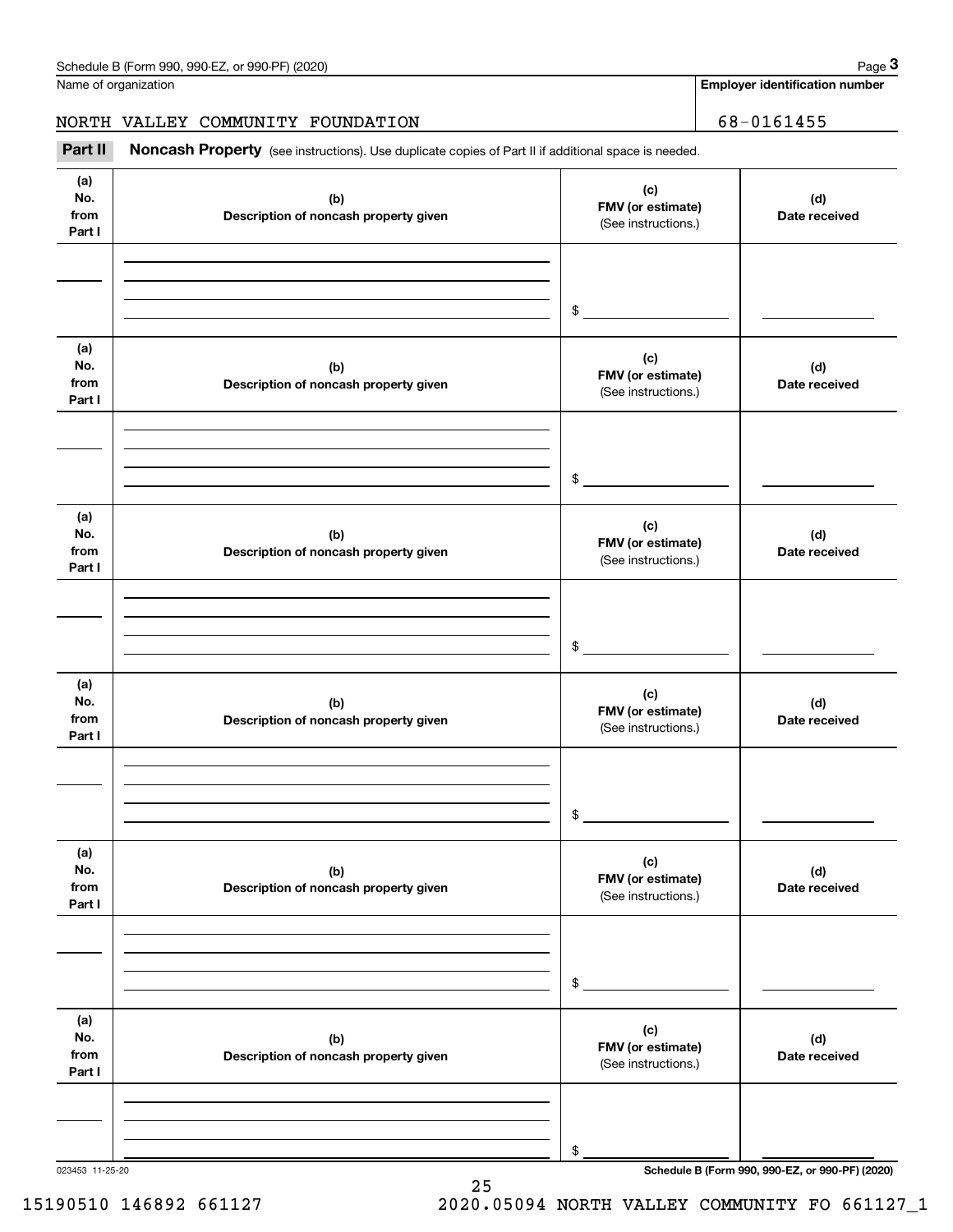| Schedule B (Form 990, 990-EZ, or 990-PF) (2020) | Page |
|-------------------------------------------------|------|
|-------------------------------------------------|------|

|--|--|--|

|                           | Schedule B (Form 990, 990-EZ, or 990-PF) (2020)                                                                                                                                                                                                                                                                                               |                      | Page 4                                                                                                                                                         |
|---------------------------|-----------------------------------------------------------------------------------------------------------------------------------------------------------------------------------------------------------------------------------------------------------------------------------------------------------------------------------------------|----------------------|----------------------------------------------------------------------------------------------------------------------------------------------------------------|
| Name of organization      |                                                                                                                                                                                                                                                                                                                                               |                      | <b>Employer identification number</b>                                                                                                                          |
| NORTH                     | VALLEY COMMUNITY FOUNDATION                                                                                                                                                                                                                                                                                                                   |                      | 68-0161455                                                                                                                                                     |
| <b>Part III</b>           | from any one contributor. Complete columns (a) through (e) and the following line entry. For organizations<br>completing Part III, enter the total of exclusively religious, charitable, etc., contributions of \$1,000 or less for the year. (Enter this info. once.) \\$<br>Use duplicate copies of Part III if additional space is needed. |                      | Exclusively religious, charitable, etc., contributions to organizations described in section 501(c)(7), (8), or (10) that total more than \$1,000 for the year |
| (a) No.                   |                                                                                                                                                                                                                                                                                                                                               |                      |                                                                                                                                                                |
| from<br>Part I            | (b) Purpose of gift                                                                                                                                                                                                                                                                                                                           | (c) Use of gift      | (d) Description of how gift is held                                                                                                                            |
|                           |                                                                                                                                                                                                                                                                                                                                               | (e) Transfer of gift |                                                                                                                                                                |
|                           | Transferee's name, address, and ZIP + 4                                                                                                                                                                                                                                                                                                       |                      | Relationship of transferor to transferee                                                                                                                       |
| (a) No.<br>from           | (b) Purpose of gift                                                                                                                                                                                                                                                                                                                           | (c) Use of gift      | (d) Description of how gift is held                                                                                                                            |
| Part I                    |                                                                                                                                                                                                                                                                                                                                               |                      |                                                                                                                                                                |
|                           |                                                                                                                                                                                                                                                                                                                                               | (e) Transfer of gift |                                                                                                                                                                |
|                           | Transferee's name, address, and ZIP + 4                                                                                                                                                                                                                                                                                                       |                      | Relationship of transferor to transferee                                                                                                                       |
| (a) No.<br>from           | (b) Purpose of gift                                                                                                                                                                                                                                                                                                                           | (c) Use of gift      | (d) Description of how gift is held                                                                                                                            |
| Part I                    |                                                                                                                                                                                                                                                                                                                                               |                      |                                                                                                                                                                |
|                           |                                                                                                                                                                                                                                                                                                                                               | (e) Transfer of gift |                                                                                                                                                                |
|                           | Transferee's name, address, and $ZIP + 4$                                                                                                                                                                                                                                                                                                     |                      | Relationship of transferor to transferee                                                                                                                       |
| (a) No.<br>from<br>Part I | (b) Purpose of gift                                                                                                                                                                                                                                                                                                                           | (c) Use of gift      | (d) Description of how gift is held                                                                                                                            |
|                           |                                                                                                                                                                                                                                                                                                                                               |                      |                                                                                                                                                                |
|                           |                                                                                                                                                                                                                                                                                                                                               | (e) Transfer of gift |                                                                                                                                                                |
|                           | Transferee's name, address, and $ZIP + 4$                                                                                                                                                                                                                                                                                                     |                      | Relationship of transferor to transferee                                                                                                                       |
|                           |                                                                                                                                                                                                                                                                                                                                               |                      |                                                                                                                                                                |

26

**Schedule B (Form 990, 990-EZ, or 990-PF) (2020)**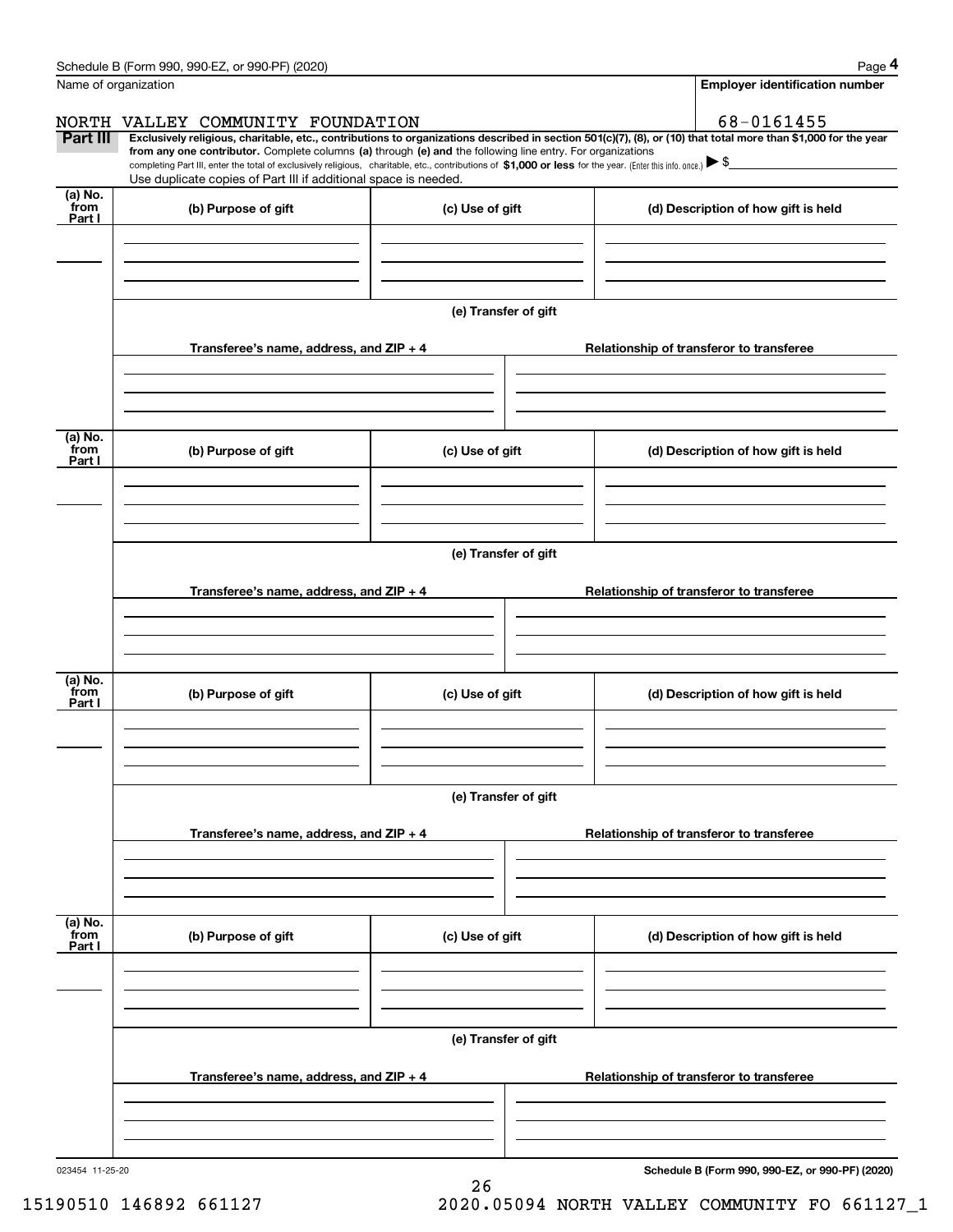| <b>SCHEDULE D</b> |  |
|-------------------|--|
|-------------------|--|

| (Form 990) |  |
|------------|--|
|------------|--|

## **SCHEDULE D Supplemental Financial Statements**

(Form 990)<br>
Pepartment of the Treasury<br>
Department of the Treasury<br>
Department of the Treasury<br>
Department of the Treasury<br> **Co to www.irs.gov/Form990 for instructions and the latest information.**<br> **Co to www.irs.gov/Form9** 



Department of the Treasury Internal Revenue Service

**Name of the organization Employer identification number**

|         | NORTH VALLEY COMMUNITY FOUNDATION                                                                                                                                                                                              |                                                | 68-0161455                                         |  |  |
|---------|--------------------------------------------------------------------------------------------------------------------------------------------------------------------------------------------------------------------------------|------------------------------------------------|----------------------------------------------------|--|--|
| Part I  | Organizations Maintaining Donor Advised Funds or Other Similar Funds or Accounts. Complete if the                                                                                                                              |                                                |                                                    |  |  |
|         | organization answered "Yes" on Form 990, Part IV, line 6.                                                                                                                                                                      |                                                |                                                    |  |  |
|         |                                                                                                                                                                                                                                | (a) Donor advised funds                        | (b) Funds and other accounts                       |  |  |
| 1       |                                                                                                                                                                                                                                | $\overline{72}$                                | 417                                                |  |  |
| 2       | Aggregate value of contributions to (during year)                                                                                                                                                                              | 2,786,255.                                     | 9,868,368.                                         |  |  |
| з       | Aggregate value of grants from (during year) <i>mimimimimial</i>                                                                                                                                                               | 5,698,509.                                     | 10,893,081.                                        |  |  |
| 4       |                                                                                                                                                                                                                                | 18,610,629.                                    | 42,691,330.                                        |  |  |
| 5       | Did the organization inform all donors and donor advisors in writing that the assets held in donor advised funds                                                                                                               |                                                |                                                    |  |  |
|         | are the organization's property, subject to the organization's exclusive legal control?                                                                                                                                        |                                                | $X$ Yes<br>No                                      |  |  |
| 6       | Did the organization inform all grantees, donors, and donor advisors in writing that grant funds can be used only                                                                                                              |                                                |                                                    |  |  |
|         | for charitable purposes and not for the benefit of the donor or donor advisor, or for any other purpose conferring                                                                                                             |                                                |                                                    |  |  |
|         | impermissible private benefit?                                                                                                                                                                                                 |                                                | $\boxed{\text{X}}$ Yes<br>No                       |  |  |
| Part II | Conservation Easements. Complete if the organization answered "Yes" on Form 990, Part IV, line 7.                                                                                                                              |                                                |                                                    |  |  |
| 1       | Purpose(s) of conservation easements held by the organization (check all that apply).                                                                                                                                          |                                                |                                                    |  |  |
|         | Preservation of land for public use (for example, recreation or education)                                                                                                                                                     |                                                | Preservation of a historically important land area |  |  |
|         | Protection of natural habitat                                                                                                                                                                                                  | Preservation of a certified historic structure |                                                    |  |  |
|         | Preservation of open space                                                                                                                                                                                                     |                                                |                                                    |  |  |
|         |                                                                                                                                                                                                                                |                                                |                                                    |  |  |
| 2       | Complete lines 2a through 2d if the organization held a qualified conservation contribution in the form of a conservation easement on the last                                                                                 |                                                | Held at the End of the Tax Year                    |  |  |
|         | day of the tax year.<br>Total number of conservation easements                                                                                                                                                                 |                                                |                                                    |  |  |
| а       |                                                                                                                                                                                                                                |                                                | 2a                                                 |  |  |
|         | Total acreage restricted by conservation easements                                                                                                                                                                             |                                                | 2 <sub>b</sub>                                     |  |  |
|         | Number of conservation easements on a certified historic structure included in (a) manu-conservation exercises                                                                                                                 |                                                | 2c                                                 |  |  |
| d       | Number of conservation easements included in (c) acquired after 7/25/06, and not on a historic structure                                                                                                                       |                                                |                                                    |  |  |
|         | listed in the National Register [111] increases: the National Register [11] increases: the National Register [11] increases: the National Register [11] increases: the National Register [11] increases: the National Register |                                                | 2d                                                 |  |  |
| з       | Number of conservation easements modified, transferred, released, extinguished, or terminated by the organization during the tax                                                                                               |                                                |                                                    |  |  |
|         | $\vee$ ear                                                                                                                                                                                                                     |                                                |                                                    |  |  |
| 4       | Number of states where property subject to conservation easement is located >                                                                                                                                                  |                                                |                                                    |  |  |
| 5       | Does the organization have a written policy regarding the periodic monitoring, inspection, handling of                                                                                                                         |                                                |                                                    |  |  |
|         | violations, and enforcement of the conservation easements it holds?                                                                                                                                                            |                                                | Yes<br>No                                          |  |  |
| 6       | Staff and volunteer hours devoted to monitoring, inspecting, handling of violations, and enforcing conservation easements during the year                                                                                      |                                                |                                                    |  |  |
|         |                                                                                                                                                                                                                                |                                                |                                                    |  |  |
| 7       | Amount of expenses incurred in monitoring, inspecting, handling of violations, and enforcing conservation easements during the year                                                                                            |                                                |                                                    |  |  |
|         | ► \$                                                                                                                                                                                                                           |                                                |                                                    |  |  |
| 8       | Does each conservation easement reported on line 2(d) above satisfy the requirements of section 170(h)(4)(B)(i)                                                                                                                |                                                |                                                    |  |  |
|         | and section $170(h)(4)(B)(ii)?$                                                                                                                                                                                                |                                                | Yes<br>No                                          |  |  |
| 9       | In Part XIII, describe how the organization reports conservation easements in its revenue and expense statement and                                                                                                            |                                                |                                                    |  |  |
|         | balance sheet, and include, if applicable, the text of the footnote to the organization's financial statements that describes the                                                                                              |                                                |                                                    |  |  |
|         | organization's accounting for conservation easements.<br>Organizations Maintaining Collections of Art, Historical Treasures, or Other Similar Assets.                                                                          |                                                |                                                    |  |  |
|         | Part III                                                                                                                                                                                                                       |                                                |                                                    |  |  |
|         | Complete if the organization answered "Yes" on Form 990, Part IV, line 8.                                                                                                                                                      |                                                |                                                    |  |  |
|         | 1a If the organization elected, as permitted under FASB ASC 958, not to report in its revenue statement and balance sheet works                                                                                                |                                                |                                                    |  |  |
|         | of art, historical treasures, or other similar assets held for public exhibition, education, or research in furtherance of public                                                                                              |                                                |                                                    |  |  |
|         | service, provide in Part XIII the text of the footnote to its financial statements that describes these items.                                                                                                                 |                                                |                                                    |  |  |
| b       | If the organization elected, as permitted under FASB ASC 958, to report in its revenue statement and balance sheet works of                                                                                                    |                                                |                                                    |  |  |
|         | art, historical treasures, or other similar assets held for public exhibition, education, or research in furtherance of public service,                                                                                        |                                                |                                                    |  |  |
|         | provide the following amounts relating to these items:                                                                                                                                                                         |                                                |                                                    |  |  |
|         |                                                                                                                                                                                                                                |                                                |                                                    |  |  |
|         | (ii) Assets included in Form 990, Part X                                                                                                                                                                                       |                                                |                                                    |  |  |
| 2       | If the organization received or held works of art, historical treasures, or other similar assets for financial gain, provide                                                                                                   |                                                |                                                    |  |  |
|         | the following amounts required to be reported under FASB ASC 958 relating to these items:                                                                                                                                      |                                                |                                                    |  |  |
| а       | Revenue included on Form 990, Part VIII, line 1 [2000] [2000] [2000] [2000] [3000] [3000] [3000] [3000] [3000                                                                                                                  |                                                |                                                    |  |  |
|         | <b>b</b> Assets included in Form 990, Part X                                                                                                                                                                                   |                                                | $\blacktriangleright$ s                            |  |  |
|         | LHA For Paperwork Reduction Act Notice, see the Instructions for Form 990.                                                                                                                                                     |                                                | Schedule D (Form 990) 2020                         |  |  |
|         | 032051 12-01-20                                                                                                                                                                                                                |                                                |                                                    |  |  |

| 27     |        |                                           |
|--------|--------|-------------------------------------------|
| $\sim$ | 0.0001 | $\sim$ $\sim$ $\sim$ $\sim$ $\sim$ $\sim$ |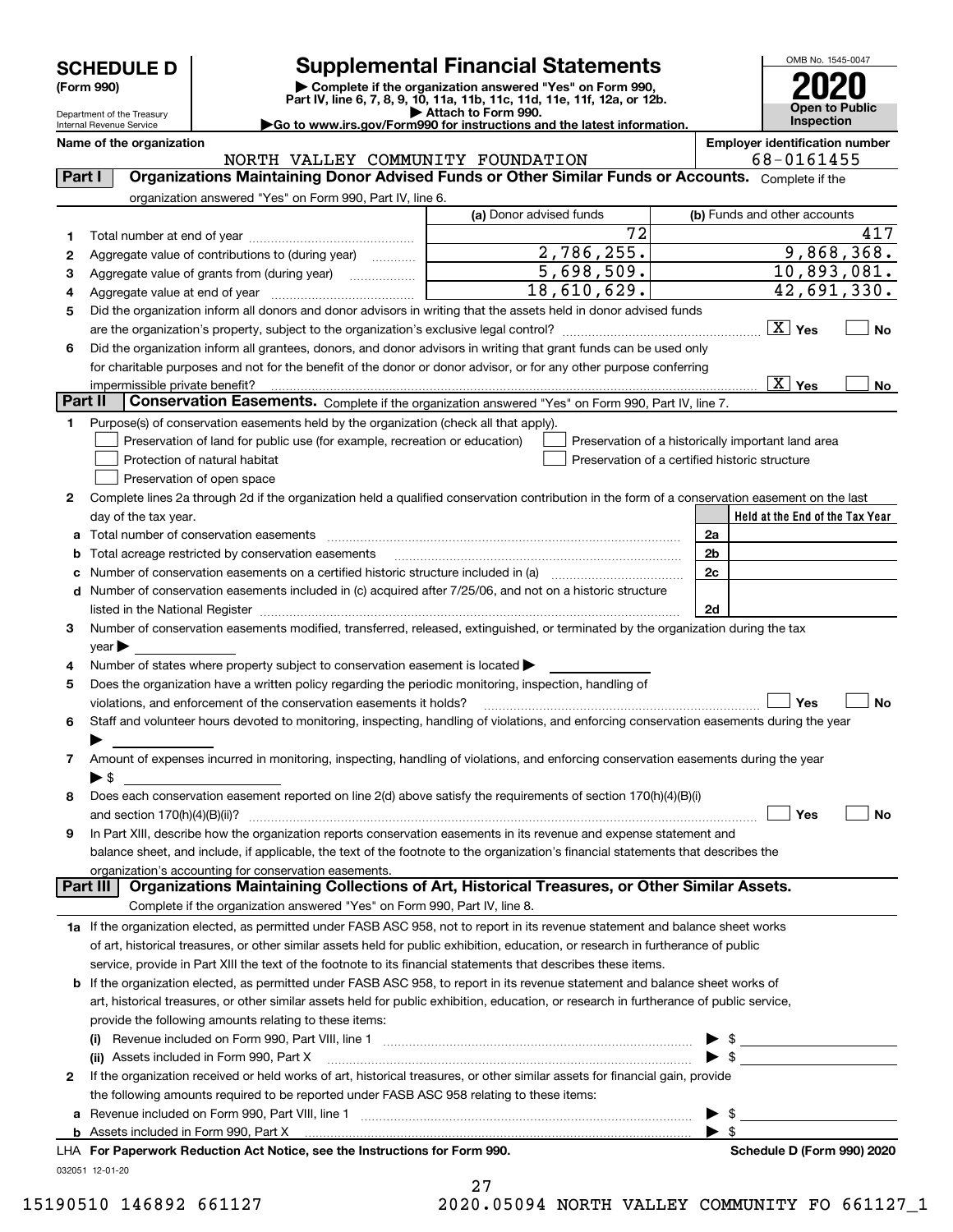|        | Schedule D (Form 990) 2020                                                                                                                                                                                                     | NORTH VALLEY COMMUNITY FOUNDATION |                   |                          |                 | 68-0161455           |                        | Page $2$                   |
|--------|--------------------------------------------------------------------------------------------------------------------------------------------------------------------------------------------------------------------------------|-----------------------------------|-------------------|--------------------------|-----------------|----------------------|------------------------|----------------------------|
|        | Organizations Maintaining Collections of Art, Historical Treasures, or Other Similar Assets (continued)<br>Part III                                                                                                            |                                   |                   |                          |                 |                      |                        |                            |
| 3      | Using the organization's acquisition, accession, and other records, check any of the following that make significant use of its                                                                                                |                                   |                   |                          |                 |                      |                        |                            |
|        | collection items (check all that apply):                                                                                                                                                                                       |                                   |                   |                          |                 |                      |                        |                            |
| а      | Public exhibition                                                                                                                                                                                                              |                                   |                   | Loan or exchange program |                 |                      |                        |                            |
| b      | Scholarly research                                                                                                                                                                                                             | e                                 |                   |                          |                 |                      |                        |                            |
| c      | Preservation for future generations                                                                                                                                                                                            |                                   |                   |                          |                 |                      |                        |                            |
| 4      | Provide a description of the organization's collections and explain how they further the organization's exempt purpose in Part XIII.                                                                                           |                                   |                   |                          |                 |                      |                        |                            |
| 5      | During the year, did the organization solicit or receive donations of art, historical treasures, or other similar assets                                                                                                       |                                   |                   |                          |                 |                      |                        |                            |
|        | to be sold to raise funds rather than to be maintained as part of the organization's collection?                                                                                                                               |                                   |                   |                          |                 |                      | Yes                    | <u>No</u>                  |
|        | Part IV<br>Escrow and Custodial Arrangements. Complete if the organization answered "Yes" on Form 990, Part IV, line 9, or                                                                                                     |                                   |                   |                          |                 |                      |                        |                            |
|        | reported an amount on Form 990, Part X, line 21.                                                                                                                                                                               |                                   |                   |                          |                 |                      |                        |                            |
|        | 1a Is the organization an agent, trustee, custodian or other intermediary for contributions or other assets not included                                                                                                       |                                   |                   |                          |                 |                      |                        |                            |
|        | on Form 990, Part X? [11] matter contracts and contracts and contracts are contracted and contracts are contracted and contract and contract of the set of the set of the set of the set of the set of the set of the set of t |                                   |                   |                          |                 |                      | Yes                    | $\overline{X}$ No          |
|        | <b>b</b> If "Yes," explain the arrangement in Part XIII and complete the following table:                                                                                                                                      |                                   |                   |                          |                 |                      |                        |                            |
|        |                                                                                                                                                                                                                                |                                   |                   |                          |                 |                      | Amount                 |                            |
| с      | Beginning balance material continuum contracts and all the contracts of the contracts of the contracts of the contracts of the contracts of the contracts of the contracts of the contracts of the contracts of the contracts  |                                   |                   |                          | 1c              |                      |                        |                            |
|        | Additions during the year manufactured and an annual contract of the year manufactured and all the year manufactured and all the year manufactured and all the year manufactured and all the year manufactured and all the yea |                                   |                   |                          | 1d              |                      |                        |                            |
|        | Distributions during the year manufactured and continuum and contact the year manufactured and contact the year                                                                                                                |                                   |                   |                          | 1e              |                      |                        |                            |
|        | Ending balance manufactured and contract and contract and contract and contract and contract and contract and                                                                                                                  |                                   |                   |                          | 1f              |                      |                        |                            |
|        | 2a Did the organization include an amount on Form 990, Part X, line 21, for escrow or custodial account liability?                                                                                                             |                                   |                   |                          |                 |                      | $\boxed{\text{X}}$ Yes | No                         |
|        | <b>b</b> If "Yes," explain the arrangement in Part XIII. Check here if the explanation has been provided on Part XIII                                                                                                          |                                   |                   |                          |                 |                      |                        | $\overline{\texttt{X}}$    |
| Part V | Endowment Funds. Complete if the organization answered "Yes" on Form 990, Part IV, line 10.                                                                                                                                    |                                   |                   |                          |                 |                      |                        |                            |
|        |                                                                                                                                                                                                                                | (a) Current year                  | (b) Prior year    | (c) Two years back       |                 | (d) Three years back |                        | (e) Four years back        |
| 1a     | Beginning of year balance                                                                                                                                                                                                      | 3,852,726.                        | 2,349,803.        | 2,455,955.               |                 | 2,449,097.           |                        | 1,910,996.                 |
|        |                                                                                                                                                                                                                                | 67,859.                           | 1,637,031.        |                          |                 | 48,635.              |                        | 450,657.                   |
|        | Net investment earnings, gains, and losses                                                                                                                                                                                     | 1,133,009.                        | 47,475.           | 121,387.                 |                 | 118,652.             |                        | 216,060.                   |
|        |                                                                                                                                                                                                                                | 211, 165.                         | 181,583.          | 171,321.                 |                 | 160,429.             |                        | 128,616.                   |
|        | e Other expenditures for facilities                                                                                                                                                                                            |                                   |                   |                          |                 |                      |                        |                            |
|        | and programs                                                                                                                                                                                                                   |                                   |                   |                          |                 |                      |                        |                            |
|        | f Administrative expenses                                                                                                                                                                                                      | 85,462.                           |                   | 56,218.                  |                 |                      |                        |                            |
|        | End of year balance                                                                                                                                                                                                            | 4,756,967.                        | 3,852,726.        | 2,349,803.               |                 | 2,455,955.           |                        | 2,449,097.                 |
| 2      | Provide the estimated percentage of the current year end balance (line 1g, column (a)) held as:                                                                                                                                |                                   |                   |                          |                 |                      |                        |                            |
|        | Board designated or quasi-endowment >                                                                                                                                                                                          | .0500                             | %                 |                          |                 |                      |                        |                            |
|        | Permanent endowment > 86.3200                                                                                                                                                                                                  | %                                 |                   |                          |                 |                      |                        |                            |
| с      | Term endowment $\blacktriangleright$ 13.6300<br>%                                                                                                                                                                              |                                   |                   |                          |                 |                      |                        |                            |
|        | The percentages on lines 2a, 2b, and 2c should equal 100%.                                                                                                                                                                     |                                   |                   |                          |                 |                      |                        |                            |
|        | 3a Are there endowment funds not in the possession of the organization that are held and administered for the organization                                                                                                     |                                   |                   |                          |                 |                      |                        |                            |
|        | by:                                                                                                                                                                                                                            |                                   |                   |                          |                 |                      |                        | Yes<br>No                  |
|        | (i)                                                                                                                                                                                                                            |                                   |                   |                          |                 |                      | 3a(i)                  | X                          |
|        |                                                                                                                                                                                                                                |                                   |                   |                          |                 |                      | 3a(ii)                 | $\mathbf X$                |
|        |                                                                                                                                                                                                                                |                                   |                   |                          |                 |                      | 3b                     |                            |
|        | Describe in Part XIII the intended uses of the organization's endowment funds.                                                                                                                                                 |                                   |                   |                          |                 |                      |                        |                            |
|        | Land, Buildings, and Equipment.<br><b>Part VI</b>                                                                                                                                                                              |                                   |                   |                          |                 |                      |                        |                            |
|        | Complete if the organization answered "Yes" on Form 990, Part IV, line 11a. See Form 990, Part X, line 10.                                                                                                                     |                                   |                   |                          |                 |                      |                        |                            |
|        | Description of property                                                                                                                                                                                                        | (a) Cost or other                 | (b) Cost or other |                          | (c) Accumulated |                      | (d) Book value         |                            |
|        |                                                                                                                                                                                                                                | basis (investment)                |                   | basis (other)            | depreciation    |                      |                        |                            |
|        |                                                                                                                                                                                                                                | 3,679,027.                        |                   |                          |                 |                      |                        | 3,679,027.                 |
| b      |                                                                                                                                                                                                                                | 3,828,938.                        |                   |                          | 332,079.        |                      |                        | 3,496,859.                 |
|        | Leasehold improvements                                                                                                                                                                                                         |                                   |                   | 18,277.                  | 4,569.          |                      |                        | 13,708.                    |
| d      |                                                                                                                                                                                                                                |                                   |                   | 131,639.                 | 83,104.         |                      |                        | 48,535.                    |
|        |                                                                                                                                                                                                                                |                                   |                   | 40,052.                  | 9,435.          |                      |                        | 30,617.                    |
|        | Total. Add lines 1a through 1e. (Column (d) must equal Form 990. Part X. column (B). line 10c.)                                                                                                                                |                                   |                   |                          |                 |                      | 7,268,746.             |                            |
|        |                                                                                                                                                                                                                                |                                   |                   |                          |                 |                      |                        | Schedule D (Form 990) 2020 |

032052 12-01-20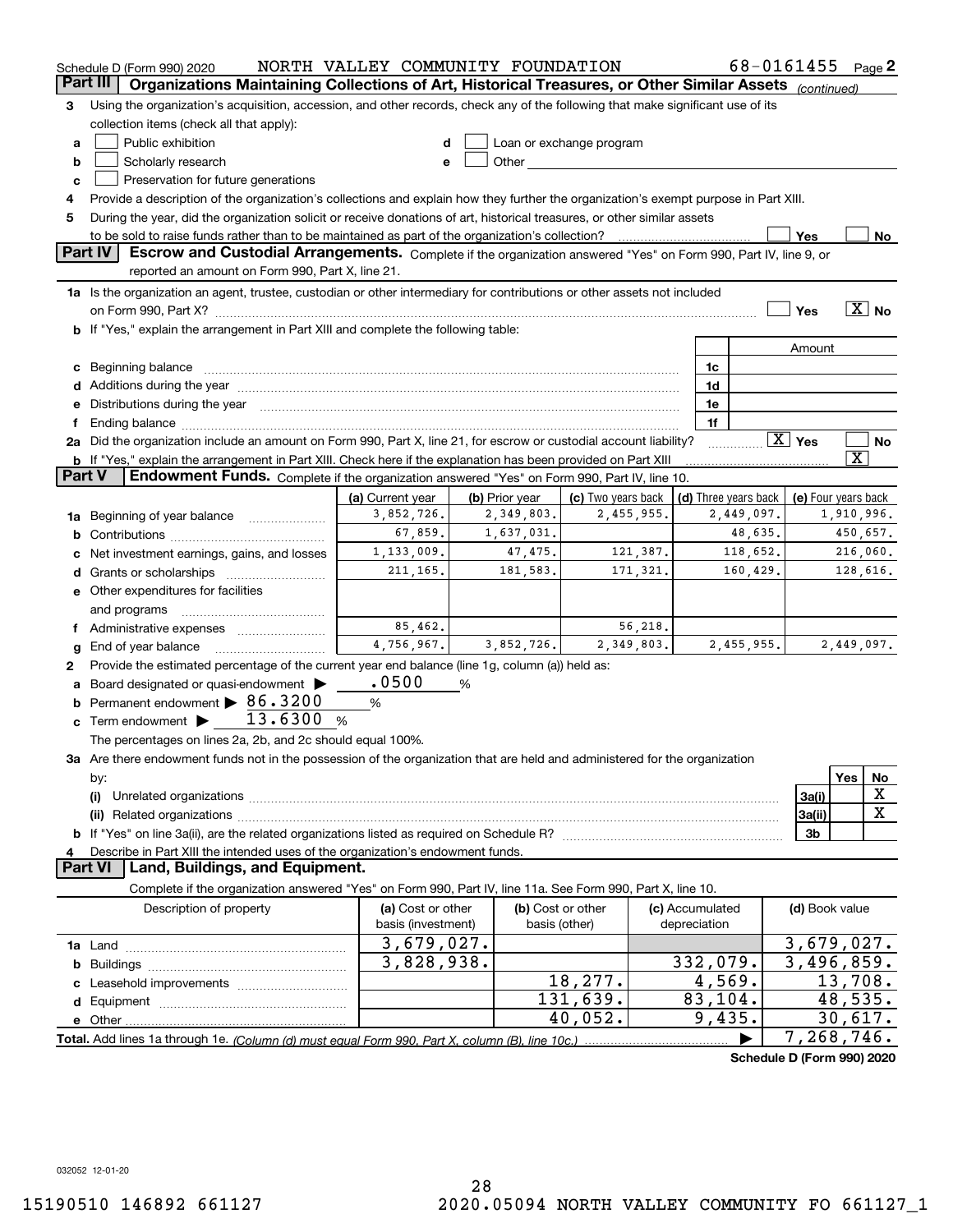| (a) Description of security or category (including name of security)                                                                                 | (b) Book value  | (c) Method of valuation: Cost or end-of-year market value |                |
|------------------------------------------------------------------------------------------------------------------------------------------------------|-----------------|-----------------------------------------------------------|----------------|
| (1) Financial derivatives                                                                                                                            |                 |                                                           |                |
| (2) Closely held equity interests                                                                                                                    |                 |                                                           |                |
| (3) Other                                                                                                                                            |                 |                                                           |                |
| (A)                                                                                                                                                  |                 |                                                           |                |
| (B)                                                                                                                                                  |                 |                                                           |                |
|                                                                                                                                                      |                 |                                                           |                |
| (C)                                                                                                                                                  |                 |                                                           |                |
| (D)                                                                                                                                                  |                 |                                                           |                |
| (E)                                                                                                                                                  |                 |                                                           |                |
| (F)                                                                                                                                                  |                 |                                                           |                |
| (G)                                                                                                                                                  |                 |                                                           |                |
| (H)                                                                                                                                                  |                 |                                                           |                |
| Total. (Col. (b) must equal Form 990, Part X, col. (B) line 12.)                                                                                     |                 |                                                           |                |
| Part VIII Investments - Program Related.                                                                                                             |                 |                                                           |                |
| Complete if the organization answered "Yes" on Form 990, Part IV, line 11c. See Form 990, Part X, line 13.                                           |                 |                                                           |                |
| (a) Description of investment                                                                                                                        | (b) Book value  | (c) Method of valuation: Cost or end-of-year market value |                |
| (1)                                                                                                                                                  |                 |                                                           |                |
| (2)                                                                                                                                                  |                 |                                                           |                |
| (3)                                                                                                                                                  |                 |                                                           |                |
| (4)                                                                                                                                                  |                 |                                                           |                |
| (5)                                                                                                                                                  |                 |                                                           |                |
| (6)                                                                                                                                                  |                 |                                                           |                |
| (7)                                                                                                                                                  |                 |                                                           |                |
| (8)                                                                                                                                                  |                 |                                                           |                |
|                                                                                                                                                      |                 |                                                           |                |
| (9)                                                                                                                                                  |                 |                                                           |                |
| Total. (Col. (b) must equal Form 990, Part X, col. (B) line 13.)<br>Part IX<br><b>Other Assets.</b>                                                  |                 |                                                           |                |
|                                                                                                                                                      |                 |                                                           |                |
| Complete if the organization answered "Yes" on Form 990, Part IV, line 11d. See Form 990, Part X, line 15.                                           |                 |                                                           |                |
|                                                                                                                                                      | (a) Description |                                                           | (b) Book value |
| (1)                                                                                                                                                  |                 |                                                           |                |
| (2)                                                                                                                                                  |                 |                                                           |                |
| (3)                                                                                                                                                  |                 |                                                           |                |
| (4)                                                                                                                                                  |                 |                                                           |                |
| (5)                                                                                                                                                  |                 |                                                           |                |
| (6)                                                                                                                                                  |                 |                                                           |                |
| (7)                                                                                                                                                  |                 |                                                           |                |
| (8)                                                                                                                                                  |                 |                                                           |                |
| (9)                                                                                                                                                  |                 |                                                           |                |
|                                                                                                                                                      |                 |                                                           |                |
| Part X<br><b>Other Liabilities.</b>                                                                                                                  |                 |                                                           |                |
| Complete if the organization answered "Yes" on Form 990, Part IV, line 11e or 11f. See Form 990, Part X, line 25.                                    |                 |                                                           |                |
| (a) Description of liability                                                                                                                         |                 |                                                           | (b) Book value |
| 1.                                                                                                                                                   |                 |                                                           |                |
| (1)<br>Federal income taxes                                                                                                                          |                 |                                                           |                |
| (2)                                                                                                                                                  |                 |                                                           |                |
| (3)                                                                                                                                                  |                 |                                                           |                |
| (4)                                                                                                                                                  |                 |                                                           |                |
| (5)                                                                                                                                                  |                 |                                                           |                |
| (6)                                                                                                                                                  |                 |                                                           |                |
| (7)                                                                                                                                                  |                 |                                                           |                |
| (8)                                                                                                                                                  |                 |                                                           |                |
| (9)                                                                                                                                                  |                 |                                                           |                |
| Total. (Column (b) must equal Form 990, Part X, col. (B) line 25.)                                                                                   |                 |                                                           |                |
| 2. Liability for uncertain tax positions. In Part XIII, provide the text of the footnote to the organization's financial statements that reports the |                 |                                                           |                |

organization's liability for uncertain tax positions under FASB ASC 740. Check here if the text of the footnote has been provided in Part XIII

 $\boxed{\text{X}}$ 

032053 12-01-20

# Schedule D (Form 990) 2020 NORTH VALLEY COMMUNITY FOUNDATION 68-0161455 <sub>Page</sub> 3<br>| **Part VII** | Investments - Other Securities.

Complete if the organization answered "Yes" on Form 990, Part IV, line 11b. See Form 990, Part X, line 12.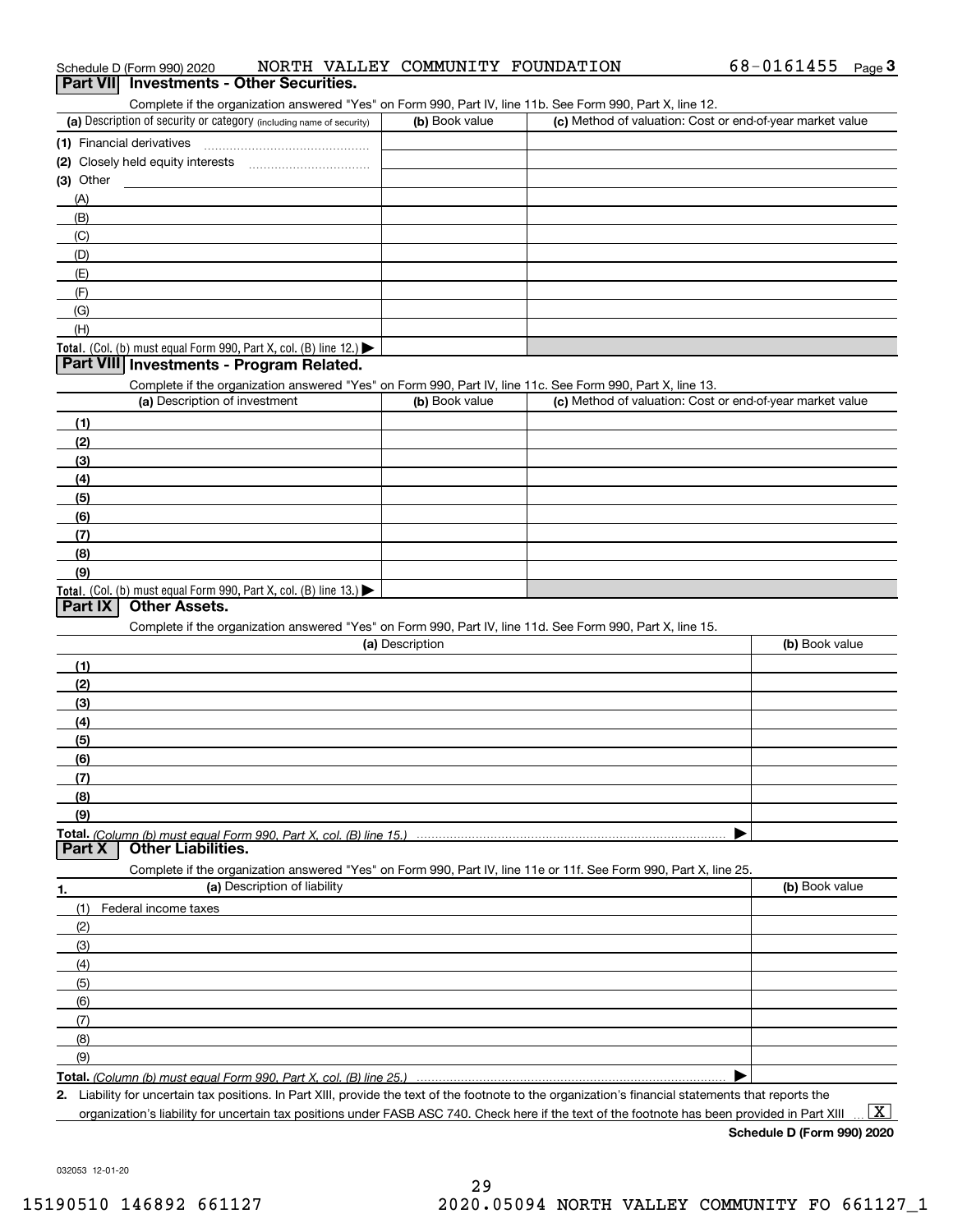|    | NORTH VALLEY COMMUNITY FOUNDATION<br>Schedule D (Form 990) 2020                                                                                                |                |            |                | 68-0161455<br>Page 4      |
|----|----------------------------------------------------------------------------------------------------------------------------------------------------------------|----------------|------------|----------------|---------------------------|
|    | Reconciliation of Revenue per Audited Financial Statements With Revenue per Return.<br>Part XI                                                                 |                |            |                |                           |
|    | Complete if the organization answered "Yes" on Form 990, Part IV, line 12a.                                                                                    |                |            |                |                           |
| 1  | Total revenue, gains, and other support per audited financial statements                                                                                       |                |            | $\blacksquare$ | 17,034,689.               |
| 2  | Amounts included on line 1 but not on Form 990, Part VIII, line 12:                                                                                            |                |            |                |                           |
| a  | Net unrealized gains (losses) on investments [11] matter contracts and the unrealized gains (losses) on investments                                            | 2a             | 2,155,864. |                |                           |
| b  |                                                                                                                                                                | 2 <sub>b</sub> |            |                |                           |
| c  |                                                                                                                                                                | 2c             |            |                |                           |
|    | Other (Describe in Part XIII.) <b>Construction Contract Construction</b> Chemistry Chemistry Chemistry Chemistry Chemistry                                     | 2d             | 277,386.   |                |                           |
| e  | Add lines 2a through 2d <b>must be a constructed as the constant of the constant of the constant of the construction</b>                                       |                |            | 2е             | 2,433,250.                |
| 3  | Subtract line 2e from line 1 <b>Manual Community of the Community</b> Subtract line 2e from line 1                                                             |                |            | $\mathbf{R}$   | 14,601,439.               |
| 4  | Amounts included on Form 990, Part VIII, line 12, but not on line 1:                                                                                           |                |            |                |                           |
| а  |                                                                                                                                                                | 4a             |            |                |                           |
| b  | Other (Describe in Part XIII.) <b>Construction Contract Construction</b> Chemistry Chemistry Chemistry Chemistry Chemistry                                     | 4b             |            |                |                           |
| c. | Add lines 4a and 4b                                                                                                                                            |                |            | 4c             | 0.                        |
| 5  |                                                                                                                                                                |                |            | $5^{\circ}$    | 14,601,439.               |
|    | Part XII   Reconciliation of Expenses per Audited Financial Statements With Expenses per Return.                                                               |                |            |                |                           |
|    | Complete if the organization answered "Yes" on Form 990, Part IV, line 12a.                                                                                    |                |            |                |                           |
| 1  |                                                                                                                                                                |                |            | $\blacksquare$ | $\overline{21,362,178}$ . |
| 2  | Amounts included on line 1 but not on Form 990, Part IX, line 25:                                                                                              |                |            |                |                           |
| a  |                                                                                                                                                                | 2a             |            |                |                           |
| b  |                                                                                                                                                                | 2 <sub>b</sub> |            |                |                           |
|    |                                                                                                                                                                | 2 <sub>c</sub> |            |                |                           |
| d  |                                                                                                                                                                | 2d             | 277,386.   |                |                           |
| e  | Add lines 2a through 2d <b>must be a constructed as the constant of the constant of the constant of the construction</b>                                       |                |            | 2e             | 277,386.                  |
| 3  |                                                                                                                                                                |                |            | 3              | 21,084,792.               |
| 4  | Amounts included on Form 990, Part IX, line 25, but not on line 1:                                                                                             |                |            |                |                           |
| a  |                                                                                                                                                                | 4a             |            |                |                           |
| b  |                                                                                                                                                                | 4 <sub>h</sub> |            |                |                           |
|    | Add lines 4a and 4b                                                                                                                                            |                |            | 4c             | 0.                        |
| 5. |                                                                                                                                                                |                |            | 5              | 21,084,792.               |
|    | Part XIII Supplemental Information.                                                                                                                            |                |            |                |                           |
|    | Provide the descriptions required for Part II, lines 3, 5, and 9; Part III, lines 1a and 4; Part IV, lines 1b and 2b; Part V, line 4; Part X, line 2; Part XI, |                |            |                |                           |

lines 2d and 4b; and Part XII, lines 2d and 4b. Also complete this part to provide any additional information.

#### PART IV, LINE 2B:

| THE FOUNDATION ACCEPTS FUNDS FROM UNRELATED NOT-FOR-PROFIT ORGANIZATIONS   |
|----------------------------------------------------------------------------|
| WHO DESIRE TO HAVE THE FOUNDATION PROVIDE EFFICIENT INVESTMENT MANAGEMENT, |
| PROGRAMMATIC EXPERTISE, AND TECHNICAL ASSISTANCE. A LIABILITY IS RECORDED  |
| AT THE ESTIMATED FAIR VALUE OF ASSETS DEPOSITED WITH THE FOUNDATION BY     |
| NOT-FOR-PROFIT ORGANIZATIONS AND IS REFLECTED UNDER AMOUNTS HELD ON BEHALF |
| OF OTHERS ON THE ACCOMPANYING CONSOLIDATED STATEMENT OF FINANCIAL          |
| POSITION. ASSETS ARE INVESTED IN THE FOUNDATION'S INVESTMENT POOLS.        |
|                                                                            |
|                                                                            |

#### PART V, LINE 4:

### ENDOWMENT FUNDS PROVIDE FOR ANNUAL OR MORE FREQUENT GRANTS TO NONPROFIT

#### 501(C)(3) ORGANIZATIONS AND FOR SCHOLARSHIP AWARDS.

032054 12-01-20

30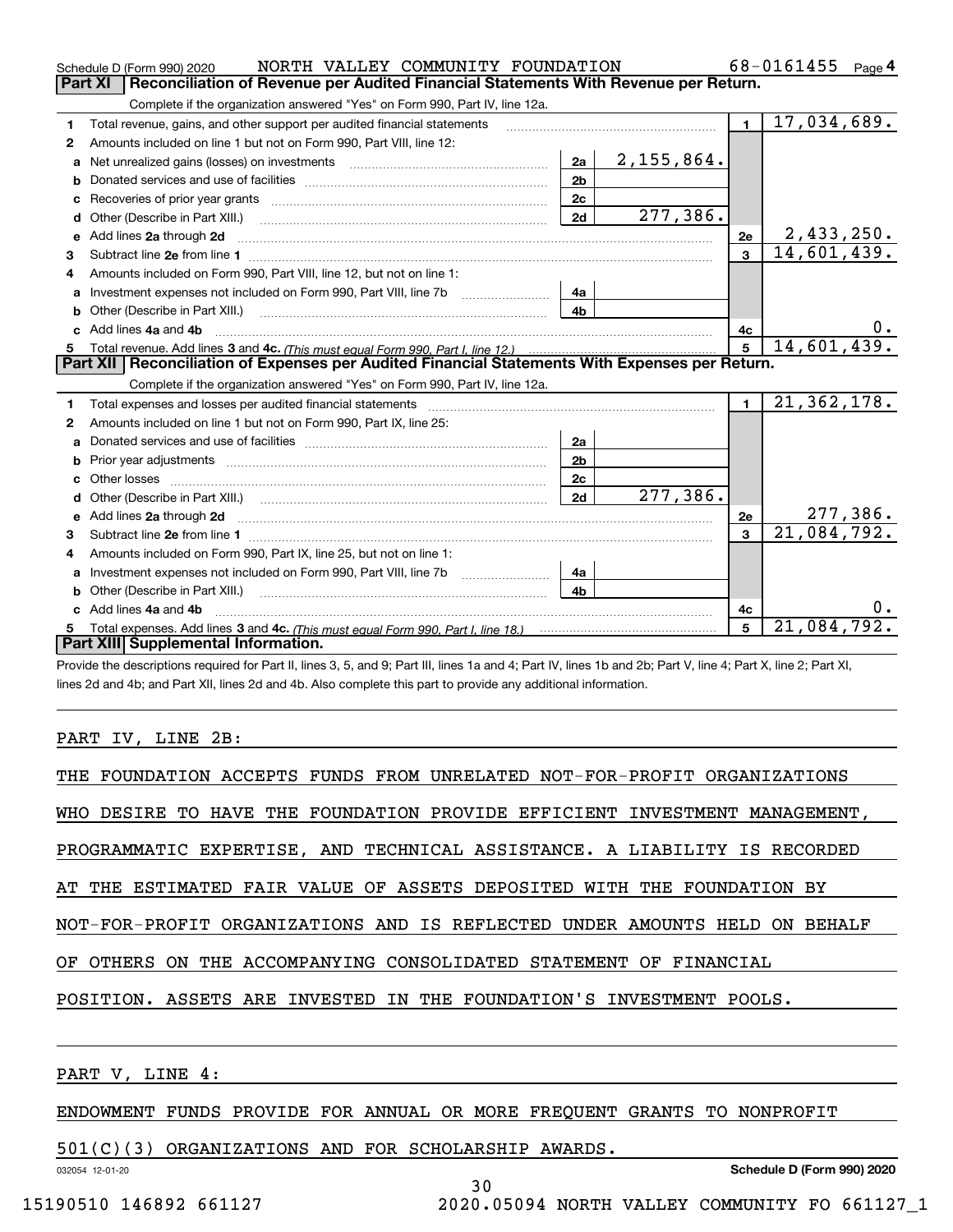PART X, LINE 2:

NVCF IS A NONPROFIT CORPORATION EXEMPT FROM FEDERAL INCOME TAXES UNDER INTERNAL REVENUE CODE SECTION 501(C)(3) AND FROM STATE OF CALIFORNIA INCOME TAXES, EXCEPT ON UNRELATED BUSINESS INCOME. THEREFORE, THESE CONSOLIDATED FINANCIAL STATEMENTS CONTAIN NO PROVISION FOR SUCH TAXES. INFORMATIONAL RETURNS ARE FILED ANNUALLY WITH FEDERAL AND STATE TAXING AUTHORITIES. NVCF IS NOT AWARE OF ANY TRANSACTIONS THAT WOULD AFFECT ITS TAXEXEMPT STATUS. UNRELATED BUSINESS INCOME TAX IS GENERATED THROUGH THE FRED AND EILEEN HIGNELL LIMITED PARTNERSHIP.

SMALLFOOT, LLC, HIGNELL FAMILY PARADISE SHOPPING CENTER, LLC AND NVCF PROPERTIES, LLC ARE CONSIDERED DISREGARDED ENTITIES FOR IRS PURPOSES. AS A RESULT, ALL TRANSACTIONS ARE REPORTED ON THE FOUNDATION'S FORM 990. FOR THE CALIFORNIA FRANCHISE TAX BOARD PURPOSES, THESE ARE CONSIDERED A SEPARATE LEGAL ENTITY AND SUBJECT TO A FEE BASED ON GROSS INCOME. FOR THE YEARS ENDED JUNE 30, 2021 AND 2020, THE LLC TAXES FOR THESE AFFILIATES TOTALED \$6,969.

THE FOUNDATION BELIEVES THAT IT HAS APPROPRIATE SUPPORT FOR ANY TAX POSITIONS TAKEN, AND AS SUCH, DOES NOT HAVE ANY UNCERTAIN TAX POSITIONS THAT ARE MATERIAL TO THE CONSOLIDATED FINANCIAL STATEMENTS. THE FOUNDATION HAD NO UNRECOGNIZED TAX BENEFITS AS OF JUNE 30, 2021 AND 2020.

31

PART XI, LINE 2D - OTHER ADJUSTMENTS:

RENTAL EXPENSES 277, 286.

PART XII, LINE 2D - OTHER ADJUSTMENTS:

032055 12-01-20

**Schedule D (Form 990) 2020**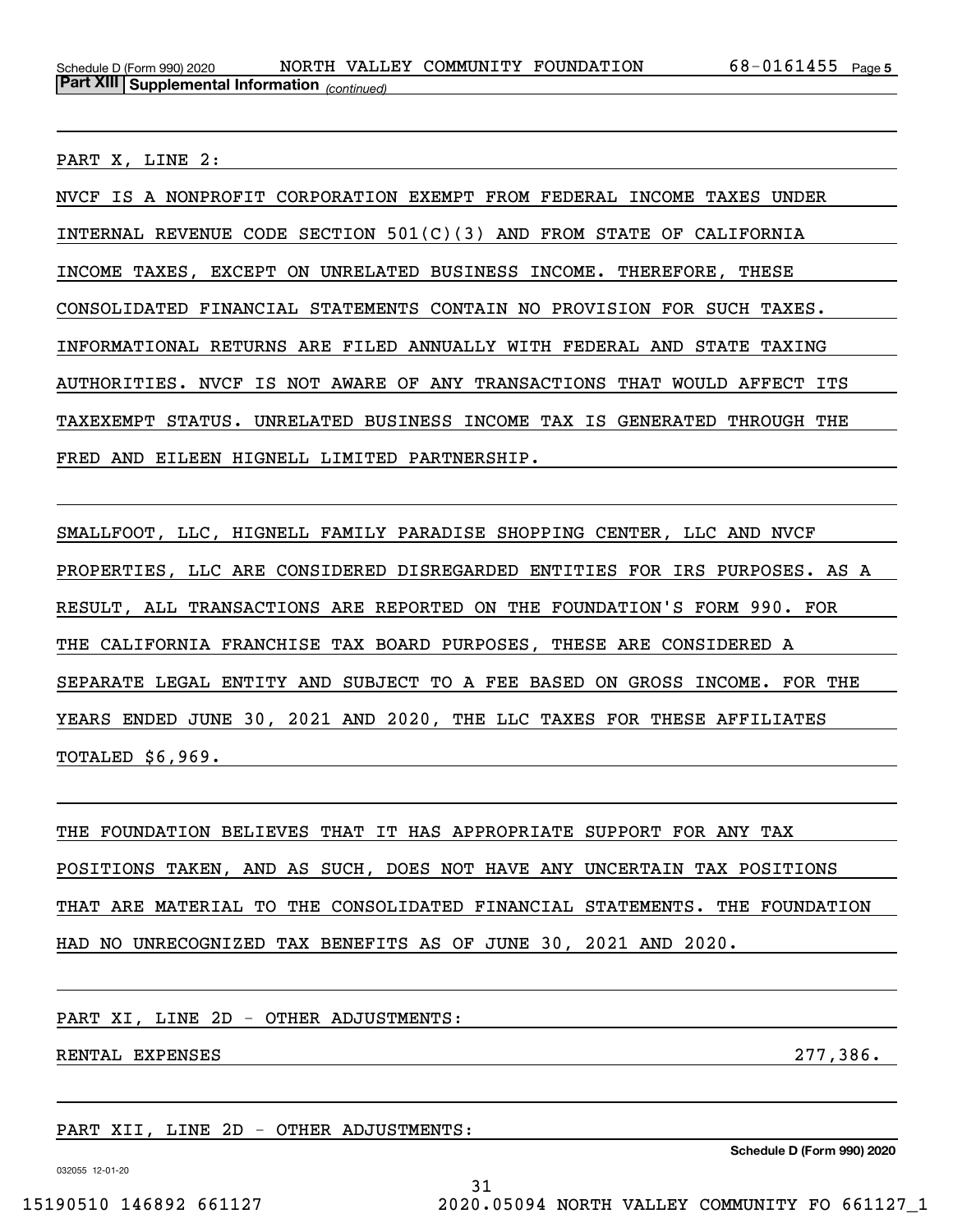| Part XIII Supplemental Information (continued) |            |  |
|------------------------------------------------|------------|--|
| Schedule D (Form 990) 2020                     | NORTH VALI |  |

| RENTAL | <b>EXPENSES</b> |
|--------|-----------------|
|        |                 |

277,386.

**Schedule D (Form 990) 2020**

032055 12-01-20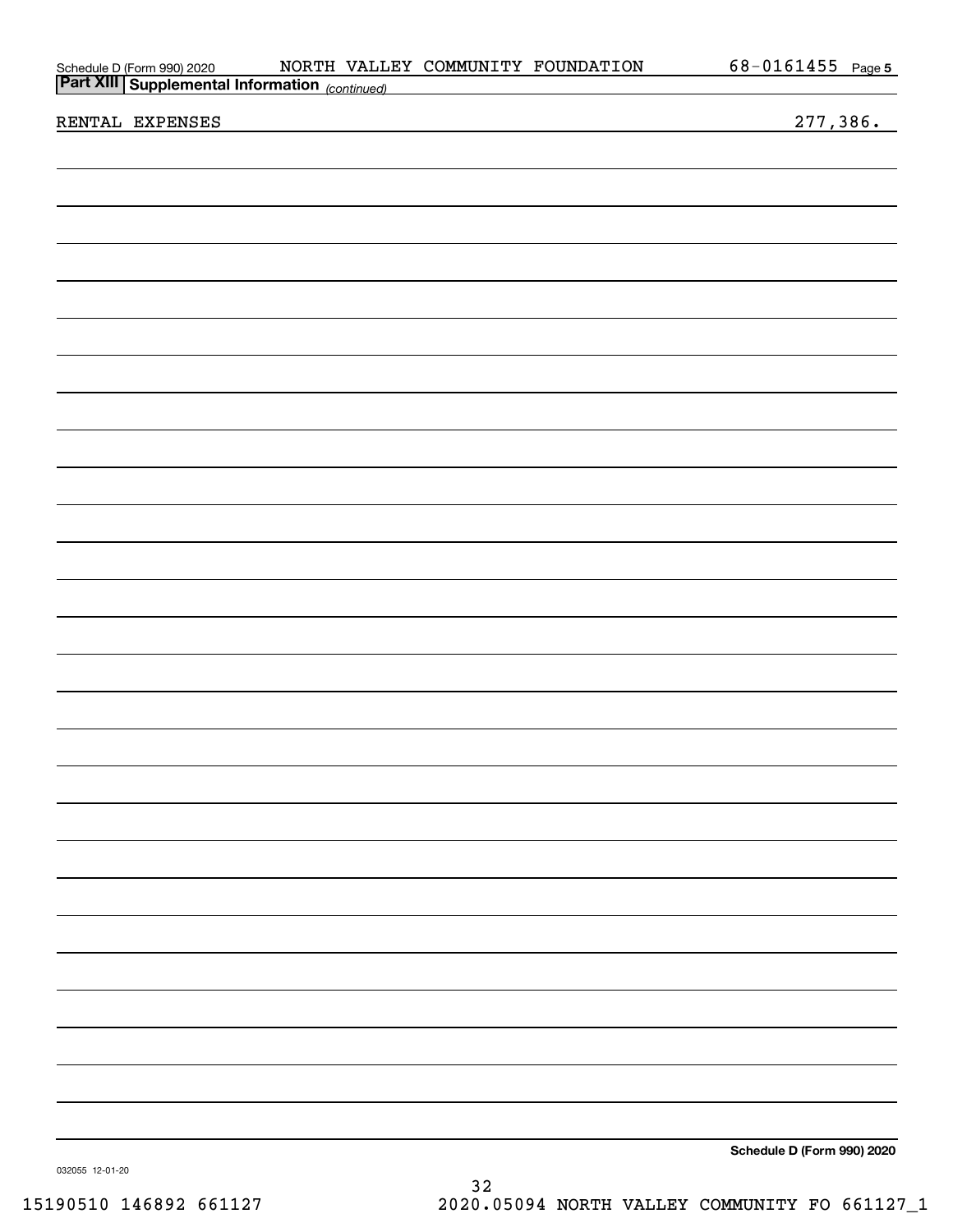| Name of the organization          | <b>Employer identification number</b> |                                             |                                                                                                                                         |        |                                                        |                              |
|-----------------------------------|---------------------------------------|---------------------------------------------|-----------------------------------------------------------------------------------------------------------------------------------------|--------|--------------------------------------------------------|------------------------------|
| NORTH VALLEY COMMUNITY FOUNDATION |                                       |                                             |                                                                                                                                         |        | 68-0161455                                             |                              |
| Part I                            |                                       |                                             | General Information on Activities Outside the United States. Complete if the organization answered "Yes" on                             |        |                                                        |                              |
| Form 990, Part IV, line 14b.      |                                       |                                             |                                                                                                                                         |        |                                                        |                              |
| 1                                 |                                       |                                             | For grantmakers. Does the organization maintain records to substantiate the amount of its grants and other assistance,                  |        |                                                        |                              |
|                                   |                                       |                                             | the grantees' eligibility for the grants or assistance, and the selection criteria used to award the grants or assistance?              |        |                                                        | $\boxed{\text{X}}$ Yes<br>No |
| 2                                 |                                       |                                             | For grantmakers. Describe in Part V the organization's procedures for monitoring the use of its grants and other assistance outside the |        |                                                        |                              |
| United States.                    |                                       |                                             |                                                                                                                                         |        |                                                        |                              |
| З.                                |                                       |                                             | Activities per Region. (The following Part I, line 3 table can be duplicated if additional space is needed.)                            |        |                                                        |                              |
| (a) Region                        | (b) Number of<br>offices              | (c) Number of                               | (d) Activities conducted in the region<br>(by type) (such as, fundraising, pro-                                                         |        | (e) If activity listed in (d)<br>is a program service, | (f) Total<br>expenditures    |
|                                   | in the region                         | employees,<br>agents, and                   | gram services, investments, grants to                                                                                                   |        | describe specific type                                 | for and                      |
|                                   |                                       | independent<br>contractors<br>in the region | recipients located in the region)                                                                                                       |        | of service(s) in the region                            | investments<br>in the region |
|                                   |                                       |                                             |                                                                                                                                         |        |                                                        |                              |
|                                   |                                       |                                             |                                                                                                                                         |        |                                                        |                              |
|                                   |                                       |                                             | GRANTS TO RECIPIENTS                                                                                                                    |        |                                                        |                              |
| SOUTH ASIA                        | 0                                     | 0                                           | LOCATED IN THE AREA                                                                                                                     | GRANTS |                                                        | 10,000.                      |
|                                   |                                       |                                             |                                                                                                                                         |        |                                                        |                              |
| EUROPE (INCLUDING                 |                                       |                                             | GRANTS TO RECIPIENTS                                                                                                                    |        |                                                        |                              |
| ICELAND & GREENLAND)              | 0                                     | 0                                           | LOCATED IN THE REGION                                                                                                                   | GRANTS |                                                        | 200,000.                     |
|                                   |                                       |                                             |                                                                                                                                         |        |                                                        |                              |
|                                   |                                       |                                             |                                                                                                                                         |        |                                                        |                              |
|                                   |                                       |                                             |                                                                                                                                         |        |                                                        |                              |
|                                   |                                       |                                             |                                                                                                                                         |        |                                                        |                              |
|                                   |                                       |                                             |                                                                                                                                         |        |                                                        |                              |
|                                   |                                       |                                             |                                                                                                                                         |        |                                                        |                              |
|                                   |                                       |                                             |                                                                                                                                         |        |                                                        |                              |
|                                   |                                       |                                             |                                                                                                                                         |        |                                                        |                              |
|                                   |                                       |                                             |                                                                                                                                         |        |                                                        |                              |
|                                   |                                       |                                             |                                                                                                                                         |        |                                                        |                              |
|                                   |                                       |                                             |                                                                                                                                         |        |                                                        |                              |
|                                   |                                       |                                             |                                                                                                                                         |        |                                                        |                              |
|                                   |                                       |                                             |                                                                                                                                         |        |                                                        |                              |
|                                   |                                       |                                             |                                                                                                                                         |        |                                                        |                              |
|                                   |                                       |                                             |                                                                                                                                         |        |                                                        |                              |
|                                   |                                       |                                             |                                                                                                                                         |        |                                                        |                              |
|                                   |                                       |                                             |                                                                                                                                         |        |                                                        |                              |
|                                   |                                       |                                             |                                                                                                                                         |        |                                                        |                              |
|                                   |                                       |                                             |                                                                                                                                         |        |                                                        |                              |
|                                   |                                       |                                             |                                                                                                                                         |        |                                                        |                              |
| 3 a Subtotal                      | 0                                     | 0                                           |                                                                                                                                         |        |                                                        | 210,000.                     |
| <b>b</b> Total from continuation  |                                       |                                             |                                                                                                                                         |        |                                                        |                              |
| sheets to Part I                  | 0                                     | 0                                           |                                                                                                                                         |        |                                                        | 0.                           |
| c Totals (add lines 3a<br>and 3b) | 0                                     | 0                                           |                                                                                                                                         |        |                                                        | 210,000.                     |

**| Complete if the organization answered "Yes" on Form 990, Part IV, line 14b, 15, or 16. | Attach to Form 990. | Go to www.irs.gov/Form990 for instructions and the latest information.**

**SCHEDULE F Statement of Activities Outside the United States**

**For Paperwork Reduction Act Notice, see the Instructions for Form 990. Schedule F (Form 990) 2020** LHA

032071 12-03-20

Department of the Treasury Internal Revenue Service

**(Form 990)**

OMB No. 1545-0047

**2020**

**Open to Public Inspection**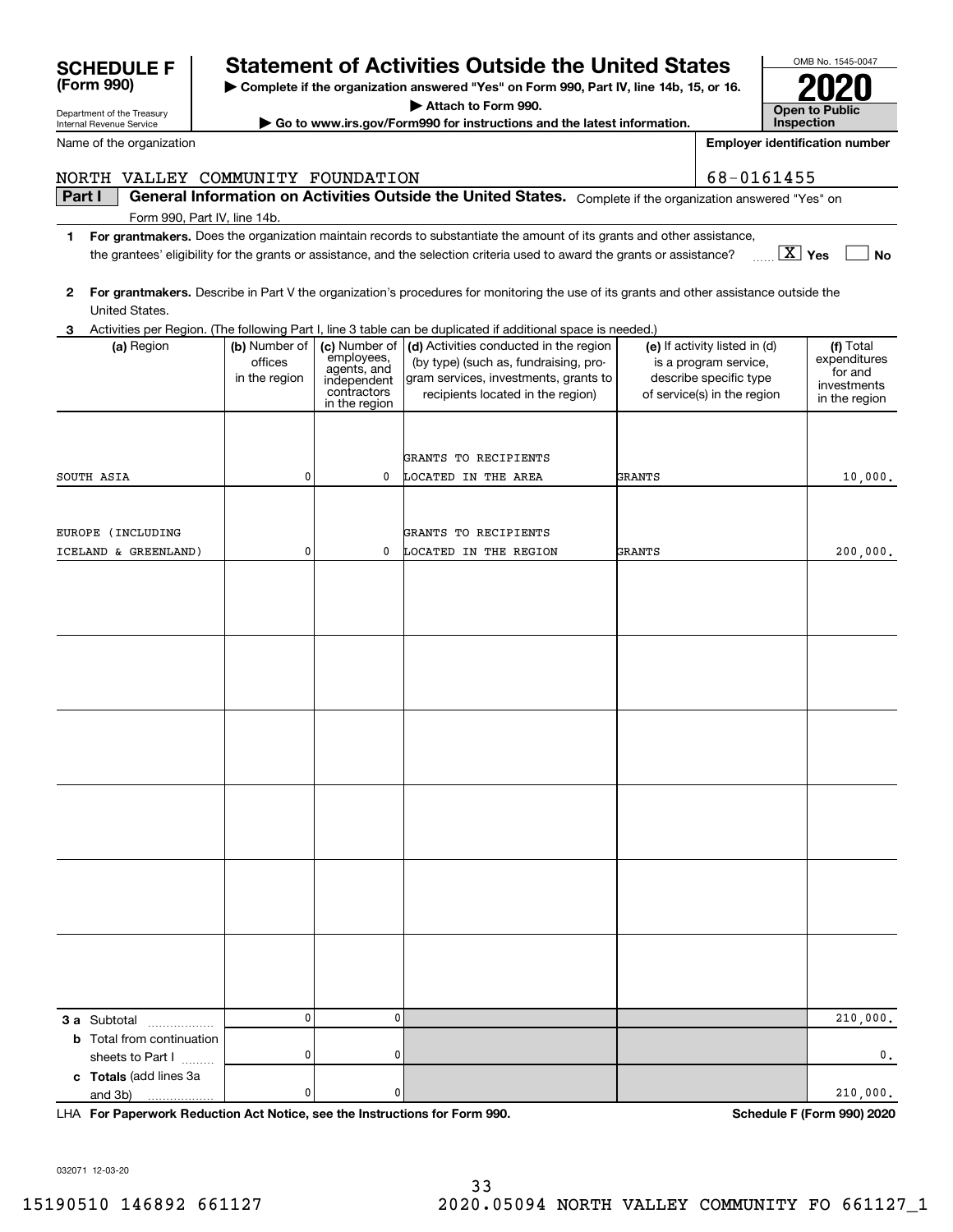#### Schedule F (Form 990) 2020 Page NORTH VALLEY COMMUNITY FOUNDATION 68-0161455

#### **Part II** Grants and Other Assistance to Organizations or Entities Outside the United States. Complete if the organization answered "Yes" on Form 990, Part IV, line 15, for any<br>recisiont who received more than \$5,000. Part recipient who received more than \$5,000. Part II can be duplicated if additional space is needed.

| 1<br>(a) Name of organization                                                       | (b) IRS code section<br>and EIN (if applicable) | (c) Region                     | (d) Purpose of<br>grant                                                                                                                 | (e) Amount<br>of cash grant | (f) Manner of<br>cash disbursement | (g) Amount of<br>noncash<br>assistance | (h) Description<br>of noncash<br>assistance | (i) Method of<br>valuation (book, FMV,<br>appraisal, other) |  |
|-------------------------------------------------------------------------------------|-------------------------------------------------|--------------------------------|-----------------------------------------------------------------------------------------------------------------------------------------|-----------------------------|------------------------------------|----------------------------------------|---------------------------------------------|-------------------------------------------------------------|--|
|                                                                                     |                                                 | EUROPE (INCLUDING<br>ICELAND & |                                                                                                                                         |                             |                                    |                                        |                                             |                                                             |  |
|                                                                                     |                                                 | GREENLAND)                     | <b>GENERAL SUPPORT</b>                                                                                                                  |                             | 200,000. WIRE TRANSFER             | $\mathbf{0}$ .                         |                                             |                                                             |  |
|                                                                                     |                                                 |                                |                                                                                                                                         |                             |                                    |                                        |                                             |                                                             |  |
|                                                                                     |                                                 | SOUTH ASIA                     | GENERAL SUPPORT                                                                                                                         |                             | 10,000. WIRE TRANSFER              | $\mathfrak{o}$ .                       |                                             |                                                             |  |
|                                                                                     |                                                 |                                |                                                                                                                                         |                             |                                    |                                        |                                             |                                                             |  |
|                                                                                     |                                                 |                                |                                                                                                                                         |                             |                                    |                                        |                                             |                                                             |  |
|                                                                                     |                                                 |                                |                                                                                                                                         |                             |                                    |                                        |                                             |                                                             |  |
|                                                                                     |                                                 |                                |                                                                                                                                         |                             |                                    |                                        |                                             |                                                             |  |
|                                                                                     |                                                 |                                |                                                                                                                                         |                             |                                    |                                        |                                             |                                                             |  |
|                                                                                     |                                                 |                                |                                                                                                                                         |                             |                                    |                                        |                                             |                                                             |  |
|                                                                                     |                                                 |                                |                                                                                                                                         |                             |                                    |                                        |                                             |                                                             |  |
|                                                                                     |                                                 |                                |                                                                                                                                         |                             |                                    |                                        |                                             |                                                             |  |
|                                                                                     |                                                 |                                |                                                                                                                                         |                             |                                    |                                        |                                             |                                                             |  |
|                                                                                     |                                                 |                                |                                                                                                                                         |                             |                                    |                                        |                                             |                                                             |  |
|                                                                                     |                                                 |                                |                                                                                                                                         |                             |                                    |                                        |                                             |                                                             |  |
|                                                                                     |                                                 |                                |                                                                                                                                         |                             |                                    |                                        |                                             |                                                             |  |
| $\mathbf{2}$                                                                        |                                                 |                                | Enter total number of recipient organizations listed above that are recognized as charities by the foreign country, recognized as a tax |                             |                                    |                                        |                                             |                                                             |  |
| 3                                                                                   |                                                 |                                | exempt 501(c)(3) organization by the IRS, or for which the grantee or counsel has provided a section 501(c)(3) equivalency letter       |                             |                                    |                                        |                                             | $\frac{2}{0}$                                               |  |
| Enter total number of other organizations or entities<br>Cabadule E (Faum 000) 0000 |                                                 |                                |                                                                                                                                         |                             |                                    |                                        |                                             |                                                             |  |

**Schedule F (Form 990) 2020**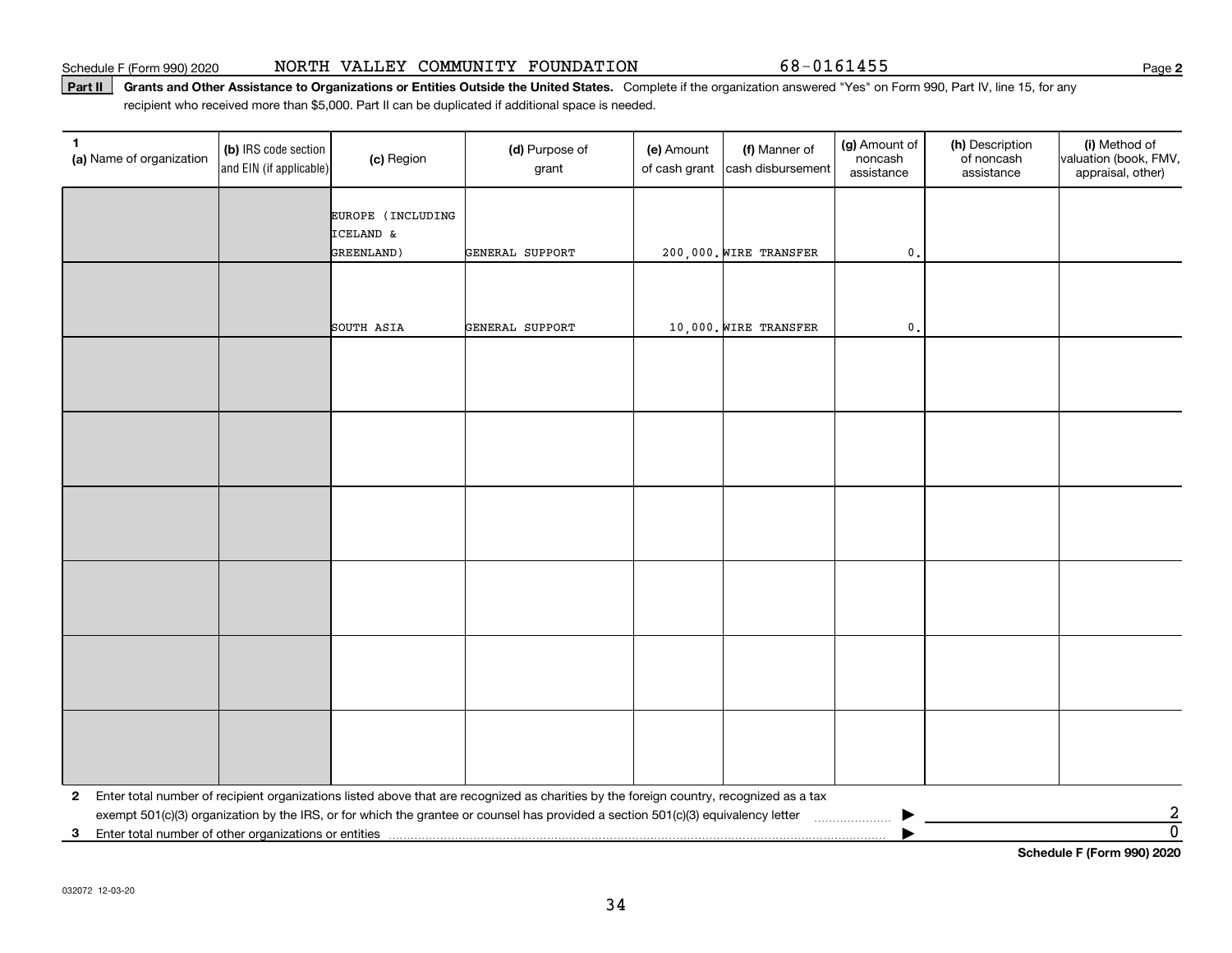### Part III Grants and Other Assistance to Individuals Outside the United States. Complete if the organization answered "Yes" on Form 990, Part IV, line 16.

Part III can be duplicated if additional space is needed.

| (a) Type of grant or assistance | (b) Region | (c) Number of<br>recipients | (d) Amount of<br>cash grant | (e) Manner of<br>cash disbursement | (f) Amount of<br>noncash<br>assistance | (g) Description of<br>noncash assistance | (h) Method of<br>valuation<br>(book, FMV,<br>appraisal, other) |
|---------------------------------|------------|-----------------------------|-----------------------------|------------------------------------|----------------------------------------|------------------------------------------|----------------------------------------------------------------|
|                                 |            |                             |                             |                                    |                                        |                                          |                                                                |
|                                 |            |                             |                             |                                    |                                        |                                          |                                                                |
|                                 |            |                             |                             |                                    |                                        |                                          |                                                                |
|                                 |            |                             |                             |                                    |                                        |                                          |                                                                |
|                                 |            |                             |                             |                                    |                                        |                                          |                                                                |
|                                 |            |                             |                             |                                    |                                        |                                          |                                                                |
|                                 |            |                             |                             |                                    |                                        |                                          |                                                                |
|                                 |            |                             |                             |                                    |                                        |                                          |                                                                |
|                                 |            |                             |                             |                                    |                                        |                                          |                                                                |
|                                 |            |                             |                             |                                    |                                        |                                          |                                                                |
|                                 |            |                             |                             |                                    |                                        |                                          |                                                                |
|                                 |            |                             |                             |                                    |                                        |                                          |                                                                |
|                                 |            |                             |                             |                                    |                                        |                                          |                                                                |
|                                 |            |                             |                             |                                    |                                        |                                          |                                                                |

**Schedule F (Form 990) 2020**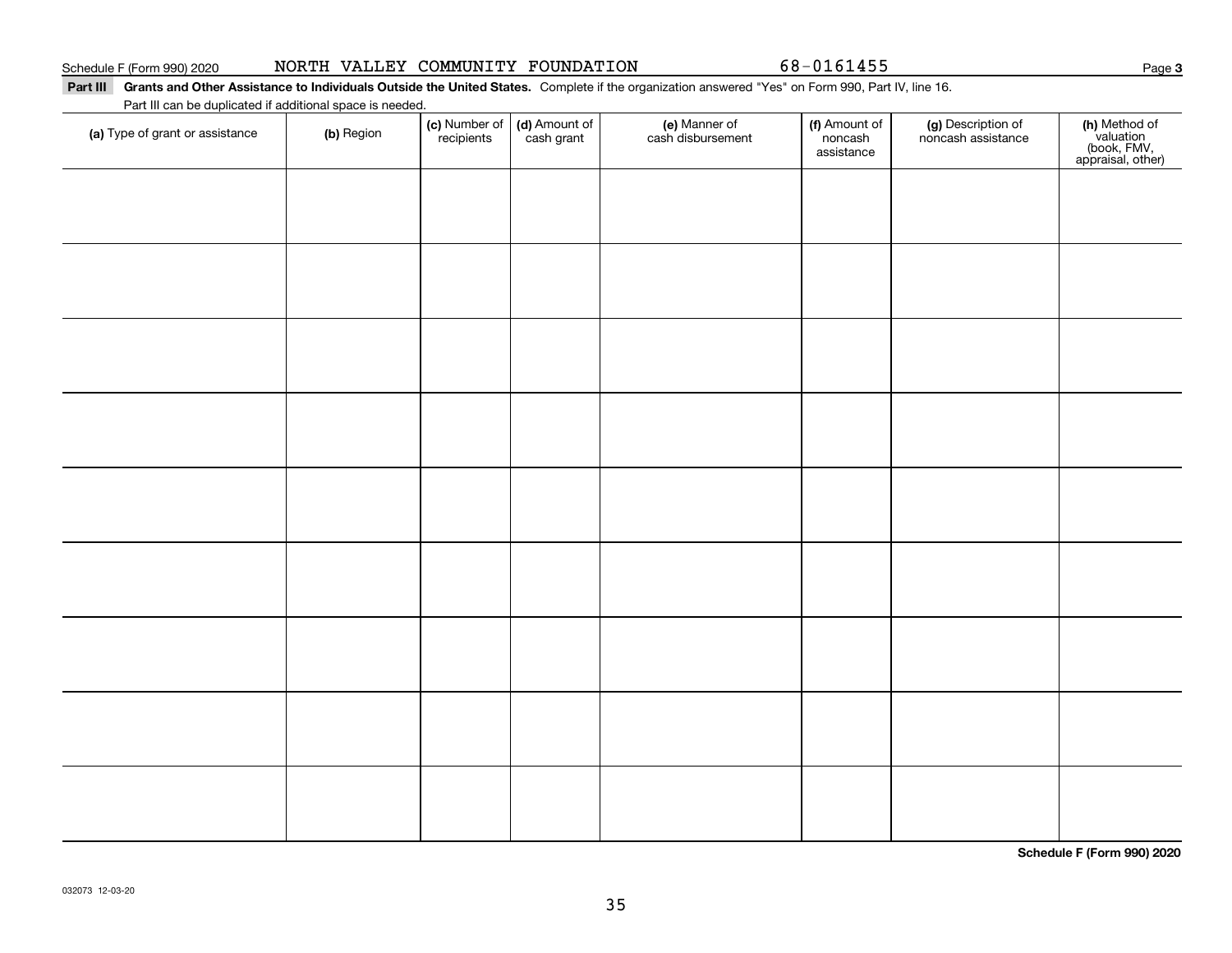| 1            | Was the organization a U.S. transferor of property to a foreign corporation during the tax year? If "Yes."<br>the organization may be required to file Form 926, Return by a U.S. Transferor of Property to a Foreign                                                                                                                                                                                                                   | Yes | $X \mid N_{0}$            |
|--------------|-----------------------------------------------------------------------------------------------------------------------------------------------------------------------------------------------------------------------------------------------------------------------------------------------------------------------------------------------------------------------------------------------------------------------------------------|-----|---------------------------|
| $\mathbf{2}$ | Did the organization have an interest in a foreign trust during the tax year? If "Yes." the organization may<br>be required to separately file Form 3520, Annual Return To Report Transactions With Foreign Trusts and<br>Receipt of Certain Foreign Gifts, and/or Form 3520-A, Annual Information Return of Foreign Trust With a                                                                                                       | Yes | ΧI<br>  No                |
| 3            | Did the organization have an ownership interest in a foreign corporation during the tax year? If "Yes."<br>the organization may be required to file Form 5471, Information Return of U.S. Persons With Respect to                                                                                                                                                                                                                       | Yes | $\mathbf{X}$<br><b>No</b> |
| 4            | Was the organization a direct or indirect shareholder of a passive foreign investment company or a<br>qualified electing fund during the tax year? If "Yes," the organization may be required to file Form 8621.<br>Information Return by a Shareholder of a Passive Foreign Investment Company or Qualified Electing<br>Fund (see Instructions for Form 8621) manufactured control control and the latest state of the state of the st | Yes | <b>No</b>                 |
| 5            | Did the organization have an ownership interest in a foreign partnership during the tax year? If "Yes."<br>the organization may be required to file Form 8865, Return of U.S. Persons With Respect to Certain                                                                                                                                                                                                                           | Yes | - X I<br><b>No</b>        |
| 6            | Did the organization have any operations in or related to any boycotting countries during the tax year? If<br>"Yes," the organization may be required to separately file Form 5713, International Boycott Report (see                                                                                                                                                                                                                   | Yes |                           |

**Schedule F (Form 990) 2020**

**4**

032074 12-03-20

**Part IV Foreign Forms**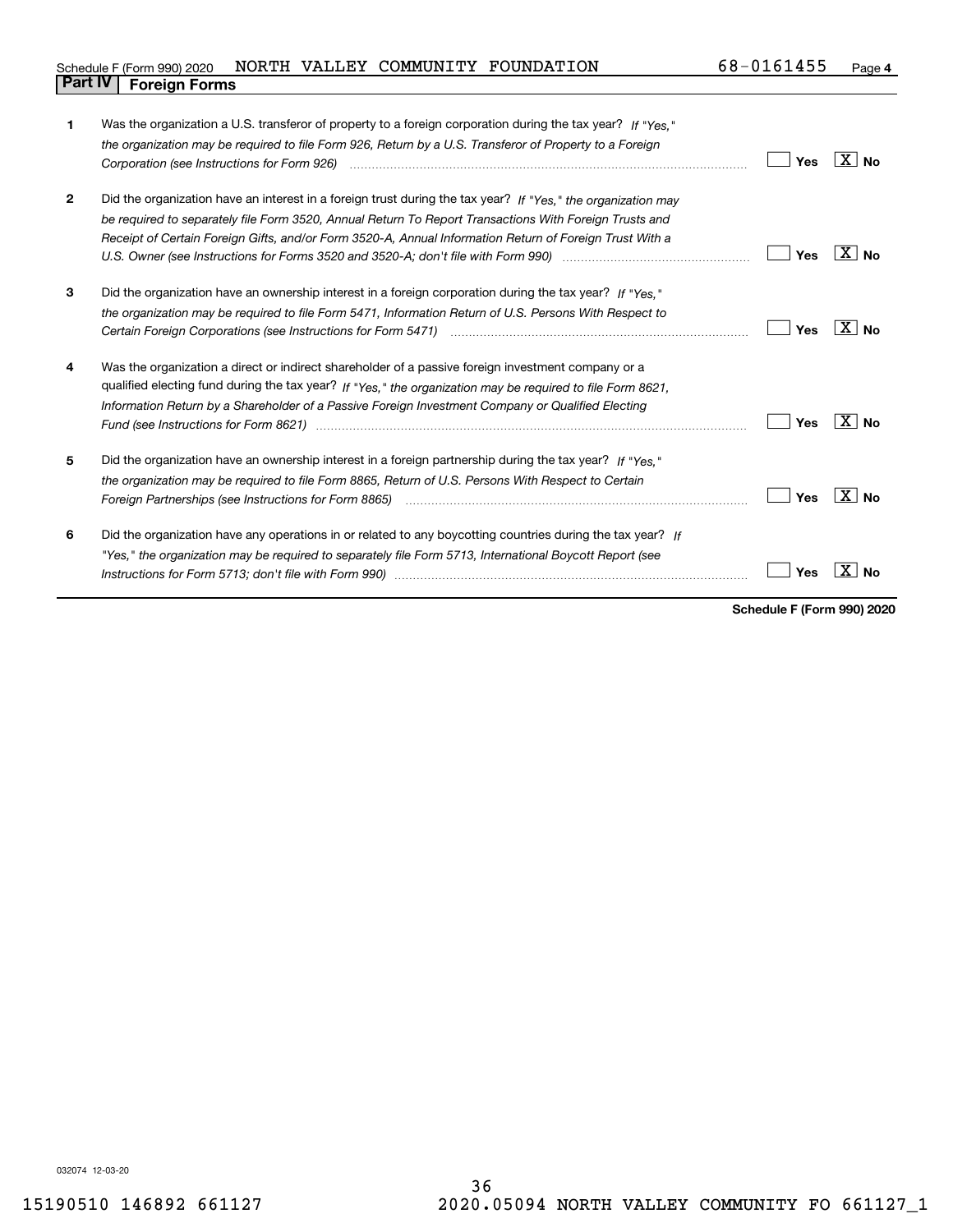|               | Schedule F (Form 990) 2020                                                                                                            |  |  |  | NORTH VALLEY COMMUNITY FOUNDATION | 68-0161455                                                                                                                        | Page 5 |  |  |
|---------------|---------------------------------------------------------------------------------------------------------------------------------------|--|--|--|-----------------------------------|-----------------------------------------------------------------------------------------------------------------------------------|--------|--|--|
| <b>Part V</b> | <b>Supplemental Information</b>                                                                                                       |  |  |  |                                   |                                                                                                                                   |        |  |  |
|               | Provide the information required by Part I, line 2 (monitoring of funds); Part I, line 3, column (f) (accounting method; amounts of   |  |  |  |                                   |                                                                                                                                   |        |  |  |
|               | investments vs. expenditures per region); Part II, line 1 (accounting method); Part III (accounting method); and Part III, column (c) |  |  |  |                                   |                                                                                                                                   |        |  |  |
|               |                                                                                                                                       |  |  |  |                                   | (estimated number of recipients), as applicable. Also complete this part to provide any additional information. See instructions. |        |  |  |
| ד חמגת        | . ר הזוד ד                                                                                                                            |  |  |  |                                   |                                                                                                                                   |        |  |  |

PART I, LINE 2:

GRANTEES ARE REQUIRED TO SUBMIT REPORTS TO THE FOUNDATION IF FROM

DISASTER RELIEF FUNDS. NO REPORT IS REQUIRED WHEN GRANT IS FROM A DONOR

ADVISED FUND TO A NONPROFIT ORGANIZATION. INDIVIDUAL ASSISTANCE GRANTS

MUST MEET ESTABLISHED CRITERIA FOR SELECTION OF RECIPIENTS.

032075 12-03-20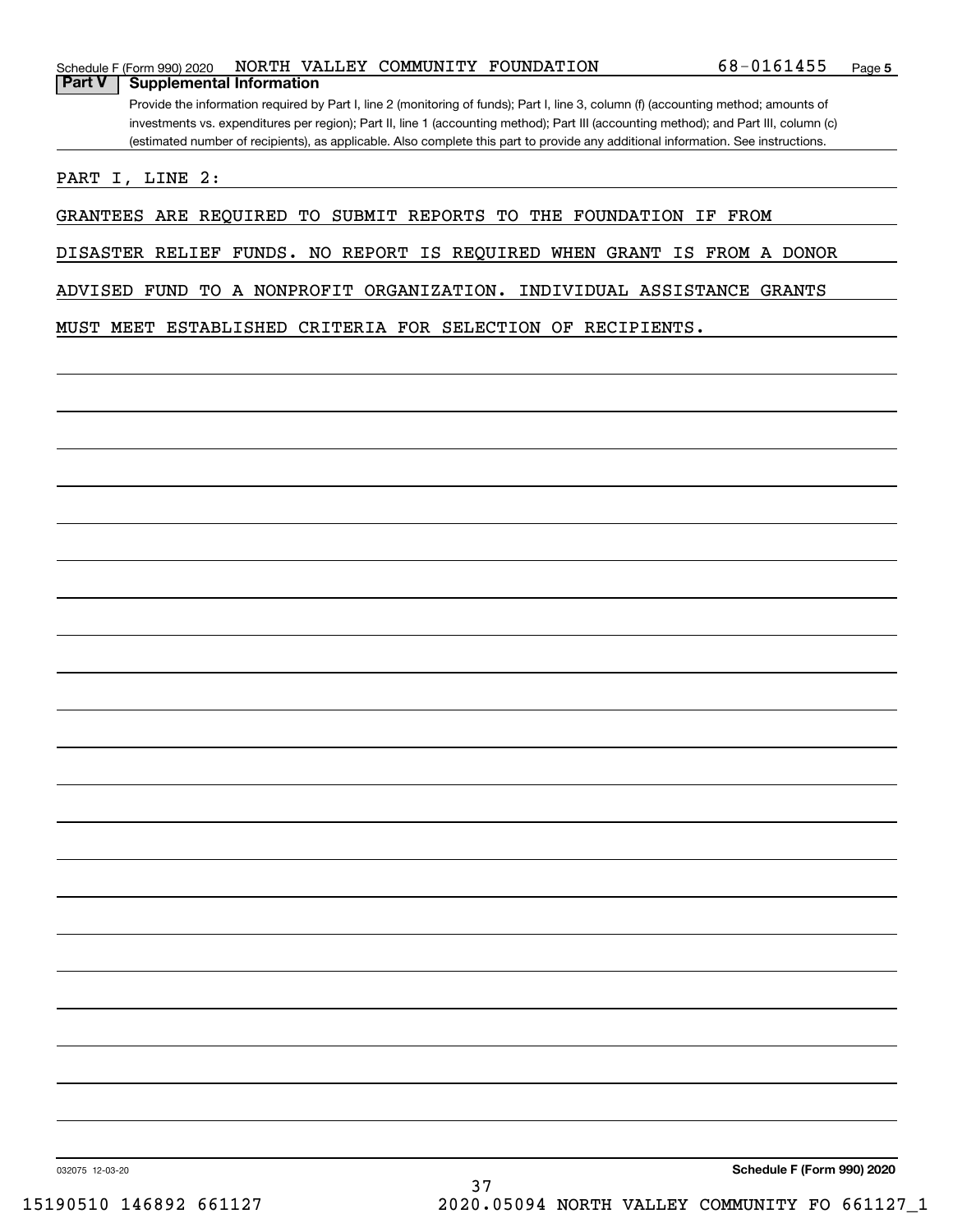| <b>SCHEDULE I</b>                                                                                                                                                                       |                          | <b>Grants and Other Assistance to Organizations,</b>                                                                                  |                                                       |                                         |                                               |                                          | OMB No. 1545-0047                                   |      |
|-----------------------------------------------------------------------------------------------------------------------------------------------------------------------------------------|--------------------------|---------------------------------------------------------------------------------------------------------------------------------------|-------------------------------------------------------|-----------------------------------------|-----------------------------------------------|------------------------------------------|-----------------------------------------------------|------|
| (Form 990)                                                                                                                                                                              |                          | Governments, and Individuals in the United States<br>Complete if the organization answered "Yes" on Form 990, Part IV, line 21 or 22. |                                                       |                                         |                                               |                                          | 2020                                                |      |
| Department of the Treasury                                                                                                                                                              |                          |                                                                                                                                       | Attach to Form 990.                                   |                                         |                                               |                                          | <b>Open to Public</b>                               |      |
| Internal Revenue Service                                                                                                                                                                |                          |                                                                                                                                       | Go to www.irs.gov/Form990 for the latest information. |                                         |                                               |                                          | Inspection                                          |      |
| Name of the organization                                                                                                                                                                |                          | NORTH VALLEY COMMUNITY FOUNDATION                                                                                                     |                                                       |                                         |                                               |                                          | <b>Employer identification number</b><br>68-0161455 |      |
| <b>General Information on Grants and Assistance</b><br>Part I                                                                                                                           |                          |                                                                                                                                       |                                                       |                                         |                                               |                                          |                                                     |      |
| Does the organization maintain records to substantiate the amount of the grants or assistance, the grantees' eligibility for the grants or assistance, and the selection<br>$\mathbf 1$ |                          |                                                                                                                                       |                                                       |                                         |                                               |                                          |                                                     |      |
|                                                                                                                                                                                         |                          |                                                                                                                                       |                                                       |                                         |                                               |                                          | $\sqrt{X}$ Yes                                      | l No |
| 2 Describe in Part IV the organization's procedures for monitoring the use of grant funds in the United States.                                                                         |                          |                                                                                                                                       |                                                       |                                         |                                               |                                          |                                                     |      |
| Part II<br>Grants and Other Assistance to Domestic Organizations and Domestic Governments. Complete if the organization answered "Yes" on Form 990, Part IV, line 21, for any           |                          |                                                                                                                                       |                                                       |                                         |                                               |                                          |                                                     |      |
| recipient that received more than \$5,000. Part II can be duplicated if additional space is needed.                                                                                     |                          |                                                                                                                                       |                                                       |                                         | (f) Method of                                 |                                          |                                                     |      |
| 1 (a) Name and address of organization<br>or government                                                                                                                                 | $(b)$ EIN                | (c) IRC section<br>(if applicable)                                                                                                    | (d) Amount of<br>cash grant                           | (e) Amount of<br>non-cash<br>assistance | valuation (book,<br>FMV, appraisal,<br>other) | (g) Description of<br>noncash assistance | (h) Purpose of grant<br>or assistance               |      |
|                                                                                                                                                                                         |                          |                                                                                                                                       |                                                       |                                         |                                               |                                          |                                                     |      |
| 3- DOWNTOWN BARS, INC.<br>191 E 2ND ST                                                                                                                                                  |                          |                                                                                                                                       |                                                       |                                         |                                               |                                          |                                                     |      |
| CHICO, CA 95928                                                                                                                                                                         | 83-0967770               |                                                                                                                                       | 54,000.                                               | $\mathbf{0}$ .                          |                                               |                                          | GENERAL SUPPORT                                     |      |
|                                                                                                                                                                                         |                          |                                                                                                                                       |                                                       |                                         |                                               |                                          |                                                     |      |
| 3 SEAS                                                                                                                                                                                  |                          |                                                                                                                                       |                                                       |                                         |                                               |                                          |                                                     |      |
| 334 BROADWAY                                                                                                                                                                            |                          |                                                                                                                                       |                                                       |                                         |                                               |                                          |                                                     |      |
| CHICO, CA 95928                                                                                                                                                                         |                          |                                                                                                                                       | 8,000                                                 | $\mathbf{0}$                            |                                               |                                          | GENERAL SUPPORT                                     |      |
|                                                                                                                                                                                         |                          |                                                                                                                                       |                                                       |                                         |                                               |                                          |                                                     |      |
| 3CORE, INC.                                                                                                                                                                             |                          |                                                                                                                                       |                                                       |                                         |                                               |                                          |                                                     |      |
| 2515 CEANOTHUS AVE, STE 105                                                                                                                                                             |                          |                                                                                                                                       |                                                       |                                         |                                               |                                          |                                                     |      |
| CHICO, CA 95973                                                                                                                                                                         | $68-0065873$ $501(C)(3)$ |                                                                                                                                       | 123,824.                                              | $\mathbf{0}$                            |                                               |                                          | GENERAL SUPPORT                                     |      |
|                                                                                                                                                                                         |                          |                                                                                                                                       |                                                       |                                         |                                               |                                          |                                                     |      |
| 6 BELS, LLC DBA PITA PIT                                                                                                                                                                |                          |                                                                                                                                       |                                                       |                                         |                                               |                                          |                                                     |      |
| 240 W BROADWAY ST                                                                                                                                                                       |                          |                                                                                                                                       |                                                       |                                         |                                               |                                          |                                                     |      |
| CHICO, CA 95928                                                                                                                                                                         | 83-0893452               |                                                                                                                                       | 10,000                                                | $\mathbf{0}$                            |                                               |                                          | GENERAL SUPPORT                                     |      |
|                                                                                                                                                                                         |                          |                                                                                                                                       |                                                       |                                         |                                               |                                          |                                                     |      |
| ACATACO #1                                                                                                                                                                              |                          |                                                                                                                                       |                                                       |                                         |                                               |                                          |                                                     |      |
| 1000 W SACRAMENTO AVE, STE D                                                                                                                                                            |                          |                                                                                                                                       |                                                       |                                         |                                               |                                          |                                                     |      |
| CHICO, CA 95926                                                                                                                                                                         | 68-0391885               |                                                                                                                                       | 70,375.                                               | 0.                                      |                                               |                                          | GENERAL SUPPORT                                     |      |
|                                                                                                                                                                                         |                          |                                                                                                                                       |                                                       |                                         |                                               |                                          |                                                     |      |
| ACHIEVE CHARTER SCHOOL OF                                                                                                                                                               |                          |                                                                                                                                       |                                                       |                                         |                                               |                                          |                                                     |      |
| PARADISE, INC. - 1494 EAST AVE -                                                                                                                                                        |                          |                                                                                                                                       |                                                       |                                         |                                               |                                          |                                                     |      |
| CHICO, CA 95926                                                                                                                                                                         | $20-2826797$ $501(C)(3)$ |                                                                                                                                       | 61,475.                                               | $\mathbf{0}$ .                          |                                               |                                          | GENERAL SUPPORT                                     |      |
| 2 Enter total number of section 501(c)(3) and government organizations listed in the line 1 table                                                                                       |                          |                                                                                                                                       |                                                       |                                         |                                               |                                          |                                                     | 148. |
| 3 Enter total number of other organizations listed in the line 1 table                                                                                                                  |                          |                                                                                                                                       |                                                       |                                         |                                               |                                          |                                                     | 91.  |

**For Paperwork Reduction Act Notice, see the Instructions for Form 990. Schedule I (Form 990) 2020** LHA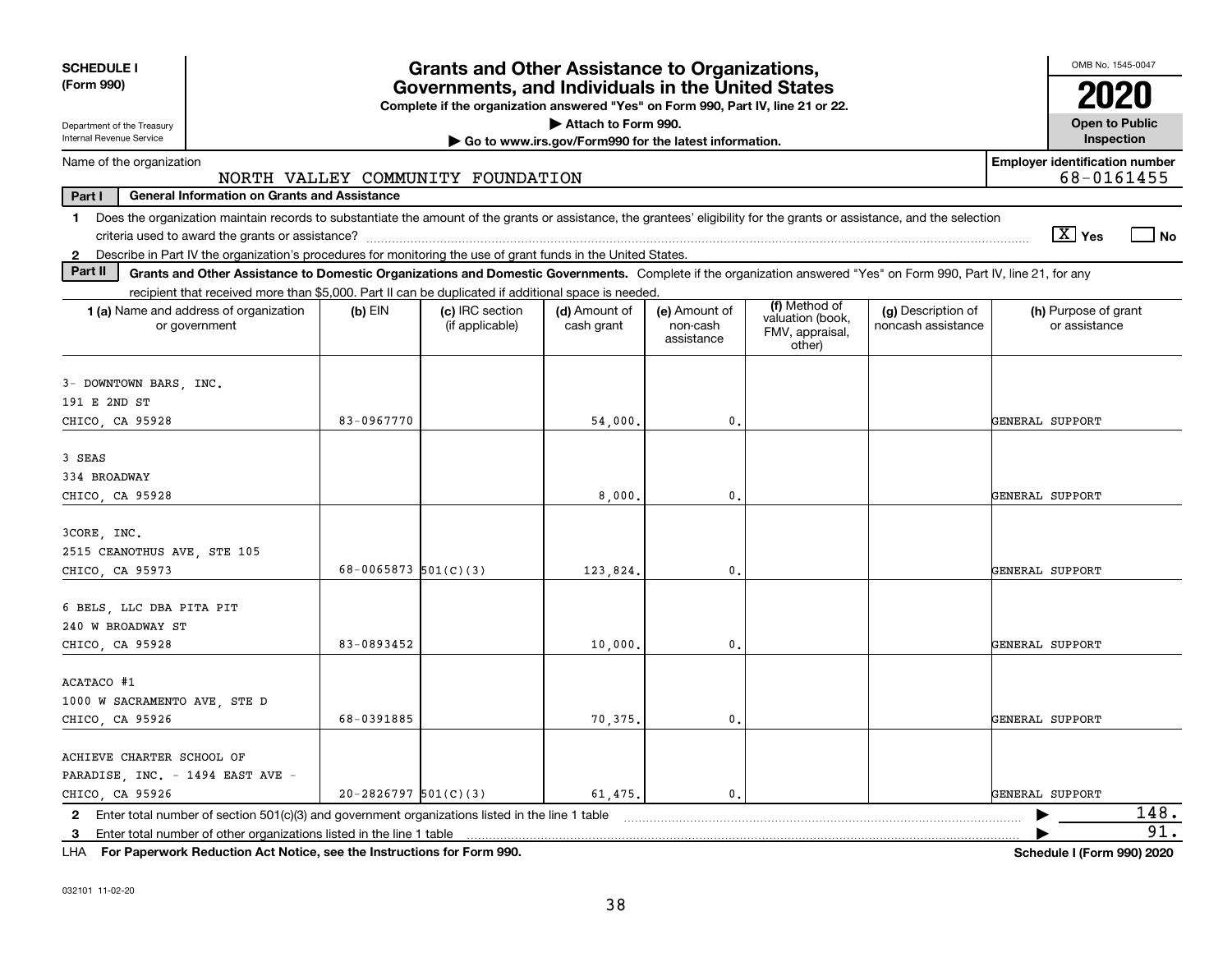| Part II   Continuation of Grants and Other Assistance to Domestic Organizations and Domestic Governments (Schedule I (Form 990), Part II.) |                          |                                  |                             |                                         |                                                                |                                           |                                       |
|--------------------------------------------------------------------------------------------------------------------------------------------|--------------------------|----------------------------------|-----------------------------|-----------------------------------------|----------------------------------------------------------------|-------------------------------------------|---------------------------------------|
| (a) Name and address of<br>organization or government                                                                                      | $(b)$ EIN                | (c) IRC section<br>if applicable | (d) Amount of<br>cash grant | (e) Amount of<br>non-cash<br>assistance | (f) Method of<br>valuation<br>(book, FMV,<br>appraisal, other) | (g) Description of<br>non-cash assistance | (h) Purpose of grant<br>or assistance |
| ALL HANDS AND HEARTS SMART                                                                                                                 |                          |                                  |                             |                                         |                                                                |                                           |                                       |
| RESPONSE, INC. - 6 COUNTY RD STE 6                                                                                                         |                          |                                  |                             |                                         |                                                                |                                           |                                       |
| - MATTAPOISETT, MA 02739                                                                                                                   | 20-3414952               |                                  | 50,000.                     | $\mathfrak o$ .                         |                                                                |                                           | GENERAL SUPPORT                       |
|                                                                                                                                            |                          |                                  |                             |                                         |                                                                |                                           |                                       |
| AMERICAN HEART ASSOCIATION                                                                                                                 |                          |                                  |                             |                                         |                                                                |                                           |                                       |
| P.O. BOX 22249                                                                                                                             |                          |                                  |                             |                                         |                                                                |                                           |                                       |
| ST. PETERSBURG, FL 33743                                                                                                                   | 13-5613797 $501(C)(3)$   |                                  | 6, 104.                     | $\mathbf{0}$ .                          |                                                                |                                           | GENERAL SUPPORT                       |
|                                                                                                                                            |                          |                                  |                             |                                         |                                                                |                                           |                                       |
| AMERICAN NATIONAL RED CROSS                                                                                                                |                          |                                  |                             |                                         |                                                                |                                           |                                       |
| 420 MONTGOMERY                                                                                                                             |                          |                                  |                             |                                         |                                                                |                                           |                                       |
| SAN FRANCISCO, CA 95928                                                                                                                    | $53-0196606$ $501(C)(3)$ |                                  | 10,000.                     | $\mathbf{0}$ .                          |                                                                |                                           | GENERAL SUPPORT                       |
| ANIKA BURKE                                                                                                                                |                          |                                  |                             |                                         |                                                                |                                           |                                       |
| 211 MAIN ST                                                                                                                                |                          |                                  |                             |                                         |                                                                |                                           |                                       |
| CHICO, CA 95928                                                                                                                            | $20 - 4792881$           |                                  | 10,000.                     | $\mathfrak o$ .                         |                                                                |                                           | GENERAL SUPPORT                       |
|                                                                                                                                            |                          |                                  |                             |                                         |                                                                |                                           |                                       |
| AONAMI SUSTAINABLE SUSHI                                                                                                                   |                          |                                  |                             |                                         |                                                                |                                           |                                       |
| 128 W 2ND ST                                                                                                                               |                          |                                  |                             |                                         |                                                                |                                           |                                       |
| CHICO, CA 95928                                                                                                                            | 45-4682649               |                                  | 10,000                      | $\mathbf{0}$                            |                                                                |                                           | GENERAL SUPPORT                       |
|                                                                                                                                            |                          |                                  |                             |                                         |                                                                |                                           |                                       |
| APOLLO MUSIC AND ARTS                                                                                                                      |                          |                                  |                             |                                         |                                                                |                                           |                                       |
| 936 MANGROVE AVE                                                                                                                           |                          |                                  |                             |                                         |                                                                |                                           |                                       |
| CHICO, CA 95926                                                                                                                            | 82-1685927               |                                  | 8,000,                      | $\mathfrak o$ .                         |                                                                |                                           | GENERAL SUPPORT                       |
|                                                                                                                                            |                          |                                  |                             |                                         |                                                                |                                           |                                       |
| AQUALLIANCE                                                                                                                                |                          |                                  |                             |                                         |                                                                |                                           |                                       |
| PO BOX 4024                                                                                                                                |                          |                                  |                             |                                         |                                                                |                                           |                                       |
| CHICO, CA 95928                                                                                                                            | $27-1375304$ 501(C)(3)   |                                  | 5,500                       | $\mathbf{0}$ .                          |                                                                |                                           | GENERAL SUPPORT                       |
| ATK LIGHTING & ELECTRIC                                                                                                                    |                          |                                  |                             |                                         |                                                                |                                           |                                       |
| 2470 ORO DAM BLVD E, STE A                                                                                                                 |                          |                                  |                             |                                         |                                                                |                                           |                                       |
| OROVILLE, CA 95966                                                                                                                         | 84-4698481               |                                  | 6,000.                      | $\mathbf{0}$ .                          |                                                                |                                           | GENERAL SUPPORT                       |
|                                                                                                                                            |                          |                                  |                             |                                         |                                                                |                                           |                                       |
| BACIO CHICO                                                                                                                                |                          |                                  |                             |                                         |                                                                |                                           |                                       |
| 1903 PARK AVE                                                                                                                              |                          |                                  |                             |                                         |                                                                |                                           |                                       |
| CHICO, CA 95928                                                                                                                            | 84-1770720               |                                  | 10,000.                     | $\mathfrak{o}$ .                        |                                                                |                                           | GENERAL SUPPORT                       |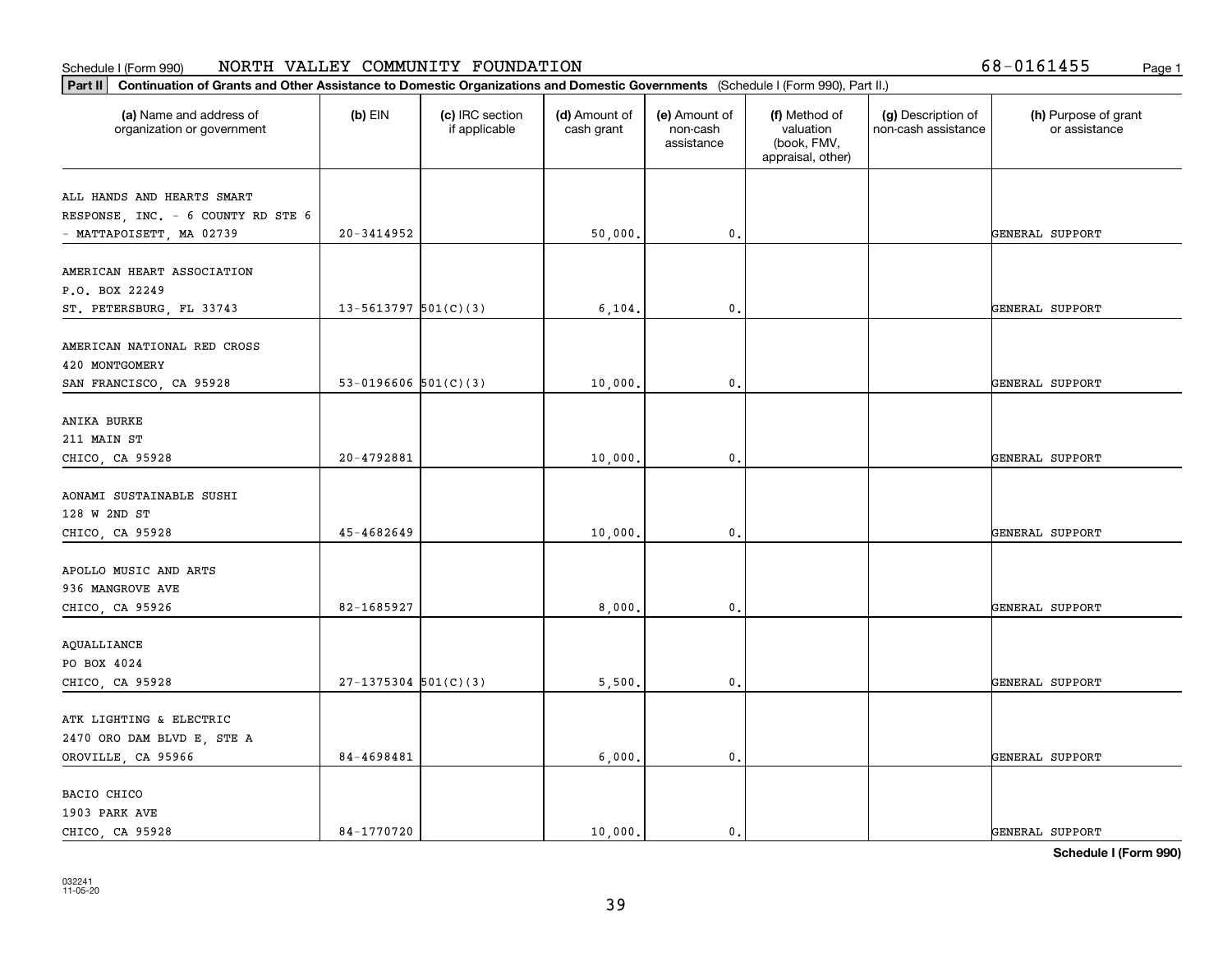|  |  |  |  | 58-0161455 | Рa |
|--|--|--|--|------------|----|
|--|--|--|--|------------|----|

| Part II   Continuation of Grants and Other Assistance to Domestic Organizations and Domestic Governments (Schedule I (Form 990), Part II.)<br>(a) Name and address of | $(b)$ EIN              | (c) IRC section | (d) Amount of | (e) Amount of          | (f) Method of                                 | (g) Description of  | (h) Purpose of grant |
|-----------------------------------------------------------------------------------------------------------------------------------------------------------------------|------------------------|-----------------|---------------|------------------------|-----------------------------------------------|---------------------|----------------------|
| organization or government                                                                                                                                            |                        | if applicable   | cash grant    | non-cash<br>assistance | valuation<br>(book, FMV,<br>appraisal, other) | non-cash assistance | or assistance        |
| BANGOR UNION ELEMENTARY SCHOOL                                                                                                                                        |                        |                 |               |                        |                                               |                     |                      |
| DISTRICT - 7549 ORO BANGOR HIGHWAY                                                                                                                                    |                        |                 |               |                        |                                               |                     |                      |
| $-$ BANGOR, CA 95914                                                                                                                                                  |                        | GOVERNMENT      | 10,000.       | 0.                     |                                               |                     | GENERAL SUPPORT      |
| BASIS HEALTH & PERFORMANCE                                                                                                                                            |                        |                 |               |                        |                                               |                     |                      |
| 177 E 20TH ST                                                                                                                                                         |                        |                 |               |                        |                                               |                     |                      |
| CHICO, CA 95928                                                                                                                                                       | 82-2652947             |                 | 10,000.       | 0.                     |                                               |                     | GENERAL SUPPORT      |
| BAT COMICS & GAMES                                                                                                                                                    |                        |                 |               |                        |                                               |                     |                      |
| 218 BROADWAY ST                                                                                                                                                       |                        |                 |               |                        |                                               |                     |                      |
| CHICO, CA 95928                                                                                                                                                       | 20-1753224             |                 | 5,500.        | 0.                     |                                               |                     | GENERAL SUPPORT      |
| BIDWELL JUNIOR HIGH SCHOOL                                                                                                                                            |                        |                 |               |                        |                                               |                     |                      |
| 2376 NORTH AVE                                                                                                                                                        |                        |                 |               |                        |                                               |                     |                      |
| CHICO, CA 95926                                                                                                                                                       | 94-1591650 GOVERNMENT  |                 | 5,211.        | $\mathfrak{o}$ .       |                                               |                     | GENERAL SUPPORT      |
| BIDWELL MEMORIAL PRESBYTERIAN                                                                                                                                         |                        |                 |               |                        |                                               |                     |                      |
| CHURCH - 208 W 1ST ST - CHICO, CA                                                                                                                                     |                        |                 |               |                        |                                               |                     |                      |
| 95928                                                                                                                                                                 | 94-1212149 $501(C)(3)$ |                 | 13,000        | $\mathbf{0}$           |                                               |                     | GENERAL SUPPORT      |
| <b>BIDWELL PERK</b>                                                                                                                                                   |                        |                 |               |                        |                                               |                     |                      |
| 1424 MANCHESTER RD                                                                                                                                                    |                        |                 |               |                        |                                               |                     |                      |
| CHICO, CA 95926                                                                                                                                                       | 20-5742109             |                 | 10,000.       | 0.                     |                                               |                     | GENERAL SUPPORT      |
| BIDWELL PRESBYTERIAN CHURCH                                                                                                                                           |                        |                 |               |                        |                                               |                     |                      |
| 208 W 1ST ST                                                                                                                                                          |                        |                 |               |                        |                                               |                     |                      |
| CHICO, CA 95928                                                                                                                                                       | 94-1212149 $501(C)(3)$ |                 | 8,625         | $^{\circ}$ .           |                                               |                     | GENERAL SUPPORT      |
| BIG CHICO BURGER                                                                                                                                                      |                        |                 |               |                        |                                               |                     |                      |
| 1550 EAST AVE                                                                                                                                                         |                        |                 |               |                        |                                               |                     |                      |
| CHICO, CA 95926                                                                                                                                                       | 68-0583008             |                 | 10,000.       | $\mathfrak o$ .        |                                               |                     | GENERAL SUPPORT      |
| BOYS AND GIRLS CLUBS OF THE NORTH                                                                                                                                     |                        |                 |               |                        |                                               |                     |                      |
| VALLEY - 601 WALL ST - CHICO, CA                                                                                                                                      |                        |                 |               |                        |                                               |                     |                      |
| 95928                                                                                                                                                                 | 68-0294846 $501(C)(3)$ |                 | 164.924.      | $\mathbf{0}$ .         |                                               |                     | GENERAL SUPPORT      |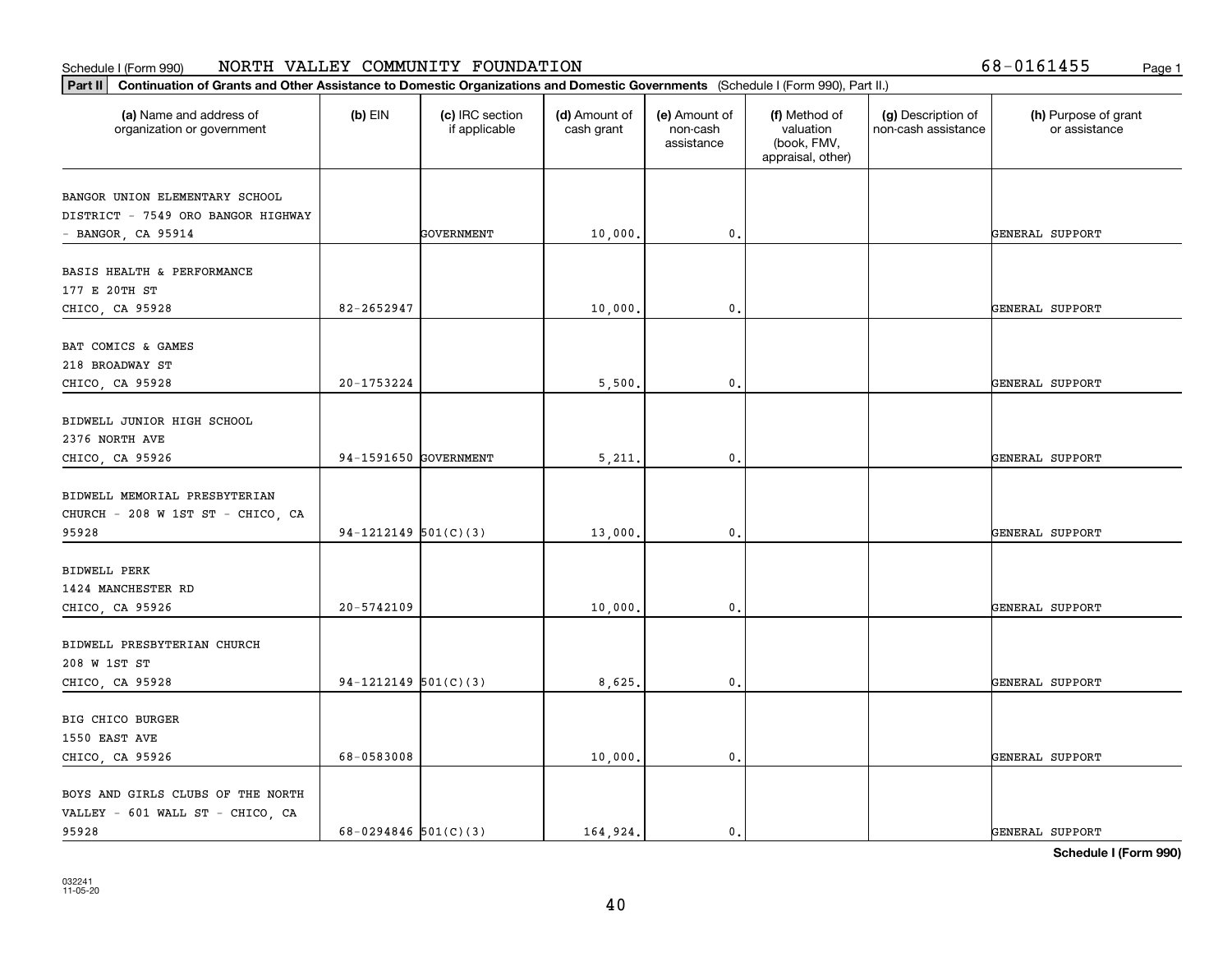| Continuation of Grants and Other Assistance to Domestic Organizations and Domestic Governments (Schedule I (Form 990), Part II.)<br>Part II |                          |                                  |                             |                                         |                                                                |                                           |                                       |
|---------------------------------------------------------------------------------------------------------------------------------------------|--------------------------|----------------------------------|-----------------------------|-----------------------------------------|----------------------------------------------------------------|-------------------------------------------|---------------------------------------|
| (a) Name and address of<br>organization or government                                                                                       | (b) EIN                  | (c) IRC section<br>if applicable | (d) Amount of<br>cash grant | (e) Amount of<br>non-cash<br>assistance | (f) Method of<br>valuation<br>(book, FMV,<br>appraisal, other) | (g) Description of<br>non-cash assistance | (h) Purpose of grant<br>or assistance |
| BREAK THE BARRIERS                                                                                                                          |                          |                                  |                             |                                         |                                                                |                                           |                                       |
| 8555 N CEDAR AVE                                                                                                                            |                          |                                  |                             |                                         |                                                                |                                           |                                       |
| FRESNO, CA 93720                                                                                                                            | $77 - 0106437$ 501(C)(3) |                                  | 24,000.                     | $\mathbf{0}$ .                          |                                                                |                                           | GENERAL SUPPORT                       |
| BREW U CHICO, LLC DBA NOR CAL<br>BREWING COMPANY - 2231 CHRISTOPHER                                                                         |                          |                                  |                             |                                         |                                                                |                                           |                                       |
| LN - CHICO, CA 95926                                                                                                                        | 46-1302554               |                                  | 10,500.                     | $\mathbf{0}$ .                          |                                                                |                                           | GENERAL SUPPORT                       |
| BRIDGING THE GAP<br>1811 CONCORD AVE, STE 220                                                                                               | 68-0161455 $501(C)(3)$   |                                  |                             | 0.                                      |                                                                |                                           |                                       |
| CHICO, CA 95928                                                                                                                             |                          |                                  | 9,775.                      |                                         |                                                                |                                           | GENERAL SUPPORT                       |
| BRITISH BULLDOG BREWERY AKA THE<br>ALLIES PUB - 14540 CAMAREN PARK DR<br>$-$ CHICO, CA 95973                                                | 81-1369673               |                                  | 10,000.                     | 0.                                      |                                                                |                                           | GENERAL SUPPORT                       |
| BROCK ENTERPRISES<br>1785 DURHAM DAYTON HWY                                                                                                 | 80-0429620               |                                  |                             |                                         |                                                                |                                           |                                       |
| DURHAM, CA 95938                                                                                                                            |                          |                                  | 10,000.                     | $\mathbf{0}$ .                          |                                                                |                                           | GENERAL SUPPORT                       |
| BUDDHIST TZU CHI FOUNDATION<br>2355 OAKLAND ROAD                                                                                            | 94-2952782 $501(C)(3)$   |                                  | 10,500.                     | 0.                                      |                                                                |                                           | GENERAL SUPPORT                       |
| SAN JOSE, CA 95131                                                                                                                          |                          |                                  |                             |                                         |                                                                |                                           |                                       |
| BUTTE COLLEGE<br>3536 BUTTE CAMPUS DR, SAS 160, RM.                                                                                         |                          |                                  |                             |                                         |                                                                |                                           |                                       |
| OROVILLE, CA 95965                                                                                                                          |                          | GOVERNMENT                       | 11,353.                     | $^{\circ}$ .                            |                                                                |                                           | GENERAL SUPPORT                       |
| BUTTE COUNTY BEHAVIORAL HEALTH<br>PREVENTION SERVICES - 560 COHASSET<br>RD, STE 185 - CHICO, CA 95926                                       | 94-6000506 GOVERNMENT    |                                  | 100,000.                    | $\mathbf{0}$ .                          |                                                                |                                           | GENERAL SUPPORT                       |
| BUTTE COUNTY CERT (COMMUNITY<br>EMERGENCY RESPONSE TEAM) - 5<br>GILLICK WAY - OROVILLE, CA 95969                                            | 84-5096917 GOVERNMENT    |                                  | 10,000.                     | $\mathfrak{o}$ .                        |                                                                |                                           | GENERAL SUPPORT                       |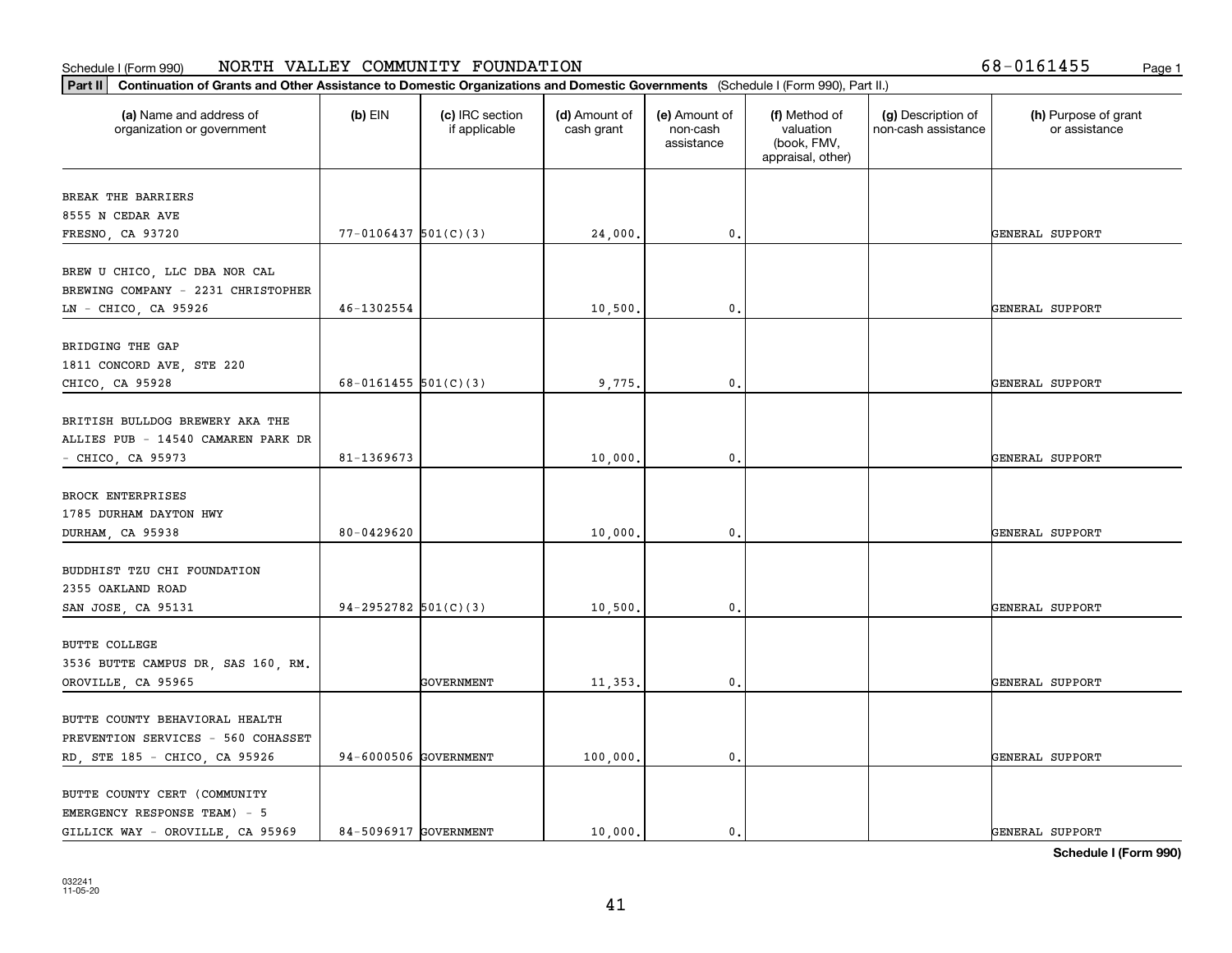|  |  |  | 8-0161455; |  |  | Page: |
|--|--|--|------------|--|--|-------|
|--|--|--|------------|--|--|-------|

| (a) Name and address of<br>organization or government                 | $(b)$ EIN                | (c) IRC section<br>if applicable | (d) Amount of<br>cash grant | (e) Amount of<br>non-cash<br>assistance | (f) Method of<br>valuation<br>(book, FMV,<br>appraisal, other) | (g) Description of<br>non-cash assistance | (h) Purpose of grant<br>or assistance |
|-----------------------------------------------------------------------|--------------------------|----------------------------------|-----------------------------|-----------------------------------------|----------------------------------------------------------------|-------------------------------------------|---------------------------------------|
| BUTTE COUNTY DEPARTMENT OF                                            |                          |                                  |                             |                                         |                                                                |                                           |                                       |
| BEHAVIORAL HEALTH - 3217 COHASSET                                     |                          |                                  |                             |                                         |                                                                |                                           |                                       |
| RD - CHICO, CA 95973                                                  | 94-6000506 GOVERNMENT    |                                  | 25,000.                     | 0.                                      |                                                                |                                           | GENERAL SUPPORT                       |
| BUTTE COUNTY DEPT. OF EMPLOYMENT &<br>SOCIAL SERVICES - 765 EAST AVE, |                          |                                  |                             |                                         |                                                                |                                           |                                       |
| STE 200 - CHICO, CA 95926                                             | 94-6000506 GOVERNMENT    |                                  | 25,000.                     | 0.                                      |                                                                |                                           | GENERAL SUPPORT                       |
| BUTTE COUNTY DEPT. OF EMPLOYMENT<br>AND SOCIAL SERVICES - 202 MIRA    |                          |                                  |                             |                                         |                                                                |                                           |                                       |
| LOMA - OROVILLE, CA 95965                                             | 94-6000506 GOVERNMENT    |                                  | 50,000.                     | 0.                                      |                                                                |                                           | GENERAL SUPPORT                       |
| BUTTE COUNTY FIRE SAFE COUNCIL<br>5619 BLACK OLIVE DR                 |                          |                                  |                             |                                         |                                                                |                                           |                                       |
| PARADISE, CA 95969                                                    | $10-0004010$ 501(C)(3)   |                                  | 50,000.                     | 0.                                      |                                                                |                                           | GENERAL SUPPORT                       |
| BUTTE COUNTY LIBRARY<br>25 COUNTY CENTER DR                           |                          |                                  |                             |                                         |                                                                |                                           |                                       |
| OROVILLE, CA 95965                                                    | 94-6000506 GOVERNMENT    |                                  | 64,801.                     | $\mathbf{0}$                            |                                                                |                                           | GENERAL SUPPORT                       |
| BUTTE COUNTY LOCAL FOOD NETWORK<br>PO BOX 625                         |                          |                                  |                             |                                         |                                                                |                                           |                                       |
| CHICO, CA 95927                                                       | $84-3176353$ $501(C)(3)$ |                                  | 153,870.                    | 0.                                      |                                                                |                                           | GENERAL SUPPORT                       |
| BUTTE COUNTY MOUNTED SHERIFF POSSE<br>PO BOX 903                      |                          |                                  |                             |                                         |                                                                |                                           |                                       |
| CHICO, CA 95927                                                       | $94-2510748$ 501(C)(3)   |                                  | 16,247.                     | 0.                                      |                                                                |                                           | GENERAL SUPPORT                       |
| BUTTE COUNTY OFFICE OF EDUCATION<br>1859 BIRD ST                      |                          |                                  |                             |                                         |                                                                |                                           |                                       |
| OROVILLE, CA 95965                                                    | 94-6002433 GOVERNMENT    |                                  | 250,000.                    | $\mathbf{0}$ .                          |                                                                |                                           | GENERAL SUPPORT                       |
| BUTTE COUNTY SHERIFF'S OFFICE<br>5 GILLICK WAY                        |                          |                                  |                             |                                         |                                                                |                                           |                                       |
| OROVILLE, CA 95965                                                    | 94-6000506 GOVERNMENT    |                                  | 26,000.                     | 0.                                      |                                                                |                                           | GENERAL SUPPORT                       |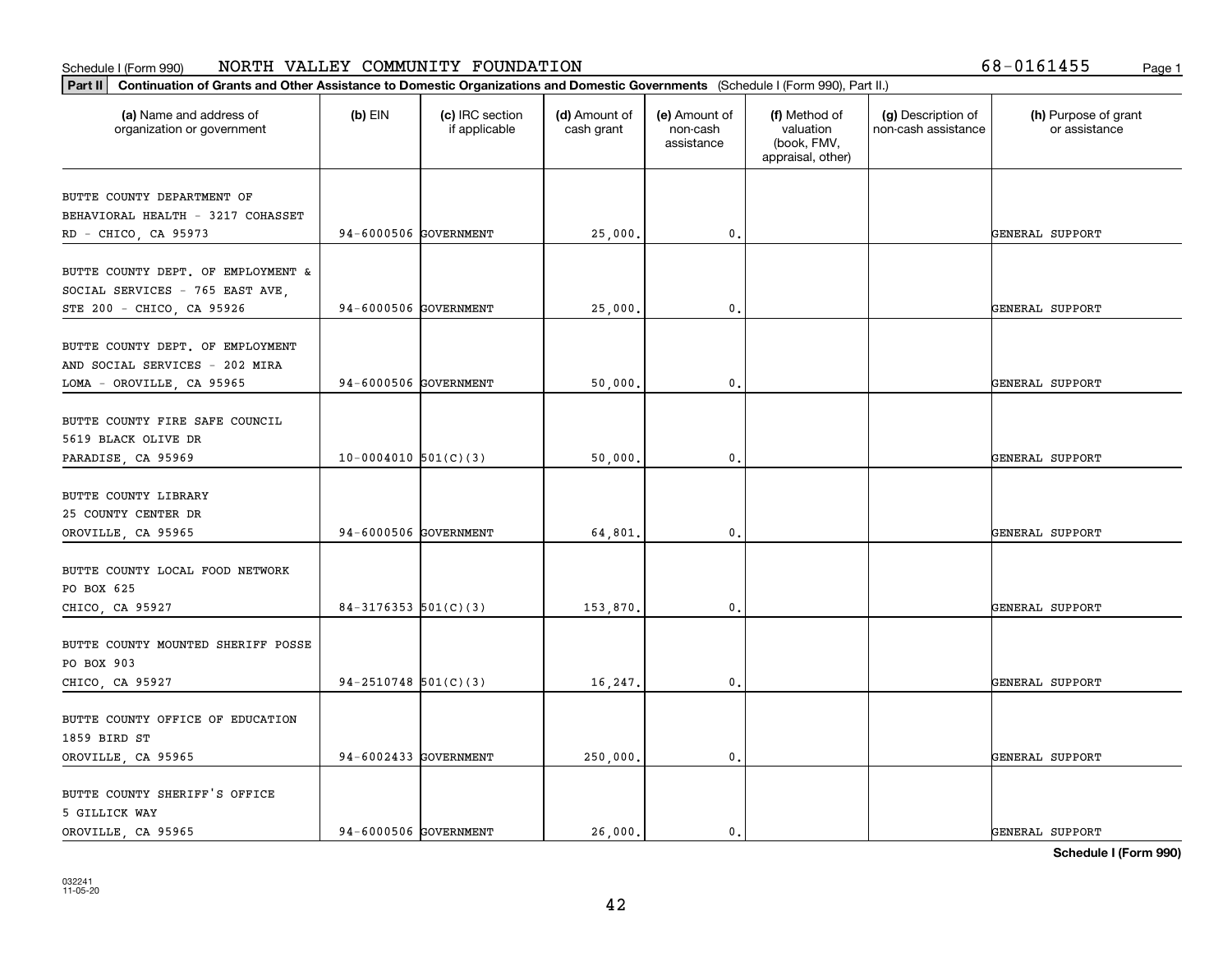| 68-0161455 |  |  |  |  |  |
|------------|--|--|--|--|--|
|------------|--|--|--|--|--|

| Part II   Continuation of Grants and Other Assistance to Domestic Organizations and Domestic Governments (Schedule I (Form 990), Part II.) |                          |                                  |                             |                                         |                                                                |                                           |                                       |
|--------------------------------------------------------------------------------------------------------------------------------------------|--------------------------|----------------------------------|-----------------------------|-----------------------------------------|----------------------------------------------------------------|-------------------------------------------|---------------------------------------|
| (a) Name and address of<br>organization or government                                                                                      | $(b)$ EIN                | (c) IRC section<br>if applicable | (d) Amount of<br>cash grant | (e) Amount of<br>non-cash<br>assistance | (f) Method of<br>valuation<br>(book, FMV,<br>appraisal, other) | (g) Description of<br>non-cash assistance | (h) Purpose of grant<br>or assistance |
| BUTTE HOME HEALTH AND HOSPICE                                                                                                              |                          |                                  |                             |                                         |                                                                |                                           |                                       |
| 10 CONSTITUTION DR                                                                                                                         |                          |                                  |                             |                                         |                                                                |                                           |                                       |
| CHICO, CA 95973                                                                                                                            | 68-0041416 $501(C)(3)$   |                                  | 7,104.                      | $\mathbf{0}$ .                          |                                                                |                                           | GENERAL SUPPORT                       |
|                                                                                                                                            |                          |                                  |                             |                                         |                                                                |                                           |                                       |
| BUTTE HUMANE SOCIETY<br>2580 FAIR ST                                                                                                       |                          |                                  |                             |                                         |                                                                |                                           |                                       |
| CHICO, CA 95928                                                                                                                            | $94-1580621$ $501(C)(3)$ |                                  | 10,137.                     | $^{\circ}$ .                            |                                                                |                                           | GENERAL SUPPORT                       |
|                                                                                                                                            |                          |                                  |                             |                                         |                                                                |                                           |                                       |
| BUTTE MEADOWS MERCANTILE & RESORT                                                                                                          |                          |                                  |                             |                                         |                                                                |                                           |                                       |
| 7473 HUMBOLDT RD                                                                                                                           |                          |                                  |                             |                                         |                                                                |                                           |                                       |
| BUTTE MEADOWS, CA 95942                                                                                                                    |                          |                                  | 6,000                       | $\mathbf{0}$ .                          |                                                                |                                           | GENERAL SUPPORT                       |
| BUTTE REGIONAL TRANSIT                                                                                                                     |                          |                                  |                             |                                         |                                                                |                                           |                                       |
| 326 HUSS DR, STE 150                                                                                                                       |                          |                                  |                             |                                         |                                                                |                                           |                                       |
| CHICO, CA 95928                                                                                                                            |                          | <b>GOVERNMENT</b>                | 6,355.                      | $\mathbf{0}$ .                          |                                                                |                                           | GENERAL SUPPORT                       |
|                                                                                                                                            |                          |                                  |                             |                                         |                                                                |                                           |                                       |
| BUTTE-GLENN COMMUNITY COLLEGE                                                                                                              |                          |                                  |                             |                                         |                                                                |                                           |                                       |
| DISTRICT - 3536 BUTTE CAMPUS DR -                                                                                                          |                          |                                  |                             |                                         |                                                                |                                           |                                       |
| OROVILLE, CA 95965                                                                                                                         | 94-1637174 GOVERNMENT    |                                  | 151,531                     | $\mathfrak o$ .                         |                                                                |                                           | GENERAL SUPPORT                       |
|                                                                                                                                            |                          |                                  |                             |                                         |                                                                |                                           |                                       |
| CAFE CODA                                                                                                                                  |                          |                                  |                             |                                         |                                                                |                                           |                                       |
| 265 HUMBOLDT AVE                                                                                                                           |                          |                                  |                             |                                         |                                                                |                                           |                                       |
| CHICO, CA 95928                                                                                                                            | 45-0540673               |                                  | 14,100.                     | 0.                                      |                                                                |                                           | GENERAL SUPPORT                       |
| CAL JAVA COFFEE                                                                                                                            |                          |                                  |                             |                                         |                                                                |                                           |                                       |
| 1601 ESPLANADE, STE 1B                                                                                                                     |                          |                                  |                             |                                         |                                                                |                                           |                                       |
| CHICO, CA 95927                                                                                                                            | 83-3729034               |                                  | 17,600.                     | $\mathbf{0}$ .                          |                                                                |                                           | GENERAL SUPPORT                       |
|                                                                                                                                            |                          |                                  |                             |                                         |                                                                |                                           |                                       |
| CALAVERAS COMMUNITY FOUNDATION                                                                                                             |                          |                                  |                             |                                         |                                                                |                                           |                                       |
| PO BOX 1436                                                                                                                                |                          |                                  |                             |                                         |                                                                |                                           |                                       |
| ANGELS CAMP, CA 95222                                                                                                                      | 68-0472056 $501(C)(3)$   |                                  | 50,000.                     | $\mathbf{0}$ .                          |                                                                |                                           | GENERAL SUPPORT                       |
|                                                                                                                                            |                          |                                  |                             |                                         |                                                                |                                           |                                       |
| CALIFORNIA GIFT OF MUSIC                                                                                                                   |                          |                                  |                             |                                         |                                                                |                                           |                                       |
| 207 MAIN ST, P.O. BOX 433                                                                                                                  |                          |                                  |                             |                                         |                                                                |                                           |                                       |
| GREENVILLE, CA 95947                                                                                                                       | 84-3571890               |                                  | 11,867.                     | $\mathbf{0}$ .                          |                                                                |                                           | GENERAL SUPPORT                       |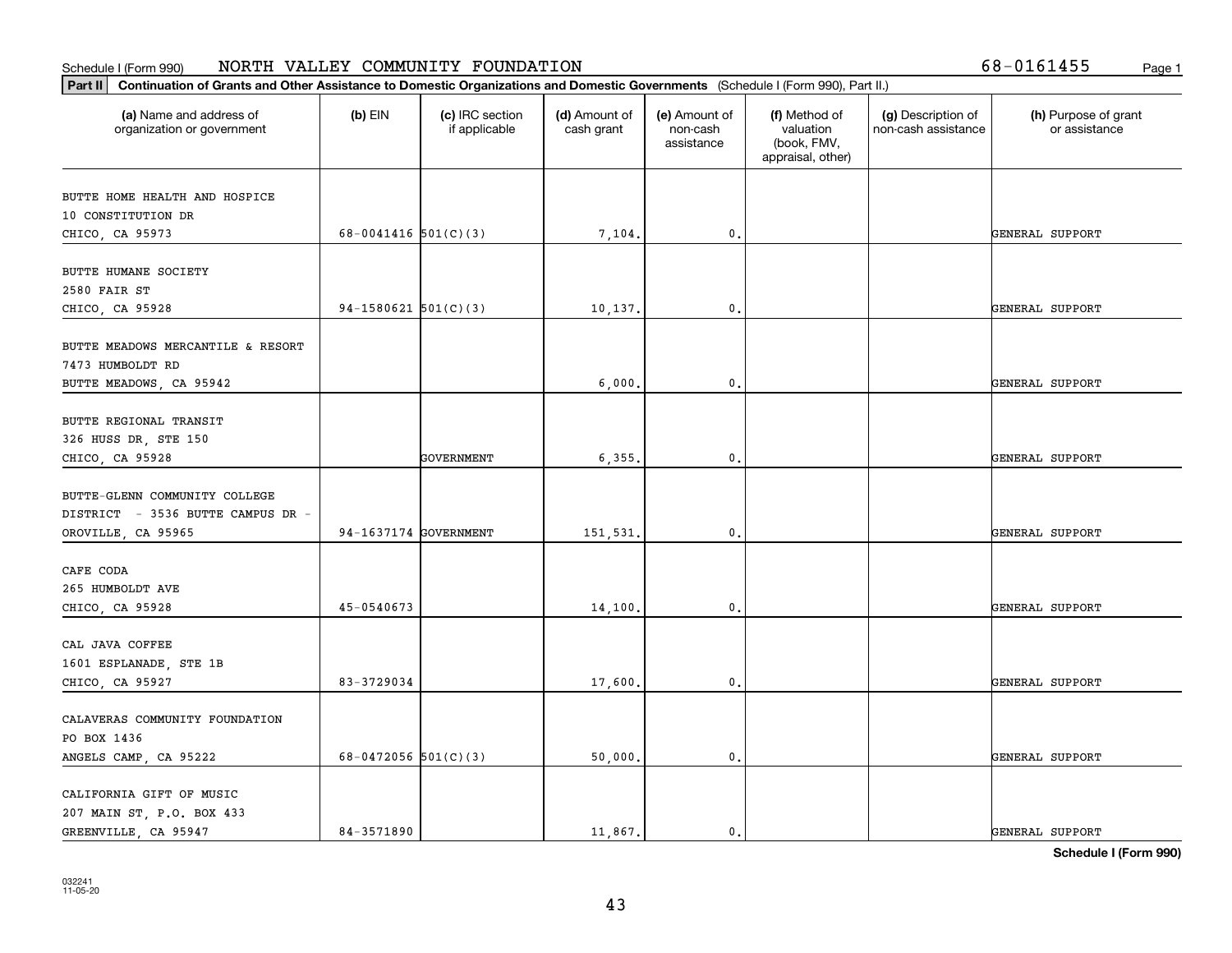| (a) Name and address of<br>organization or government | $(b)$ EIN                | (c) IRC section<br>if applicable | (d) Amount of<br>cash grant | (e) Amount of<br>non-cash<br>assistance | (f) Method of<br>valuation<br>(book, FMV,<br>appraisal, other) | (g) Description of<br>non-cash assistance | (h) Purpose of grant<br>or assistance |
|-------------------------------------------------------|--------------------------|----------------------------------|-----------------------------|-----------------------------------------|----------------------------------------------------------------|-------------------------------------------|---------------------------------------|
| CALIFORNIA REGIONAL THEATRE                           |                          |                                  |                             |                                         |                                                                |                                           |                                       |
| 3851 MORROW LN, STE 7                                 |                          |                                  |                             |                                         |                                                                |                                           |                                       |
| CHICO, CA 95928                                       | $46 - 2772405$           |                                  | 13,000.                     | 0.                                      |                                                                |                                           | GENERAL SUPPORT                       |
|                                                       |                          |                                  |                             |                                         |                                                                |                                           |                                       |
| CALIFORNIA VOCATIONS                                  |                          |                                  |                             |                                         |                                                                |                                           |                                       |
| 564 RIO LINDO AVE, STE 204                            |                          |                                  |                             |                                         |                                                                |                                           |                                       |
| CHICO, CA 95926                                       | 68-0062031 $501(C)(3)$   |                                  | 50,000.                     | 0.                                      |                                                                |                                           | GENERAL SUPPORT                       |
| CALVARY CHAPEL                                        |                          |                                  |                             |                                         |                                                                |                                           |                                       |
| 1888 SPRINGFIELD DR                                   |                          |                                  |                             |                                         |                                                                |                                           |                                       |
| CHICO, CA 95928                                       |                          | 501(C)(3)                        | 100,000.                    | 0.                                      |                                                                |                                           | GENERAL SUPPORT                       |
|                                                       |                          |                                  |                             |                                         |                                                                |                                           |                                       |
| CAMP FIRE COLLABORATIVE                               |                          |                                  |                             |                                         |                                                                |                                           |                                       |
| 1095 NELSON ST, STE 110                               |                          |                                  |                             |                                         |                                                                |                                           |                                       |
| CHICO, CA 95928                                       | 83-3793835 501(C)(3)     |                                  | 28,930.                     | 0.                                      |                                                                |                                           | GENERAL SUPPORT                       |
| CAMP FIRE LONG TERM RECOVERY GROUP                    |                          |                                  |                             |                                         |                                                                |                                           |                                       |
| - UNMET NEEDS - 1095 NELSON ST,                       |                          |                                  |                             |                                         |                                                                |                                           |                                       |
| STE 110 - CHICO, CA 95928                             | 83-3793835 $501(C)(3)$   |                                  | 229,300.                    | 0.                                      |                                                                |                                           | GENERAL SUPPORT                       |
|                                                       |                          |                                  |                             |                                         |                                                                |                                           |                                       |
| CAMPUS BICYCLES                                       |                          |                                  |                             |                                         |                                                                |                                           |                                       |
| 247 MAIN ST                                           |                          |                                  |                             |                                         |                                                                |                                           |                                       |
| CHICO, CA 95928                                       | 68-0055442               |                                  | 10,500.                     | 0.                                      |                                                                |                                           | GENERAL SUPPORT                       |
|                                                       |                          |                                  |                             |                                         |                                                                |                                           |                                       |
| CARING CHOICES                                        |                          |                                  |                             |                                         |                                                                |                                           |                                       |
| 580 MANZANITA AVE. STE 5                              |                          |                                  |                             |                                         |                                                                |                                           |                                       |
| CHICO, CA 95928                                       | 68-0337307 $501(C)(3)$   |                                  | 52, 250.                    | 0.                                      |                                                                |                                           | GENERAL SUPPORT                       |
| CARING FOR WOMEN                                      |                          |                                  |                             |                                         |                                                                |                                           |                                       |
| PO BOX 452                                            |                          |                                  |                             |                                         |                                                                |                                           |                                       |
| OROVILLE, CA 95965                                    | 94-3049472 $501(C)(3)$   |                                  | 6,000.                      | 0.                                      |                                                                |                                           | GENERAL SUPPORT                       |
|                                                       |                          |                                  |                             |                                         |                                                                |                                           |                                       |
| CAST HOPE                                             |                          |                                  |                             |                                         |                                                                |                                           |                                       |
| PO BOX 3740                                           |                          |                                  |                             |                                         |                                                                |                                           |                                       |
| CHICO, CA 95927                                       | $26 - 4042588$ 501(C)(3) |                                  | 6,497.                      | $\mathbf{0}$ .                          |                                                                |                                           | GENERAL SUPPORT                       |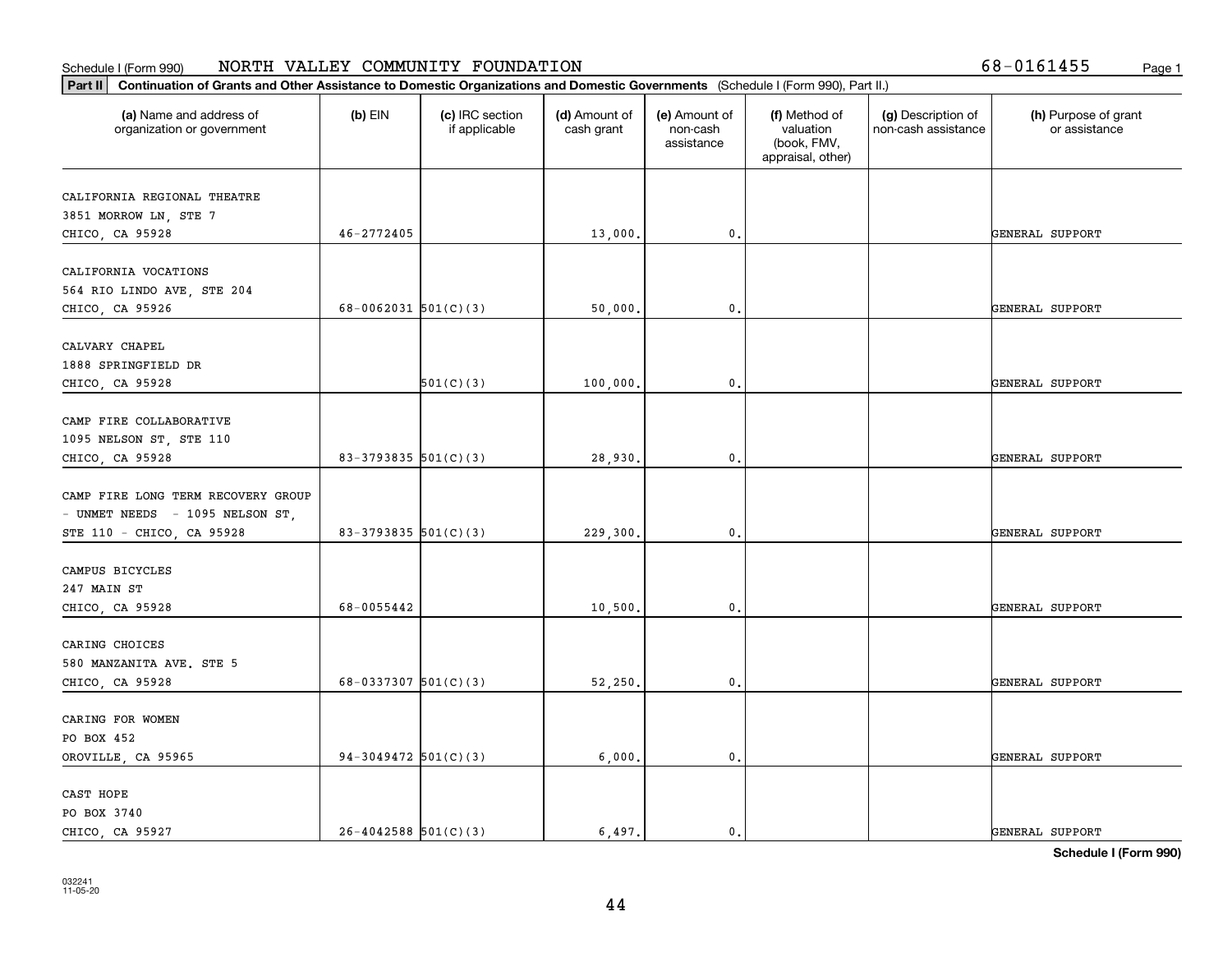| (a) Name and address of<br>organization or government                            | $(b)$ EIN                  | (c) IRC section<br>if applicable | (d) Amount of<br>cash grant | (e) Amount of<br>non-cash<br>assistance | (f) Method of<br>valuation<br>(book, FMV,<br>appraisal, other) | (g) Description of<br>non-cash assistance | (h) Purpose of grant<br>or assistance |
|----------------------------------------------------------------------------------|----------------------------|----------------------------------|-----------------------------|-----------------------------------------|----------------------------------------------------------------|-------------------------------------------|---------------------------------------|
| CATALYST DOMESTIC VIOLENCE<br>SERVICES - PO BOX 4184 - CHICO, CA                 |                            |                                  |                             |                                         |                                                                |                                           |                                       |
| 95927                                                                            | 94-2587378 $501(C)(3)$     |                                  | 10,401.                     | 0.                                      |                                                                |                                           | GENERAL SUPPORT                       |
| CHANPHENG'S MANDARIN CUISINE<br>1140 MANGROVE AVE                                | 68-0244538                 |                                  | 10,000.                     | 0.                                      |                                                                |                                           | GENERAL SUPPORT                       |
| CHICO, CA 95928                                                                  |                            |                                  |                             |                                         |                                                                |                                           |                                       |
| CHAT - CHICO HOUSING ACTION TEAM<br>1811 CONCORD AVE, STE 220<br>CHICO, CA 95928 | $68 - 0161455$ 501(C)(3)   |                                  | 39,000.                     | 0.                                      |                                                                |                                           | GENERAL SUPPORT                       |
| CHICO AREA RECREATION & PARK<br>DISTRICT - 545 VALLOMBROSA AVE -                 |                            |                                  |                             |                                         |                                                                |                                           |                                       |
| CHICO, CA 95926                                                                  |                            | 501(C)(3)                        | 13,215.                     | 0.                                      |                                                                |                                           | GENERAL SUPPORT                       |
| CHICO ART CENTER<br>450 ORANGE ST, STE 6                                         |                            |                                  |                             |                                         |                                                                |                                           |                                       |
| CHICO, CA 95928                                                                  | 94-6039790 $501(C)(3)$     |                                  | 11,109.                     | $\mathbf{0}$                            |                                                                |                                           | GENERAL SUPPORT                       |
| CHICO BOOT CAMP<br>2485 NOTRE DAME BLVD, STE 210<br>CHICO, CA 95928              | 83-1431899                 |                                  | 12,000.                     | 0.                                      |                                                                |                                           | GENERAL SUPPORT                       |
| CHICO CHILDREN'S MUSEUM<br>325 MAIN ST                                           |                            |                                  |                             |                                         |                                                                |                                           |                                       |
| CHICO, CA 95928                                                                  | $81-0837117$ 501(C)(3)     |                                  | 22,405.                     | 0.                                      |                                                                |                                           | GENERAL SUPPORT                       |
| CHICO HIGH SCHOOL FOUNDATION -<br>GENERAL - 9583 SUNSUP LN -                     |                            |                                  |                             |                                         |                                                                |                                           |                                       |
| DURHAM, CA 95938                                                                 | $82 - 5386885$ 501(C)(3)   |                                  | 28,684.                     | $\mathbf{0}$ .                          |                                                                |                                           | GENERAL SUPPORT                       |
| CHICO HOUSING ACTION TEAM<br>P.O. BOX 4868<br>CHICO, CA 95927                    | $46 - 5487014$ $501(C)(3)$ |                                  | 610.000.                    | $\mathbf{0}$ .                          |                                                                |                                           | GENERAL SUPPORT                       |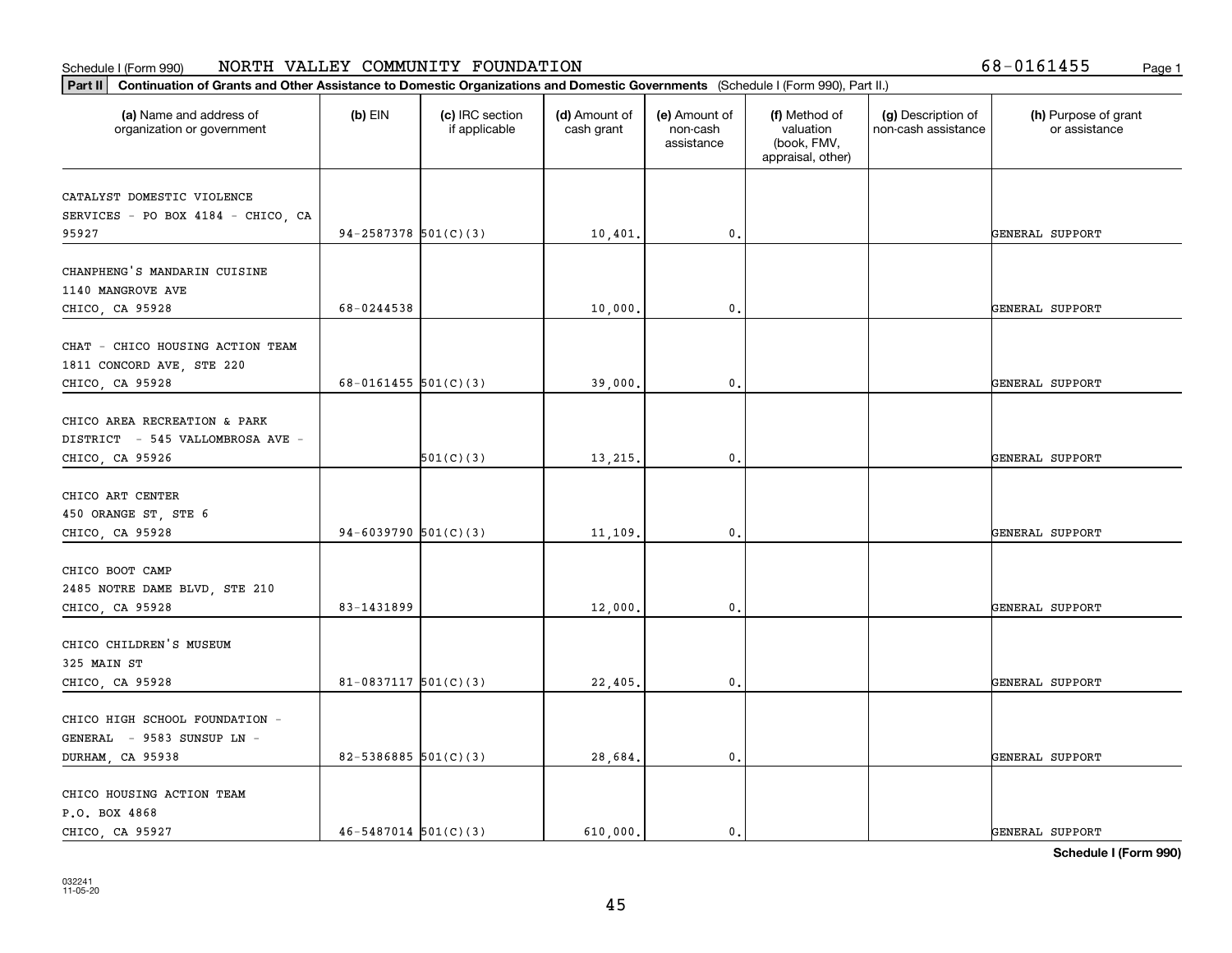| CHICO MEALS ON WHEELS TOTAL<br>94-1732875 $501(C)(3)$<br>10,000.<br>0.<br>46-3995884 GOVERNMENT<br>10,000.<br>0.<br>68-0386518 GOVERNMENT<br>$\mathbf{0}$ .<br>5,750.<br>47-3673682<br>10,000.<br>0.<br>$32 - 0087023$ 501(C)(3)<br>20,765.<br>0.<br>68-0459548 $501(C)(3)$<br>12,000.<br>0.<br>94-3089825 $501(C)(3)$<br>6, 147.<br>0.<br>94-6000308 CHICO CITY<br>$\mathbf{0}$ .<br>15,417. | (d) Amount of<br>(e) Amount of<br>(f) Method of<br>(g) Description of<br>(h) Purpose of grant<br>valuation<br>cash grant<br>non-cash<br>non-cash assistance<br>or assistance<br>(book, FMV,<br>assistance<br>appraisal, other) |  | $(b)$ EIN<br>(c) IRC section<br>if applicable | (a) Name and address of<br>organization or government |
|-----------------------------------------------------------------------------------------------------------------------------------------------------------------------------------------------------------------------------------------------------------------------------------------------------------------------------------------------------------------------------------------------|--------------------------------------------------------------------------------------------------------------------------------------------------------------------------------------------------------------------------------|--|-----------------------------------------------|-------------------------------------------------------|
|                                                                                                                                                                                                                                                                                                                                                                                               |                                                                                                                                                                                                                                |  |                                               |                                                       |
| CHICO, CA 95927<br>CHICO STATE CONSTRUCTION<br>MANAGEMENT EDUCATION FOUNDATION -<br>PO BOX 6961 - CHICO, CA 95927<br>CHICO STATE ENTERPRISES<br>25 MAIN ST, STE 203<br>CHICO, CA 95928<br>CHICO SUPPER CLUB, LLC DBA MOMONA                                                                                                                                                                   |                                                                                                                                                                                                                                |  |                                               | PO BOX 1662                                           |
|                                                                                                                                                                                                                                                                                                                                                                                               | GENERAL SUPPORT                                                                                                                                                                                                                |  |                                               |                                                       |
|                                                                                                                                                                                                                                                                                                                                                                                               |                                                                                                                                                                                                                                |  |                                               |                                                       |
|                                                                                                                                                                                                                                                                                                                                                                                               |                                                                                                                                                                                                                                |  |                                               |                                                       |
|                                                                                                                                                                                                                                                                                                                                                                                               | GENERAL SUPPORT                                                                                                                                                                                                                |  |                                               |                                                       |
|                                                                                                                                                                                                                                                                                                                                                                                               |                                                                                                                                                                                                                                |  |                                               |                                                       |
|                                                                                                                                                                                                                                                                                                                                                                                               |                                                                                                                                                                                                                                |  |                                               |                                                       |
|                                                                                                                                                                                                                                                                                                                                                                                               | GENERAL SUPPORT                                                                                                                                                                                                                |  |                                               |                                                       |
| 230 W 3RD ST<br>CHICO, CA 95928<br>CHICO THEATER COMPANY<br>166 EATON RD, STE F<br>CHICO, CA 95973<br>CHILDREN'S CHOIR OF CHICO<br>1962 MANGROVE AVE, STE 381<br>CHICO, CA 95926<br>CHILDREN'S HOPE FOSTER FAMILY<br>AGENCY - 567A VIRGINIA ST -<br>GRIDLEY, CA 95948<br>CITY OF CHICO - PARKS DIVISION<br>P.O. BOX 3420<br>CHICO, CA 95927<br>COHASSET COMMUNITY ASSOCIATION,                |                                                                                                                                                                                                                                |  |                                               |                                                       |
|                                                                                                                                                                                                                                                                                                                                                                                               |                                                                                                                                                                                                                                |  |                                               |                                                       |
|                                                                                                                                                                                                                                                                                                                                                                                               | GENERAL SUPPORT                                                                                                                                                                                                                |  |                                               |                                                       |
|                                                                                                                                                                                                                                                                                                                                                                                               |                                                                                                                                                                                                                                |  |                                               |                                                       |
|                                                                                                                                                                                                                                                                                                                                                                                               |                                                                                                                                                                                                                                |  |                                               |                                                       |
|                                                                                                                                                                                                                                                                                                                                                                                               |                                                                                                                                                                                                                                |  |                                               |                                                       |
|                                                                                                                                                                                                                                                                                                                                                                                               | GENERAL SUPPORT                                                                                                                                                                                                                |  |                                               |                                                       |
|                                                                                                                                                                                                                                                                                                                                                                                               |                                                                                                                                                                                                                                |  |                                               |                                                       |
|                                                                                                                                                                                                                                                                                                                                                                                               |                                                                                                                                                                                                                                |  |                                               |                                                       |
|                                                                                                                                                                                                                                                                                                                                                                                               | GENERAL SUPPORT                                                                                                                                                                                                                |  |                                               |                                                       |
|                                                                                                                                                                                                                                                                                                                                                                                               |                                                                                                                                                                                                                                |  |                                               |                                                       |
|                                                                                                                                                                                                                                                                                                                                                                                               |                                                                                                                                                                                                                                |  |                                               |                                                       |
|                                                                                                                                                                                                                                                                                                                                                                                               |                                                                                                                                                                                                                                |  |                                               |                                                       |
|                                                                                                                                                                                                                                                                                                                                                                                               | GENERAL SUPPORT                                                                                                                                                                                                                |  |                                               |                                                       |
|                                                                                                                                                                                                                                                                                                                                                                                               |                                                                                                                                                                                                                                |  |                                               |                                                       |
|                                                                                                                                                                                                                                                                                                                                                                                               |                                                                                                                                                                                                                                |  |                                               |                                                       |
|                                                                                                                                                                                                                                                                                                                                                                                               | GENERAL SUPPORT                                                                                                                                                                                                                |  |                                               |                                                       |
|                                                                                                                                                                                                                                                                                                                                                                                               |                                                                                                                                                                                                                                |  |                                               |                                                       |
|                                                                                                                                                                                                                                                                                                                                                                                               |                                                                                                                                                                                                                                |  |                                               | INC. - 11 MAPLE CREEK RANCH RD -                      |
| $23 - 7074359$ 501(C)(3)<br>10,000.<br>CHICO, CA 95973<br>0.                                                                                                                                                                                                                                                                                                                                  | GENERAL SUPPORT                                                                                                                                                                                                                |  |                                               |                                                       |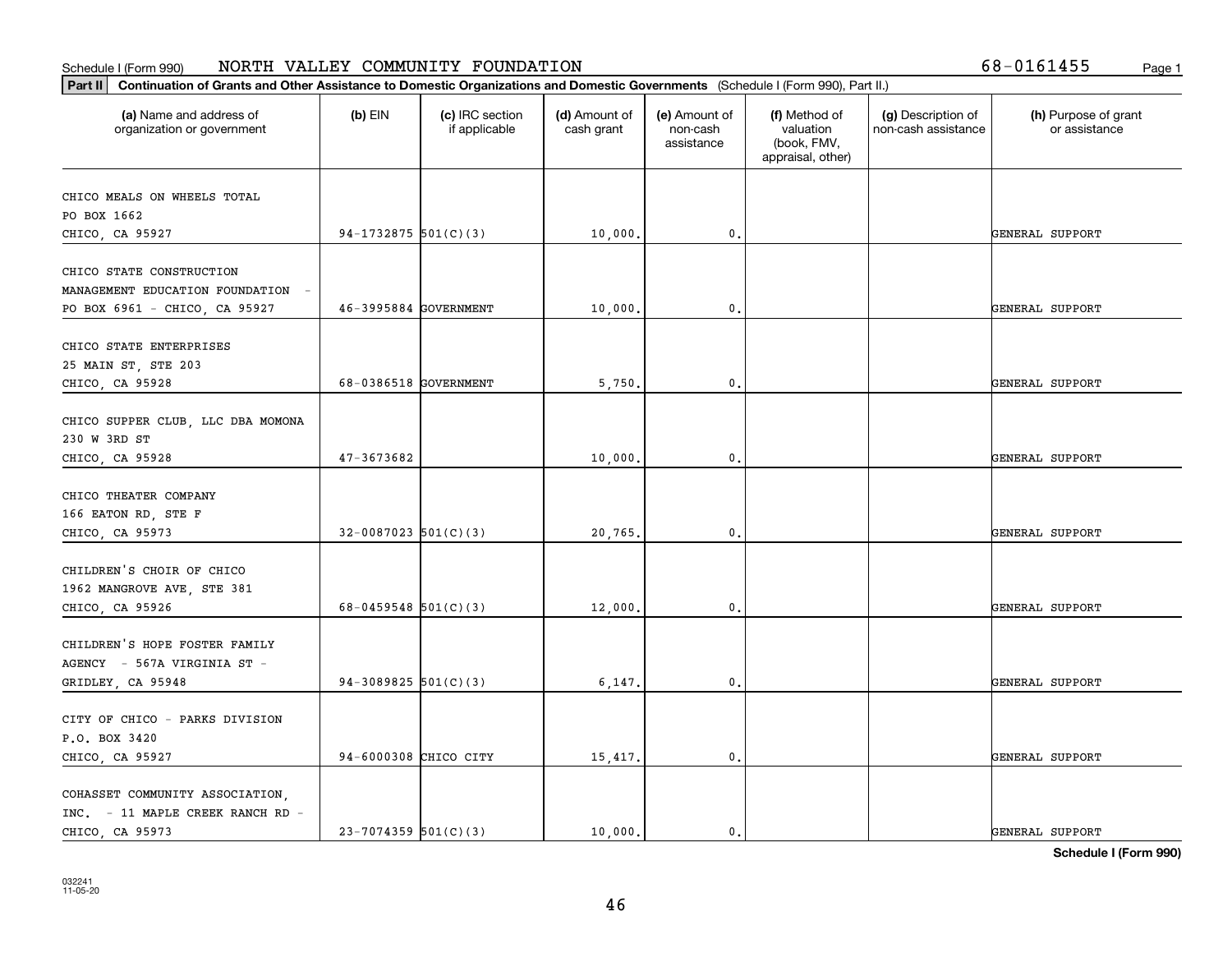|  |  | $8 - 0161455$ | Page |
|--|--|---------------|------|
|  |  |               |      |

| (a) Name and address of<br>organization or government      | $(b)$ EIN                | (c) IRC section<br>if applicable | (d) Amount of<br>cash grant | (e) Amount of<br>non-cash<br>assistance | (f) Method of<br>valuation<br>(book, FMV,<br>appraisal, other) | (g) Description of<br>non-cash assistance | (h) Purpose of grant<br>or assistance |
|------------------------------------------------------------|--------------------------|----------------------------------|-----------------------------|-----------------------------------------|----------------------------------------------------------------|-------------------------------------------|---------------------------------------|
| COMMUNITY ACTION AGENCY OF BUTTE                           |                          |                                  |                             |                                         |                                                                |                                           |                                       |
| COUNTY, INC. - PO BOX 6369 -                               |                          |                                  |                             |                                         |                                                                |                                           |                                       |
| CHICO, CA 95927                                            | 94-1640546 $501(C)(3)$   |                                  | 41,073.                     | 0.                                      |                                                                |                                           | GENERAL SUPPORT                       |
| CONNECTING POINT                                           |                          |                                  |                             |                                         |                                                                |                                           |                                       |
| 208 SUTTON WAY                                             |                          |                                  |                             |                                         |                                                                |                                           |                                       |
| GRASS VALLEY, CA 95945                                     | $81 - 4391775$ 501(C)(3) |                                  | 90,000,                     | $\mathfrak{o}$ .                        |                                                                |                                           | GENERAL SUPPORT                       |
|                                                            |                          |                                  |                             |                                         |                                                                |                                           |                                       |
| COVID-19 LOCAL RESTAURANTS, LOCAL                          |                          |                                  |                             |                                         |                                                                |                                           |                                       |
| NEEDS FUND - 1811 CONCORD AVE<br>STE 220 - CHICO, CA 95928 | 68-0161455 $501(C)(3)$   |                                  | 23,000.                     | $\mathfrak o$ .                         |                                                                |                                           | GENERAL SUPPORT                       |
|                                                            |                          |                                  |                             |                                         |                                                                |                                           |                                       |
| CRAZY HORSE SALOON                                         |                          |                                  |                             |                                         |                                                                |                                           |                                       |
| 303 MAIN ST                                                |                          |                                  |                             |                                         |                                                                |                                           |                                       |
| CHICO, CA 95928                                            | 68-0360419               |                                  | 25,000.                     | 0.                                      |                                                                |                                           | GENERAL SUPPORT                       |
|                                                            |                          |                                  |                             |                                         |                                                                |                                           |                                       |
| CRUSH RESTAURANT                                           |                          |                                  |                             |                                         |                                                                |                                           |                                       |
| 201 BROADWAY ST, STE 200                                   |                          |                                  |                             |                                         |                                                                |                                           |                                       |
| CHICO, CA 95926                                            | 26-1087464               |                                  | 46,500.                     | $\mathbf{0}$                            |                                                                |                                           | GENERAL SUPPORT                       |
|                                                            |                          |                                  |                             |                                         |                                                                |                                           |                                       |
| CSU, CHICO UNIVERSITY FOUNDATION                           |                          |                                  |                             |                                         |                                                                |                                           |                                       |
| CALIFORNIA STATE UNIVERSITY                                |                          |                                  |                             |                                         |                                                                |                                           |                                       |
| CHICO, CA 95929                                            | 95-1230865 GOVERNMENT    |                                  | 8,400.                      | $\mathfrak{o}$ .                        |                                                                |                                           | GENERAL SUPPORT                       |
| CUPERTINO VETERANS MEMORIAL                                |                          |                                  |                             |                                         |                                                                |                                           |                                       |
| PO BOX 535                                                 |                          |                                  |                             |                                         |                                                                |                                           |                                       |
| CUPERTINO, CA 95015                                        | $57-1233570$ $501(C)(3)$ |                                  | 54,120.                     | $\mathfrak{o}$ .                        |                                                                |                                           | GENERAL SUPPORT                       |
|                                                            |                          |                                  |                             |                                         |                                                                |                                           |                                       |
| DAYCAMP COFFEE                                             |                          |                                  |                             |                                         |                                                                |                                           |                                       |
| 1925 MARKET PL, STE 150                                    |                          |                                  |                             |                                         |                                                                |                                           |                                       |
| CHICO, CA 95928                                            | 83-1987567               |                                  | 15,060.                     | $\mathbf 0$ .                           |                                                                |                                           | GENERAL SUPPORT                       |
|                                                            |                          |                                  |                             |                                         |                                                                |                                           |                                       |
| DIAMOND HORSES, INC., DBA DIAMOND                          |                          |                                  |                             |                                         |                                                                |                                           |                                       |
| W. WESTERN WEAR $-181$ E 2ND ST $-$                        |                          |                                  |                             |                                         |                                                                |                                           |                                       |
| CHICO, CA 95928                                            | 68-0351485               |                                  | 12,000.                     | $\mathfrak{o}$ .                        |                                                                |                                           | GENERAL SUPPORT                       |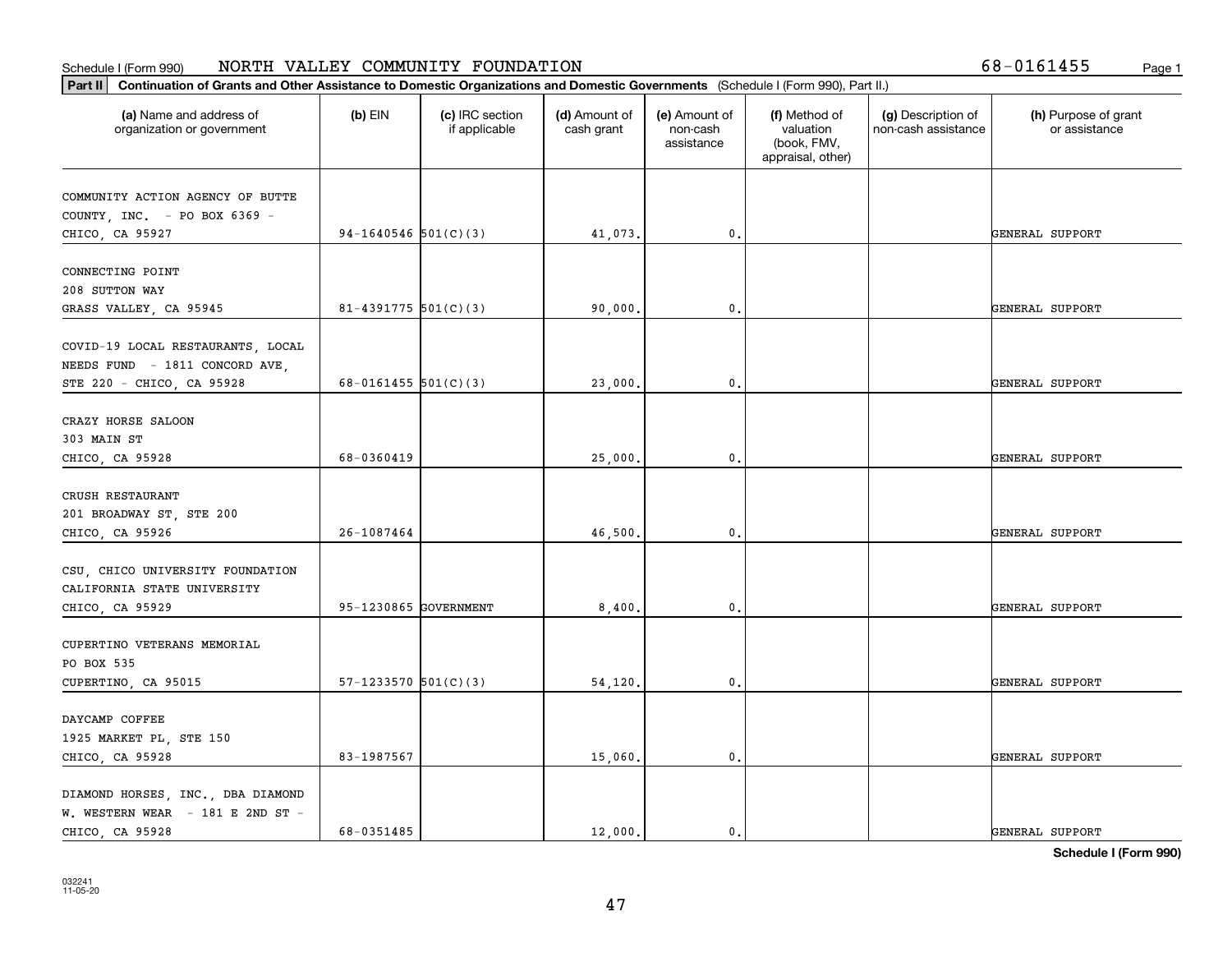| Part II   Continuation of Grants and Other Assistance to Domestic Organizations and Domestic Governments (Schedule I (Form 990), Part II.) |                          |                                  |                             |                                         |                                                                |                                           |                                       |
|--------------------------------------------------------------------------------------------------------------------------------------------|--------------------------|----------------------------------|-----------------------------|-----------------------------------------|----------------------------------------------------------------|-------------------------------------------|---------------------------------------|
| (a) Name and address of<br>organization or government                                                                                      | $(b)$ EIN                | (c) IRC section<br>if applicable | (d) Amount of<br>cash grant | (e) Amount of<br>non-cash<br>assistance | (f) Method of<br>valuation<br>(book, FMV,<br>appraisal, other) | (g) Description of<br>non-cash assistance | (h) Purpose of grant<br>or assistance |
| ELITE RESTAURANT MANAGEMENT GROUP,                                                                                                         |                          |                                  |                             |                                         |                                                                |                                           |                                       |
| INC. DBA: GRIDLEY GRILL & CRAB                                                                                                             |                          |                                  |                             |                                         |                                                                |                                           |                                       |
| SHACK - 1045 HAZEL ST - GRIDLEY,                                                                                                           |                          |                                  |                             |                                         |                                                                |                                           |                                       |
| CA 95948                                                                                                                                   | 84-2245584               |                                  | 10,500.                     | $\mathbf{0}$ .                          |                                                                |                                           | GENERAL SUPPORT                       |
| EMPOWER TEHAMA                                                                                                                             |                          |                                  |                             |                                         |                                                                |                                           |                                       |
| 151 SALE LN                                                                                                                                |                          |                                  |                             |                                         |                                                                |                                           |                                       |
| RED BLUFF, CA 96080                                                                                                                        | 68-0330191 $501(C)(3)$   |                                  | 20,300                      | $^{\circ}$ .                            |                                                                |                                           | GENERAL SUPPORT                       |
|                                                                                                                                            |                          |                                  |                             |                                         |                                                                |                                           |                                       |
| ENCHANTED PLAY INFANT & PRESCHOOL                                                                                                          |                          |                                  |                             |                                         |                                                                |                                           |                                       |
| CENTER, LLC - 5 AUBURN CREST CT -                                                                                                          |                          |                                  |                             |                                         |                                                                |                                           |                                       |
| CHICO, CA 95973                                                                                                                            | $46 - 3670327$           |                                  | 11,000.                     | $\mathbf 0$ .                           |                                                                |                                           | GENERAL SUPPORT                       |
| ENLOE FOUNDATION                                                                                                                           |                          |                                  |                             |                                         |                                                                |                                           |                                       |
| 249 W SIXTH AVE                                                                                                                            |                          |                                  |                             |                                         |                                                                |                                           |                                       |
| CHICO, CA 95926                                                                                                                            | 94-2985552 $501(C)(3)$   |                                  | 811,000.                    | 0.                                      |                                                                |                                           | GENERAL SUPPORT                       |
|                                                                                                                                            |                          |                                  |                             |                                         |                                                                |                                           |                                       |
| ENVEE HAIR STUDIO                                                                                                                          |                          |                                  |                             |                                         |                                                                |                                           |                                       |
| 260 E 1ST ST                                                                                                                               |                          |                                  |                             |                                         |                                                                |                                           |                                       |
| CHICO, CA 95928                                                                                                                            | 56-8794911               |                                  | 6,500                       | $\mathfrak o$ .                         |                                                                |                                           | GENERAL SUPPORT                       |
|                                                                                                                                            |                          |                                  |                             |                                         |                                                                |                                           |                                       |
| EVERYBODY HEALTHY BODY                                                                                                                     |                          |                                  |                             |                                         |                                                                |                                           |                                       |
| PO BOX 6956                                                                                                                                |                          |                                  |                             |                                         |                                                                |                                           |                                       |
| CHICO, CA 95927                                                                                                                            | 81-2128927 $501(C)(3)$   |                                  | 125,000.                    | 0.                                      |                                                                |                                           | GENERAL SUPPORT                       |
| <b>FARMERS SKILLET</b>                                                                                                                     |                          |                                  |                             |                                         |                                                                |                                           |                                       |
| 690 RIO LINDO                                                                                                                              |                          |                                  |                             |                                         |                                                                |                                           |                                       |
| CHICO, CA 95926                                                                                                                            | 47-4394982               |                                  | 18,000.                     | $\mathbf{0}$ .                          |                                                                |                                           | GENERAL SUPPORT                       |
|                                                                                                                                            |                          |                                  |                             |                                         |                                                                |                                           |                                       |
| FEATHER RIVER CENTER                                                                                                                       |                          |                                  |                             |                                         |                                                                |                                           |                                       |
| 2485 NOTRE DAME BL, STE 370                                                                                                                |                          |                                  |                             |                                         |                                                                |                                           |                                       |
| CHICO, CA 95928                                                                                                                            | $82 - 3383740$ 501(C)(3) |                                  | 25,000.                     | $\mathfrak o$ .                         |                                                                |                                           | GENERAL SUPPORT                       |
|                                                                                                                                            |                          |                                  |                             |                                         |                                                                |                                           |                                       |
| FEATHER RIVER HEALTH CENTER                                                                                                                |                          |                                  |                             |                                         |                                                                |                                           |                                       |
| 5125 SKYWAY                                                                                                                                |                          |                                  |                             |                                         |                                                                |                                           |                                       |
| PARADISE, CA 95969                                                                                                                         |                          | 501(C)(3)                        | 13, 215.                    | $\mathbf{0}$ .                          |                                                                |                                           | GENERAL SUPPORT                       |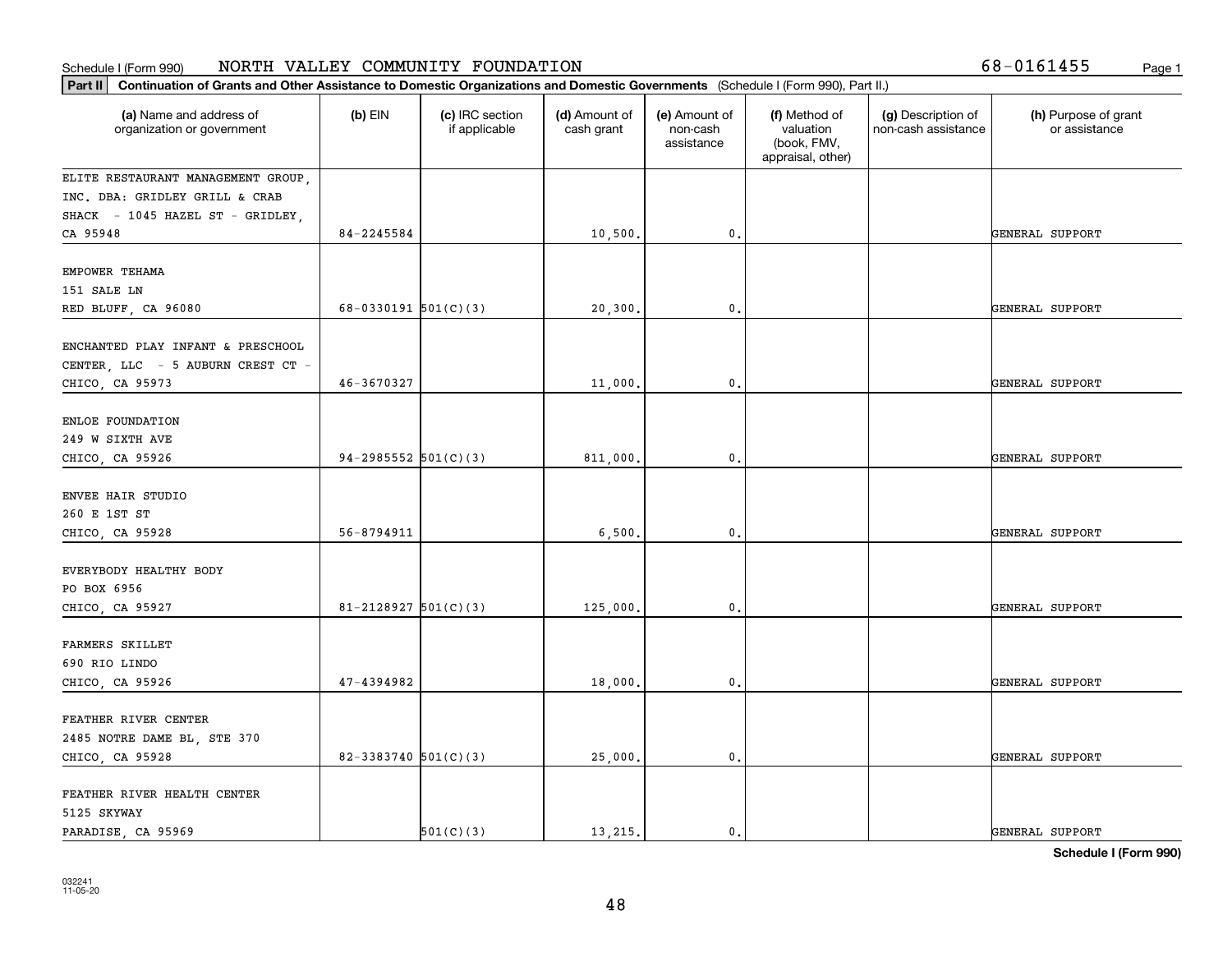| Part II   Continuation of Grants and Other Assistance to Domestic Organizations and Domestic Governments (Schedule I (Form 990), Part II.) |                            |                                  |                             |                                         |                                                                |                                           |                                       |  |  |
|--------------------------------------------------------------------------------------------------------------------------------------------|----------------------------|----------------------------------|-----------------------------|-----------------------------------------|----------------------------------------------------------------|-------------------------------------------|---------------------------------------|--|--|
| (a) Name and address of<br>organization or government                                                                                      | $(b)$ EIN                  | (c) IRC section<br>if applicable | (d) Amount of<br>cash grant | (e) Amount of<br>non-cash<br>assistance | (f) Method of<br>valuation<br>(book, FMV,<br>appraisal, other) | (g) Description of<br>non-cash assistance | (h) Purpose of grant<br>or assistance |  |  |
| FEATHER RIVER LAND TRUST                                                                                                                   |                            |                                  |                             |                                         |                                                                |                                           |                                       |  |  |
| PO BOX 1826                                                                                                                                |                            |                                  |                             |                                         |                                                                |                                           |                                       |  |  |
| QUINCY, CA 95971                                                                                                                           | 68-0449687 $501(C)(3)$     |                                  | 10,000.                     | $\mathbf{0}$ .                          |                                                                |                                           | GENERAL SUPPORT                       |  |  |
| FEEDING AMERICA                                                                                                                            |                            |                                  |                             |                                         |                                                                |                                           |                                       |  |  |
| 161 N CLARK ST, STE 700                                                                                                                    |                            |                                  |                             |                                         |                                                                |                                           |                                       |  |  |
| CHICAGO, IL 60601                                                                                                                          | $36-3673599$ $501(C)(3)$   |                                  | 10,000.                     | 0.                                      |                                                                |                                           | GENERAL SUPPORT                       |  |  |
|                                                                                                                                            |                            |                                  |                             |                                         |                                                                |                                           |                                       |  |  |
| FIRST BAPTIST CHURCH OF PARADISE<br>6500 CLARK RD                                                                                          |                            |                                  |                             |                                         |                                                                |                                           |                                       |  |  |
| PARADISE, CA 95969                                                                                                                         | $94-6069488$ 501(C)(3)     |                                  | 15,000.                     | 0.                                      |                                                                |                                           | GENERAL SUPPORT                       |  |  |
|                                                                                                                                            |                            |                                  |                             |                                         |                                                                |                                           |                                       |  |  |
| FLEET FEET CHICO                                                                                                                           |                            |                                  |                             |                                         |                                                                |                                           |                                       |  |  |
| 241 MAIN ST                                                                                                                                |                            |                                  |                             |                                         |                                                                |                                           |                                       |  |  |
| CHICO, CA 95928                                                                                                                            | 47-1727283                 |                                  | 6,500.                      | 0.                                      |                                                                |                                           | GENERAL SUPPORT                       |  |  |
|                                                                                                                                            |                            |                                  |                             |                                         |                                                                |                                           |                                       |  |  |
| FOR ELYSE, INC.                                                                                                                            |                            |                                  |                             |                                         |                                                                |                                           |                                       |  |  |
| 228 BROADWAY ST                                                                                                                            |                            |                                  |                             |                                         |                                                                |                                           |                                       |  |  |
| CHICO, CA 95928                                                                                                                            | 26-0407356                 |                                  | 10,000.                     | 0.                                      |                                                                |                                           | GENERAL SUPPORT                       |  |  |
|                                                                                                                                            |                            |                                  |                             |                                         |                                                                |                                           |                                       |  |  |
| FOUR WINDS OF INDIAN EDUCATION                                                                                                             |                            |                                  |                             |                                         |                                                                |                                           |                                       |  |  |
| 2345 FAIR ST                                                                                                                               |                            |                                  |                             |                                         |                                                                |                                           |                                       |  |  |
| CHICO, CA 95926                                                                                                                            | $94-3152368$ $501(C)(3)$   |                                  | 10,700.                     | 0.                                      |                                                                |                                           | GENERAL SUPPORT                       |  |  |
|                                                                                                                                            |                            |                                  |                             |                                         |                                                                |                                           |                                       |  |  |
| FRESH TWISTED CAFE, INC.                                                                                                                   |                            |                                  |                             |                                         |                                                                |                                           |                                       |  |  |
| 156 EATON RD, STE E                                                                                                                        |                            |                                  |                             |                                         |                                                                |                                           |                                       |  |  |
| CHICO, CA 95973                                                                                                                            | 81-4824655                 |                                  | 5,500.                      | 0.                                      |                                                                |                                           | GENERAL SUPPORT                       |  |  |
|                                                                                                                                            |                            |                                  |                             |                                         |                                                                |                                           |                                       |  |  |
| FROM THE GROUND UP FARMS, INC.                                                                                                             |                            |                                  |                             |                                         |                                                                |                                           |                                       |  |  |
| 1692 MANGROVE AVE, STE 105<br>CHICO, CA 95926                                                                                              | $46 - 4950188$ $501(C)(3)$ |                                  | 136,689.                    | 0.                                      |                                                                |                                           | GENERAL SUPPORT                       |  |  |
|                                                                                                                                            |                            |                                  |                             |                                         |                                                                |                                           |                                       |  |  |
| FUNLAND / CAL SKATE CHICO                                                                                                                  |                            |                                  |                             |                                         |                                                                |                                           |                                       |  |  |
| 2465 CARMICHAEL DR                                                                                                                         |                            |                                  |                             |                                         |                                                                |                                           |                                       |  |  |
| CHICO, CA 95928                                                                                                                            | 46-0498027                 |                                  | 35,000.                     | $\mathbf{0}$ .                          |                                                                |                                           | GENERAL SUPPORT                       |  |  |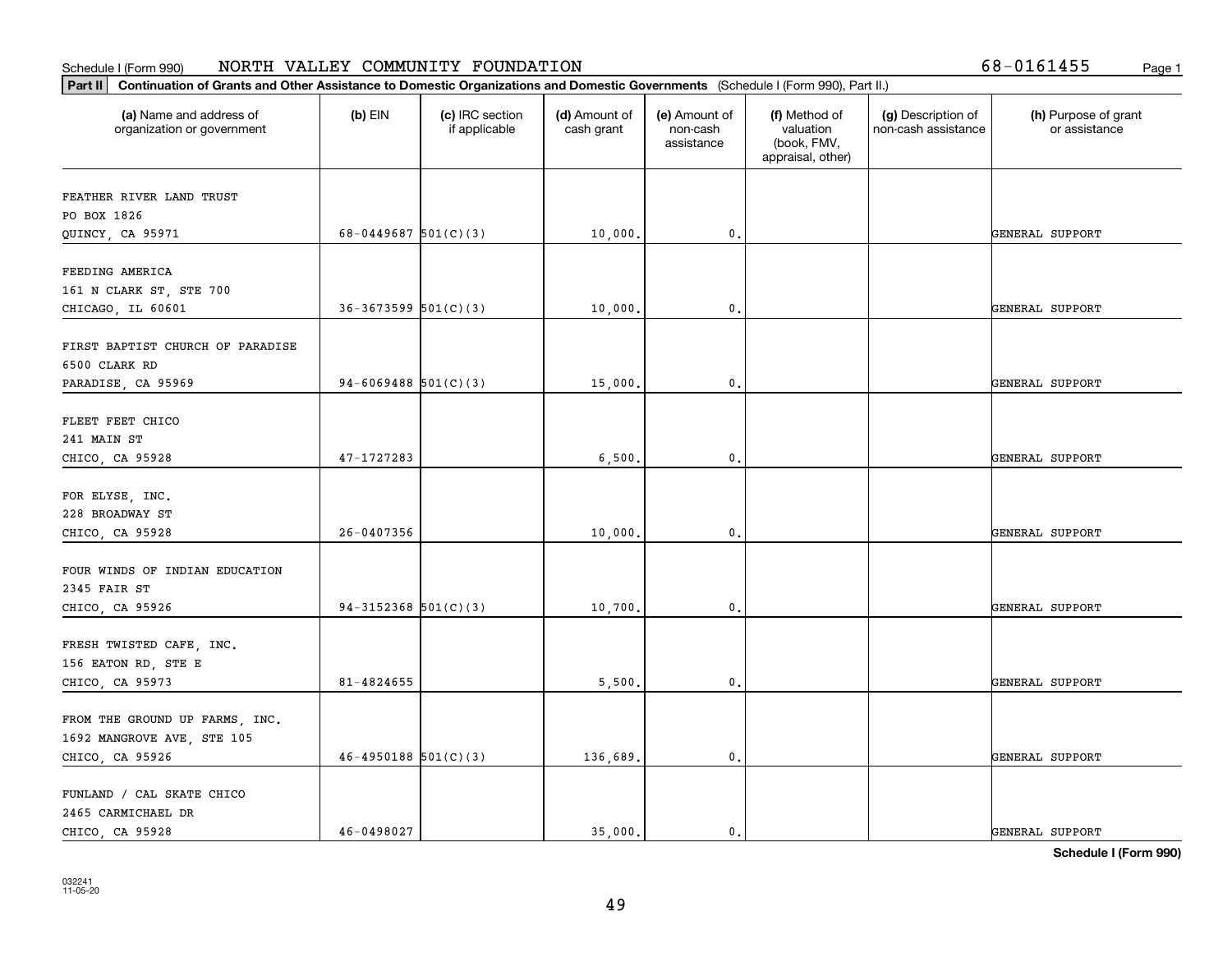|  |  |  | 58-0161455 |  |
|--|--|--|------------|--|
|--|--|--|------------|--|

| Continuation of Grants and Other Assistance to Domestic Organizations and Domestic Governments (Schedule I (Form 990), Part II.)<br>Part II |                          |                                  |                             |                                         |                                                                |                                           |                                       |
|---------------------------------------------------------------------------------------------------------------------------------------------|--------------------------|----------------------------------|-----------------------------|-----------------------------------------|----------------------------------------------------------------|-------------------------------------------|---------------------------------------|
| (a) Name and address of<br>organization or government                                                                                       | $(b)$ EIN                | (c) IRC section<br>if applicable | (d) Amount of<br>cash grant | (e) Amount of<br>non-cash<br>assistance | (f) Method of<br>valuation<br>(book, FMV,<br>appraisal, other) | (g) Description of<br>non-cash assistance | (h) Purpose of grant<br>or assistance |
| GAUTAM AND SCOTT, INC. DBA ARGUS<br>BAR AND PATIO - 3451 SHADOWTREE LN<br>- CHICO, CA 95928                                                 | 61-1689874               |                                  | 10,000.                     | 0.                                      |                                                                |                                           | GENERAL SUPPORT                       |
| GLENN COUNTY OFFICE OF EMERGENCY<br>SERVICES - 543 W OAK ST -<br>WILLOWS, CA 95988                                                          |                          | <b>GOVERNMENT</b>                | 10,000.                     | 0.                                      |                                                                |                                           | GENERAL SUPPORT                       |
| GREAT HARVEST BREAD CO.<br>1223 MANGROVE AVE<br>CHICO, CA 95926                                                                             | 46-4632566               |                                  | 120,000.                    | $\mathbf{0}$                            |                                                                |                                           | GENERAL SUPPORT                       |
| GRID ALTERNATIVES<br>3860 MORROW LN, STE A<br>CHICO, CA 95928                                                                               | $47-2700073$ 501(C)(3)   |                                  | 100,000.                    | 0.                                      |                                                                |                                           | GENERAL SUPPORT                       |
| HABITAT FOR HUMANITY OF BUTTE<br>COUNTY - PO BOX 3073 - CHICO, CA<br>95927                                                                  | $68-0262142$ 501(C)(3)   |                                  | 282,484.                    | 0.                                      |                                                                |                                           | GENERAL SUPPORT                       |
| HAPPY DAY RESTAURANT<br>14455 SKYWAY<br>MAGALIA, CA 95954                                                                                   | 83-1215515               |                                  | 15,000.                     | 0.                                      |                                                                |                                           | GENERAL SUPPORT                       |
| HAWAII AUDUBON SOCIETY<br>850 RICHARDS ST, STE 505<br>HONOLULU, HI 96813                                                                    |                          | 501(C)(3)                        | 18,000.                     | 0.                                      |                                                                |                                           | GENERAL SUPPORT                       |
| HEARTSTRINGS COUNSELING<br>6135 KING RD, STE D<br>LOOMIS, CA 95650                                                                          | $46 - 3525843$ 501(C)(3) |                                  | 63,486.                     | 0.                                      |                                                                |                                           | GENERAL SUPPORT                       |
| HEEL AND SOLE, INC.<br>708 MANGROVE AVE<br>CHICO, CA 95926                                                                                  | 86-1337273               |                                  | 16,000.                     | 0.                                      |                                                                |                                           | GENERAL SUPPORT                       |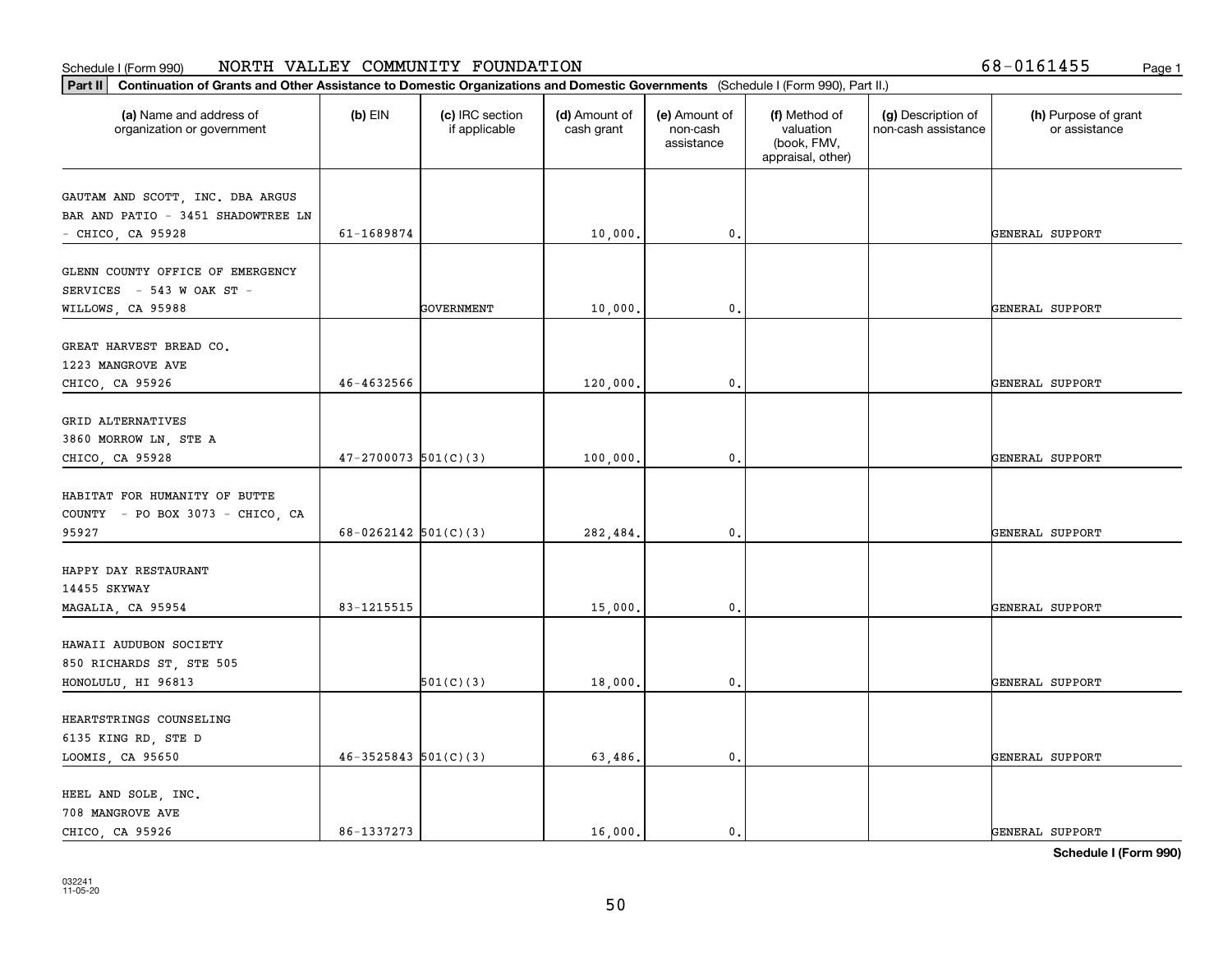| (a) Name and address of<br>organization or government      | $(b)$ EIN                  | (c) IRC section<br>if applicable | (d) Amount of<br>cash grant | (e) Amount of<br>non-cash<br>assistance | (f) Method of<br>valuation<br>(book, FMV,<br>appraisal, other) | (g) Description of<br>non-cash assistance | (h) Purpose of grant<br>or assistance |
|------------------------------------------------------------|----------------------------|----------------------------------|-----------------------------|-----------------------------------------|----------------------------------------------------------------|-------------------------------------------|---------------------------------------|
| HELP CENTRAL, INC. (BUTTE 211)                             |                            |                                  |                             |                                         |                                                                |                                           |                                       |
| 326 HUSS DR, STE 100                                       |                            |                                  |                             |                                         |                                                                |                                           |                                       |
| CHICO, CA 95928                                            | $45-3081764$ 501(C)(3)     |                                  | 19,717.                     | 0.                                      |                                                                |                                           | GENERAL SUPPORT                       |
|                                                            |                            |                                  |                             |                                         |                                                                |                                           |                                       |
| HELP CENTRAL, INC. (BUTTE-GLENN                            |                            |                                  |                             |                                         |                                                                |                                           |                                       |
| 211) - 326 HUSS DR, STE 100 -                              |                            |                                  |                             |                                         |                                                                |                                           |                                       |
| CHICO, CA 95928                                            | $45-3081764$ $501(C)(3)$   |                                  | 50,860.                     | 0.                                      |                                                                |                                           | GENERAL SUPPORT                       |
|                                                            |                            |                                  |                             |                                         |                                                                |                                           |                                       |
| HMONG CULTURAL CENTER OF BUTTE<br>COUNTY - P.O. BOX 2134 - |                            |                                  |                             |                                         |                                                                |                                           |                                       |
| OROVILLE, CA 95965                                         | 68-0463738 $501(C)(3)$     |                                  | 11,500.                     | 0.                                      |                                                                |                                           | GENERAL SUPPORT                       |
|                                                            |                            |                                  |                             |                                         |                                                                |                                           |                                       |
| HOMETECH CHARTER SCHOOL                                    |                            |                                  |                             |                                         |                                                                |                                           |                                       |
| 6249 SKYWAY                                                |                            |                                  |                             |                                         |                                                                |                                           |                                       |
| PARADISE, CA 95969                                         | $46 - 5726832$ $501(C)(3)$ |                                  | 8,400.                      | 0.                                      |                                                                |                                           | GENERAL SUPPORT                       |
|                                                            |                            |                                  |                             |                                         |                                                                |                                           |                                       |
| HONEY RUN COVERED BRIDGE                                   |                            |                                  |                             |                                         |                                                                |                                           |                                       |
| ASSOCIATION - 5357 NIMSHEW RUN LN                          |                            |                                  |                             |                                         |                                                                |                                           |                                       |
| $-$ CHICO, CA 95928                                        | $23 - 7052465$ 501(C)(3)   |                                  | 250,000.                    | 0.                                      |                                                                |                                           | GENERAL SUPPORT                       |
|                                                            |                            |                                  |                             |                                         |                                                                |                                           |                                       |
| HOPE CRISIS RESPONSE NETWORK, INC.                         |                            |                                  |                             |                                         |                                                                |                                           |                                       |
| P.O. BOX 1407<br>PARADISE, CA 95967                        | $35 - 2147808$ $501(C)(3)$ |                                  | 250,000.                    | 0.                                      |                                                                |                                           | GENERAL SUPPORT                       |
|                                                            |                            |                                  |                             |                                         |                                                                |                                           |                                       |
| HUGHES HARDWOODS                                           |                            |                                  |                             |                                         |                                                                |                                           |                                       |
| 13586 CA-99                                                |                            |                                  |                             |                                         |                                                                |                                           |                                       |
| CHICO, CA 95973                                            |                            |                                  | 5,004.                      | 0.                                      |                                                                |                                           | GENERAL SUPPORT                       |
|                                                            |                            |                                  |                             |                                         |                                                                |                                           |                                       |
| HYPE DANCE STUDIO                                          |                            |                                  |                             |                                         |                                                                |                                           |                                       |
| 1033 MANGROVE AVE                                          |                            |                                  |                             |                                         |                                                                |                                           |                                       |
| CHICO, CA 95926                                            | 20-0079028                 |                                  | 10,000.                     | 0.                                      |                                                                |                                           | GENERAL SUPPORT                       |
| IDEA FAB LAB                                               |                            |                                  |                             |                                         |                                                                |                                           |                                       |
| 603 ORANGE ST                                              |                            |                                  |                             |                                         |                                                                |                                           |                                       |
| CHICO, CA 95926                                            |                            |                                  | 9,862.                      | $\mathbf{0}$ .                          |                                                                |                                           | GENERAL SUPPORT                       |
|                                                            |                            |                                  |                             |                                         |                                                                |                                           |                                       |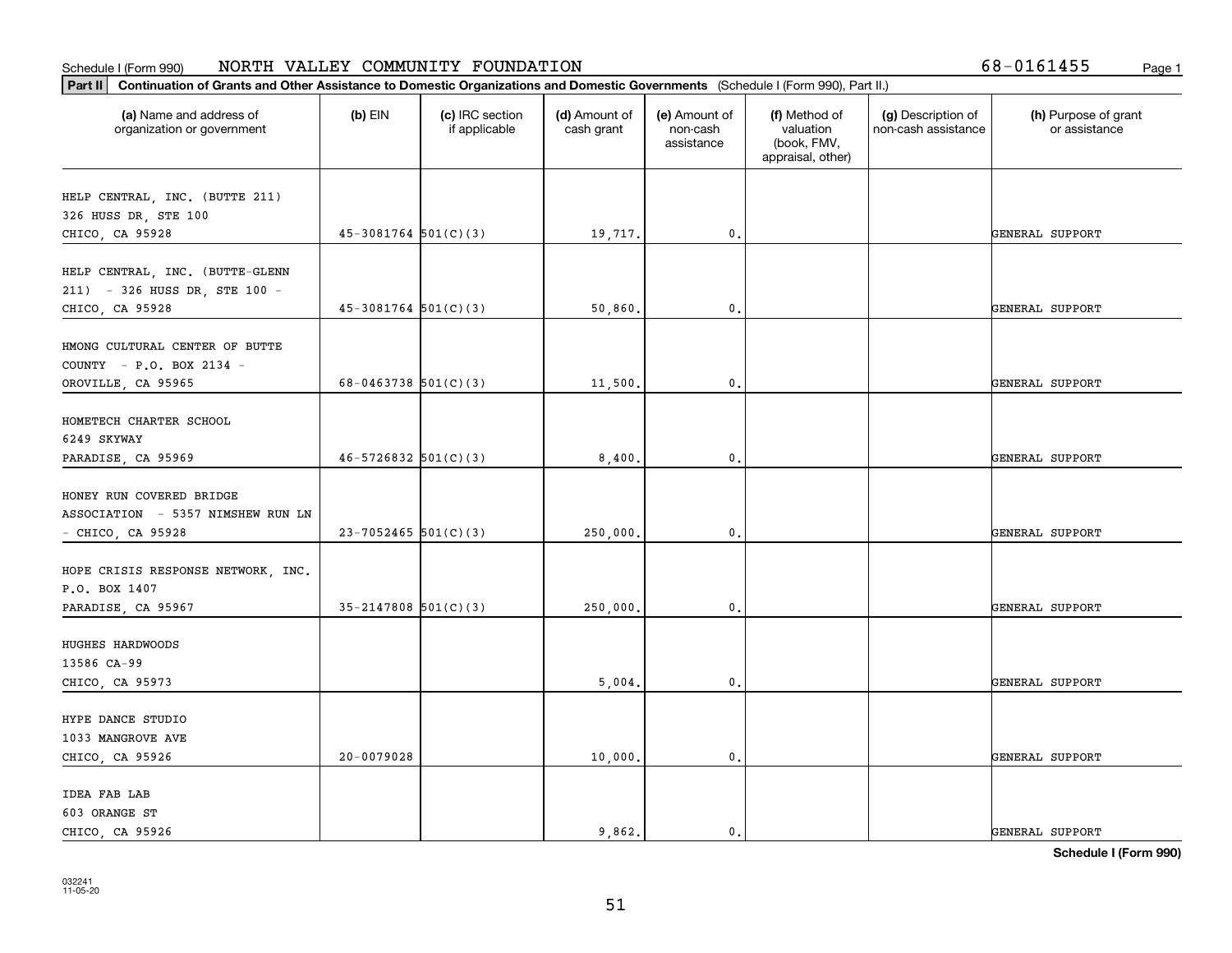| (a) Name and address of<br>organization or government | $(b)$ EIN                | (c) IRC section<br>if applicable | (d) Amount of<br>cash grant | (e) Amount of<br>non-cash<br>assistance | (f) Method of<br>valuation<br>(book, FMV,<br>appraisal, other) | (g) Description of<br>non-cash assistance | (h) Purpose of grant<br>or assistance |
|-------------------------------------------------------|--------------------------|----------------------------------|-----------------------------|-----------------------------------------|----------------------------------------------------------------|-------------------------------------------|---------------------------------------|
| INSPIRE SCHOOL OF ARTS & SCIENCES                     |                          |                                  |                             |                                         |                                                                |                                           |                                       |
| 335 W SACRAMENTO AVE                                  |                          |                                  |                             |                                         |                                                                |                                           |                                       |
| CHICO, CA 95926                                       | $82-0643502$ 501(C)(3)   |                                  | 38,712.                     | $\mathbf{0}$ .                          |                                                                |                                           | GENERAL SUPPORT                       |
| INTEGRATIVE MEDICAL CLINIC                            |                          |                                  |                             |                                         |                                                                |                                           |                                       |
| FOUNDATION - 175 CONCOURSE BLVD -                     |                          |                                  |                             |                                         |                                                                |                                           |                                       |
| SANTA ROSA, CA 95403                                  | $68 - 0445149$ 501(C)(3) |                                  | 13,000.                     | 0.                                      |                                                                |                                           | GENERAL SUPPORT                       |
| IRLEN INSTITUTE                                       |                          |                                  |                             |                                         |                                                                |                                           |                                       |
| 5380 VILLAGE RD                                       |                          |                                  |                             |                                         |                                                                |                                           |                                       |
| LONG BEACH, CA 90808                                  | $68 - 0161455$ 501(C)(3) |                                  | 8,023.                      | 0.                                      |                                                                |                                           | GENERAL SUPPORT                       |
|                                                       |                          |                                  |                             |                                         |                                                                |                                           |                                       |
| JAPANESE BLOSSOMS                                     |                          |                                  |                             |                                         |                                                                |                                           |                                       |
| 2995 ESPLANADE                                        |                          |                                  |                             |                                         |                                                                |                                           |                                       |
| CHICO, CA 95973                                       | 61-1770702               |                                  | 12,000.                     | $\mathbf 0$ .                           |                                                                |                                           | GENERAL SUPPORT                       |
| JESUS CENTER - JESUS PROVIDES OUR                     |                          |                                  |                             |                                         |                                                                |                                           |                                       |
| DAILY BREAD - 2255 FAIR ST -                          |                          |                                  |                             |                                         |                                                                |                                           |                                       |
| CHICO, CA 92958                                       | 68-0290819 $501(C)(3)$   |                                  | 3,915,284.                  | 0.                                      |                                                                |                                           | GENERAL SUPPORT                       |
| <b>JOES BAR</b>                                       |                          |                                  |                             |                                         |                                                                |                                           |                                       |
| PO BOX 9316                                           |                          |                                  |                             |                                         |                                                                |                                           |                                       |
| CHICO, CA 95927                                       | 94-2678871               |                                  | 10,000.                     | 0.                                      |                                                                |                                           | GENERAL SUPPORT                       |
| KALICO KITCHEN, INC.                                  |                          |                                  |                             |                                         |                                                                |                                           |                                       |
| 6 WILLIAMSBURG LN                                     |                          |                                  |                             |                                         |                                                                |                                           |                                       |
| CHICO, CA 95926                                       | 68-0235080               |                                  | 13,500.                     | 0.                                      |                                                                |                                           | GENERAL SUPPORT                       |
|                                                       |                          |                                  |                             |                                         |                                                                |                                           |                                       |
| KINDERS MEAT DELI BBQ                                 |                          |                                  |                             |                                         |                                                                |                                           |                                       |
| 1369 EAST AVE                                         |                          |                                  |                             |                                         |                                                                |                                           |                                       |
| CHICO, CA 95926                                       | 85-0487336               |                                  | 10,000.                     | 0.                                      |                                                                |                                           | GENERAL SUPPORT                       |
| KIRK'S JEWELRY                                        |                          |                                  |                             |                                         |                                                                |                                           |                                       |
| 246 W 3RD ST                                          |                          |                                  |                             |                                         |                                                                |                                           |                                       |
| CHICO, CA 95928                                       | 94-2672769               |                                  | 6,600.                      | $\mathbf{0}$ .                          |                                                                |                                           | GENERAL SUPPORT                       |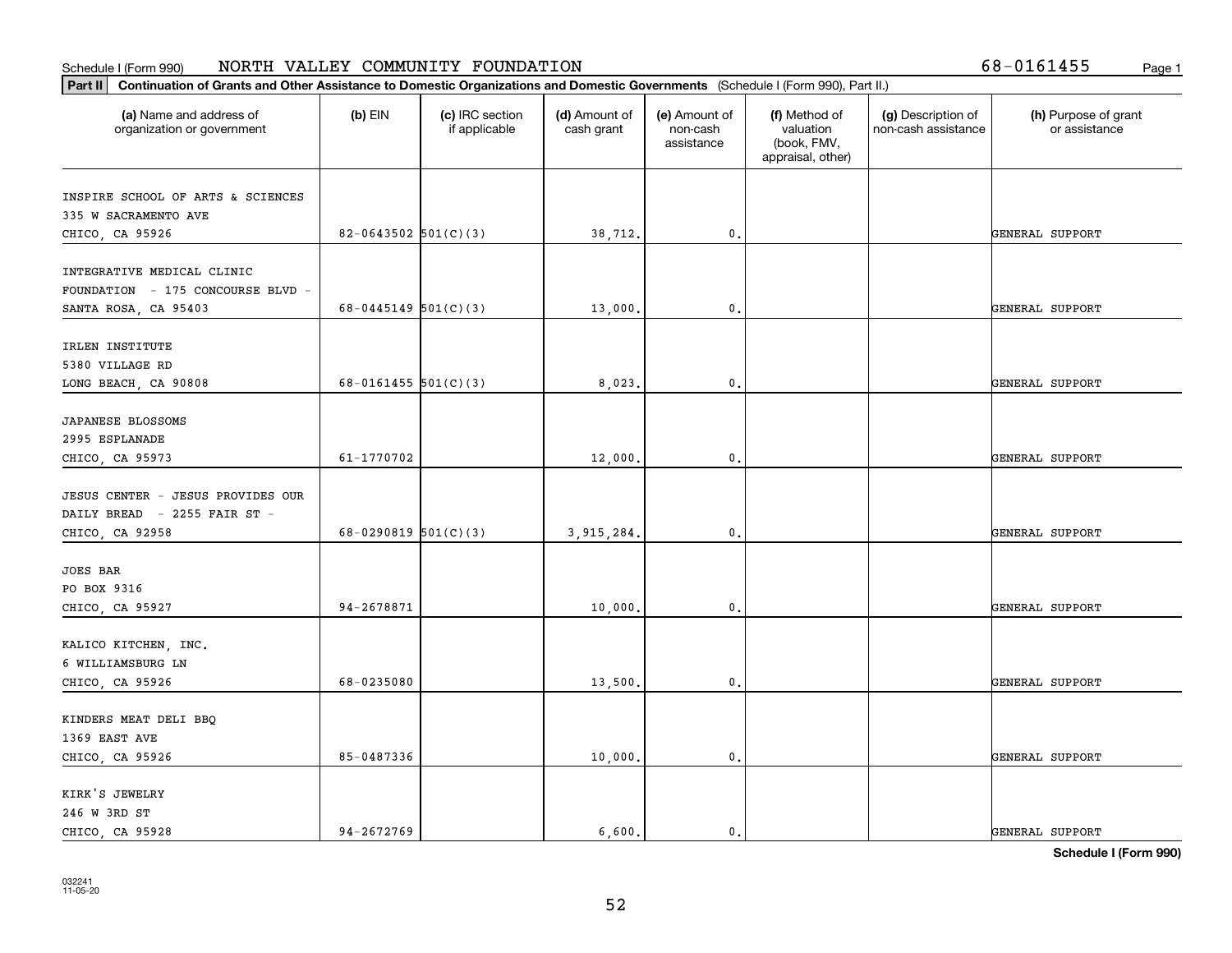| Part II   Continuation of Grants and Other Assistance to Domestic Organizations and Domestic Governments (Schedule I (Form 990), Part II.) |                          |                                  |                             |                                         |                                                                |                                           |                                       |
|--------------------------------------------------------------------------------------------------------------------------------------------|--------------------------|----------------------------------|-----------------------------|-----------------------------------------|----------------------------------------------------------------|-------------------------------------------|---------------------------------------|
| (a) Name and address of<br>organization or government                                                                                      | $(b)$ EIN                | (c) IRC section<br>if applicable | (d) Amount of<br>cash grant | (e) Amount of<br>non-cash<br>assistance | (f) Method of<br>valuation<br>(book, FMV,<br>appraisal, other) | (g) Description of<br>non-cash assistance | (h) Purpose of grant<br>or assistance |
| KONA'S                                                                                                                                     |                          |                                  |                             |                                         |                                                                |                                           |                                       |
| 138 MAIN ST                                                                                                                                |                          |                                  |                             |                                         |                                                                |                                           |                                       |
| CHICO, CA 95928                                                                                                                            | $51 - 0642943$           |                                  | 41,500.                     | $\mathbf{0}$ .                          |                                                                |                                           | GENERAL SUPPORT                       |
| LA COCINA ECONOMICA                                                                                                                        |                          |                                  |                             |                                         |                                                                |                                           |                                       |
| 905 WALL ST                                                                                                                                |                          |                                  |                             |                                         |                                                                |                                           |                                       |
| CHICO, CA 95928                                                                                                                            | 27-0312113               |                                  | 10,000.                     | 0.                                      |                                                                |                                           | GENERAL SUPPORT                       |
| LAKE MADRONE WATER DISTRICT                                                                                                                |                          |                                  |                             |                                         |                                                                |                                           |                                       |
| 12 STAR RD, PO BOX 703                                                                                                                     |                          |                                  |                             |                                         |                                                                |                                           |                                       |
| BERRY CREEK, CA 95916                                                                                                                      | 94-2495918 GOVERNMENT    |                                  | 125,000.                    | 0.                                      |                                                                |                                           | GENERAL SUPPORT                       |
|                                                                                                                                            |                          |                                  |                             |                                         |                                                                |                                           |                                       |
| LASSEN COUNTY HUMANE SOCIETY                                                                                                               |                          |                                  |                             |                                         |                                                                |                                           |                                       |
| PO BOX 1575                                                                                                                                |                          |                                  |                             |                                         |                                                                |                                           |                                       |
| SUSANVILLE, CA 96130                                                                                                                       | 68-0039583 $501(C)(3)$   |                                  | 6,104.                      | $\mathbf 0$ .                           |                                                                |                                           | GENERAL SUPPORT                       |
|                                                                                                                                            |                          |                                  |                             |                                         |                                                                |                                           |                                       |
| LASSEN COUNTY SEARCH AND RESCUE                                                                                                            |                          |                                  |                             |                                         |                                                                |                                           |                                       |
| PO BOX 171                                                                                                                                 |                          |                                  |                             |                                         |                                                                |                                           |                                       |
| SUSANVILLE, CA 96130<br>LEAGUE OF WOMEN VOTERS OF BUTTE                                                                                    | $94-2703145$ 501(C)(3)   |                                  | 6,104.                      | 0.                                      |                                                                |                                           | GENERAL SUPPORT                       |
|                                                                                                                                            |                          |                                  |                             |                                         |                                                                |                                           |                                       |
| COUNTY EDUCATION FUND - 1811                                                                                                               |                          |                                  |                             |                                         |                                                                |                                           |                                       |
| CONCORD AVE, STE 220 - CHICO, CA<br>95928                                                                                                  | $68 - 0161455$ 501(C)(3) |                                  | 5,555.                      | 0.                                      |                                                                |                                           | GENERAL SUPPORT                       |
|                                                                                                                                            |                          |                                  |                             |                                         |                                                                |                                           |                                       |
| LIFEWATER INTERNATIONAL                                                                                                                    |                          |                                  |                             |                                         |                                                                |                                           |                                       |
| PO BOX 3131                                                                                                                                |                          |                                  |                             |                                         |                                                                |                                           |                                       |
| SAN LUIS OBISPO, CA 93403                                                                                                                  | $95-3987142$ 501(C)(3)   |                                  | 24,000.                     | 0.                                      |                                                                |                                           | GENERAL SUPPORT                       |
|                                                                                                                                            |                          |                                  |                             |                                         |                                                                |                                           |                                       |
| LUTHERAN CHURCH OF THE GOOD                                                                                                                |                          |                                  |                             |                                         |                                                                |                                           |                                       |
| SHEPHERD - 1615 MORSE AVE -                                                                                                                |                          |                                  |                             |                                         |                                                                |                                           |                                       |
| SACRAMENTO, CA 95864                                                                                                                       |                          | 501(C)(3)                        | 14,000.                     | $\mathbf 0$ .                           |                                                                |                                           | GENERAL SUPPORT                       |
| LYDIA SCHULERUD PASS THROUGH                                                                                                               |                          |                                  |                             |                                         |                                                                |                                           |                                       |
| 1811 CONCORD AVE, STE 220                                                                                                                  |                          |                                  |                             |                                         |                                                                |                                           |                                       |
| CHICO, CA 95928                                                                                                                            | 68-0161455 $501(C)(3)$   |                                  | 31,003.                     | $\mathbf{0}$ .                          |                                                                |                                           | GENERAL SUPPORT                       |
|                                                                                                                                            |                          |                                  |                             |                                         |                                                                |                                           |                                       |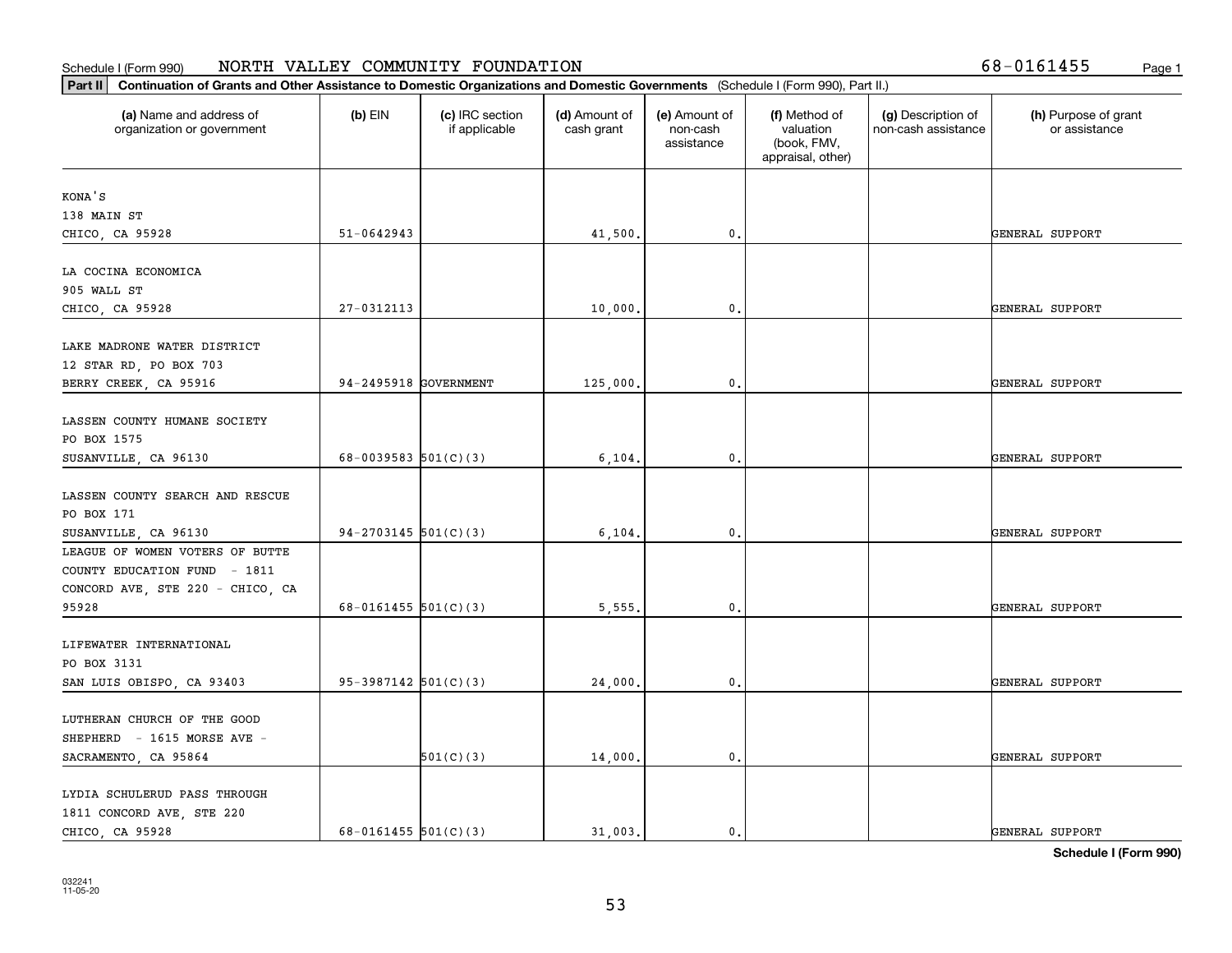| Part II   Continuation of Grants and Other Assistance to Domestic Organizations and Domestic Governments (Schedule I (Form 990), Part II.) |                            |                                  |                             |                                         |                                                                |                                           |                                       |  |  |
|--------------------------------------------------------------------------------------------------------------------------------------------|----------------------------|----------------------------------|-----------------------------|-----------------------------------------|----------------------------------------------------------------|-------------------------------------------|---------------------------------------|--|--|
| (a) Name and address of<br>organization or government                                                                                      | $(b)$ EIN                  | (c) IRC section<br>if applicable | (d) Amount of<br>cash grant | (e) Amount of<br>non-cash<br>assistance | (f) Method of<br>valuation<br>(book, FMV,<br>appraisal, other) | (g) Description of<br>non-cash assistance | (h) Purpose of grant<br>or assistance |  |  |
| MAGALIA COMMUNITY CHURCH                                                                                                                   |                            |                                  |                             |                                         |                                                                |                                           |                                       |  |  |
| PO BOX 165                                                                                                                                 |                            |                                  |                             |                                         |                                                                |                                           |                                       |  |  |
| MAGALIA, CA 95954                                                                                                                          | 68-0016199 $501(C)(3)$     |                                  | 53,000.                     | $\mathfrak{o}$ .                        |                                                                |                                           | GENERAL SUPPORT                       |  |  |
| MAGALIA COMMUNITY PARK                                                                                                                     |                            |                                  |                             |                                         |                                                                |                                           |                                       |  |  |
| P.O. BOX 203                                                                                                                               |                            |                                  |                             |                                         |                                                                |                                           |                                       |  |  |
| MAGALIA, CA 95954                                                                                                                          | $84-3751138$ $501(C)(3)$   |                                  | 50,000.                     | $\mathfrak{o}$ .                        |                                                                |                                           | GENERAL SUPPORT                       |  |  |
| MEDIC ALERT FOUNDATION OF TURLOCK                                                                                                          |                            |                                  |                             |                                         |                                                                |                                           |                                       |  |  |
| 101 LANDER AVE                                                                                                                             |                            |                                  |                             |                                         |                                                                |                                           |                                       |  |  |
| TURLOCK, CA 95380                                                                                                                          | $94-1494446$ 501(C)(3)     |                                  | 6, 104.                     | $\mathbf{0}$ .                          |                                                                |                                           | GENERAL SUPPORT                       |  |  |
|                                                                                                                                            |                            |                                  |                             |                                         |                                                                |                                           |                                       |  |  |
| MERCY HEALTH NORTH                                                                                                                         |                            |                                  |                             |                                         |                                                                |                                           |                                       |  |  |
| 2625 EDITH AVE. STE E                                                                                                                      |                            |                                  |                             |                                         |                                                                |                                           |                                       |  |  |
| REDDING, CA 96001                                                                                                                          | 94-3136799 $501(C)(3)$     |                                  | 30,000.                     | $\mathfrak{o}$ .                        |                                                                |                                           | GENERAL SUPPORT                       |  |  |
| MIKE'S GRANDE BURGER                                                                                                                       |                            |                                  |                             |                                         |                                                                |                                           |                                       |  |  |
| 2896 OLIVE HIGHWAY                                                                                                                         |                            |                                  |                             |                                         |                                                                |                                           |                                       |  |  |
| OROVILLE, CA 95966                                                                                                                         | 94-2548305                 |                                  | 12,000.                     | $\mathbf{0}$                            |                                                                |                                           | GENERAL SUPPORT                       |  |  |
|                                                                                                                                            |                            |                                  |                             |                                         |                                                                |                                           |                                       |  |  |
| MONDOS, INC. DBA MONDOS                                                                                                                    |                            |                                  |                             |                                         |                                                                |                                           |                                       |  |  |
| COFFEEHOUSE - 2582 E 20TH ST -                                                                                                             | 46-5286446                 |                                  |                             | $\mathfrak{o}$ .                        |                                                                |                                           |                                       |  |  |
| CHICO, CA 95928                                                                                                                            |                            |                                  | 10,000.                     |                                         |                                                                |                                           | GENERAL SUPPORT                       |  |  |
| NAKED LOUNGE                                                                                                                               |                            |                                  |                             |                                         |                                                                |                                           |                                       |  |  |
| 118 W 2ND ST                                                                                                                               |                            |                                  |                             |                                         |                                                                |                                           |                                       |  |  |
| CHICO, CA 95928                                                                                                                            | 85-2002149                 |                                  | 31,017.                     | $\mathfrak{o}$ .                        |                                                                |                                           | GENERAL SUPPORT                       |  |  |
|                                                                                                                                            |                            |                                  |                             |                                         |                                                                |                                           |                                       |  |  |
| NAZARENE COMPASSIONATE MINISTRIES,                                                                                                         |                            |                                  |                             |                                         |                                                                |                                           |                                       |  |  |
| INC. - 17001 PRAIRIE STAR PKWY -                                                                                                           |                            |                                  |                             |                                         |                                                                |                                           |                                       |  |  |
| LENEXA, KS 66220                                                                                                                           | $42 - 1550318$ $501(C)(3)$ |                                  | 12,493.                     | $\mathfrak o$ .                         |                                                                |                                           | GENERAL SUPPORT                       |  |  |
| NEW BEGINNINGS HOUSING FOUNDATION                                                                                                          |                            |                                  |                             |                                         |                                                                |                                           |                                       |  |  |
| 4258 GREEN MEADOW LN                                                                                                                       |                            |                                  |                             |                                         |                                                                |                                           |                                       |  |  |
| CHICO, CA 95973                                                                                                                            | 83-3985088 $501(C)(3)$     |                                  | 131,000.                    | $\mathfrak{o}$ .                        |                                                                |                                           | GENERAL SUPPORT                       |  |  |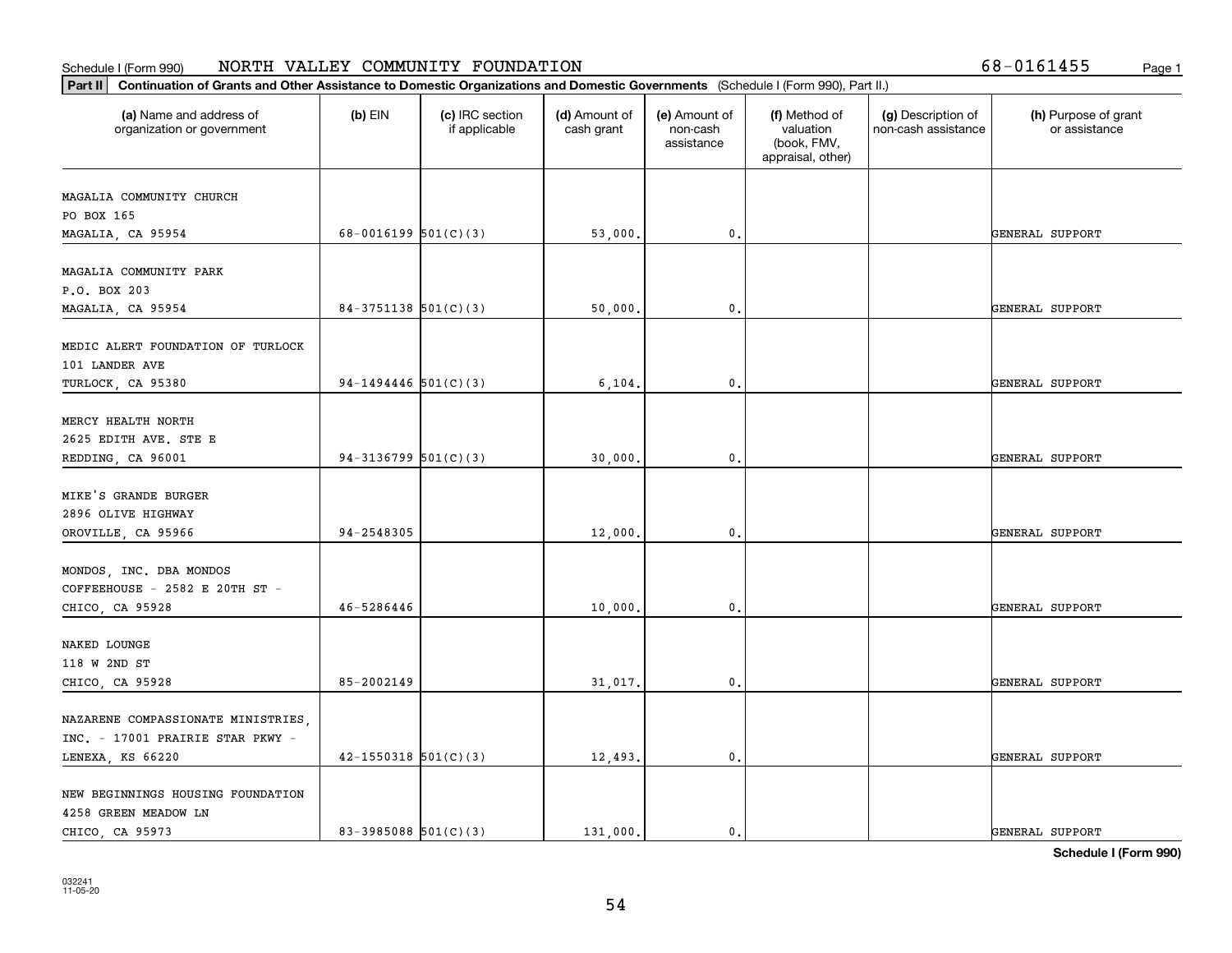| (a) Name and address of<br>organization or government      | $(b)$ EIN                | (c) IRC section<br>if applicable | (d) Amount of<br>cash grant | (e) Amount of<br>non-cash<br>assistance | (f) Method of<br>valuation<br>(book, FMV,<br>appraisal, other) | (g) Description of<br>non-cash assistance | (h) Purpose of grant<br>or assistance |
|------------------------------------------------------------|--------------------------|----------------------------------|-----------------------------|-----------------------------------------|----------------------------------------------------------------|-------------------------------------------|---------------------------------------|
| NICAS RESTAURANT                                           |                          |                                  |                             |                                         |                                                                |                                           |                                       |
| 6256 SKYWAY                                                |                          |                                  |                             |                                         |                                                                |                                           |                                       |
| PARADISE, CA 95969                                         | 36-4934295               |                                  | 45,000.                     | 0.                                      |                                                                |                                           | GENERAL SUPPORT                       |
|                                                            |                          |                                  |                             |                                         |                                                                |                                           |                                       |
| NOODLE HOUSE                                               |                          |                                  |                             |                                         |                                                                |                                           |                                       |
| 605 MANGROVE AVE, STE 130                                  |                          |                                  |                             |                                         |                                                                |                                           |                                       |
| CHICO, CA 95926                                            | 27-2164715               |                                  | 7,500.                      | 0.                                      |                                                                |                                           | GENERAL SUPPORT                       |
| NORTH VALLEY ANIMAL DISASTER GROUP                         |                          |                                  |                             |                                         |                                                                |                                           |                                       |
| PO BOX 441                                                 |                          |                                  |                             |                                         |                                                                |                                           |                                       |
| CHICO, CA 95927                                            | $06-1672191$ 501(C)(3)   |                                  | 8,648.                      | 0.                                      |                                                                |                                           | GENERAL SUPPORT                       |
|                                                            |                          |                                  |                             |                                         |                                                                |                                           |                                       |
| NORTHERN CALIFORNIA COMMUNITY                              |                          |                                  |                             |                                         |                                                                |                                           |                                       |
| DEVELOPMENT CORPORATION - 3439 LA                          |                          |                                  |                             |                                         |                                                                |                                           |                                       |
| CADENA WAY - BANGOR, CA 95914                              | $46-3005966$ $501(C)(3)$ |                                  | 27,200.                     | 0.                                      |                                                                |                                           | GENERAL SUPPORT                       |
| NORTHERN CALIFORNIA REGIONAL LAND                          |                          |                                  |                             |                                         |                                                                |                                           |                                       |
| TRUST - 30 INDEPENDENCE CIR, STE                           |                          |                                  |                             |                                         |                                                                |                                           |                                       |
| 100 - CHICO, CA 95973                                      | 68-0216430 $501(C)(3)$   |                                  | 18,684.                     | 0.                                      |                                                                |                                           | GENERAL SUPPORT                       |
|                                                            |                          |                                  |                             |                                         |                                                                |                                           |                                       |
| NORTHERN VALLEY CATHOLIC SOCIAL                            |                          |                                  |                             |                                         |                                                                |                                           |                                       |
| SERVICE - 10 INDEPENDENCE CIR -                            |                          |                                  |                             |                                         |                                                                |                                           |                                       |
| CHICO, CA 95973                                            | $20-0984601$ 501(C)(3)   |                                  | 89,180.                     | 0.                                      |                                                                |                                           | GENERAL SUPPORT                       |
|                                                            |                          |                                  |                             |                                         |                                                                |                                           |                                       |
| NORTON BUFFALO HALL FOUNDATION                             |                          |                                  |                             |                                         |                                                                |                                           |                                       |
| 14124 ROLLINS CT                                           |                          |                                  |                             |                                         |                                                                |                                           |                                       |
| MAGALIA, CA 95954                                          | 83-2048961 $501(C)(3)$   |                                  | 17,789.                     | 0.                                      |                                                                |                                           | GENERAL SUPPORT                       |
|                                                            |                          |                                  |                             |                                         |                                                                |                                           |                                       |
| NVCF - CAMP FIRE HEALING<br>INITIATIVE FUND - 1811 CONCORD |                          |                                  |                             |                                         |                                                                |                                           |                                       |
| AVE, STE 220 - CHICO, CA 95928                             | 68-0161455 $501(C)(3)$   |                                  | 50,000.                     | 0.                                      |                                                                |                                           | GENERAL SUPPORT                       |
|                                                            |                          |                                  |                             |                                         |                                                                |                                           |                                       |
| OM FOODS                                                   |                          |                                  |                             |                                         |                                                                |                                           |                                       |
| 142 BROADWAY ST                                            |                          |                                  |                             |                                         |                                                                |                                           |                                       |
| CHICO, CA 95928                                            | 90-1188752               |                                  | 10, 120.                    | $\mathbf{0}$ .                          |                                                                |                                           | GENERAL SUPPORT                       |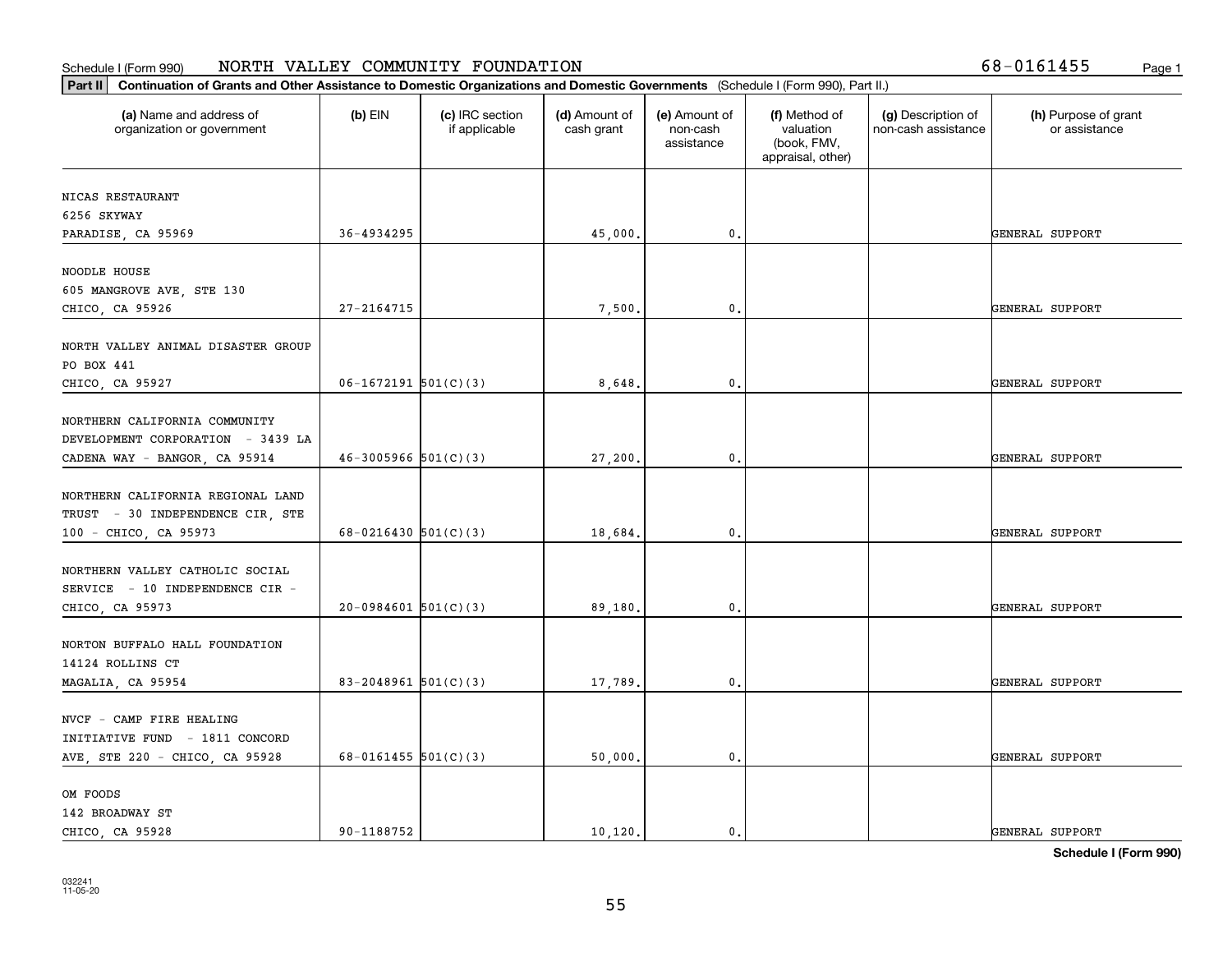| Continuation of Grants and Other Assistance to Domestic Organizations and Domestic Governments (Schedule I (Form 990), Part II.)<br>Part II |                            |                                  |                             |                                         |                                                                |                                           |                                       |  |  |  |
|---------------------------------------------------------------------------------------------------------------------------------------------|----------------------------|----------------------------------|-----------------------------|-----------------------------------------|----------------------------------------------------------------|-------------------------------------------|---------------------------------------|--|--|--|
| (a) Name and address of<br>organization or government                                                                                       | $(b)$ EIN                  | (c) IRC section<br>if applicable | (d) Amount of<br>cash grant | (e) Amount of<br>non-cash<br>assistance | (f) Method of<br>valuation<br>(book, FMV,<br>appraisal, other) | (g) Description of<br>non-cash assistance | (h) Purpose of grant<br>or assistance |  |  |  |
| OROVILLE HOPE CENTER                                                                                                                        |                            |                                  |                             |                                         |                                                                |                                           |                                       |  |  |  |
| 1437 MYERS ST                                                                                                                               |                            |                                  |                             |                                         |                                                                |                                           |                                       |  |  |  |
| OROVILLE, CA 95966                                                                                                                          | $47 - 5315046$ $501(C)(3)$ |                                  | 26,212.                     | 0.                                      |                                                                |                                           | GENERAL SUPPORT                       |  |  |  |
|                                                                                                                                             |                            |                                  |                             |                                         |                                                                |                                           |                                       |  |  |  |
| OROVILLE RESCUE MISSION                                                                                                                     |                            |                                  |                             |                                         |                                                                |                                           |                                       |  |  |  |
| 2150 BIRD ST                                                                                                                                | $94-2207457$ 501(C)(3)     |                                  |                             | $\mathfrak{o}$ .                        |                                                                |                                           | GENERAL SUPPORT                       |  |  |  |
| OROVILLE, CA 95966<br>OROVILLE SOUTHSIDE COMMUNITY                                                                                          |                            |                                  | 12,300.                     |                                         |                                                                |                                           |                                       |  |  |  |
| IMPROVEMENT ASSOCIATION - 2959                                                                                                              |                            |                                  |                             |                                         |                                                                |                                           |                                       |  |  |  |
| LOWER WYANDOTTE RD - OROVILLE, CA                                                                                                           |                            |                                  |                             |                                         |                                                                |                                           |                                       |  |  |  |
| 95966                                                                                                                                       | $27-0170361$ 501(C)(3)     |                                  | 12,693                      | $\mathbf{0}$                            |                                                                |                                           | GENERAL SUPPORT                       |  |  |  |
|                                                                                                                                             |                            |                                  |                             |                                         |                                                                |                                           |                                       |  |  |  |
| PAPACITO'S MEXICAN GRILL                                                                                                                    |                            |                                  |                             |                                         |                                                                |                                           |                                       |  |  |  |
| 1751 ORO DAM BLVD E, STE 14                                                                                                                 |                            |                                  |                             |                                         |                                                                |                                           |                                       |  |  |  |
| OROVILLE, CA 95966                                                                                                                          | 82-3615774                 |                                  | 16,020.                     | 0.                                      |                                                                |                                           | GENERAL SUPPORT                       |  |  |  |
|                                                                                                                                             |                            |                                  |                             |                                         |                                                                |                                           |                                       |  |  |  |
| PARADISE ALLIANCE CHURCH                                                                                                                    |                            |                                  |                             |                                         |                                                                |                                           |                                       |  |  |  |
| 6491 CLARK RD                                                                                                                               |                            |                                  |                             |                                         |                                                                |                                           |                                       |  |  |  |
| PARADISE, CA 95969                                                                                                                          | $94-2350721$ 501(C)(3)     |                                  | 334,000.                    | $\mathfrak{o}$ .                        |                                                                |                                           | GENERAL SUPPORT                       |  |  |  |
|                                                                                                                                             |                            |                                  |                             |                                         |                                                                |                                           |                                       |  |  |  |
| PARADISE ANIMAL SHELTER HELPERS                                                                                                             |                            |                                  |                             |                                         |                                                                |                                           |                                       |  |  |  |
| PO BOX 1021                                                                                                                                 |                            |                                  |                             |                                         |                                                                |                                           |                                       |  |  |  |
| PARADISE, CA 95967                                                                                                                          | 68-0185353 $501(C)(3)$     |                                  | 15,415.                     | $\mathbf{0}$                            |                                                                |                                           | GENERAL SUPPORT                       |  |  |  |
|                                                                                                                                             |                            |                                  |                             |                                         |                                                                |                                           |                                       |  |  |  |
| PARADISE GLEANERS / BUTTE COUNTY                                                                                                            |                            |                                  |                             |                                         |                                                                |                                           |                                       |  |  |  |
| GLEANERS - 1245 ORODAM BLVD E.                                                                                                              |                            |                                  |                             |                                         |                                                                |                                           |                                       |  |  |  |
| STE 10 - OROVILLE, CA 95966                                                                                                                 | $75 - 3017886$ $501(C)(3)$ |                                  | 55,000.                     | 0.                                      |                                                                |                                           | GENERAL SUPPORT                       |  |  |  |
| PARADISE HIGH SCHOOL                                                                                                                        |                            |                                  |                             |                                         |                                                                |                                           |                                       |  |  |  |
| 1000 FORTRESS ST                                                                                                                            |                            |                                  |                             |                                         |                                                                |                                           |                                       |  |  |  |
|                                                                                                                                             | 94-6003686 GOVERNMENT      |                                  | 7,178.                      | $\mathbf{0}$ .                          |                                                                |                                           | GENERAL SUPPORT                       |  |  |  |
| CHICO, CA 95928                                                                                                                             |                            |                                  |                             |                                         |                                                                |                                           |                                       |  |  |  |
| PARADISE POLICE DEPARTMENT                                                                                                                  |                            |                                  |                             |                                         |                                                                |                                           |                                       |  |  |  |
| 5595 BLACK OLIVE DR                                                                                                                         |                            |                                  |                             |                                         |                                                                |                                           |                                       |  |  |  |
| PARADISE, CA 95969                                                                                                                          | 94-2621899 GOVERNMENT      |                                  | 50.527.                     | 0.                                      |                                                                |                                           | GENERAL SUPPORT                       |  |  |  |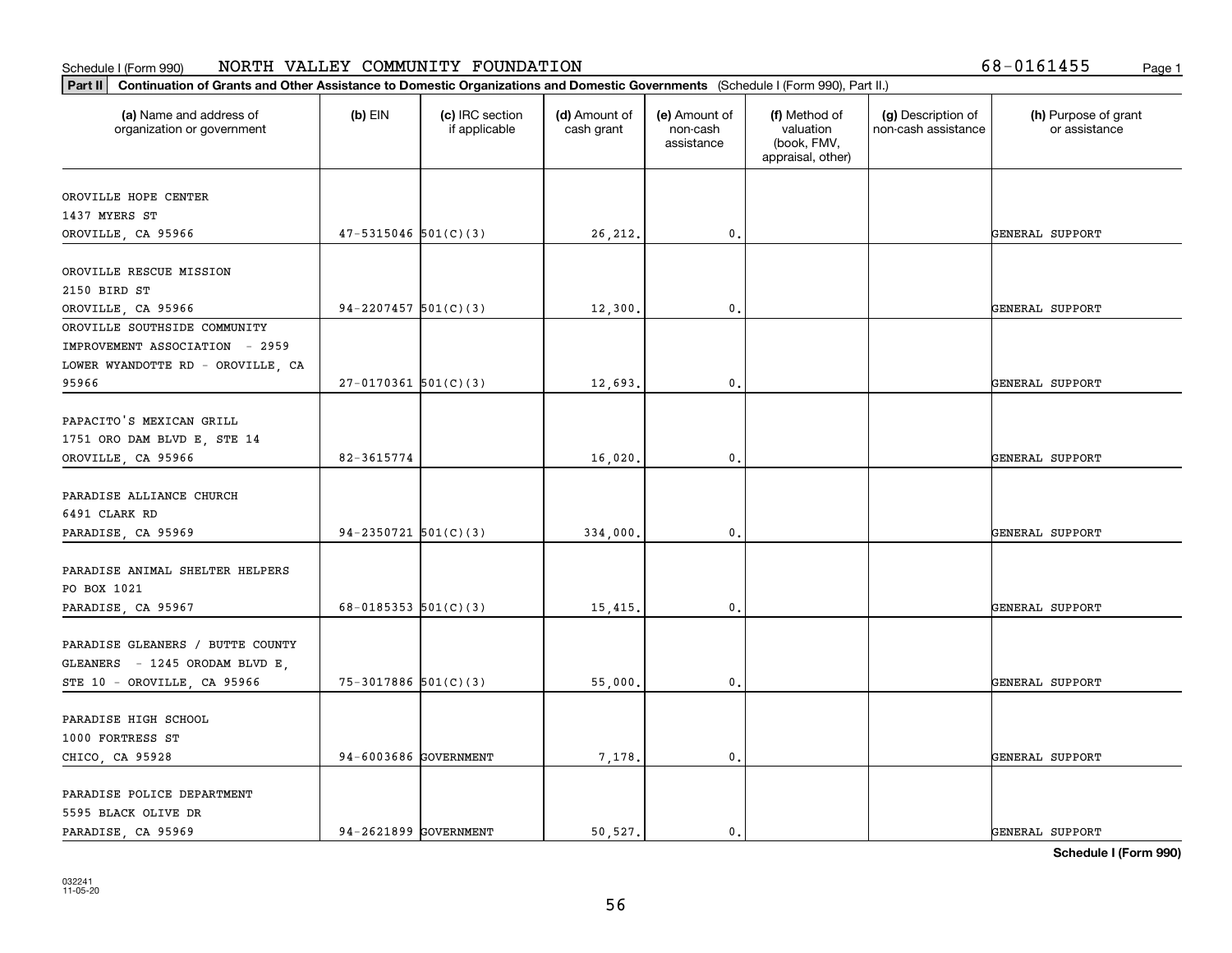|  |  |  |  | 8-0161455; |  |  |  |
|--|--|--|--|------------|--|--|--|
|--|--|--|--|------------|--|--|--|

| (a) Name and address of<br>$(b)$ EIN<br>(c) IRC section<br>(d) Amount of<br>(e) Amount of<br>(f) Method of<br>(g) Description of<br>(h) Purpose of grant<br>if applicable<br>valuation<br>non-cash assistance<br>organization or government<br>cash grant<br>non-cash<br>or assistance<br>(book, FMV,<br>assistance<br>appraisal, other)<br>PARADISE RIDGE CHAMBER OF COMMERCE<br>6161 CLARK RD, STE 1<br>501(C)(6)<br>PARADISE, CA 95969<br>16,867.<br>$\mathbf{0}$ .<br>GENERAL SUPPORT<br>PARADISE RIDGE ELEMENTARY SCHOOL<br>6696 CLARK RD<br>94-6803686 GOVERNMENT<br>$\mathbf{0}$ .<br>PARADISE, CA 95969<br>50,000.<br>GENERAL SUPPORT<br>PARADISE UNIFIED SCHOOL DISTRICT<br>6696 CLARK RD<br>GOVERNMENT<br>40,929.<br>$^{\circ}$ .<br>GENERAL SUPPORT<br>PARADISE, CA 95969<br>PARK AVENUE PUB<br>2010 PARK AVE<br>27-2052698<br>10,000<br>GENERAL SUPPORT<br>CHICO, CA 95928<br>$\mathbf 0$ . |  |
|---------------------------------------------------------------------------------------------------------------------------------------------------------------------------------------------------------------------------------------------------------------------------------------------------------------------------------------------------------------------------------------------------------------------------------------------------------------------------------------------------------------------------------------------------------------------------------------------------------------------------------------------------------------------------------------------------------------------------------------------------------------------------------------------------------------------------------------------------------------------------------------------------------|--|
|                                                                                                                                                                                                                                                                                                                                                                                                                                                                                                                                                                                                                                                                                                                                                                                                                                                                                                         |  |
|                                                                                                                                                                                                                                                                                                                                                                                                                                                                                                                                                                                                                                                                                                                                                                                                                                                                                                         |  |
|                                                                                                                                                                                                                                                                                                                                                                                                                                                                                                                                                                                                                                                                                                                                                                                                                                                                                                         |  |
|                                                                                                                                                                                                                                                                                                                                                                                                                                                                                                                                                                                                                                                                                                                                                                                                                                                                                                         |  |
|                                                                                                                                                                                                                                                                                                                                                                                                                                                                                                                                                                                                                                                                                                                                                                                                                                                                                                         |  |
|                                                                                                                                                                                                                                                                                                                                                                                                                                                                                                                                                                                                                                                                                                                                                                                                                                                                                                         |  |
|                                                                                                                                                                                                                                                                                                                                                                                                                                                                                                                                                                                                                                                                                                                                                                                                                                                                                                         |  |
|                                                                                                                                                                                                                                                                                                                                                                                                                                                                                                                                                                                                                                                                                                                                                                                                                                                                                                         |  |
|                                                                                                                                                                                                                                                                                                                                                                                                                                                                                                                                                                                                                                                                                                                                                                                                                                                                                                         |  |
|                                                                                                                                                                                                                                                                                                                                                                                                                                                                                                                                                                                                                                                                                                                                                                                                                                                                                                         |  |
|                                                                                                                                                                                                                                                                                                                                                                                                                                                                                                                                                                                                                                                                                                                                                                                                                                                                                                         |  |
|                                                                                                                                                                                                                                                                                                                                                                                                                                                                                                                                                                                                                                                                                                                                                                                                                                                                                                         |  |
|                                                                                                                                                                                                                                                                                                                                                                                                                                                                                                                                                                                                                                                                                                                                                                                                                                                                                                         |  |
|                                                                                                                                                                                                                                                                                                                                                                                                                                                                                                                                                                                                                                                                                                                                                                                                                                                                                                         |  |
|                                                                                                                                                                                                                                                                                                                                                                                                                                                                                                                                                                                                                                                                                                                                                                                                                                                                                                         |  |
|                                                                                                                                                                                                                                                                                                                                                                                                                                                                                                                                                                                                                                                                                                                                                                                                                                                                                                         |  |
| PEE WEE PRESCHOOL                                                                                                                                                                                                                                                                                                                                                                                                                                                                                                                                                                                                                                                                                                                                                                                                                                                                                       |  |
| 7196 SKYWAY                                                                                                                                                                                                                                                                                                                                                                                                                                                                                                                                                                                                                                                                                                                                                                                                                                                                                             |  |
| 68-0023837<br>$\mathfrak{o}$ .<br>PARADISE, CA 95969<br>33,441.<br>GENERAL SUPPORT                                                                                                                                                                                                                                                                                                                                                                                                                                                                                                                                                                                                                                                                                                                                                                                                                      |  |
| PIONEER UNION ELEMENTARY SCHOOL                                                                                                                                                                                                                                                                                                                                                                                                                                                                                                                                                                                                                                                                                                                                                                                                                                                                         |  |
| DISTRICT - 286 ROCKERFELLER RD -                                                                                                                                                                                                                                                                                                                                                                                                                                                                                                                                                                                                                                                                                                                                                                                                                                                                        |  |
| 68-0150331 GOVERNMENT<br>BERRY CREEK, CA 95916<br>10,000<br>0.<br>GENERAL SUPPORT                                                                                                                                                                                                                                                                                                                                                                                                                                                                                                                                                                                                                                                                                                                                                                                                                       |  |
|                                                                                                                                                                                                                                                                                                                                                                                                                                                                                                                                                                                                                                                                                                                                                                                                                                                                                                         |  |
| PUEBLITO 2                                                                                                                                                                                                                                                                                                                                                                                                                                                                                                                                                                                                                                                                                                                                                                                                                                                                                              |  |
| 2365 ESPLANADE                                                                                                                                                                                                                                                                                                                                                                                                                                                                                                                                                                                                                                                                                                                                                                                                                                                                                          |  |
| 84-3015488<br>41,400.<br>$\mathfrak{o}$ .<br>GENERAL SUPPORT<br>CHICO, CA 95926                                                                                                                                                                                                                                                                                                                                                                                                                                                                                                                                                                                                                                                                                                                                                                                                                         |  |
|                                                                                                                                                                                                                                                                                                                                                                                                                                                                                                                                                                                                                                                                                                                                                                                                                                                                                                         |  |
| PVHS FOUNDATION VIKING ANNUAL FUND                                                                                                                                                                                                                                                                                                                                                                                                                                                                                                                                                                                                                                                                                                                                                                                                                                                                      |  |
| 1811 CONCORD AVE, STE 220<br>68-0161455 $501(C)(3)$<br>5,929<br>0.<br>GENERAL SUPPORT                                                                                                                                                                                                                                                                                                                                                                                                                                                                                                                                                                                                                                                                                                                                                                                                                   |  |
| CHICO, CA 95928                                                                                                                                                                                                                                                                                                                                                                                                                                                                                                                                                                                                                                                                                                                                                                                                                                                                                         |  |
| R. RANDALL ENTERPRISES, INC. DBA                                                                                                                                                                                                                                                                                                                                                                                                                                                                                                                                                                                                                                                                                                                                                                                                                                                                        |  |
| A&J PARTY CENTER - 1801 ESPLANADE                                                                                                                                                                                                                                                                                                                                                                                                                                                                                                                                                                                                                                                                                                                                                                                                                                                                       |  |
| 68-0161361<br>$\mathbf{0}$ .<br>$-$ CHICO, CA 95926<br>8,000.<br>GENERAL SUPPORT                                                                                                                                                                                                                                                                                                                                                                                                                                                                                                                                                                                                                                                                                                                                                                                                                        |  |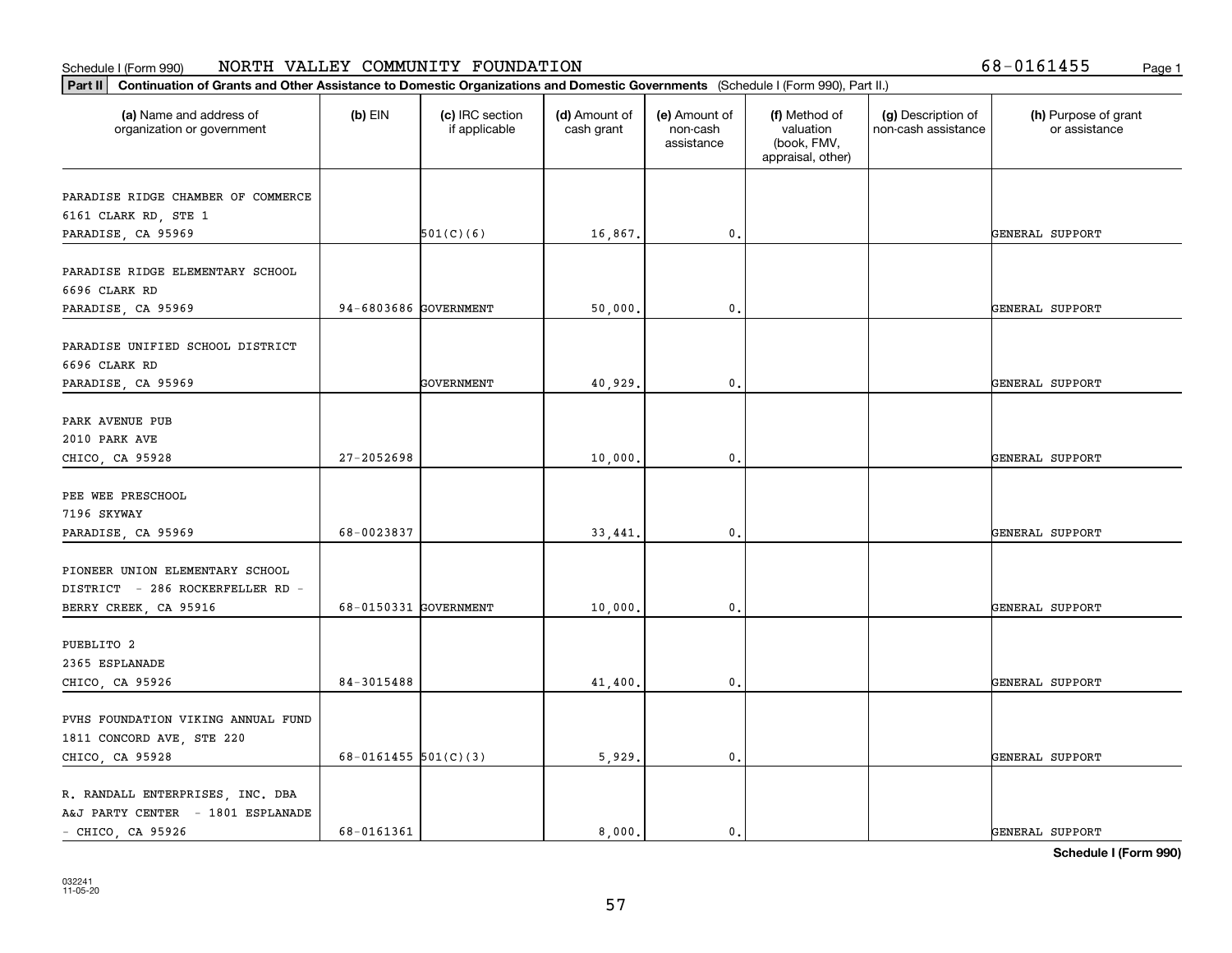| (a) Name and address of<br>organization or government            | $(b)$ EIN                  | (c) IRC section<br>if applicable | (d) Amount of<br>cash grant | (e) Amount of<br>non-cash<br>assistance | (f) Method of<br>valuation<br>(book, FMV,<br>appraisal, other) | (g) Description of<br>non-cash assistance | (h) Purpose of grant<br>or assistance |
|------------------------------------------------------------------|----------------------------|----------------------------------|-----------------------------|-----------------------------------------|----------------------------------------------------------------|-------------------------------------------|---------------------------------------|
| READING PALS                                                     |                            |                                  |                             |                                         |                                                                |                                           |                                       |
| 1811 CONCORD AVE, STE 220                                        |                            |                                  |                             |                                         |                                                                |                                           |                                       |
| CHICO, CA 95928                                                  | 68-0161455 $501(C)(3)$     |                                  | 31,077.                     | 0.                                      |                                                                |                                           | GENERAL SUPPORT                       |
| REBUILD PARADISE FOUNDATION                                      |                            |                                  |                             |                                         |                                                                |                                           |                                       |
| 6067 SKYWAY, STE B                                               |                            |                                  |                             |                                         |                                                                |                                           |                                       |
| PARADISE, CA 95969                                               | 83-4200562 $501(C)(3)$     |                                  | 1,044,367.                  | 0.                                      |                                                                |                                           | GENERAL SUPPORT                       |
| RECOGNITION PRODUCTS                                             |                            |                                  |                             |                                         |                                                                |                                           |                                       |
| 591 E 10TH AVE                                                   |                            |                                  |                             |                                         |                                                                |                                           |                                       |
| CHICO, CA 95926                                                  | 47-2760212                 |                                  | 6,000.                      | 0.                                      |                                                                |                                           | GENERAL SUPPORT                       |
|                                                                  |                            |                                  |                             |                                         |                                                                |                                           |                                       |
| RINGVOLD, INC. DBA PB&J BOUTIQUE<br>250 VALLOMBROSA AVE, STE 100 |                            |                                  |                             |                                         |                                                                |                                           |                                       |
| CHICO, CA 95926                                                  | 26-4837536                 |                                  | 10,000.                     | 0.                                      |                                                                |                                           | GENERAL SUPPORT                       |
|                                                                  |                            |                                  |                             |                                         |                                                                |                                           |                                       |
| ROSEDALE ELEMENTARY SCHOOL PTA                                   |                            |                                  |                             |                                         |                                                                |                                           |                                       |
| 100 OAK ST                                                       |                            |                                  |                             |                                         |                                                                |                                           |                                       |
| CHICO, CA 95928                                                  | 94-6173876 GOVERNMENT      |                                  | 6,000.                      | 0.                                      |                                                                |                                           | GENERAL SUPPORT                       |
| ROTARY CLUB OF CHICO SUNRISE                                     |                            |                                  |                             |                                         |                                                                |                                           |                                       |
| FOUNDATION - P.O. BOX 32 - CHICO,                                |                            |                                  |                             |                                         |                                                                |                                           |                                       |
| CA 95927                                                         | $85 - 0548749$ $501(C)(3)$ |                                  | 66,271.                     | 0.                                      |                                                                |                                           | GENERAL SUPPORT                       |
|                                                                  |                            |                                  |                             |                                         |                                                                |                                           |                                       |
| SACRAMENTO REGIONAL BUILDERS                                     |                            |                                  |                             |                                         |                                                                |                                           |                                       |
| EXCHANGE - 5370 ELVAS AVE -<br>SACRAMENTO, CA 95819              |                            |                                  | 6,000.                      | 0.                                      |                                                                |                                           | GENERAL SUPPORT                       |
|                                                                  |                            |                                  |                             |                                         |                                                                |                                           |                                       |
| SAFE SPACE WINTER SHELTER                                        |                            |                                  |                             |                                         |                                                                |                                           |                                       |
| 236 W EAST AVE, STE A, PMB 115                                   |                            |                                  |                             |                                         |                                                                |                                           |                                       |
| CHICO, CA 95926                                                  | 83-1150421 $501(C)(3)$     |                                  | 18,057.                     | 0.                                      |                                                                |                                           | GENERAL SUPPORT                       |
| SEWA INTERNATIONAL                                               |                            |                                  |                             |                                         |                                                                |                                           |                                       |
| 3163 ASHBROOK LN                                                 |                            |                                  |                             |                                         |                                                                |                                           |                                       |
| SAN RAMON, CA 94582                                              | $20-0638718$ 501(C)(3)     |                                  | 5,252.                      | $\mathbf{0}$ .                          |                                                                |                                           | GENERAL SUPPORT                       |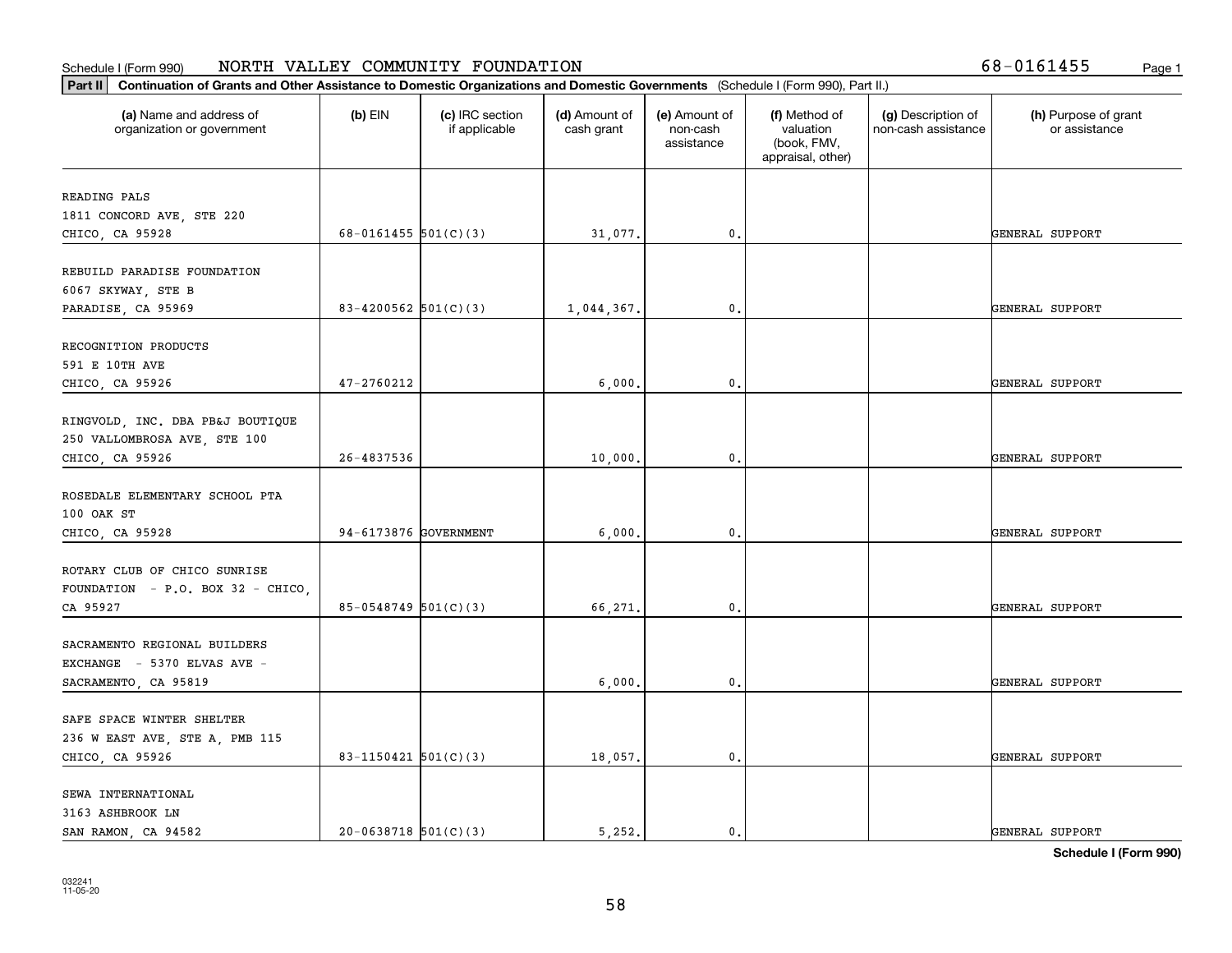| Part II   Continuation of Grants and Other Assistance to Domestic Organizations and Domestic Governments (Schedule I (Form 990), Part II.) |                          |                                  |                             |                                         |                                                                |                                           |                                       |
|--------------------------------------------------------------------------------------------------------------------------------------------|--------------------------|----------------------------------|-----------------------------|-----------------------------------------|----------------------------------------------------------------|-------------------------------------------|---------------------------------------|
| (a) Name and address of<br>organization or government                                                                                      | $(b)$ EIN                | (c) IRC section<br>if applicable | (d) Amount of<br>cash grant | (e) Amount of<br>non-cash<br>assistance | (f) Method of<br>valuation<br>(book, FMV,<br>appraisal, other) | (g) Description of<br>non-cash assistance | (h) Purpose of grant<br>or assistance |
| SHASTA COLLEGE FOUNDATION                                                                                                                  |                          |                                  |                             |                                         |                                                                |                                           |                                       |
| PO BOX 496006                                                                                                                              |                          |                                  |                             |                                         |                                                                |                                           |                                       |
| REDDING, CA 96049                                                                                                                          | $68-0363349$ $501(C)(3)$ |                                  | 15,400.                     | 0.                                      |                                                                |                                           | GENERAL SUPPORT                       |
| SICILIAN CAFE                                                                                                                              |                          |                                  |                             |                                         |                                                                |                                           |                                       |
| 1020 MAIN ST                                                                                                                               |                          |                                  |                             |                                         |                                                                |                                           |                                       |
| CHICO, CA 95928                                                                                                                            | 68-0120697               |                                  | 10,000.                     | 0.                                      |                                                                |                                           | GENERAL SUPPORT                       |
| SIN OF CORTEZ                                                                                                                              |                          |                                  |                             |                                         |                                                                |                                           |                                       |
| 2290 ESPLANADE                                                                                                                             |                          |                                  |                             |                                         |                                                                |                                           |                                       |
| CHICO, CA 95926                                                                                                                            | 01-0918309               |                                  | 15,000.                     | 0.                                      |                                                                |                                           | <b>GENERAL SUPPORT</b>                |
|                                                                                                                                            |                          |                                  |                             |                                         |                                                                |                                           |                                       |
| SIPHOS JAMAICAN RESTAURANT                                                                                                                 |                          |                                  |                             |                                         |                                                                |                                           |                                       |
| 1228 DAYTON RD                                                                                                                             |                          |                                  |                             |                                         |                                                                |                                           |                                       |
| CHICO, CA 95928                                                                                                                            | 36-4690157               |                                  | 7,500,                      | 0.                                      |                                                                |                                           | GENERAL SUPPORT                       |
| SKS ENTERPRISES                                                                                                                            |                          |                                  |                             |                                         |                                                                |                                           |                                       |
| 8858 TROXEL RD                                                                                                                             |                          |                                  |                             |                                         |                                                                |                                           |                                       |
| CHICO, CA 95928                                                                                                                            | 94-3296432               |                                  | 18,300.                     | 0.                                      |                                                                |                                           | GENERAL SUPPORT                       |
|                                                                                                                                            |                          |                                  |                             |                                         |                                                                |                                           |                                       |
| SMOKIN MOS BBQ<br>131 BROADWAY ST                                                                                                          |                          |                                  |                             |                                         |                                                                |                                           |                                       |
| CHICO, CA 95928                                                                                                                            | 77-0584316               |                                  | 61,125.                     | 0.                                      |                                                                |                                           | GENERAL SUPPORT                       |
|                                                                                                                                            |                          |                                  |                             |                                         |                                                                |                                           |                                       |
| SOL SANCTUARY                                                                                                                              |                          |                                  |                             |                                         |                                                                |                                           |                                       |
| 4791 ROUND VALLEY RANCH RD                                                                                                                 |                          |                                  |                             |                                         |                                                                |                                           |                                       |
| PARADISE, CA 95969                                                                                                                         | 68-0541715 $501(C)(3)$   |                                  | 75,000.                     | 0.                                      |                                                                |                                           | GENERAL SUPPORT                       |
| SOUNDS BY DAVE, INC.                                                                                                                       |                          |                                  |                             |                                         |                                                                |                                           |                                       |
| 1256 ESPLANADE                                                                                                                             |                          |                                  |                             |                                         |                                                                |                                           |                                       |
| CHICO, CA 95926                                                                                                                            | 94-2362203               |                                  | 9,150.                      | $\mathbf{0}$ .                          |                                                                |                                           | GENERAL SUPPORT                       |
| STELLAR RESTAURANTS, LLC, DBA                                                                                                              |                          |                                  |                             |                                         |                                                                |                                           |                                       |
| UNWINED - 980 MANGROVE AVE -                                                                                                               |                          |                                  |                             |                                         |                                                                |                                           |                                       |
| CHICO, CA 95926                                                                                                                            | 46-5020167               |                                  | 19,000.                     | $\mathfrak{o}$ .                        |                                                                |                                           | GENERAL SUPPORT                       |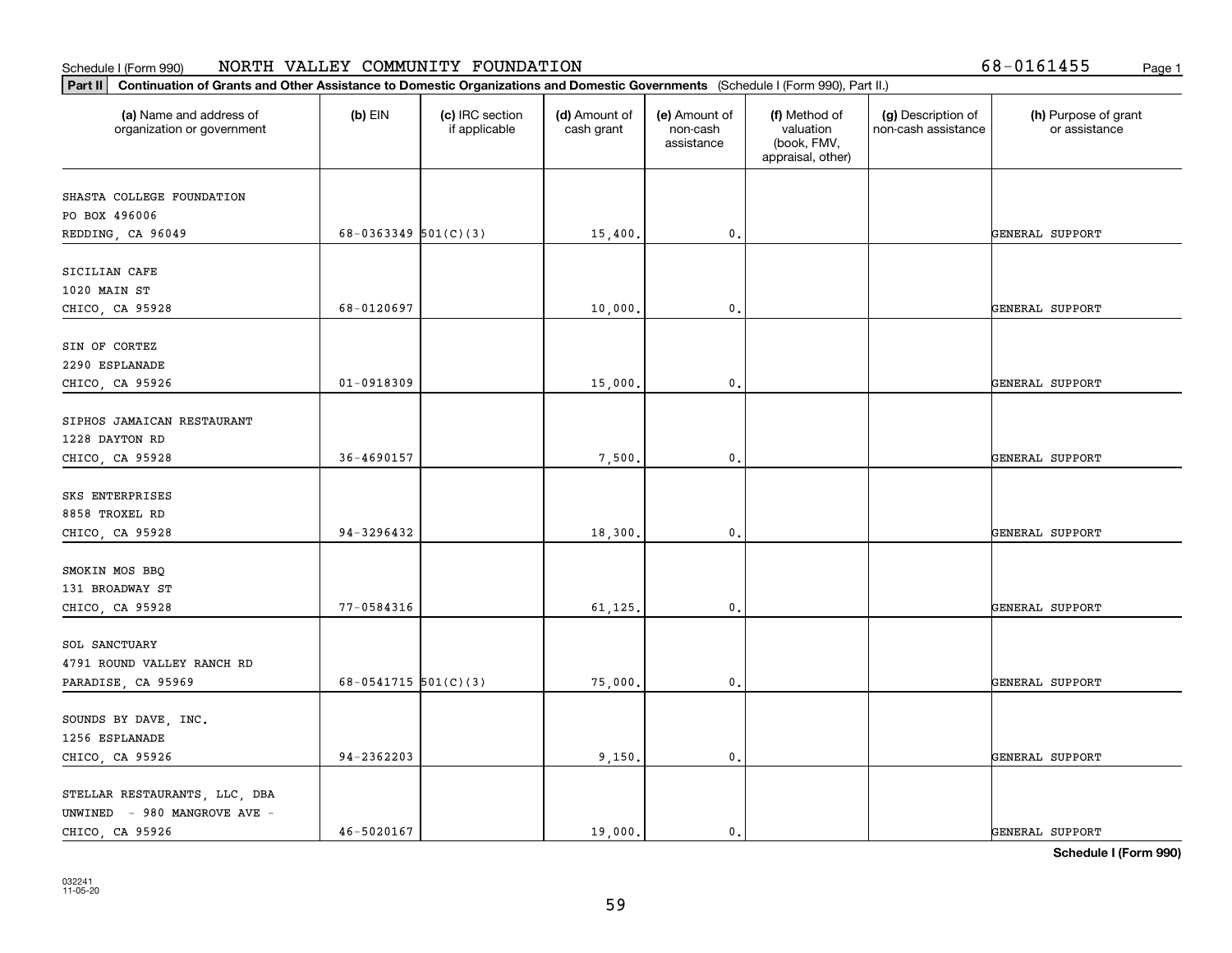| Part II   Continuation of Grants and Other Assistance to Domestic Organizations and Domestic Governments (Schedule I (Form 990), Part II.) |                          |                                  |                             |                                         |                                                                |                                           |                                       |
|--------------------------------------------------------------------------------------------------------------------------------------------|--------------------------|----------------------------------|-----------------------------|-----------------------------------------|----------------------------------------------------------------|-------------------------------------------|---------------------------------------|
| (a) Name and address of<br>organization or government                                                                                      | $(b)$ EIN                | (c) IRC section<br>if applicable | (d) Amount of<br>cash grant | (e) Amount of<br>non-cash<br>assistance | (f) Method of<br>valuation<br>(book, FMV,<br>appraisal, other) | (g) Description of<br>non-cash assistance | (h) Purpose of grant<br>or assistance |
|                                                                                                                                            |                          |                                  |                             |                                         |                                                                |                                           |                                       |
| STUDIO INN LOUNGE<br>2985 GRAPE WAY A                                                                                                      |                          |                                  |                             |                                         |                                                                |                                           |                                       |
| CHICO, CA 95973                                                                                                                            | 84-4825737               |                                  | 15,000.                     | $\mathbf{0}$ .                          |                                                                |                                           | GENERAL SUPPORT                       |
|                                                                                                                                            |                          |                                  |                             |                                         |                                                                |                                           |                                       |
| SWEET CHICO CONFECTIONS                                                                                                                    |                          |                                  |                             |                                         |                                                                |                                           |                                       |
| 121 W 3RD ST                                                                                                                               |                          |                                  |                             |                                         |                                                                |                                           |                                       |
| CHICO, CA 95928                                                                                                                            |                          |                                  | 7,500.                      | 0.                                      |                                                                |                                           | GENERAL SUPPORT                       |
|                                                                                                                                            |                          |                                  |                             |                                         |                                                                |                                           |                                       |
| TEAM TOGETHER FOUNDATION                                                                                                                   |                          |                                  |                             |                                         |                                                                |                                           |                                       |
| 31878 DEL OBISPO ST, STE 118-368                                                                                                           |                          |                                  |                             |                                         |                                                                |                                           |                                       |
| SAN JUAN CAPISTRANO, CA 92675                                                                                                              | $84 - 2247474$ 501(C)(3) |                                  | 40,000.                     | 0.                                      |                                                                |                                           | GENERAL SUPPORT                       |
|                                                                                                                                            |                          |                                  |                             |                                         |                                                                |                                           |                                       |
| TENDER LOVING COFFEE                                                                                                                       |                          |                                  |                             |                                         |                                                                |                                           |                                       |
| 810 EL MONTE AVE                                                                                                                           |                          |                                  |                             |                                         |                                                                |                                           |                                       |
| CHICO, CA 95928                                                                                                                            | 82-4329652               |                                  | 6,000.                      | $\mathbf 0$ .                           |                                                                |                                           | GENERAL SUPPORT                       |
|                                                                                                                                            |                          |                                  |                             |                                         |                                                                |                                           |                                       |
| TERRAIN PARK CLIMBING CENTER                                                                                                               |                          |                                  |                             |                                         |                                                                |                                           |                                       |
| 931 W 5TH ST, STE 100                                                                                                                      |                          |                                  |                             |                                         |                                                                |                                           |                                       |
| CHICO, CA 95928                                                                                                                            | 82-2441081               |                                  | 15,000.                     | 0.                                      |                                                                |                                           | GENERAL SUPPORT                       |
| THAI BASIL                                                                                                                                 |                          |                                  |                             |                                         |                                                                |                                           |                                       |
| 121 BROADWAY ST                                                                                                                            |                          |                                  |                             |                                         |                                                                |                                           |                                       |
| CHICO, CA 95928                                                                                                                            | 75-3251859               |                                  | 9,000,                      | $\mathbf 0$ .                           |                                                                |                                           | GENERAL SUPPORT                       |
|                                                                                                                                            |                          |                                  |                             |                                         |                                                                |                                           |                                       |
| THE AXIOM PROJECT                                                                                                                          |                          |                                  |                             |                                         |                                                                |                                           |                                       |
| PO BOX 626                                                                                                                                 |                          |                                  |                             |                                         |                                                                |                                           |                                       |
| OROVILLE, CA 95965                                                                                                                         | $26 - 0484227$ 501(C)(3) |                                  | 43,086.                     | 0.                                      |                                                                |                                           | GENERAL SUPPORT                       |
|                                                                                                                                            |                          |                                  |                             |                                         |                                                                |                                           |                                       |
| THE BOOKSTORE                                                                                                                              |                          |                                  |                             |                                         |                                                                |                                           |                                       |
| 22 LAZY S LN                                                                                                                               |                          |                                  |                             |                                         |                                                                |                                           |                                       |
| CHICO, CA 95928                                                                                                                            | 80-0878190               |                                  | 16,500.                     | 0.                                      |                                                                |                                           | GENERAL SUPPORT                       |
|                                                                                                                                            |                          |                                  |                             |                                         |                                                                |                                           |                                       |
| THE COMMONS                                                                                                                                |                          |                                  |                             |                                         |                                                                |                                           |                                       |
| 2412 PARK AVE                                                                                                                              |                          |                                  |                             |                                         |                                                                |                                           |                                       |
| CHICO, CA 95928                                                                                                                            | 82-1285219               |                                  | 10,000.                     | $\mathbf{0}$ .                          |                                                                |                                           | GENERAL SUPPORT                       |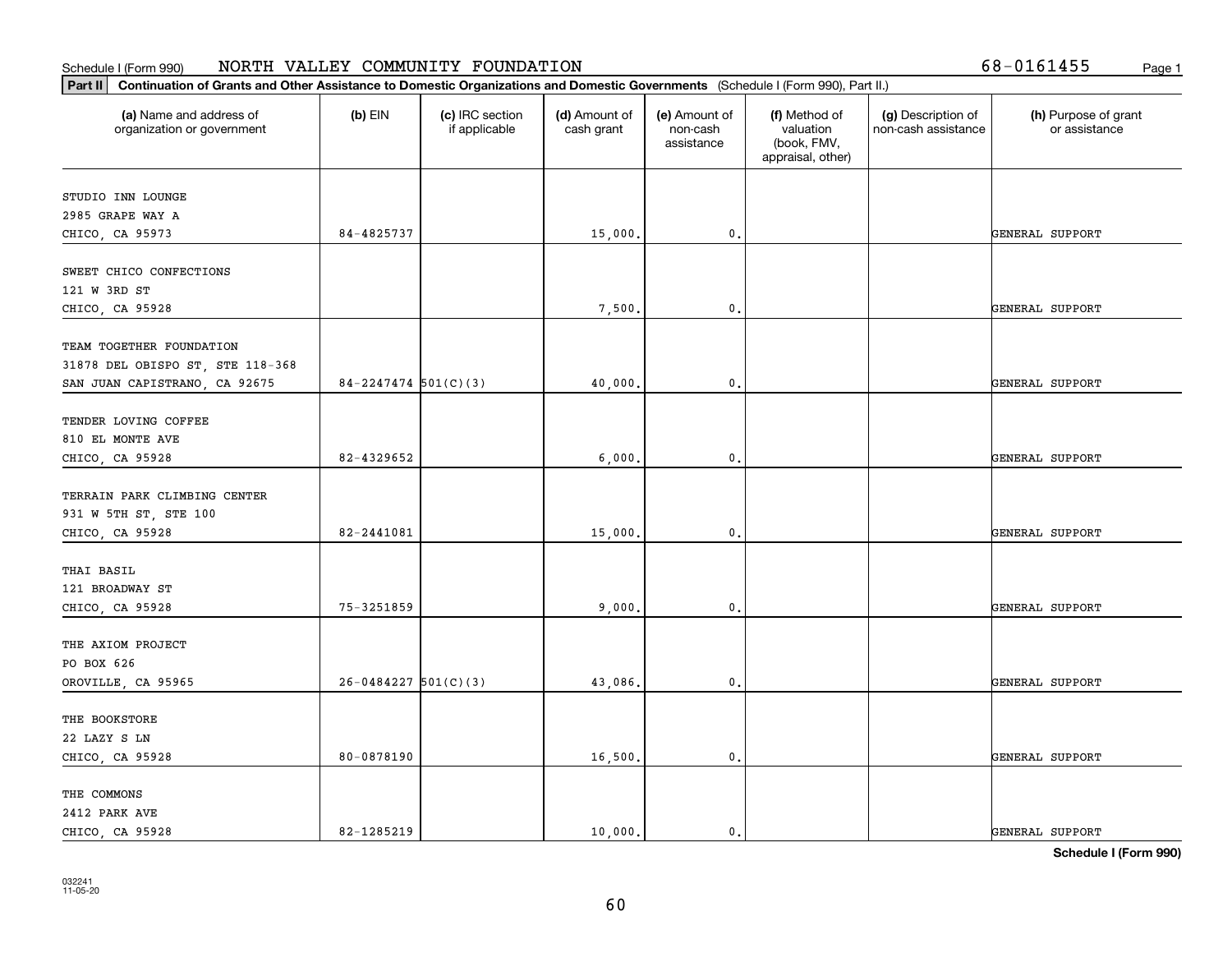| (a) Name and address of<br>organization or government | $(b)$ EIN                  | (c) IRC section<br>if applicable | (d) Amount of<br>cash grant | (e) Amount of<br>non-cash<br>assistance | (f) Method of<br>valuation<br>(book, FMV,<br>appraisal, other) | (g) Description of<br>non-cash assistance | (h) Purpose of grant<br>or assistance |
|-------------------------------------------------------|----------------------------|----------------------------------|-----------------------------|-----------------------------------------|----------------------------------------------------------------|-------------------------------------------|---------------------------------------|
| THE FATHER'S HOUSE CHURCH OF                          |                            |                                  |                             |                                         |                                                                |                                           |                                       |
| OROVILLE, INC. - 2656 FT. WAYNE                       |                            |                                  |                             |                                         |                                                                |                                           |                                       |
| ST - OROVILLE, CA 95966                               | 68-0420711 $501(C)(3)$     |                                  | 8,200.                      | 0.                                      |                                                                |                                           | GENERAL SUPPORT                       |
|                                                       |                            |                                  |                             |                                         |                                                                |                                           |                                       |
| THE GROWING PLACE                                     |                            |                                  |                             |                                         |                                                                |                                           |                                       |
| 1074 EAST AVE, STE A4                                 |                            |                                  |                             |                                         |                                                                |                                           |                                       |
| CHICO, CA 95973                                       | $42 - 2572636$ $501(C)(3)$ |                                  | 7,500.                      | $\mathfrak{o}$ .                        |                                                                |                                           | GENERAL SUPPORT                       |
| THE LYME CENTER                                       |                            |                                  |                             |                                         |                                                                |                                           |                                       |
| PO BOX 5274                                           |                            |                                  |                             |                                         |                                                                |                                           |                                       |
| CHICO, CA 95927                                       | $26 - 2256055$ 501(C)(3)   |                                  | 6,000,                      | $\mathbf{0}$ .                          |                                                                |                                           | GENERAL SUPPORT                       |
|                                                       |                            |                                  |                             |                                         |                                                                |                                           |                                       |
| THE MALTESE                                           |                            |                                  |                             |                                         |                                                                |                                           |                                       |
| 1600 PARK AVE                                         |                            |                                  |                             |                                         |                                                                |                                           |                                       |
| CHICO, CA 95928                                       | 27-1855938                 |                                  | 7,500.                      | 0.                                      |                                                                |                                           | GENERAL SUPPORT                       |
|                                                       |                            |                                  |                             |                                         |                                                                |                                           |                                       |
| THE PEG TAYLOR CENTER FOR ADULT                       |                            |                                  |                             |                                         |                                                                |                                           |                                       |
| DAY HEALTH CARE - 124 PARMAC RD -                     | 68-0015216 $501(C)(3)$     |                                  |                             | $\mathbf{0}$                            |                                                                |                                           | GENERAL SUPPORT                       |
| CHICO, CA 95926                                       |                            |                                  | 7,000.                      |                                         |                                                                |                                           |                                       |
| THE SALVATION ARMY, CHICO                             |                            |                                  |                             |                                         |                                                                |                                           |                                       |
| 3755 N FREEWAY BLVD                                   |                            |                                  |                             |                                         |                                                                |                                           |                                       |
| CHICO, CA 95928                                       | $94-1156347$ $501(C)(3)$   |                                  | 12,250.                     | $\mathfrak{o}$ .                        |                                                                |                                           | GENERAL SUPPORT                       |
| THE UNIVERSITY FOUNDATION, CSU                        |                            |                                  |                             |                                         |                                                                |                                           |                                       |
| CHICO - DEPARTMENT OF                                 |                            |                                  |                             |                                         |                                                                |                                           |                                       |
| KINESIOLOGY, CSU CHICO - CHICO, CA                    |                            |                                  |                             |                                         |                                                                |                                           |                                       |
| 95929                                                 | $95-1230865$ $501(C)(3)$   |                                  | 50,000.                     | $\mathfrak{o}$ .                        |                                                                |                                           | GENERAL SUPPORT                       |
|                                                       |                            |                                  |                             |                                         |                                                                |                                           |                                       |
| THE WATCHMAN THE ORIGINAL LLC                         |                            |                                  |                             |                                         |                                                                |                                           |                                       |
| 130 W 3RD ST                                          |                            |                                  |                             |                                         |                                                                |                                           |                                       |
| CHICO, CA 95928                                       | $26 - 4654022$             |                                  | 7,500.                      | $\mathfrak o$ .                         |                                                                |                                           | GENERAL SUPPORT                       |
| THERMALITO UNION ELEMENTARY SCHOOL                    |                            |                                  |                             |                                         |                                                                |                                           |                                       |
| DISTRICT - 400 GRAND AVE -                            |                            |                                  |                             |                                         |                                                                |                                           |                                       |
| OROVILLE, CA 95965                                    |                            | <b>GOVERNMENT</b>                | 5.200.                      | $\mathfrak{o}$ .                        |                                                                |                                           | GENERAL SUPPORT                       |
|                                                       |                            |                                  |                             |                                         |                                                                |                                           |                                       |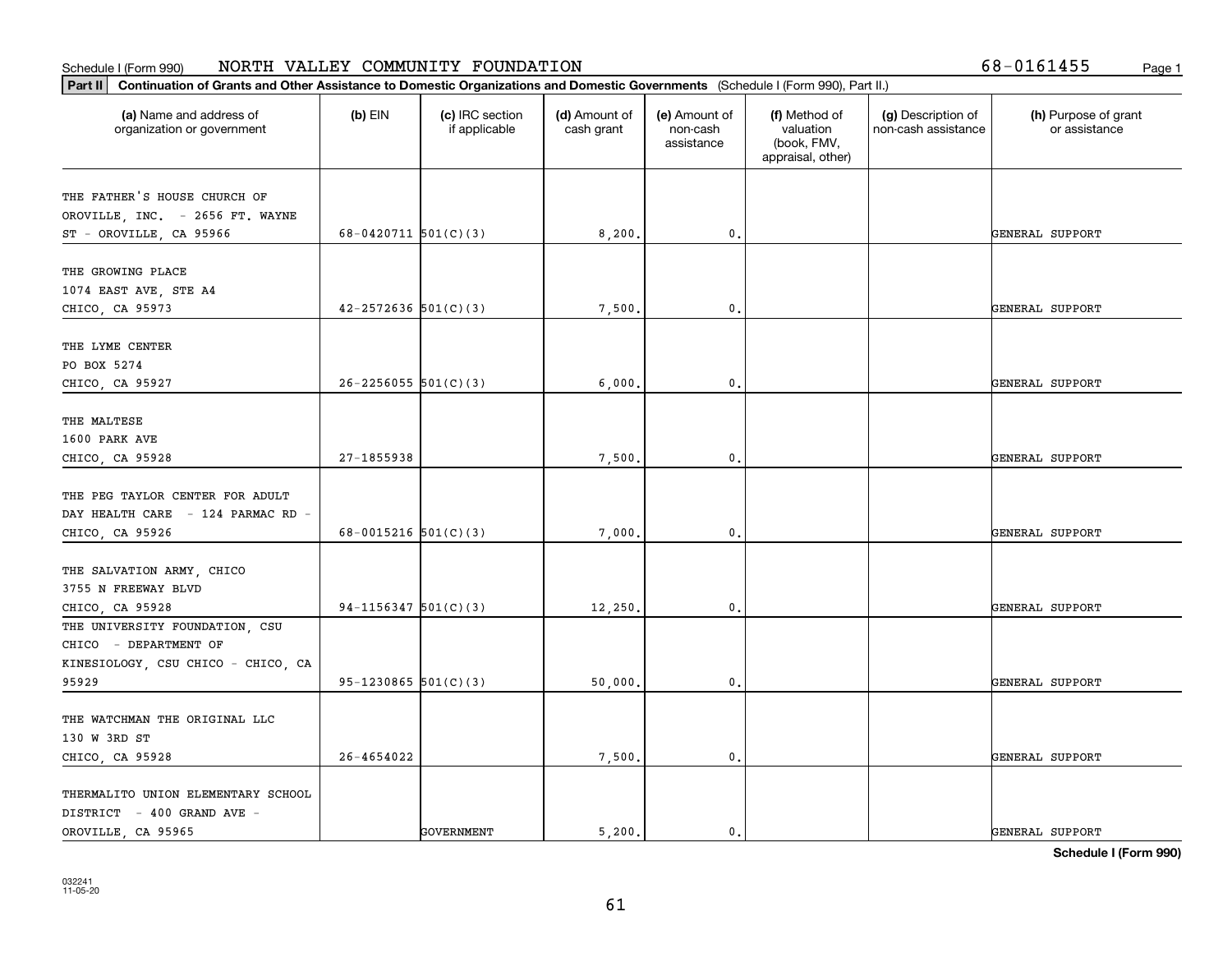| Part II   Continuation of Grants and Other Assistance to Domestic Organizations and Domestic Governments (Schedule I (Form 990), Part II.) |                        |                                  |                             |                                         |                                                                |                                           |                                       |
|--------------------------------------------------------------------------------------------------------------------------------------------|------------------------|----------------------------------|-----------------------------|-----------------------------------------|----------------------------------------------------------------|-------------------------------------------|---------------------------------------|
| (a) Name and address of<br>organization or government                                                                                      | $(b)$ EIN              | (c) IRC section<br>if applicable | (d) Amount of<br>cash grant | (e) Amount of<br>non-cash<br>assistance | (f) Method of<br>valuation<br>(book, FMV,<br>appraisal, other) | (g) Description of<br>non-cash assistance | (h) Purpose of grant<br>or assistance |
| TINY PINE FOUNDATION                                                                                                                       |                        |                                  |                             |                                         |                                                                |                                           |                                       |
| PO BOX 1583                                                                                                                                |                        |                                  |                             |                                         |                                                                |                                           |                                       |
| OROVILLE, CA 95965                                                                                                                         | 84-3455731 $501(C)(3)$ |                                  | 14,288.                     | $\mathbf{0}$ .                          |                                                                |                                           | GENERAL SUPPORT                       |
| TOMFOOLERY                                                                                                                                 |                        |                                  |                             |                                         |                                                                |                                           |                                       |
| 126 W 3RD ST                                                                                                                               |                        |                                  |                             |                                         |                                                                |                                           |                                       |
| CHICO, CA 95928                                                                                                                            | 82-2772779             |                                  | 10,000                      | $^{\circ}$ .                            |                                                                |                                           | GENERAL SUPPORT                       |
| TONI'S CAFE                                                                                                                                |                        |                                  |                             |                                         |                                                                |                                           |                                       |
| 11975 CA 70                                                                                                                                |                        |                                  |                             |                                         |                                                                |                                           |                                       |
| OROVILLE, CA 95965                                                                                                                         |                        |                                  | 10,000.                     | $\mathbf{0}$ .                          |                                                                |                                           | GENERAL SUPPORT                       |
| TONY'S RESTAURANT                                                                                                                          |                        |                                  |                             |                                         |                                                                |                                           |                                       |
| 1000 W SACRAMENTO AVE, SUITE G                                                                                                             |                        |                                  |                             |                                         |                                                                |                                           |                                       |
| CHICO, CA 95926                                                                                                                            | 82-3098842             |                                  | 10,000.                     | $\mathbf{0}$ .                          |                                                                |                                           | GENERAL SUPPORT                       |
|                                                                                                                                            |                        |                                  |                             |                                         |                                                                |                                           |                                       |
| TOWN AND COUNTRY LIQUOR AND VIDEO                                                                                                          |                        |                                  |                             |                                         |                                                                |                                           |                                       |
| 2546 OLIVE HWY                                                                                                                             |                        |                                  |                             |                                         |                                                                |                                           |                                       |
| OROVILLE, CA 95966                                                                                                                         | $01 - 0940932$         |                                  | 5,100.                      | $\mathfrak o$ .                         |                                                                |                                           | GENERAL SUPPORT                       |
| TOWN OF PARADISE                                                                                                                           |                        |                                  |                             |                                         |                                                                |                                           |                                       |
| 5555 SKYWAY                                                                                                                                |                        |                                  |                             |                                         |                                                                |                                           |                                       |
| PARADISE, CA 95969                                                                                                                         |                        | 94-2621899 PARADISE CITY         | 69,017.                     | 0.                                      |                                                                |                                           | GENERAL SUPPORT                       |
|                                                                                                                                            |                        |                                  |                             |                                         |                                                                |                                           |                                       |
| TRINITY PRESBYTERIAN CHURCH,                                                                                                               |                        |                                  |                             |                                         |                                                                |                                           |                                       |
| OROVILLE, CA - 2350 FOOTHILL BLVD                                                                                                          |                        |                                  |                             |                                         |                                                                |                                           |                                       |
| - OROVILLE, CA 95966                                                                                                                       | 94-2666756 $501(C)(3)$ |                                  | 7,600.                      | $\mathbf{0}$ .                          |                                                                |                                           | GENERAL SUPPORT                       |
| TRINITY UNITED METHODIST CHURCH                                                                                                            |                        |                                  |                             |                                         |                                                                |                                           |                                       |
| 285 E FIFTH ST                                                                                                                             |                        |                                  |                             |                                         |                                                                |                                           |                                       |
| CHICO, CA 95928                                                                                                                            | $94-1386595$ 501(C)(3) |                                  | 9,300.                      | $\mathbf{0}$ .                          |                                                                |                                           | GENERAL SUPPORT                       |
| TRUE NORTH HOUSING ALLIANCE, INC.                                                                                                          |                        |                                  |                             |                                         |                                                                |                                           |                                       |
| 101 SILVER DOLLAR WY                                                                                                                       |                        |                                  |                             |                                         |                                                                |                                           |                                       |
| CHICO, CA 95928                                                                                                                            | 68-0440819             |                                  | 6.741.                      | $\mathbf{0}$ .                          |                                                                |                                           | GENERAL SUPPORT                       |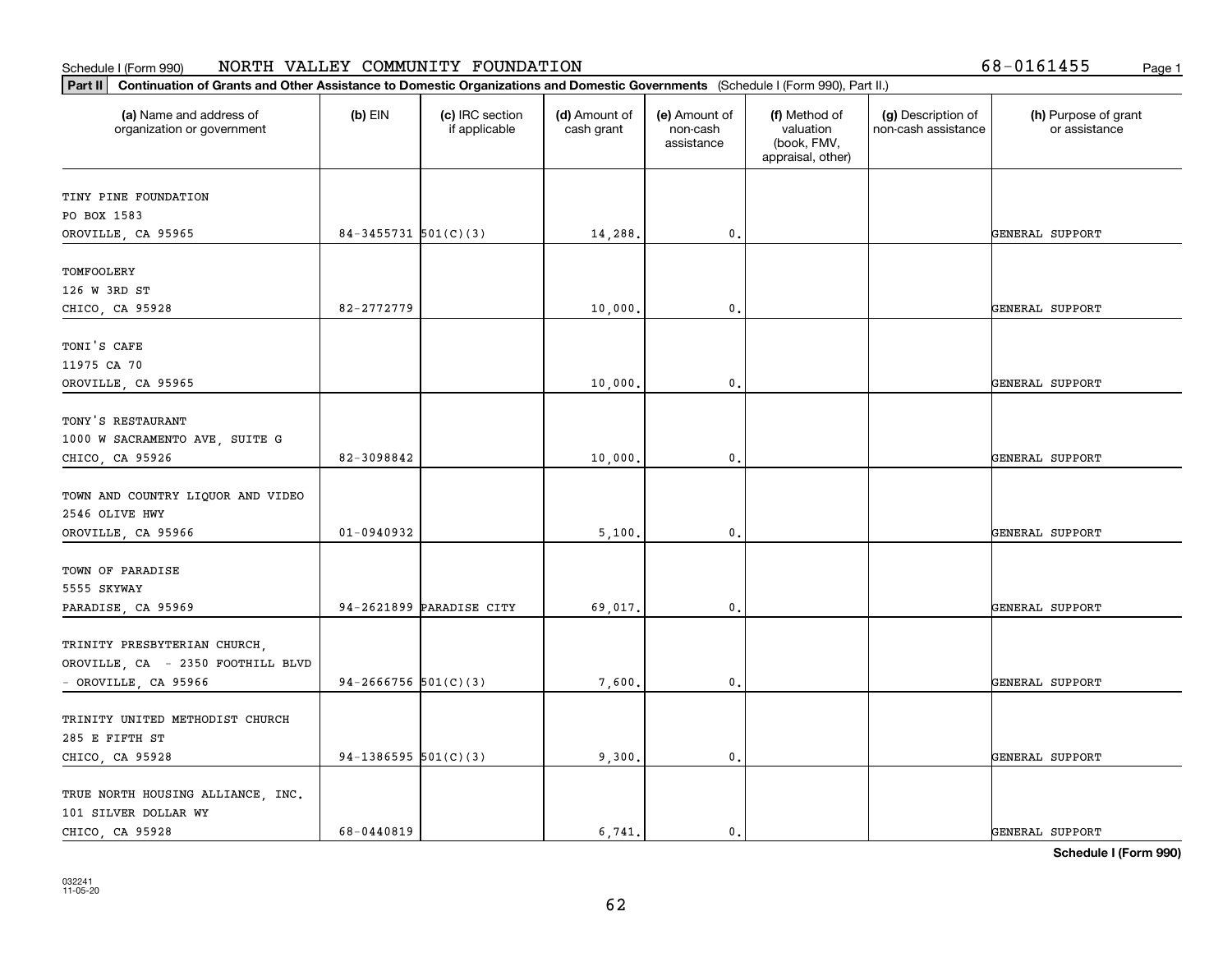| 8-0161455; | P |
|------------|---|
|------------|---|

| (a) Name and address of<br>organization or government | $(b)$ EIN                | (c) IRC section<br>if applicable | (d) Amount of<br>cash grant | (e) Amount of<br>non-cash<br>assistance | (f) Method of<br>valuation<br>(book, FMV,<br>appraisal, other) | (g) Description of<br>non-cash assistance | (h) Purpose of grant<br>or assistance |
|-------------------------------------------------------|--------------------------|----------------------------------|-----------------------------|-----------------------------------------|----------------------------------------------------------------|-------------------------------------------|---------------------------------------|
| TULANE UNIVERSITY                                     |                          |                                  |                             |                                         |                                                                |                                           |                                       |
| 6823 ST. CHARLES AVE                                  |                          |                                  |                             |                                         |                                                                |                                           |                                       |
| NEW ORLEANS, LA 70118                                 |                          | GOVERNMENT                       | 5,500.                      | 0.                                      |                                                                |                                           | GENERAL SUPPORT                       |
|                                                       |                          |                                  |                             |                                         |                                                                |                                           |                                       |
| UNITED POLICYHOLDERS                                  |                          |                                  |                             |                                         |                                                                |                                           |                                       |
| 917 IRVING ST, STE 4                                  |                          |                                  |                             |                                         |                                                                |                                           |                                       |
| SAN FRANCISCO, CA 94122                               | $94-3162024$ $501(C)(3)$ |                                  | 75,000.                     | 0.                                      |                                                                |                                           | GENERAL SUPPORT                       |
| UNITED WAY OF NORTHERN CALIFORNIA                     |                          |                                  |                             |                                         |                                                                |                                           |                                       |
| 2280 BENTON DR, BLDG B, BOX 14                        |                          |                                  |                             |                                         |                                                                |                                           |                                       |
| REDDING, CA 96003                                     | 94-1251675 $501(C)(3)$   |                                  | 75,000.                     | 0.                                      |                                                                |                                           | GENERAL SUPPORT                       |
|                                                       |                          |                                  |                             |                                         |                                                                |                                           |                                       |
| UNIVERSITY FOUNDATION - CHICO                         |                          |                                  |                             |                                         |                                                                |                                           |                                       |
| STATE - 25 MAIN ST, STE 203 -                         |                          |                                  |                             |                                         |                                                                |                                           |                                       |
| CHICO, CA 95929                                       | 95-1230865 $501(C)(3)$   |                                  | 11,000.                     | 0.                                      |                                                                |                                           | GENERAL SUPPORT                       |
|                                                       |                          |                                  |                             |                                         |                                                                |                                           |                                       |
| UPSTATE COMMUNITY ENHANCEMENT                         |                          |                                  |                             |                                         |                                                                |                                           |                                       |
| FOUNDATION - 500 MAIN ST, STE 150                     |                          |                                  |                             |                                         |                                                                |                                           |                                       |
| $-$ CHICO, CA 95928                                   | 68-0483892 $501(C)(3)$   |                                  | 21,000.                     | $\mathbf{0}$                            |                                                                |                                           | GENERAL SUPPORT                       |
|                                                       |                          |                                  |                             |                                         |                                                                |                                           |                                       |
| URBAN COUTURE<br>245 BROADWAY                         |                          |                                  |                             |                                         |                                                                |                                           |                                       |
| CHICO, CA 95928                                       | 47-2738865               |                                  | 7,000.                      | 0.                                      |                                                                |                                           | GENERAL SUPPORT                       |
|                                                       |                          |                                  |                             |                                         |                                                                |                                           |                                       |
| VIETNAM VETERANS OF AMERICA                           |                          |                                  |                             |                                         |                                                                |                                           |                                       |
| CHAPTER 582 - 1811 CONCORD AVE,                       |                          |                                  |                             |                                         |                                                                |                                           |                                       |
| STE 220 - CHICO, CA 95928                             | 68-0161455 $501(C)(3)$   |                                  | 50,000.                     | 0.                                      |                                                                |                                           | GENERAL SUPPORT                       |
|                                                       |                          |                                  |                             |                                         |                                                                |                                           |                                       |
| WACKY WAGS DOGGIE DAYCARE CENTER,                     |                          |                                  |                             |                                         |                                                                |                                           |                                       |
| INC. - 2145 PARK AVE, STE 12 -                        |                          |                                  |                             |                                         |                                                                |                                           |                                       |
| CHICO, CA 95928                                       | $47 - 2625645$           |                                  | 5,500.                      | $\mathbf{0}$ .                          |                                                                |                                           | GENERAL SUPPORT                       |
|                                                       |                          |                                  |                             |                                         |                                                                |                                           |                                       |
| WESTSIDE DOMESTIC VIOLENCE SHELTER                    |                          |                                  |                             |                                         |                                                                |                                           |                                       |
| 311 S VILLA AVE                                       |                          |                                  |                             |                                         |                                                                |                                           |                                       |
| WILLOWS, CA 95963                                     | $26 - 4736411$ 501(C)(3) |                                  | 16,428.                     | $\mathbf{0}$ .                          |                                                                |                                           | GENERAL SUPPORT                       |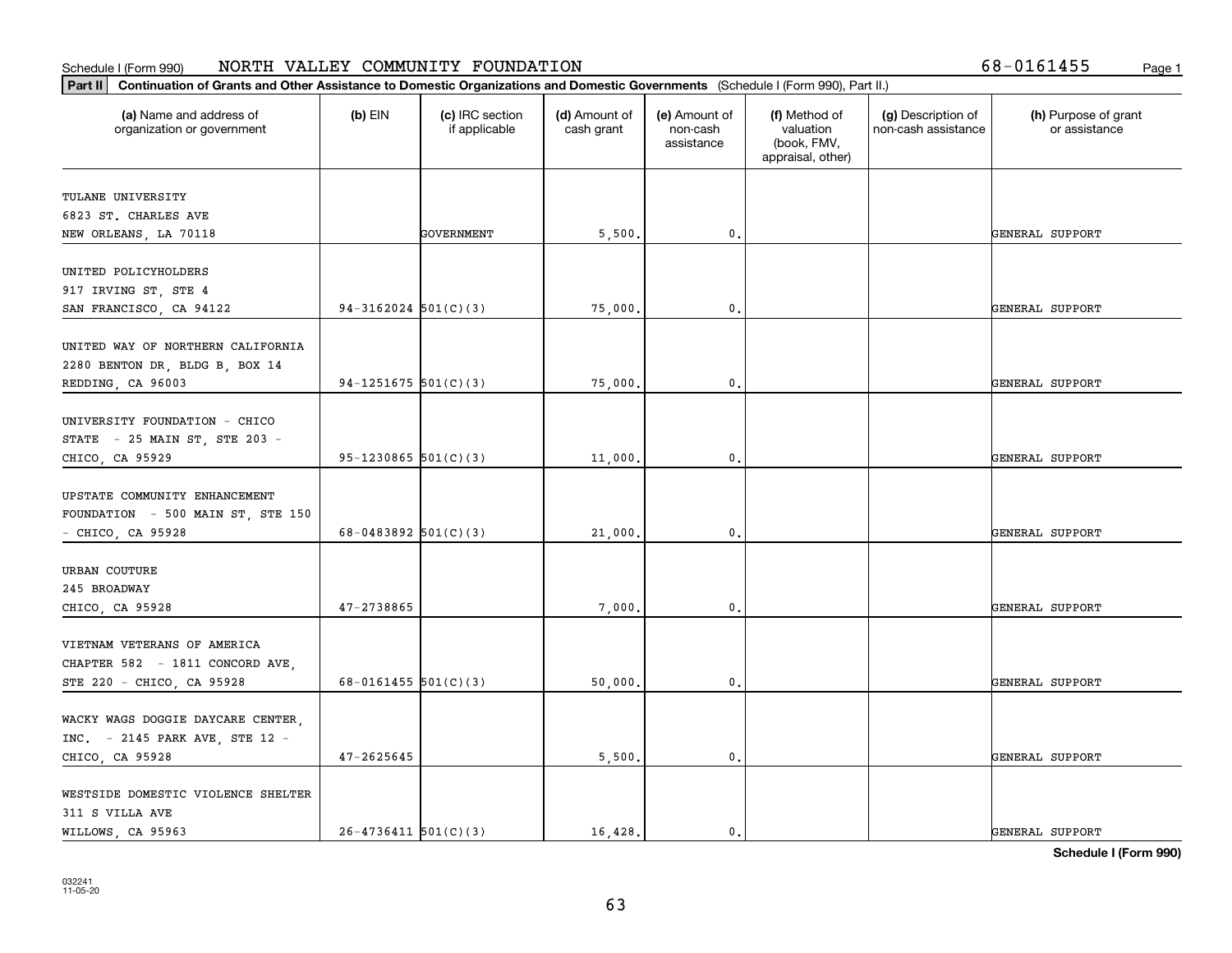| (a) Name and address of<br>organization or government | $(b)$ EIN                  | (c) IRC section<br>if applicable | (d) Amount of<br>cash grant | (e) Amount of<br>non-cash<br>assistance | (f) Method of<br>valuation<br>(book, FMV,<br>appraisal, other) | (g) Description of<br>non-cash assistance | (h) Purpose of grant<br>or assistance |
|-------------------------------------------------------|----------------------------|----------------------------------|-----------------------------|-----------------------------------------|----------------------------------------------------------------|-------------------------------------------|---------------------------------------|
| WHEELER RANCH AND FEED                                |                            |                                  |                             |                                         |                                                                |                                           |                                       |
| 3247 SMITH AVE                                        |                            |                                  |                             |                                         |                                                                |                                           |                                       |
| BIGGS, CA 95917                                       | 84-5118374                 |                                  | 7,500.                      | 0.                                      |                                                                |                                           | GENERAL SUPPORT                       |
| WILDFIRE RELIEF AND RECOVERY FUND                     |                            |                                  |                             |                                         |                                                                |                                           |                                       |
| 1811 CONCORD AVE, STE 220                             |                            |                                  |                             |                                         |                                                                |                                           |                                       |
| CHICO, CA 95928                                       | 68-0161455 $501(C)(3)$     |                                  | 10,050.                     | 0.                                      |                                                                |                                           | GENERAL SUPPORT                       |
| WILDFLOWER OPEN CLASSROOM                             |                            |                                  |                             |                                         |                                                                |                                           |                                       |
| 2414 COHASSET RD, STE 3                               |                            |                                  |                             |                                         |                                                                |                                           |                                       |
| CHICO, CA 95926                                       | $27 - 2867872$ 501(C)(3)   |                                  | 8,955.                      | $\mathfrak{o}$ .                        |                                                                |                                           | GENERAL SUPPORT                       |
| WOMEN'S RESOURCE CLINIC                               |                            |                                  |                             |                                         |                                                                |                                           |                                       |
| 115 W 2ND AVE                                         |                            |                                  |                             |                                         |                                                                |                                           |                                       |
| CHICO, CA 95926                                       | 68-0382716 $501(C)(3)$     |                                  | 6,750.                      | $\mathbf{0}$ .                          |                                                                |                                           | GENERAL SUPPORT                       |
|                                                       |                            |                                  |                             |                                         |                                                                |                                           |                                       |
| WORLD VISION                                          |                            |                                  |                             |                                         |                                                                |                                           |                                       |
| PO BOX 9716                                           |                            |                                  |                             |                                         |                                                                |                                           |                                       |
| FEDERAL WAY, WA 98063                                 | $95-3202116$ $501(C)(3)$   |                                  | 24,120.                     | $\mathfrak{o}$ .                        |                                                                |                                           | GENERAL SUPPORT                       |
| YANKEE HILL FIRE SAFE COUNCIL                         |                            |                                  |                             |                                         |                                                                |                                           |                                       |
| PO BOX 4242                                           |                            |                                  |                             |                                         |                                                                |                                           |                                       |
| YANKEE HILL, CA 95965                                 | 68-0486052 $501(C)(3)$     |                                  | 97,000.                     | $\mathfrak{o}$ .                        |                                                                |                                           | GENERAL SUPPORT                       |
|                                                       |                            |                                  |                             |                                         |                                                                |                                           |                                       |
| YOUTH FOR CHANGE                                      |                            |                                  |                             |                                         |                                                                |                                           |                                       |
| 260 COHASSET RD, STE 120<br>CHICO, CA 95926           | $68 - 0238941$ $501(C)(3)$ |                                  | 1,065,532.                  | 0.                                      |                                                                |                                           | GENERAL SUPPORT                       |
|                                                       |                            |                                  |                             |                                         |                                                                |                                           |                                       |
| YOUTH ON THE RIDGE COMMUNITY                          |                            |                                  |                             |                                         |                                                                |                                           |                                       |
| FOUNDATION, INC. - 611 PARKWOOD                       |                            |                                  |                             |                                         |                                                                |                                           |                                       |
| DR - CHICO, CA 95928                                  | $27-0772654$ 501(C)(3)     |                                  | 50,000.                     | 0.                                      |                                                                |                                           | GENERAL SUPPORT                       |
|                                                       |                            |                                  |                             |                                         |                                                                |                                           |                                       |
|                                                       |                            |                                  |                             |                                         |                                                                |                                           |                                       |
|                                                       |                            |                                  |                             |                                         |                                                                |                                           |                                       |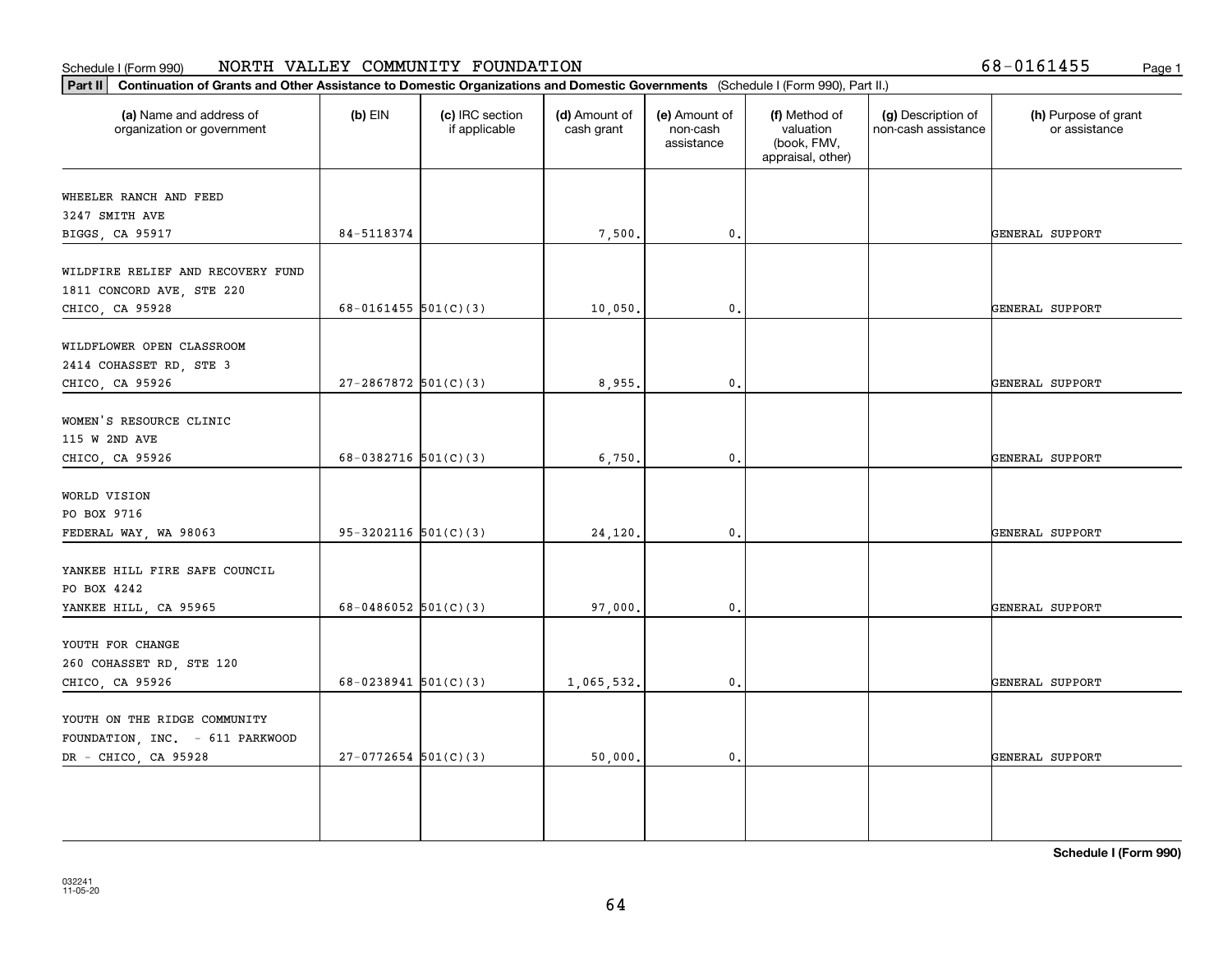## Schedule I (Form 990) 2020 NORTH VALLEY COMMUNITY FOUNDATION 6 8-0161455 Page

**2**

**Part III | Grants and Other Assistance to Domestic Individuals. Complete if the organization answered "Yes" on Form 990, Part IV, line 22.** Part III can be duplicated if additional space is needed.

| (a) Type of grant or assistance | (b) Number of<br>recipients | (c) Amount of<br>cash grant | (d) Amount of non-<br>cash assistance | (e) Method of valuation<br>(book, FMV, appraisal, other) | (f) Description of noncash assistance |
|---------------------------------|-----------------------------|-----------------------------|---------------------------------------|----------------------------------------------------------|---------------------------------------|
|                                 |                             |                             |                                       |                                                          |                                       |
| DISASTER/EMERGENCY ASSISTANCE   | 35                          | 30,667.                     | $\mathbf{0}$ .                        |                                                          |                                       |
|                                 |                             |                             |                                       |                                                          |                                       |
|                                 |                             |                             |                                       |                                                          |                                       |
|                                 |                             |                             |                                       |                                                          |                                       |
|                                 |                             |                             |                                       |                                                          |                                       |
|                                 |                             |                             |                                       |                                                          |                                       |
|                                 |                             |                             |                                       |                                                          |                                       |
|                                 |                             |                             |                                       |                                                          |                                       |
|                                 |                             |                             |                                       |                                                          |                                       |

Part IV | Supplemental Information. Provide the information required in Part I, line 2; Part III, column (b); and any other additional information.

PART I, LINE 2:

GRANTEES ARE REQUIRED TO SUBMIT REPORTS TO THE FOUNDATION IF FROM DISASTER

RELIEF FUNDS. NO REPORT IS REQUIRED WHEN GRANT IS FROM A DONOR ADVISED FUND

TO A NONPROFIT ORGANIZATION. INDIVIDUAL ASSISTANCE GRANTS MUST MEET

ESTABLISHED CRITERIA FOR SELECTION OF RECIPIENTS.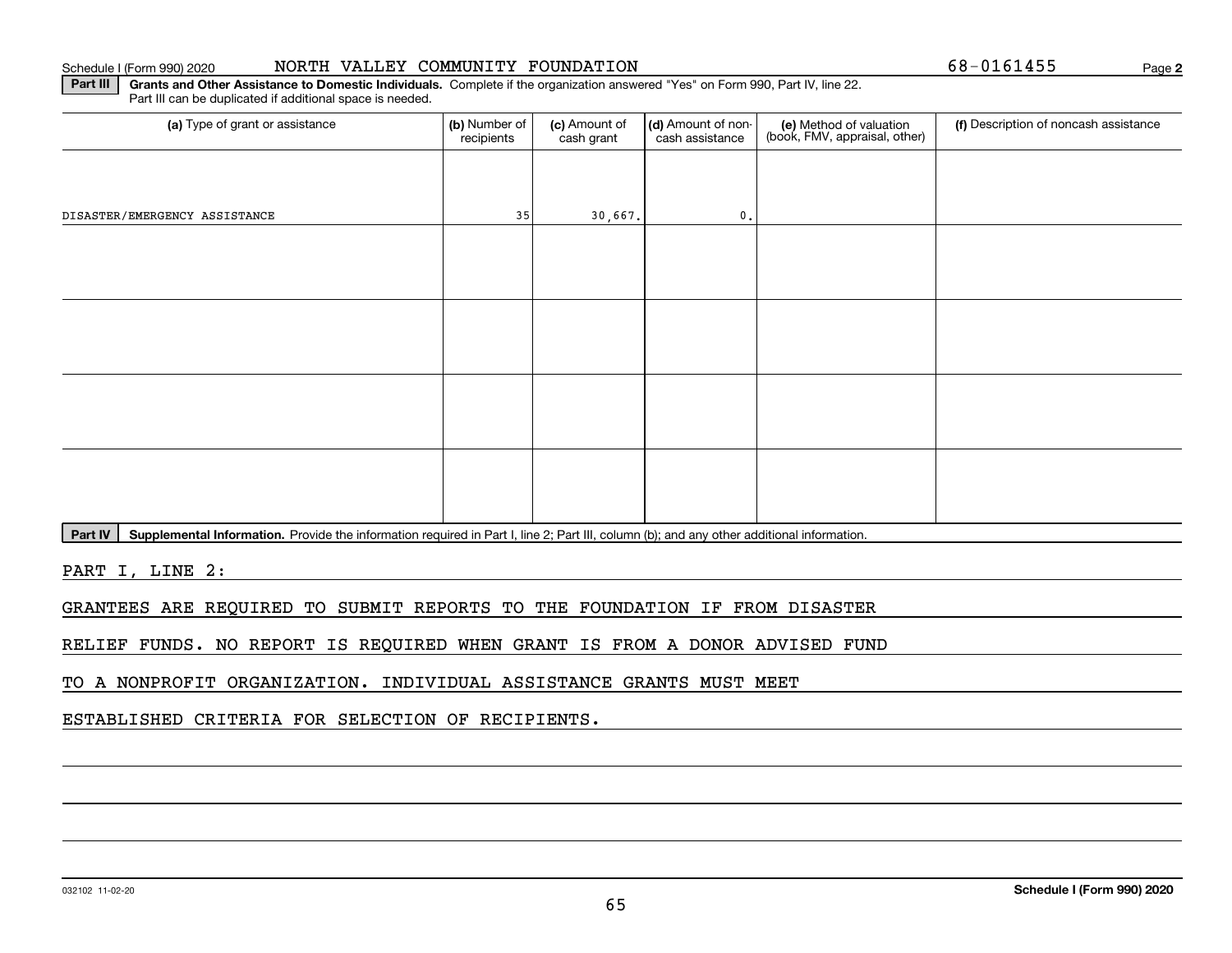|        | <b>Compensation Information</b><br><b>SCHEDULE J</b>                                                                             | OMB No. 1545-0047     |            |                              |  |  |  |
|--------|----------------------------------------------------------------------------------------------------------------------------------|-----------------------|------------|------------------------------|--|--|--|
|        | (Form 990)<br>For certain Officers, Directors, Trustees, Key Employees, and Highest                                              |                       |            |                              |  |  |  |
|        | <b>Compensated Employees</b>                                                                                                     | 2020                  |            |                              |  |  |  |
|        | Complete if the organization answered "Yes" on Form 990, Part IV, line 23.<br>Attach to Form 990.                                | <b>Open to Public</b> |            |                              |  |  |  |
|        | Department of the Treasury<br>Go to www.irs.gov/Form990 for instructions and the latest information.<br>Internal Revenue Service | Inspection            |            |                              |  |  |  |
|        | <b>Employer identification number</b><br>Name of the organization                                                                |                       |            |                              |  |  |  |
|        | NORTH VALLEY COMMUNITY FOUNDATION                                                                                                | 68-0161455            |            |                              |  |  |  |
| Part I | <b>Questions Regarding Compensation</b>                                                                                          |                       |            |                              |  |  |  |
|        |                                                                                                                                  |                       | <b>Yes</b> | No                           |  |  |  |
|        | <b>1a</b> Check the appropriate box(es) if the organization provided any of the following to or for a person listed on Form 990, |                       |            |                              |  |  |  |
|        | Part VII, Section A, line 1a. Complete Part III to provide any relevant information regarding these items.                       |                       |            |                              |  |  |  |
|        | First-class or charter travel<br>Housing allowance or residence for personal use                                                 |                       |            |                              |  |  |  |
|        | Travel for companions<br>Payments for business use of personal residence                                                         |                       |            |                              |  |  |  |
|        | Tax indemnification and gross-up payments<br>Health or social club dues or initiation fees                                       |                       |            |                              |  |  |  |
|        | Discretionary spending account<br>Personal services (such as maid, chauffeur, chef)                                              |                       |            |                              |  |  |  |
|        |                                                                                                                                  |                       |            |                              |  |  |  |
|        | <b>b</b> If any of the boxes on line 1a are checked, did the organization follow a written policy regarding payment or           |                       |            |                              |  |  |  |
|        | reimbursement or provision of all of the expenses described above? If "No," complete Part III to explain                         | 1b                    |            |                              |  |  |  |
| 2      | Did the organization require substantiation prior to reimbursing or allowing expenses incurred by all directors,                 |                       |            |                              |  |  |  |
|        |                                                                                                                                  | $\mathbf{2}$          |            |                              |  |  |  |
|        |                                                                                                                                  |                       |            |                              |  |  |  |
| з      | Indicate which, if any, of the following the organization used to establish the compensation of the organization's               |                       |            |                              |  |  |  |
|        | CEO/Executive Director. Check all that apply. Do not check any boxes for methods used by a related organization to               |                       |            |                              |  |  |  |
|        | establish compensation of the CEO/Executive Director, but explain in Part III.                                                   |                       |            |                              |  |  |  |
|        | Compensation committee<br>Written employment contract                                                                            |                       |            |                              |  |  |  |
|        | $X$ Compensation survey or study<br>Independent compensation consultant                                                          |                       |            |                              |  |  |  |
|        | $\lfloor x \rfloor$ Approval by the board or compensation committee<br>Form 990 of other organizations                           |                       |            |                              |  |  |  |
|        |                                                                                                                                  |                       |            |                              |  |  |  |
|        | During the year, did any person listed on Form 990, Part VII, Section A, line 1a, with respect to the filing                     |                       |            |                              |  |  |  |
|        | organization or a related organization:                                                                                          |                       |            |                              |  |  |  |
| а      | Receive a severance payment or change-of-control payment?                                                                        | 4a                    |            | х                            |  |  |  |
| b      | Participate in or receive payment from a supplemental nonqualified retirement plan?                                              | 4b                    |            | $\overline{\mathbf{x}}$      |  |  |  |
| с      | Participate in or receive payment from an equity-based compensation arrangement?                                                 | 4c                    |            | $\overline{\mathbf{x}}$      |  |  |  |
|        | If "Yes" to any of lines 4a-c, list the persons and provide the applicable amounts for each item in Part III.                    |                       |            |                              |  |  |  |
|        |                                                                                                                                  |                       |            |                              |  |  |  |
|        | Only section 501(c)(3), 501(c)(4), and 501(c)(29) organizations must complete lines 5-9.                                         |                       |            |                              |  |  |  |
|        | For persons listed on Form 990, Part VII, Section A, line 1a, did the organization pay or accrue any compensation                |                       |            |                              |  |  |  |
|        | contingent on the revenues of:                                                                                                   |                       |            |                              |  |  |  |
| a      |                                                                                                                                  | 5a                    |            | х<br>$\overline{\mathbf{x}}$ |  |  |  |
|        |                                                                                                                                  | 5b                    |            |                              |  |  |  |
|        | If "Yes" on line 5a or 5b, describe in Part III.                                                                                 |                       |            |                              |  |  |  |
| 6.     | For persons listed on Form 990, Part VII, Section A, line 1a, did the organization pay or accrue any compensation                |                       |            |                              |  |  |  |
|        | contingent on the net earnings of:                                                                                               |                       |            |                              |  |  |  |
| a      |                                                                                                                                  | 6a                    |            | х<br>$\overline{\mathbf{x}}$ |  |  |  |
|        |                                                                                                                                  | 6b                    |            |                              |  |  |  |
|        | If "Yes" on line 6a or 6b, describe in Part III.                                                                                 |                       |            |                              |  |  |  |
|        | 7 For persons listed on Form 990, Part VII, Section A, line 1a, did the organization provide any nonfixed payments               |                       |            |                              |  |  |  |
|        |                                                                                                                                  | 7                     |            | х                            |  |  |  |
| 8      | Were any amounts reported on Form 990, Part VII, paid or accrued pursuant to a contract that was subject to the                  |                       |            |                              |  |  |  |
|        | initial contract exception described in Regulations section 53.4958-4(a)(3)? If "Yes," describe in Part III                      | 8                     |            | х                            |  |  |  |
| 9      | If "Yes" on line 8, did the organization also follow the rebuttable presumption procedure described in                           |                       |            |                              |  |  |  |
|        | successive Deptation of the Netting and the Instructions for Form 000.<br>Calcadola 1/Ca                                         | 9                     |            |                              |  |  |  |

LHA For Paperwork Reduction Act Notice, see the Instructions for Form 990. Schedule J (Form 990) 2020

032111 12-07-20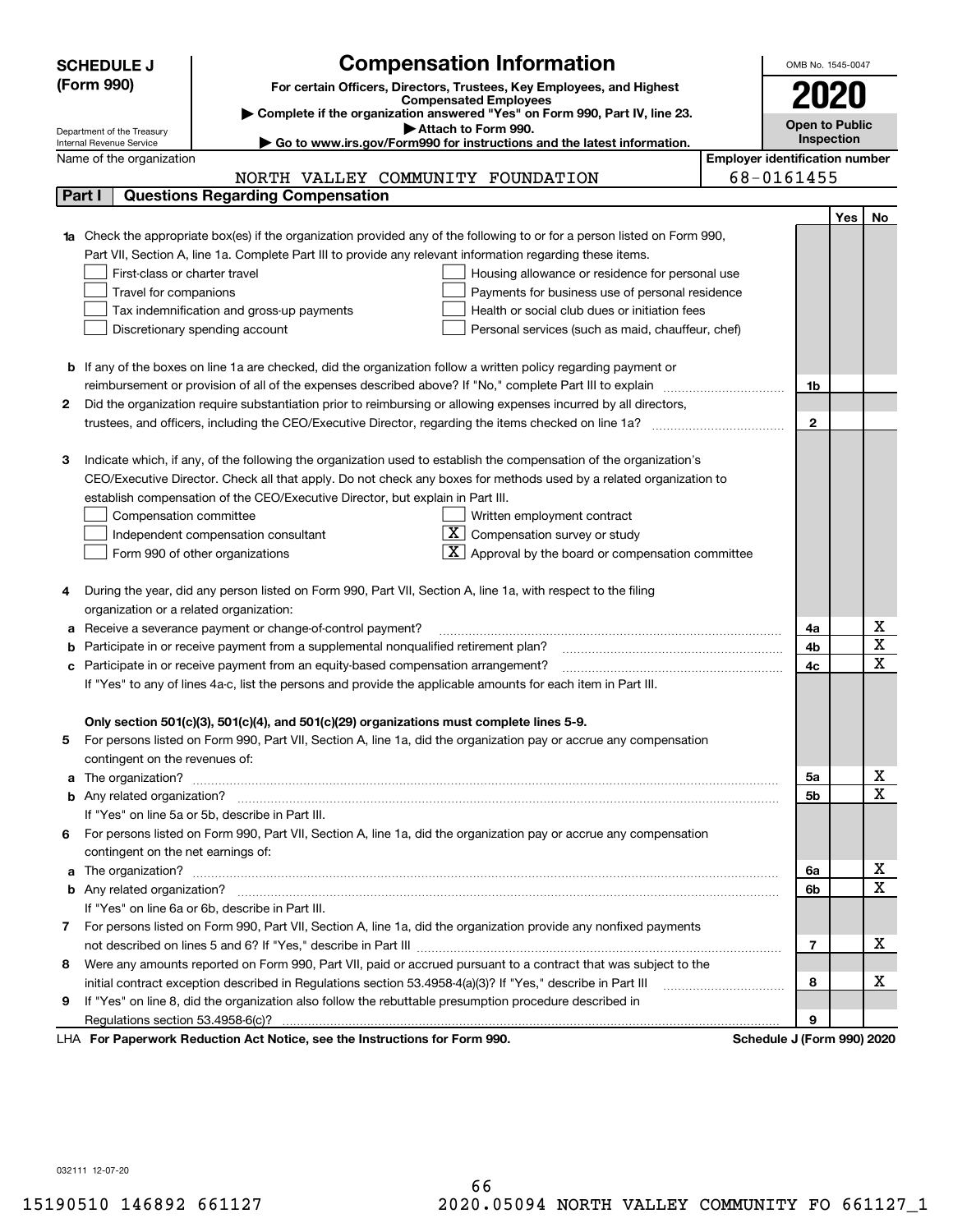# **Part II Officers, Directors, Trustees, Key Employees, and Highest Compensated Employees.**  Schedule J (Form 990) 2020 Page Use duplicate copies if additional space is needed.

For each individual whose compensation must be reported on Schedule J, report compensation from the organization on row (i) and from related organizations, described in the instructions, on row (ii). Do not list any individuals that aren't listed on Form 990, Part VII.

**Note:**  The sum of columns (B)(i)-(iii) for each listed individual must equal the total amount of Form 990, Part VII, Section A, line 1a, applicable column (D) and (E) amounts for that individual.

|                               |                              |                          | (B) Breakdown of W-2 and/or 1099-MISC compensation |                                           | (C) Retirement and<br>other deferred | (D) Nontaxable<br>benefits | $ E $ Total of columns<br>$(B)(i)-(D)$ | (F) Compensation<br>in column (B)         |
|-------------------------------|------------------------------|--------------------------|----------------------------------------------------|-------------------------------------------|--------------------------------------|----------------------------|----------------------------------------|-------------------------------------------|
| (A) Name and Title            |                              | (i) Base<br>compensation | (ii) Bonus &<br>incentive<br>compensation          | (iii) Other<br>reportable<br>compensation | compensation                         |                            |                                        | reported as deferred<br>on prior Form 990 |
| ALEXA BENSON-VALAVANIS<br>(1) | (i)                          | 164, 415.                | $\overline{0}$ .                                   | $\overline{0}$ .                          | 4,932.                               | 18,588.                    | 187,935.                               | 0.                                        |
| PRESIDENT & CEO               | (ii)                         | $\overline{0}$ .         | $\overline{\mathfrak{0}}$ .                        | $\overline{\mathfrak{o}}$ .               | $\overline{0}$ .                     | $\overline{0}$ .           | $\overline{0}$ .                       | $\overline{0}$ .                          |
|                               | (i)                          |                          |                                                    |                                           |                                      |                            |                                        |                                           |
|                               | (ii)                         |                          |                                                    |                                           |                                      |                            |                                        |                                           |
|                               | (i)                          |                          |                                                    |                                           |                                      |                            |                                        |                                           |
|                               | (ii)                         |                          |                                                    |                                           |                                      |                            |                                        |                                           |
|                               | (i)                          |                          |                                                    |                                           |                                      |                            |                                        |                                           |
|                               | (ii)                         |                          |                                                    |                                           |                                      |                            |                                        |                                           |
|                               | (i)                          |                          |                                                    |                                           |                                      |                            |                                        |                                           |
|                               | (ii)                         |                          |                                                    |                                           |                                      |                            |                                        |                                           |
|                               | $\qquad \qquad \textbf{(i)}$ |                          |                                                    |                                           |                                      |                            |                                        |                                           |
|                               | (ii)                         |                          |                                                    |                                           |                                      |                            |                                        |                                           |
|                               | (i)                          |                          |                                                    |                                           |                                      |                            |                                        |                                           |
|                               | (ii)                         |                          |                                                    |                                           |                                      |                            |                                        |                                           |
|                               | (i)                          |                          |                                                    |                                           |                                      |                            |                                        |                                           |
|                               | (ii)<br>(i)                  |                          |                                                    |                                           |                                      |                            |                                        |                                           |
|                               | (ii)                         |                          |                                                    |                                           |                                      |                            |                                        |                                           |
|                               | (i)                          |                          |                                                    |                                           |                                      |                            |                                        |                                           |
|                               | (ii)                         |                          |                                                    |                                           |                                      |                            |                                        |                                           |
|                               | (i)                          |                          |                                                    |                                           |                                      |                            |                                        |                                           |
|                               | (ii)                         |                          |                                                    |                                           |                                      |                            |                                        |                                           |
|                               | (i)                          |                          |                                                    |                                           |                                      |                            |                                        |                                           |
|                               | (ii)                         |                          |                                                    |                                           |                                      |                            |                                        |                                           |
|                               | (i)                          |                          |                                                    |                                           |                                      |                            |                                        |                                           |
|                               | (ii)                         |                          |                                                    |                                           |                                      |                            |                                        |                                           |
|                               | (i)                          |                          |                                                    |                                           |                                      |                            |                                        |                                           |
|                               | (ii)                         |                          |                                                    |                                           |                                      |                            |                                        |                                           |
|                               | (i)                          |                          |                                                    |                                           |                                      |                            |                                        |                                           |
|                               | (ii)                         |                          |                                                    |                                           |                                      |                            |                                        |                                           |
|                               | (i)                          |                          |                                                    |                                           |                                      |                            |                                        |                                           |
|                               | (ii)                         |                          |                                                    |                                           |                                      |                            |                                        |                                           |

**Schedule J (Form 990) 2020**

**2**

68-0161455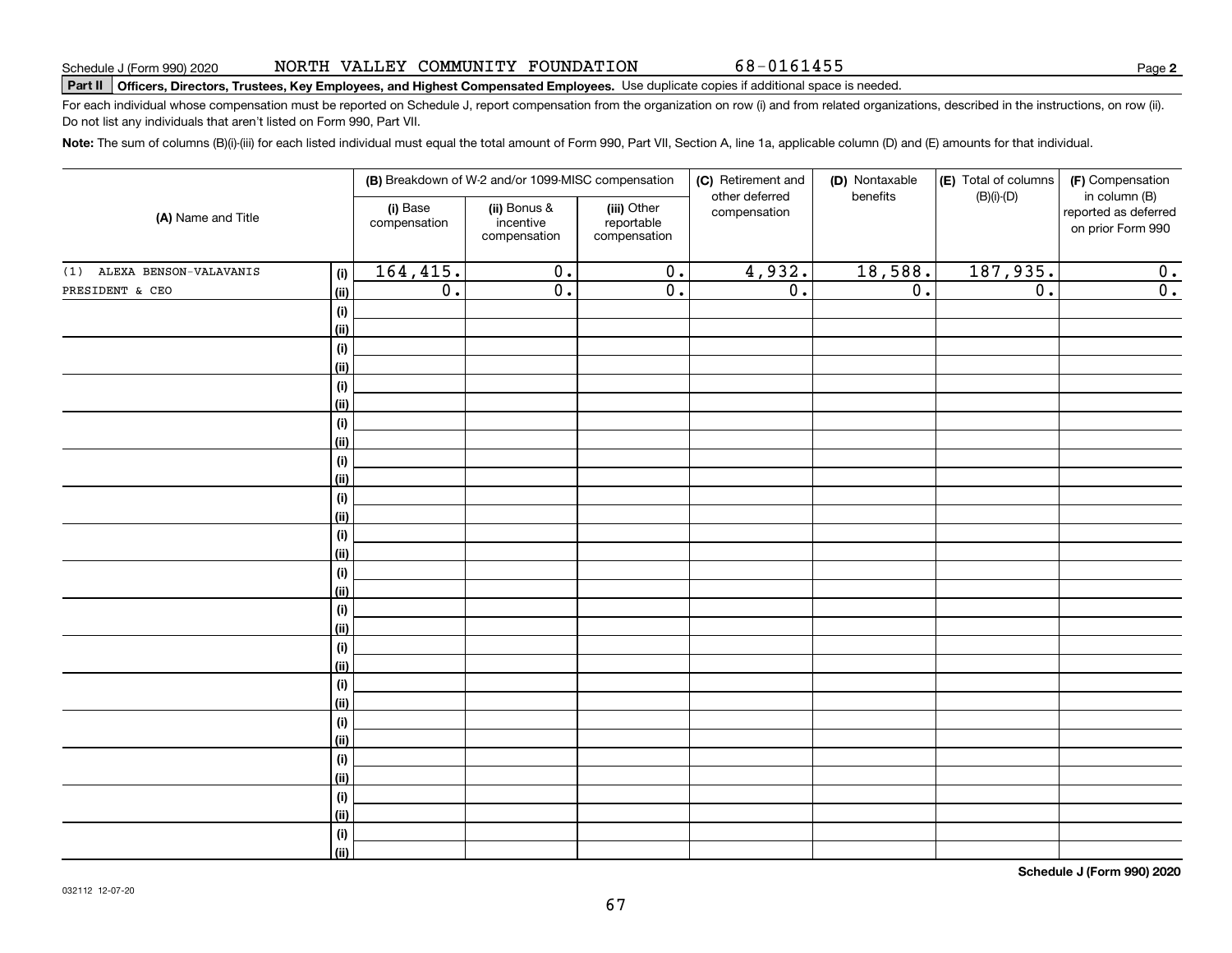## **Part III Supplemental Information**

Schedule J (Form 990) 2020 NORTH VALLEY COMMUNITY FOUNDATION 68-0161455<br>Part III Supplemental Information<br>Provide the information, explanation, or descriptions required for Part I, lines 1a, 1b, 3, 4a, 4b, 4c, 5a, 5b, 6a,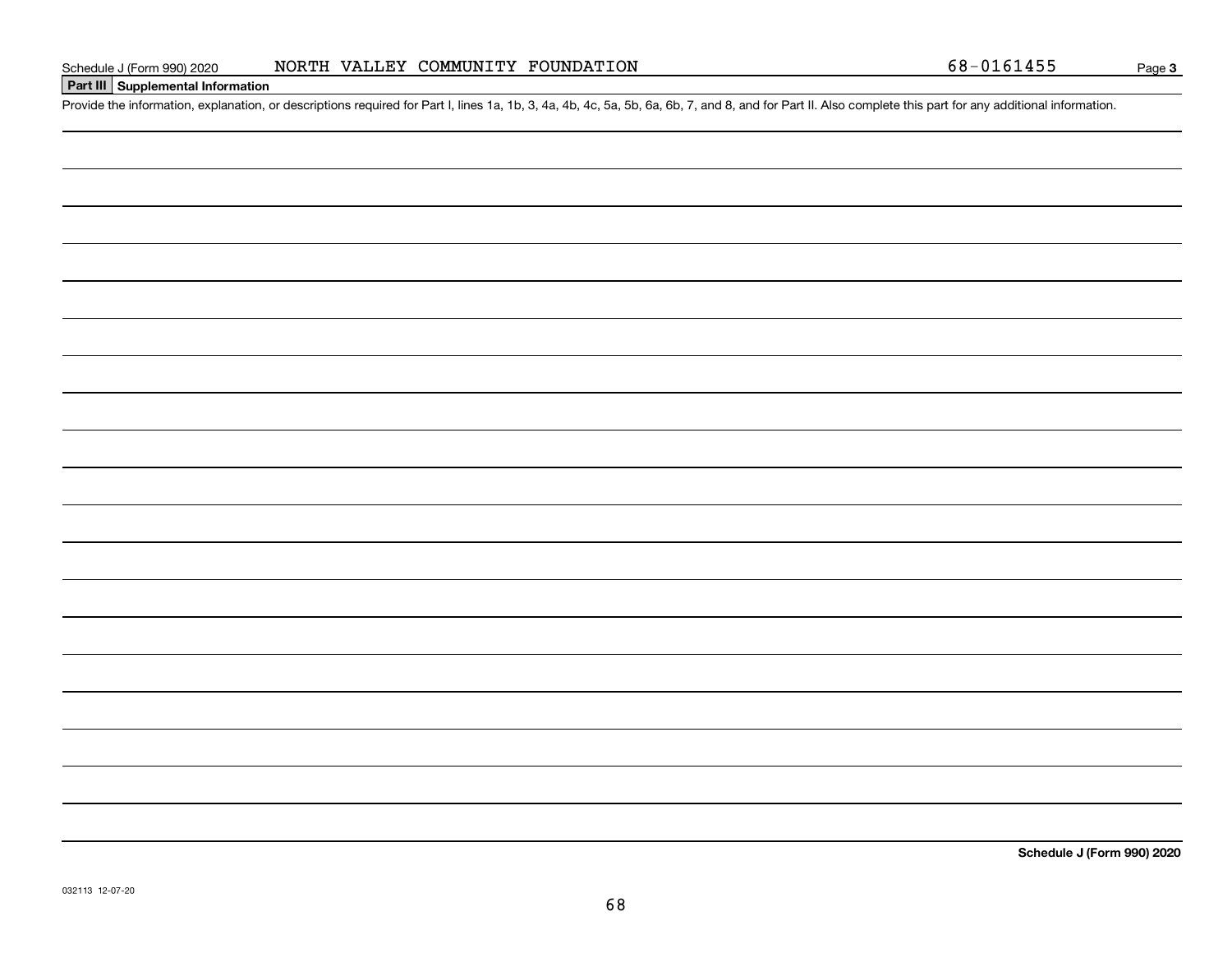## **SCHEDULE M (Form 990)**

# **Noncash Contributions**

OMB No. 1545-0047

**Open to Public Inspection**

Department of the Treasury Internal Revenue Service

**Complete if the organizations answered "Yes" on Form 990, Part IV, lines 29 or 30.** <sup>J</sup>**2020**

**Attach to Form 990.** J

 **Go to www.irs.gov/Form990 for instructions and the latest information.** J

Name of the organization

NORTH VALLEY COMMUNITY FOUNDATION

**Employer identification number** 68-0161455

| Part I | <b>Types of Property</b>                                                                                                                                                                                                                                                                                                                                                                                                     |                               |                                      |                                                                                                       |                                                              |            |     |    |
|--------|------------------------------------------------------------------------------------------------------------------------------------------------------------------------------------------------------------------------------------------------------------------------------------------------------------------------------------------------------------------------------------------------------------------------------|-------------------------------|--------------------------------------|-------------------------------------------------------------------------------------------------------|--------------------------------------------------------------|------------|-----|----|
|        |                                                                                                                                                                                                                                                                                                                                                                                                                              | (a)<br>Check if<br>applicable | (b)<br>Number of<br>contributions or | (c)<br>Noncash contribution<br>amounts reported on<br>litems contributed Form 990, Part VIII, line 1g | (d)<br>Method of determining<br>noncash contribution amounts |            |     |    |
| 1      |                                                                                                                                                                                                                                                                                                                                                                                                                              |                               |                                      |                                                                                                       |                                                              |            |     |    |
| 2      |                                                                                                                                                                                                                                                                                                                                                                                                                              |                               |                                      |                                                                                                       |                                                              |            |     |    |
| З      |                                                                                                                                                                                                                                                                                                                                                                                                                              |                               |                                      |                                                                                                       |                                                              |            |     |    |
| 4      |                                                                                                                                                                                                                                                                                                                                                                                                                              |                               |                                      |                                                                                                       |                                                              |            |     |    |
| 5      | Clothing and household goods                                                                                                                                                                                                                                                                                                                                                                                                 |                               |                                      |                                                                                                       |                                                              |            |     |    |
| 6      |                                                                                                                                                                                                                                                                                                                                                                                                                              |                               |                                      |                                                                                                       |                                                              |            |     |    |
| 7      |                                                                                                                                                                                                                                                                                                                                                                                                                              |                               |                                      |                                                                                                       |                                                              |            |     |    |
| 8      | Intellectual property                                                                                                                                                                                                                                                                                                                                                                                                        |                               |                                      |                                                                                                       |                                                              |            |     |    |
| 9      | Securities - Publicly traded                                                                                                                                                                                                                                                                                                                                                                                                 | $\mathbf x$                   | $\overline{3}$                       | 196,453.FMV                                                                                           |                                                              |            |     |    |
| 10     | Securities - Closely held stock                                                                                                                                                                                                                                                                                                                                                                                              |                               |                                      |                                                                                                       |                                                              |            |     |    |
| 11     | Securities - Partnership, LLC, or                                                                                                                                                                                                                                                                                                                                                                                            |                               |                                      |                                                                                                       |                                                              |            |     |    |
|        | trust interests                                                                                                                                                                                                                                                                                                                                                                                                              |                               |                                      |                                                                                                       |                                                              |            |     |    |
| 12     | Securities - Miscellaneous                                                                                                                                                                                                                                                                                                                                                                                                   |                               |                                      |                                                                                                       |                                                              |            |     |    |
| 13     | Qualified conservation contribution -                                                                                                                                                                                                                                                                                                                                                                                        |                               |                                      |                                                                                                       |                                                              |            |     |    |
|        | Historic structures                                                                                                                                                                                                                                                                                                                                                                                                          |                               |                                      |                                                                                                       |                                                              |            |     |    |
| 14     | Qualified conservation contribution - Other                                                                                                                                                                                                                                                                                                                                                                                  |                               |                                      |                                                                                                       |                                                              |            |     |    |
| 15     | Real estate - Residential                                                                                                                                                                                                                                                                                                                                                                                                    |                               |                                      |                                                                                                       |                                                              |            |     |    |
| 16     | Real estate - Commercial                                                                                                                                                                                                                                                                                                                                                                                                     |                               |                                      |                                                                                                       |                                                              |            |     |    |
| 17     |                                                                                                                                                                                                                                                                                                                                                                                                                              | $\mathbf x$                   | 1                                    | 190,000.FMV                                                                                           |                                                              |            |     |    |
| 18     |                                                                                                                                                                                                                                                                                                                                                                                                                              |                               |                                      |                                                                                                       |                                                              |            |     |    |
| 19     |                                                                                                                                                                                                                                                                                                                                                                                                                              |                               |                                      |                                                                                                       |                                                              |            |     |    |
| 20     | Drugs and medical supplies                                                                                                                                                                                                                                                                                                                                                                                                   |                               |                                      |                                                                                                       |                                                              |            |     |    |
| 21     |                                                                                                                                                                                                                                                                                                                                                                                                                              |                               |                                      |                                                                                                       |                                                              |            |     |    |
| 22     |                                                                                                                                                                                                                                                                                                                                                                                                                              |                               |                                      |                                                                                                       |                                                              |            |     |    |
|        |                                                                                                                                                                                                                                                                                                                                                                                                                              |                               |                                      |                                                                                                       |                                                              |            |     |    |
| 23     |                                                                                                                                                                                                                                                                                                                                                                                                                              |                               |                                      |                                                                                                       |                                                              |            |     |    |
| 24     |                                                                                                                                                                                                                                                                                                                                                                                                                              |                               |                                      |                                                                                                       |                                                              |            |     |    |
| 25     | Other                                                                                                                                                                                                                                                                                                                                                                                                                        |                               |                                      |                                                                                                       |                                                              |            |     |    |
| 26     | $\overline{\phantom{a}}$ and $\overline{\phantom{a}}$ and $\overline{\phantom{a}}$ and $\overline{\phantom{a}}$ and $\overline{\phantom{a}}$ and $\overline{\phantom{a}}$ and $\overline{\phantom{a}}$ and $\overline{\phantom{a}}$ and $\overline{\phantom{a}}$ and $\overline{\phantom{a}}$ and $\overline{\phantom{a}}$ and $\overline{\phantom{a}}$ and $\overline{\phantom{a}}$ and $\overline{\phantom{a}}$ a<br>Other |                               |                                      |                                                                                                       |                                                              |            |     |    |
| 27     | Other                                                                                                                                                                                                                                                                                                                                                                                                                        |                               |                                      |                                                                                                       |                                                              |            |     |    |
| 28     | Other                                                                                                                                                                                                                                                                                                                                                                                                                        |                               |                                      |                                                                                                       |                                                              |            |     |    |
| 29     | Number of Forms 8283 received by the organization during the tax year for contributions                                                                                                                                                                                                                                                                                                                                      |                               |                                      |                                                                                                       |                                                              |            | 1   |    |
|        | for which the organization completed Form 8283, Part V, Donee Acknowledgement                                                                                                                                                                                                                                                                                                                                                |                               |                                      | 29                                                                                                    |                                                              |            |     |    |
|        |                                                                                                                                                                                                                                                                                                                                                                                                                              |                               |                                      |                                                                                                       |                                                              |            | Yes | No |
|        | 30a During the year, did the organization receive by contribution any property reported in Part I, lines 1 through 28, that it                                                                                                                                                                                                                                                                                               |                               |                                      |                                                                                                       |                                                              |            |     |    |
|        | must hold for at least three years from the date of the initial contribution, and which isn't required to be used for                                                                                                                                                                                                                                                                                                        |                               |                                      |                                                                                                       |                                                              |            |     |    |
|        | exempt purposes for the entire holding period?                                                                                                                                                                                                                                                                                                                                                                               |                               |                                      |                                                                                                       |                                                              | <b>30a</b> |     | х  |
|        | <b>b</b> If "Yes," describe the arrangement in Part II.                                                                                                                                                                                                                                                                                                                                                                      |                               |                                      |                                                                                                       |                                                              |            |     |    |
| 31     | Does the organization have a gift acceptance policy that requires the review of any nonstandard contributions?                                                                                                                                                                                                                                                                                                               |                               |                                      |                                                                                                       |                                                              | 31         | х   |    |
|        | 32a Does the organization hire or use third parties or related organizations to solicit, process, or sell noncash                                                                                                                                                                                                                                                                                                            |                               |                                      |                                                                                                       |                                                              |            |     |    |
|        | contributions?                                                                                                                                                                                                                                                                                                                                                                                                               |                               |                                      |                                                                                                       |                                                              | 32a        |     | X  |
|        | <b>b</b> If "Yes," describe in Part II.                                                                                                                                                                                                                                                                                                                                                                                      |                               |                                      |                                                                                                       |                                                              |            |     |    |
| 33     | If the organization didn't report an amount in column (c) for a type of property for which column (a) is checked,                                                                                                                                                                                                                                                                                                            |                               |                                      |                                                                                                       |                                                              |            |     |    |
|        | describe in Part II.                                                                                                                                                                                                                                                                                                                                                                                                         |                               |                                      |                                                                                                       |                                                              |            |     |    |

**For Paperwork Reduction Act Notice, see the Instructions for Form 990. Schedule M (Form 990) 2020** LHA

032141 11-23-20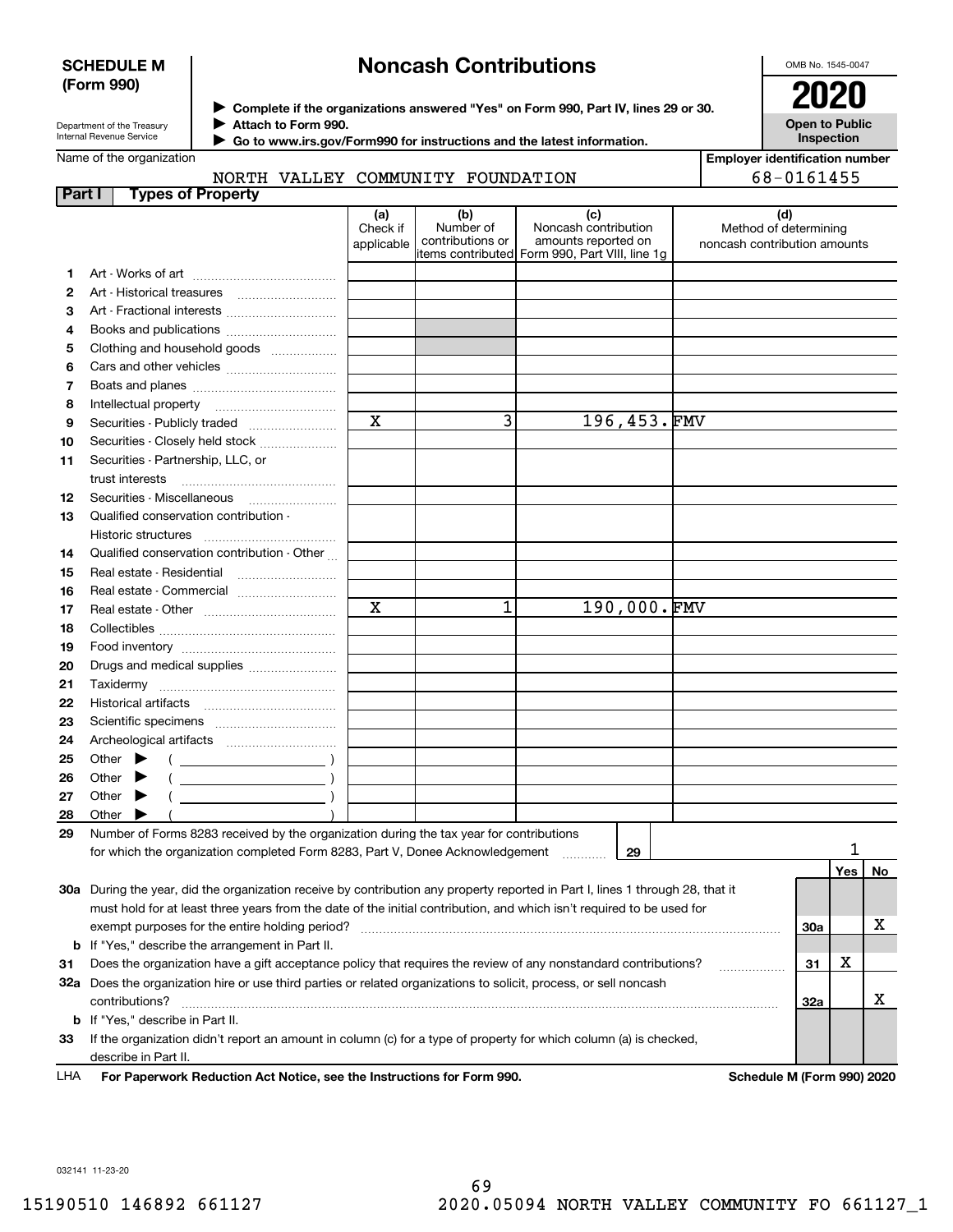|  | Schedule M (Form 990) 2020 |  |  |  | NORTH VALLEY COMMUNITY FOUNDATION | 68-0161455 | Page |  |
|--|----------------------------|--|--|--|-----------------------------------|------------|------|--|
|--|----------------------------|--|--|--|-----------------------------------|------------|------|--|

Part II | Supplemental Information. Provide the information required by Part I, lines 30b, 32b, and 33, and whether the organization is reporting in Part I, column (b), the number of contributions, the number of items received, or a combination of both. Also complete this part for any additional information.

SCHEDULE M, PART I, COLUMN (B):

THE FOUNDATION IS REPORTING THE NUMBER OF CONTRIBUTORS IN COLUMN (B).

**Schedule M (Form 990) 2020**

**2**

032142 11-23-20

70 15190510 146892 661127 2020.05094 NORTH VALLEY COMMUNITY FO 661127\_1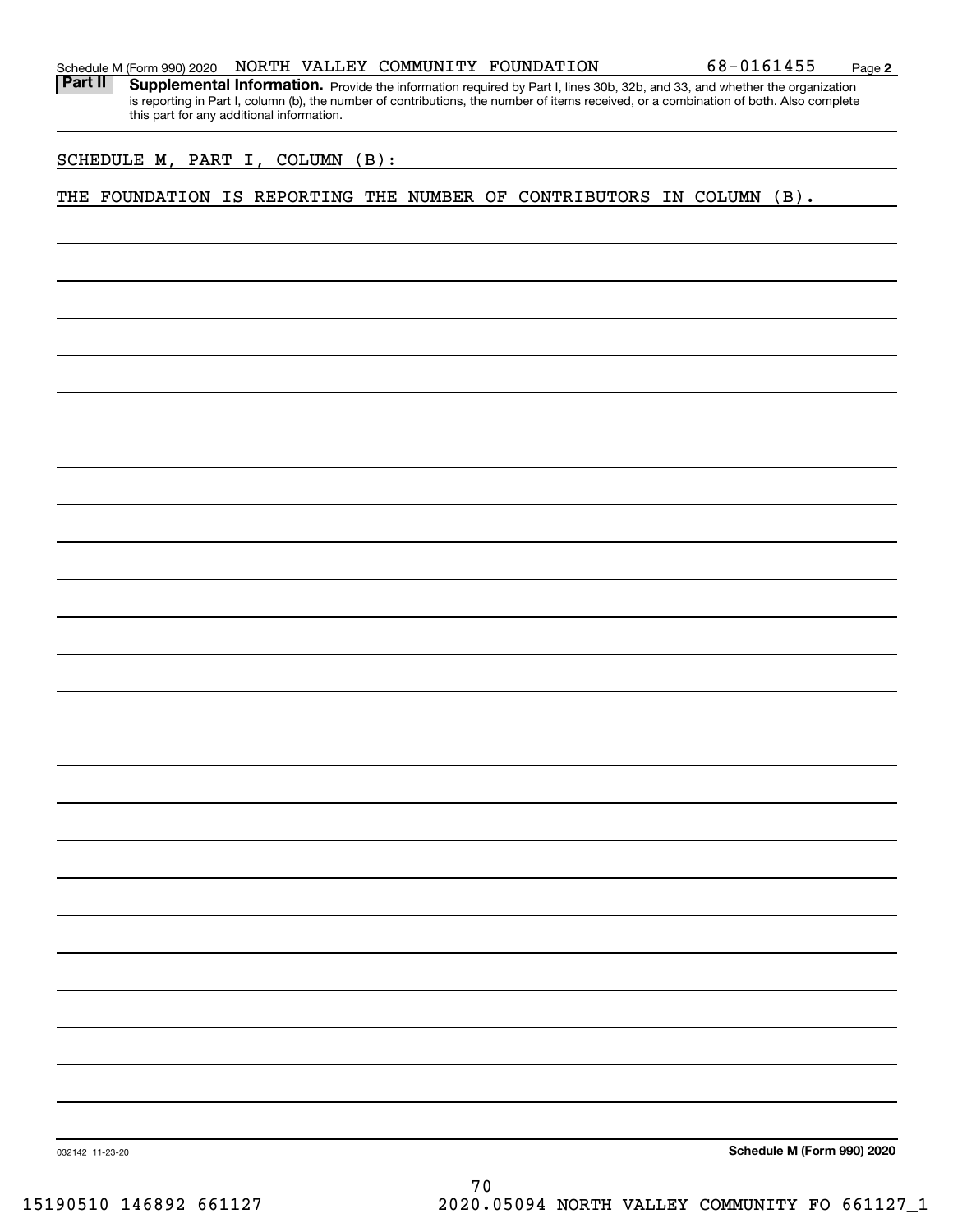**(Form 990 or 990-EZ)**

Department of the Treasury Internal Revenue Service Name of the organization

**Complete to provide information for responses to specific questions on SCHEDULE O Supplemental Information to Form 990 or 990-EZ**

**Form 990 or 990-EZ or to provide any additional information. | Attach to Form 990 or 990-EZ. | Go to www.irs.gov/Form990 for the latest information.**



**Employer identification number** NORTH VALLEY COMMUNITY FOUNDATION | 68-0161455

FORM 990, PART VI, SECTION B, LINE 11B:

SEVERAL STAFF MEMBERS PARTICIPATE IN THE PREPARATION OF INFORMATION

CONTAINED IN THE FORM 990. THE CEO, CFO AND GENERAL COUNSEL REVIEW THE

RETURN AFTER PREPARATION BY THE CPA FIRM. THE RETURNS ARE PROVIDED TO THE

BOARD ELECTRONICALLY AND ASKED FOR ANY COMMENTS OR QUESTIONS.

FORM 990, PART VI, SECTION B, LINE 12C:

THE FOUNDATION'S CONFLICT OF INTEREST POLICY COVERS BOTH STAFF AND BOARD MEMBERS. THE FOUNDATION GENERALLY RELIES ON INDIVIDUALS SUBJECT TO THE CONFLICT OF INTEREST POLICY TO DISCLOSE ANY CONFLICTS AND ABSTAIN FROM PARTICIPATING IN THE DISCUSSION EXCEPT TO PROVIDE MATERIAL DETAILS. INDIVIDUALS WITH A POTENTIAL CONFLICT ABSTAIN FROM VOTING ON MATTERS WHERE CONFLICT EXISTS. REMAINING BOARD MEMBERS WILL DETERMINE IF A CONFLICT EXISTS. IF OTHER INDIVIDUALS ARE AWARE OF A CONFLICT, THEY ARE ASKED TO RAISE THE ISSUE WITH THE INDIVIDUAL HAVING A CONFLICT. THE MEETING MINUTES RECORD WHEN COVERED INDIVIDUALS ABSTAIN FROM DISCUSSIONS OR DECISIONS DUE TO A CONFLICT OF INTEREST.

FORM 990, PART VI, SECTION B, LINE 15A:

THE VICE PRESIDENT, OPERATIONS IS RESPONSIBLE FOR REVIEWING COMPARABLE DATA FOR OUR PRESIDENT & CEO FROM COMMUNITY FOUNDATION INFORMATION GATHERED ANNUALLY. THE BOARD OF DIRECTORS IS PROVIDED WITH DATA AND RECOMMENDATIONS FOR COMPENSATION FOR THE PRESIDENT & CEO, AND MUST APPROVE ANY CHANGES. THE DELIBERATION AND DECISION ARE CONTEMPORANEOUSLY DOCUMENTED.

032211 11-20-20 LHA For Paperwork Reduction Act Notice, see the Instructions for Form 990 or 990-EZ. Schedule O (Form 990 or 990-EZ) 2020 SALARIES AND WAGES FOR OTHER EMPLOYEES ARE REVIEWED ONCE A YEAR AT THE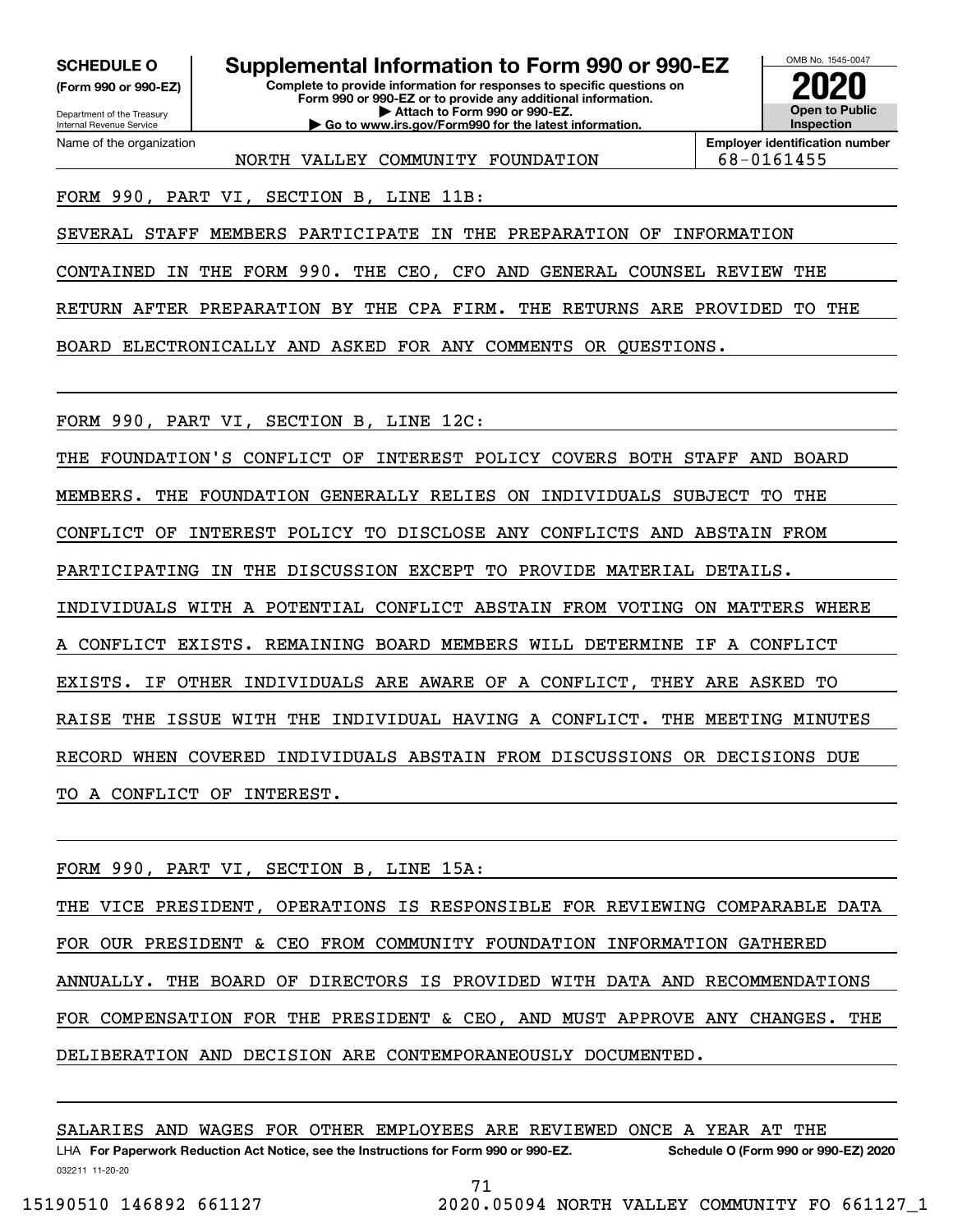| Schedule O (Form 990 or 990-EZ) 2020                                                 | Page 2                                              |
|--------------------------------------------------------------------------------------|-----------------------------------------------------|
| Name of the organization<br>COMMUNITY FOUNDATION<br>VALLEY<br>NORTH                  | <b>Employer identification number</b><br>68-0161455 |
| THEIR HIRE. AN OVERALL EVALUATION<br>ANNIVERSARY DATE<br>OF<br>OF.                   | COMPENSATION                                        |
| PERFORMED EVERY 2-3 YEARS BY COMPARING<br><b>BENEFITS</b><br>IS<br>AND<br>LEVELS     | OUR PAY AND                                         |
| NONPROFITS<br>NATIONAL<br>SURVEYS OF<br>AND<br>FOUNDATIONS.<br><b>BENEFITS</b><br>TО | THIS ASSESSMENT                                     |
| 2018<br>AND WILL BE PERFORMED<br>WAS PERFORMED<br>AGAIN<br>DURING<br>ΙN              | FY2021<br>INTO<br>$\mathcal{E}$                     |
| IS RESPONSIBLE FOR DETERMINING<br>FY2022.<br>THE<br>PRESIDENT<br>&.<br>CEO           | COMPENSATION<br>OF                                  |
| OTHER<br>OFFICERS<br>AND<br>KEY<br>EMPLOYEES.                                        |                                                     |
|                                                                                      |                                                     |

FORM 990, PART VI, SECTION C, LINE 19:

A STATEMENT IS PUBLISHED ON THE THE FOUNDATION'S WEBSITE THAT THE GOVERNING DOCUMENTS, CONFLICT OF INTEREST POLICY, AND FINANCIAL STATEMENTS ARE AVAILABLE TO THE PUBLIC UPON REQUEST. AUDITED FINANCIAL STATEMENTS ARE AVAILABLE ON THE ORGANIZATION'S WEBSITE.

032212 11-20-20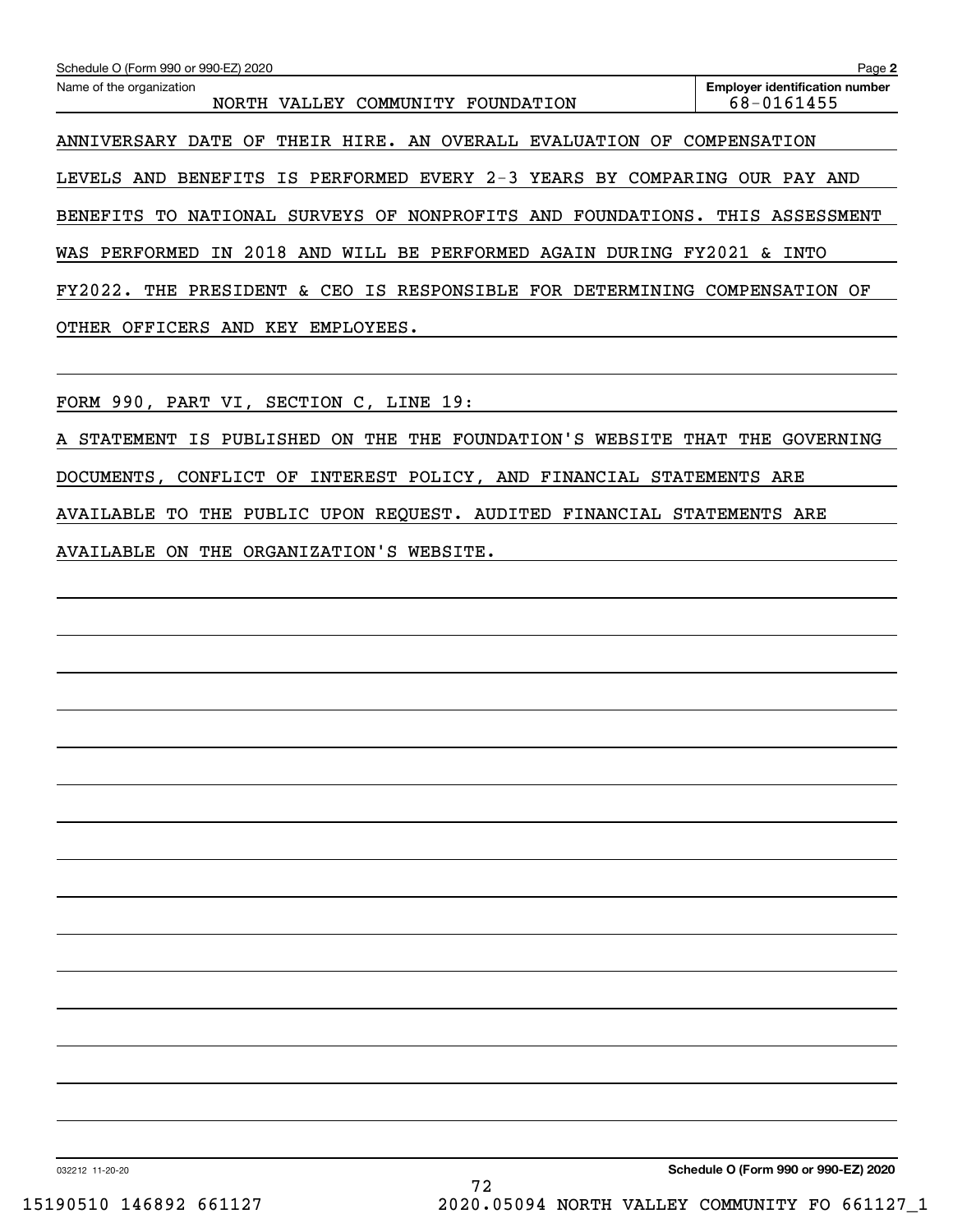| <b>SCHEDULE R</b>         |  |
|---------------------------|--|
| $\sim$ 0.00<br>$\sqrt{2}$ |  |

**(Form 990)**

## **Related Organizations and Unrelated Partnerships**

**Complete if the organization answered "Yes" on Form 990, Part IV, line 33, 34, 35b, 36, or 37.** |

**Attach to Form 990.**  |

OMB No. 1545-0047

**Open to Public 2020**

**Employer identification number**

68-0161455

Department of the Treasury Internal Revenue Service

# **| Go to www.irs.gov/Form990 for instructions and the latest information. Inspection**

Name of the organization

## NORTH VALLEY COMMUNITY FOUNDATION

**Part I Identification of Disregarded Entities.**  Complete if the organization answered "Yes" on Form 990, Part IV, line 33.

| (a)<br>Name, address, and EIN (if applicable)<br>of disregarded entity | (b)<br>Primary activity    | (c)<br>Legal domicile (state or<br>foreign country) | (d)<br>Total income | (e)<br>End-of-year assets | (f)<br>Direct controlling<br>entity |
|------------------------------------------------------------------------|----------------------------|-----------------------------------------------------|---------------------|---------------------------|-------------------------------------|
| SMALLFOOT, LLC - 68-0161455                                            |                            |                                                     |                     |                           |                                     |
| 1811 CONCORD AVE, SUITE 220                                            |                            |                                                     |                     |                           | NORTH VALLEY COMMUNITY              |
| CHICO, CA 95928                                                        | HOLDING REAL ESTATE        | CALIFORNIA                                          | 659, 315,           |                           | 3.267.198. FOUNDATION               |
| HIGNELL FAMILY PARADISE SHOPPING CENTER, LLC                           |                            |                                                     |                     |                           |                                     |
| $-68-0161455$ , 1811 CONCORD AVE, SUITE 220,                           |                            |                                                     |                     |                           | NORTH VALLEY COMMUNITY              |
| CHICO, CA 95928                                                        | HOLDING RENTAL REAL ESTATE | CALIFORNIA                                          | 326, 115.           |                           | 4,932,786. FOUNDATION               |
| NVCF PROPERTIES, LLC                                                   |                            |                                                     |                     |                           |                                     |
| 1811 CONCORD AVE, SUITE 220                                            |                            |                                                     |                     |                           | NORTH VALLEY COMMUNITY              |
| CHICO, CA 95928                                                        | HOLDING REAL ESTATE        | CALIFORNIA                                          | 190,000.            |                           | 190,000. FOUNDATION                 |
|                                                                        |                            |                                                     |                     |                           |                                     |

**Identification of Related Tax-Exempt Organizations.** Complete if the organization answered "Yes" on Form 990, Part IV, line 34, because it had one or more related tax-exempt **Part II** organizations during the tax year.

| (a)<br>Name, address, and EIN<br>of related organization | (b)<br>Primary activity | (c)<br>Legal domicile (state or<br>foreign country) | (d)<br><b>Exempt Code</b><br>section | (e)<br>Public charity<br>status (if section | (f)<br>Direct controlling<br>entity | $(g)$<br>Section 512(b)(13)<br>controlled<br>entity? |    |
|----------------------------------------------------------|-------------------------|-----------------------------------------------------|--------------------------------------|---------------------------------------------|-------------------------------------|------------------------------------------------------|----|
|                                                          |                         |                                                     |                                      | 501(c)(3)                                   |                                     | Yes                                                  | No |
|                                                          |                         |                                                     |                                      |                                             |                                     |                                                      |    |
|                                                          |                         |                                                     |                                      |                                             |                                     |                                                      |    |
|                                                          |                         |                                                     |                                      |                                             |                                     |                                                      |    |
|                                                          |                         |                                                     |                                      |                                             |                                     |                                                      |    |

**For Paperwork Reduction Act Notice, see the Instructions for Form 990. Schedule R (Form 990) 2020**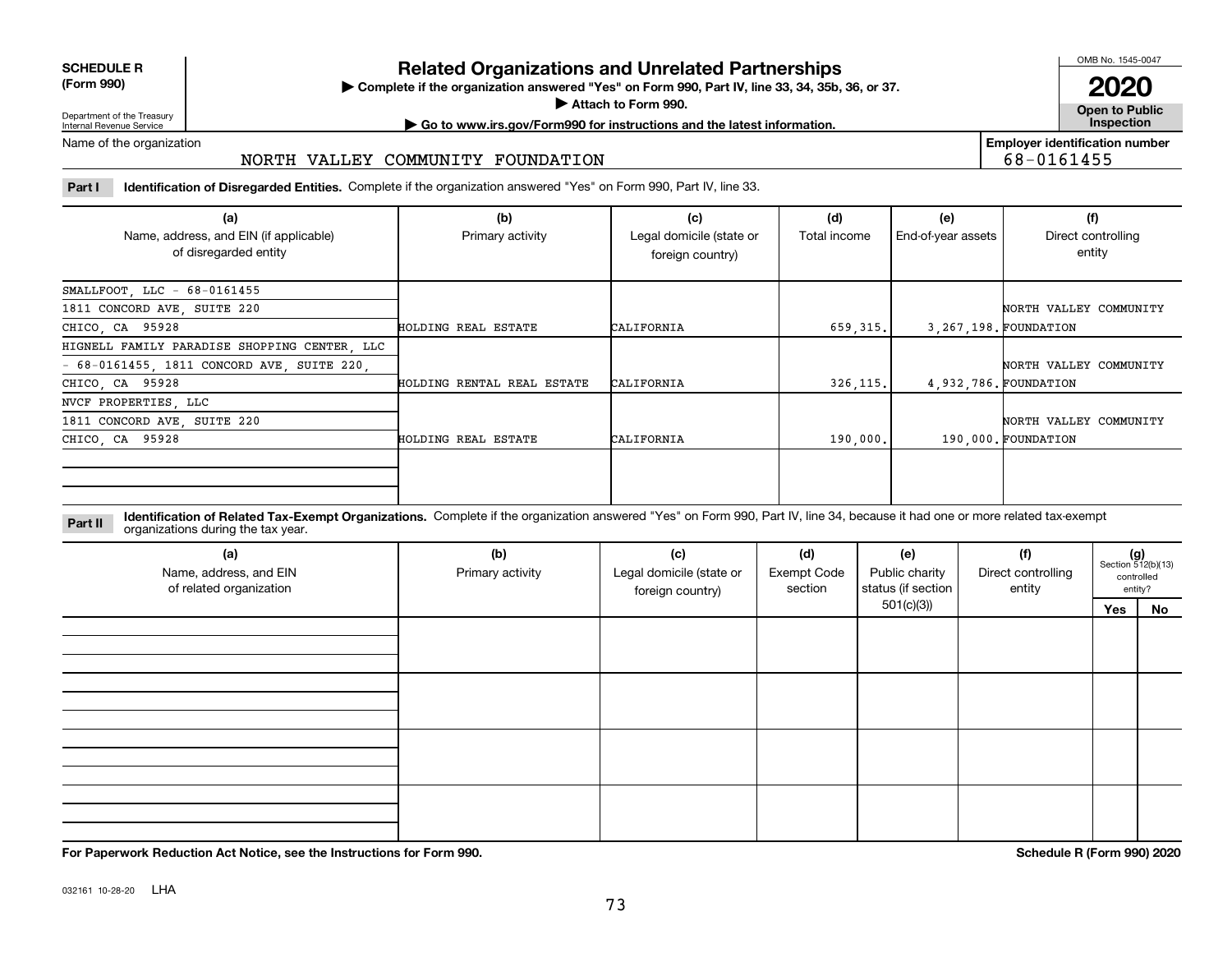#### Schedule R (Form 990) 2020 NORTH VALLEY COMMUNITY FOUNDATION 68-0161455 <sub>Page</sub>

**2**

**Identification of Related Organizations Taxable as a Partnership.** Complete if the organization answered "Yes" on Form 990, Part IV, line 34, because it had one or more related **Part III** organizations treated as a partnership during the tax year.

| (a)                                                                                                                                                                                  | (b)              | (c)                                       | (d)                          | (e)                                                                   | (f)                      | (g)                               |         | (h)                              | (i)                                           | (i)                  | (k)                                |
|--------------------------------------------------------------------------------------------------------------------------------------------------------------------------------------|------------------|-------------------------------------------|------------------------------|-----------------------------------------------------------------------|--------------------------|-----------------------------------|---------|----------------------------------|-----------------------------------------------|----------------------|------------------------------------|
| Name, address, and EIN<br>of related organization                                                                                                                                    | Primary activity | Legal<br>domicile<br>(state or<br>foreign | Direct controlling<br>entity | Predominant income<br>(related, unrelated,<br>excluded from tax under | Share of total<br>income | Share of<br>end-of-year<br>assets |         | Disproportionate<br>allocations? | Code V-UBI<br>amount in box<br>20 of Schedule | managing<br>partner? | General or Percentage<br>ownership |
|                                                                                                                                                                                      |                  | country)                                  |                              | sections 512-514)                                                     |                          |                                   | Yes $ $ | No                               | K-1 (Form 1065) Yes No                        |                      |                                    |
| FRED AND EILEEN HIGNELL, LP<br>46-2738204, 1750 HUMBOLDT                                                                                                                             | REAL ESTATE      |                                           | NORTH VALLEY<br>COMMUNITY    |                                                                       |                          |                                   |         |                                  |                                               |                      |                                    |
| ROAD, CHICO, CA 95928                                                                                                                                                                | RENTALS          | CA                                        | FOUNDATION                   | <b>EXCLUDED</b>                                                       | 143,023.                 | 454,304.                          |         | x                                | 25,614.                                       | X.                   | 99,00%                             |
|                                                                                                                                                                                      |                  |                                           |                              |                                                                       |                          |                                   |         |                                  |                                               |                      |                                    |
| ldentification of Related Organizations Tavable as a Corporation or Trust Complete if the organization answered "Yes" on Form 990 Part IV line 34 hecause it had one or more related |                  |                                           |                              |                                                                       |                          |                                   |         |                                  |                                               |                      |                                    |

**Identification of Related Organizations Taxable as a Corporation or Trust.** Complete if the organization answered "Yes" on Form 990, Part IV, line 34, because it had one or more related **Part IV** organizations treated as a corporation or trust during the tax year.

| (a)<br>Name, address, and EIN<br>of related organization | (b)<br>Primary activity | (c)<br>Legal domicile<br>(state or<br>foreign | (d)<br>Direct controlling<br>entity | (e)<br>Type of entity<br>(C corp, S corp,<br>or trust) | (f)<br>Share of total<br>income | (g)<br>Share of<br>end-of-year<br>assets | (h)<br>Percentage<br>ownership | $\begin{array}{c} \textbf{(i)}\\ \text{Section}\\ 512 \text{(b)} \text{(13)}\\ \text{controlled}\\ \text{entity?} \end{array}$ |
|----------------------------------------------------------|-------------------------|-----------------------------------------------|-------------------------------------|--------------------------------------------------------|---------------------------------|------------------------------------------|--------------------------------|--------------------------------------------------------------------------------------------------------------------------------|
|                                                          |                         | country)                                      |                                     |                                                        |                                 |                                          |                                | Yes No                                                                                                                         |
|                                                          |                         |                                               |                                     |                                                        |                                 |                                          |                                |                                                                                                                                |
|                                                          |                         |                                               |                                     |                                                        |                                 |                                          |                                |                                                                                                                                |
|                                                          |                         |                                               |                                     |                                                        |                                 |                                          |                                |                                                                                                                                |
|                                                          |                         |                                               |                                     |                                                        |                                 |                                          |                                |                                                                                                                                |
|                                                          |                         |                                               |                                     |                                                        |                                 |                                          |                                |                                                                                                                                |
|                                                          |                         |                                               |                                     |                                                        |                                 |                                          |                                |                                                                                                                                |
|                                                          |                         |                                               |                                     |                                                        |                                 |                                          |                                |                                                                                                                                |
|                                                          |                         |                                               |                                     |                                                        |                                 |                                          |                                |                                                                                                                                |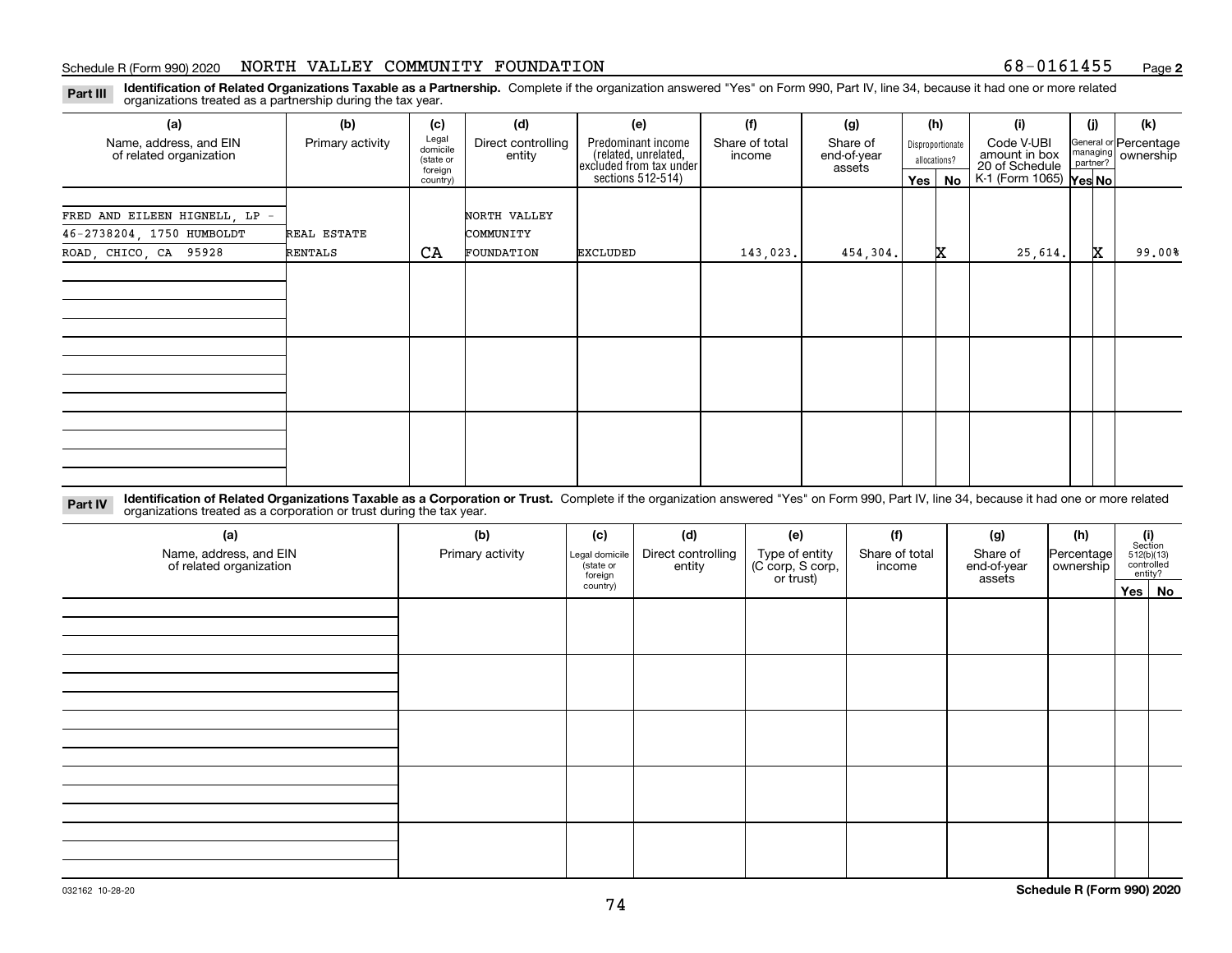#### Schedule R (Form 990) 2020 NORTH VALLEY COMMUNITY FOUNDATION 68-0161455 <sub>Page</sub>

**Part V** T**ransactions With Related Organizations.** Complete if the organization answered "Yes" on Form 990, Part IV, line 34, 35b, or 36.

| Note: Complete line 1 if any entity is listed in Parts II, III, or IV of this schedule.                                                                                                                                        |     | <b>Yes</b> | No          |
|--------------------------------------------------------------------------------------------------------------------------------------------------------------------------------------------------------------------------------|-----|------------|-------------|
| 1 During the tax year, did the organization engage in any of the following transactions with one or more related organizations listed in Parts II-IV?                                                                          |     |            |             |
|                                                                                                                                                                                                                                | 1a  |            | $\mathbf X$ |
| <b>b</b> Gift, grant, or capital contribution to related organization(s)                                                                                                                                                       | 1b  |            | X           |
| c Gift, grant, or capital contribution from related organization(s)                                                                                                                                                            | 1c  |            | $\mathbf X$ |
| <b>d</b> Loans or loan quarantees to or for related organization(s)                                                                                                                                                            | 1d  |            | $\mathbf X$ |
| <b>e</b> Loans or loan quarantees by related organization(s)                                                                                                                                                                   | 1e  |            | X           |
|                                                                                                                                                                                                                                |     |            |             |
| f Dividends from related organization(s) www.communicallycommunicallycommunicallycommunicallycommunicallycommunicallycommunicallycommunicallycommunicallycommunicallycommunicallycommunicallycommunicallycommunicallycommunica | 1f  |            | х           |
| g Sale of assets to related organization(s) www.assettion.com/www.assettion.com/www.assettion.com/www.assettion.com/www.assettion.com/www.assettion.com/www.assettion.com/www.assettion.com/www.assettion.com/www.assettion.co | 1a  |            | $\mathbf X$ |
| h Purchase of assets from related organization(s) manufactured and content to the content of the content of the content of the content of the content of the content of the content of the content of the content of the conte | 1h  |            | X           |
|                                                                                                                                                                                                                                | 1i. |            | $\mathbf X$ |
|                                                                                                                                                                                                                                | 1i. |            | X           |
|                                                                                                                                                                                                                                |     |            |             |
|                                                                                                                                                                                                                                | 1k  |            | х           |
| Performance of services or membership or fundraising solicitations for related organization(s)                                                                                                                                 | 11. |            | X           |
| m Performance of services or membership or fundraising solicitations by related organization(s)                                                                                                                                | 1m  |            | X           |
|                                                                                                                                                                                                                                | 1n  |            | X           |
| <b>o</b> Sharing of paid employees with related organization(s)                                                                                                                                                                | 10  |            | X           |
|                                                                                                                                                                                                                                |     |            |             |
| p Reimbursement paid to related organization(s) for expenses [111] and the material content of the set of the set of the set of the set of the set of the set of the set of the set of the set of the set of the set of the se | 1p. |            | х           |
|                                                                                                                                                                                                                                | 1a  |            | X           |
|                                                                                                                                                                                                                                |     |            |             |
|                                                                                                                                                                                                                                | 1r. |            | X           |
|                                                                                                                                                                                                                                | 1s  | X          |             |
|                                                                                                                                                                                                                                |     |            |             |

032163 10-28-20 **2**If the answer to any of the above is "Yes," see the instructions for information on who must complete this line, including covered relationships and transaction thresholds. **(a) (b) (c) (d) (1)**FRED AND EILEEN HIGNELL, LP S 286,057. **(2) (3) (4) (5) (6)Schedule R (Form 990) 2020** Name of related organization  $\vert$  Transaction type (a-s) Amount involved late and Method of determining amount involved  $286,057.$  $CASH$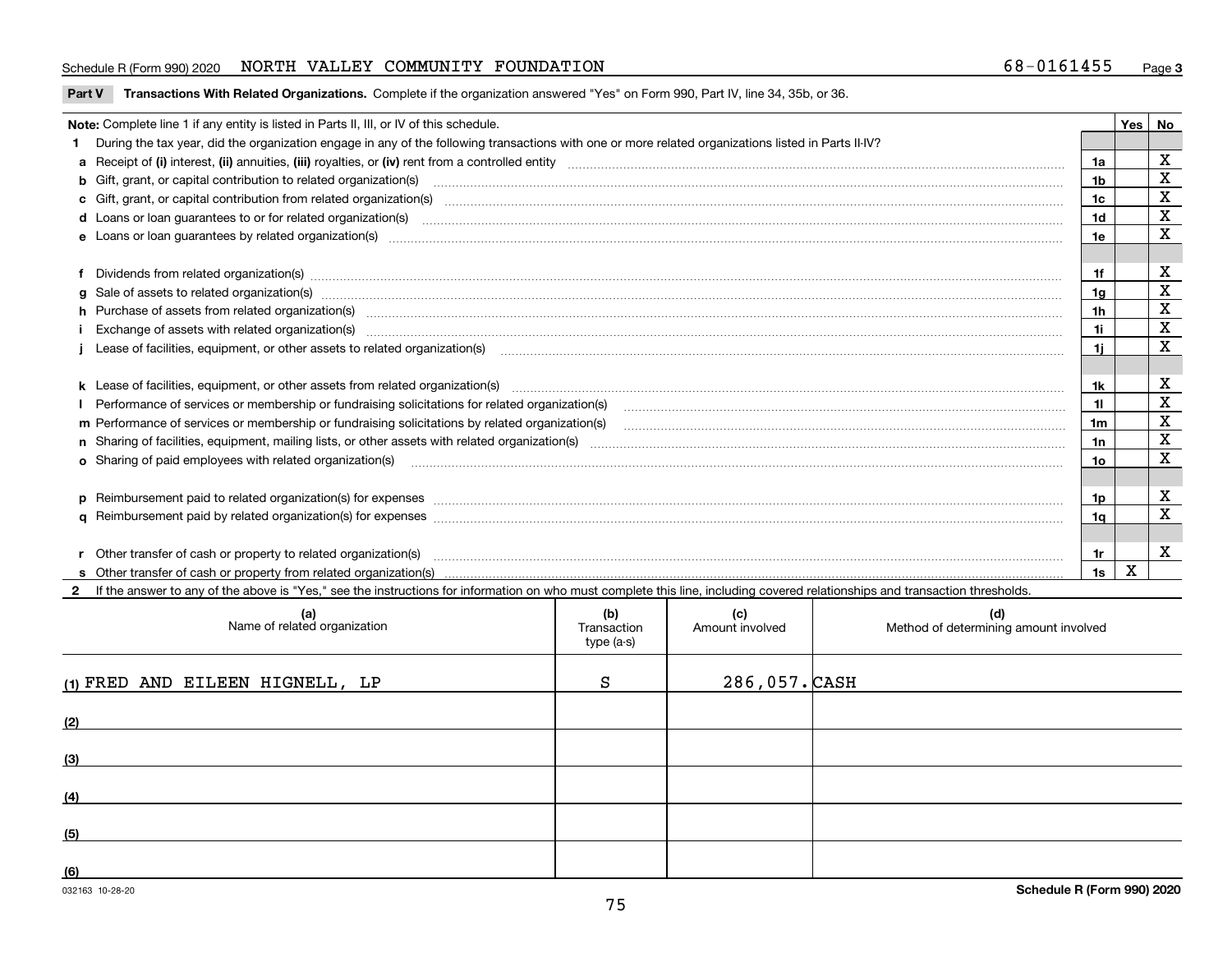#### Schedule R (Form 990) 2020 **NORTH VALLEY COMMUNITY FOUNDATION** 68-0161455 <sub>Page</sub>

# **Part VI Unrelated Organizations Taxable as a Partnership.**  Complete if the organization answered "Yes" on Form 990, Part IV, line 37.

Provide the following information for each entity taxed as a partnership through which the organization conducted more than five percent of its activities (measured by total assets or gross revenue) that was not a related organization. See instructions regarding exclusion for certain investment partnerships.

| (a)<br>Name, address, and EIN<br>of entity | $\tilde{}$<br>(b)<br>Primary activity | (c)<br>Legal domicile<br>(state or foreign<br>country) | (d)<br>Predominant income<br>(related, unrelated,<br>excluded from tax under<br>sections 512-514) | $(e)$<br>Are all<br>$\begin{array}{c}\n\text{partners} \sec.\n\\ \n501(c)(3)\n\\ \n0rgs.?\n\end{array}$<br>Yes No | (f)<br>Share of<br>total<br>income | (g)<br>Share of<br>end-of-year<br>assets | (h)<br>Dispropor-<br>tionate<br>allocations?<br>Yes No | (i)<br>Code V-UBI<br>amount in box 20 managing<br>of Schedule K-1<br>(Form 1065)<br>$\overline{Yes}$ No | (i)<br>Yes No | (k) |
|--------------------------------------------|---------------------------------------|--------------------------------------------------------|---------------------------------------------------------------------------------------------------|-------------------------------------------------------------------------------------------------------------------|------------------------------------|------------------------------------------|--------------------------------------------------------|---------------------------------------------------------------------------------------------------------|---------------|-----|
|                                            |                                       |                                                        |                                                                                                   |                                                                                                                   |                                    |                                          |                                                        |                                                                                                         |               |     |
|                                            |                                       |                                                        |                                                                                                   |                                                                                                                   |                                    |                                          |                                                        |                                                                                                         |               |     |
|                                            |                                       |                                                        |                                                                                                   |                                                                                                                   |                                    |                                          |                                                        |                                                                                                         |               |     |
|                                            |                                       |                                                        |                                                                                                   |                                                                                                                   |                                    |                                          |                                                        |                                                                                                         |               |     |
|                                            |                                       |                                                        |                                                                                                   |                                                                                                                   |                                    |                                          |                                                        |                                                                                                         |               |     |
|                                            |                                       |                                                        |                                                                                                   |                                                                                                                   |                                    |                                          |                                                        |                                                                                                         |               |     |
|                                            |                                       |                                                        |                                                                                                   |                                                                                                                   |                                    |                                          |                                                        |                                                                                                         |               |     |
|                                            |                                       |                                                        |                                                                                                   |                                                                                                                   |                                    |                                          |                                                        |                                                                                                         |               |     |

**Schedule R (Form 990) 2020**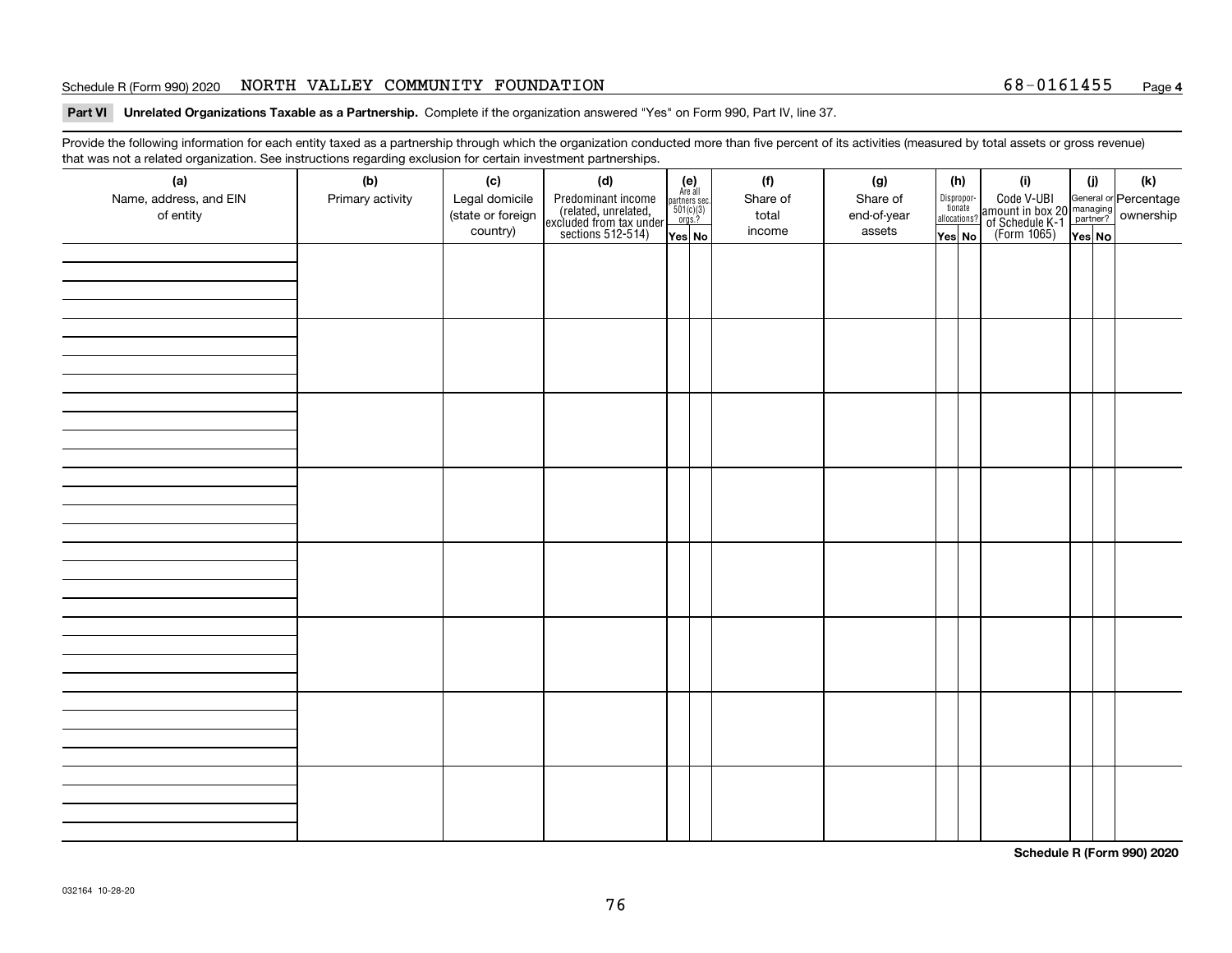**Part VII Supplemental Information**

Provide additional information for responses to questions on Schedule R. See instructions.

032165 10-28-20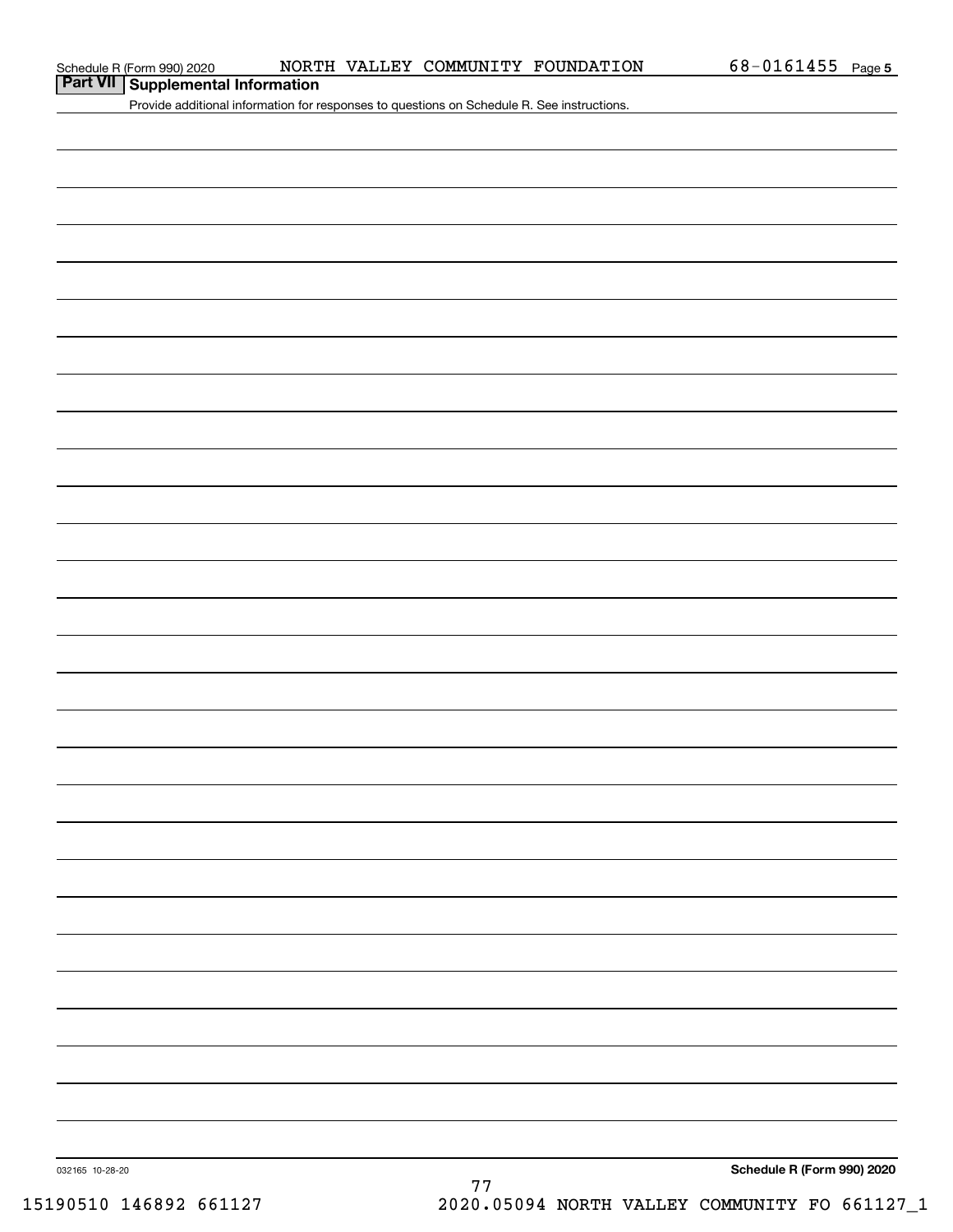(Rev. January 2020)

# **Application for Automatic Extension of Time To File an Exempt Organization Return**

Department of the Treasury Internal Revenue Service

**| File a separate application for each return.**

**| Go to www.irs.gov/Form8868 for the latest information.**

**Electronic filing (e-file).**  You can electronically file Form 8868 to request a 6-month automatic extension of time to file any of the filing of this form, visit www.irs.gov/e-file-providers/e-file-for-charities-and-non-profits. forms listed below with the exception of Form 8870, Information Return for Transfers Associated With Certain Personal Benefit Contracts, for which an extension request must be sent to the IRS in paper format (see instructions). For more details on the electronic

### **Automatic 6-Month Extension of Time.** Only submit original (no copies needed).

All corporations required to file an income tax return other than Form 990-T (including 1120-C filers), partnerships, REMICs, and trusts must use Form 7004 to request an extension of time to file income tax returns.

| Type or                                                                                                                                                                                                    | Name of exempt organization or other filer, see instructions.                                                                                                                                                                                                                                                                                                                                                                                                                                                                                                                                                                           |      |                                                                                                                                                           |              | Taxpayer identification number (TIN)         |
|------------------------------------------------------------------------------------------------------------------------------------------------------------------------------------------------------------|-----------------------------------------------------------------------------------------------------------------------------------------------------------------------------------------------------------------------------------------------------------------------------------------------------------------------------------------------------------------------------------------------------------------------------------------------------------------------------------------------------------------------------------------------------------------------------------------------------------------------------------------|------|-----------------------------------------------------------------------------------------------------------------------------------------------------------|--------------|----------------------------------------------|
| print                                                                                                                                                                                                      | NORTH VALLEY COMMUNITY FOUNDATION                                                                                                                                                                                                                                                                                                                                                                                                                                                                                                                                                                                                       |      |                                                                                                                                                           |              | 68-0161455                                   |
| File by the<br>due date for<br>filing your<br>return. See<br>instructions.                                                                                                                                 | Number, street, and room or suite no. If a P.O. box, see instructions.<br>1811 CONCORD AVE, NO. 220<br>City, town or post office, state, and ZIP code. For a foreign address, see instructions.                                                                                                                                                                                                                                                                                                                                                                                                                                         |      |                                                                                                                                                           |              |                                              |
|                                                                                                                                                                                                            | CHICO, CA 95928<br>Enter the Return Code for the return that this application is for (file a separate application for each return)                                                                                                                                                                                                                                                                                                                                                                                                                                                                                                      |      |                                                                                                                                                           |              | $\mathbf 0$<br>$\mathbf 1$                   |
| <b>Application</b>                                                                                                                                                                                         |                                                                                                                                                                                                                                                                                                                                                                                                                                                                                                                                                                                                                                         |      | Return Application                                                                                                                                        |              | Return                                       |
| Is For                                                                                                                                                                                                     |                                                                                                                                                                                                                                                                                                                                                                                                                                                                                                                                                                                                                                         | Code | <b>Is For</b>                                                                                                                                             |              | Code                                         |
|                                                                                                                                                                                                            | Form 990 or Form 990-EZ                                                                                                                                                                                                                                                                                                                                                                                                                                                                                                                                                                                                                 | 01   | Form 990-T (corporation)                                                                                                                                  |              | 07                                           |
| Form 990-BL                                                                                                                                                                                                |                                                                                                                                                                                                                                                                                                                                                                                                                                                                                                                                                                                                                                         | 02   | Form 1041-A                                                                                                                                               |              | 08                                           |
|                                                                                                                                                                                                            | Form 4720 (individual)                                                                                                                                                                                                                                                                                                                                                                                                                                                                                                                                                                                                                  | 03   | Form 4720 (other than individual)                                                                                                                         |              | 09                                           |
| Form 990-PF                                                                                                                                                                                                |                                                                                                                                                                                                                                                                                                                                                                                                                                                                                                                                                                                                                                         | 04   | Form 5227                                                                                                                                                 |              | 10                                           |
|                                                                                                                                                                                                            | Form 990-T (sec. 401(a) or 408(a) trust)                                                                                                                                                                                                                                                                                                                                                                                                                                                                                                                                                                                                | 05   | Form 6069                                                                                                                                                 |              | 11                                           |
|                                                                                                                                                                                                            | Form 990-T (trust other than above)                                                                                                                                                                                                                                                                                                                                                                                                                                                                                                                                                                                                     | 06   | Form 8870                                                                                                                                                 |              | 12                                           |
| $box \blacktriangleright$<br>1<br>2                                                                                                                                                                        | • If this is for a Group Return, enter the organization's four digit Group Exemption Number (GEN) _________. If this is for the whole group, check this<br>. If it is for part of the group, check this box $\blacktriangleright$<br>I request an automatic 6-month extension of time until $\texttt{MAX}$ 16, 2022<br>the organization named above. The extension is for the organization's return for:<br>calendar year or<br>$\blacktriangleright$ $\boxed{\text{X}}$ tax year beginning $\boxed{\text{JUL 1}}$ , 2020<br>If the tax year entered in line 1 is for less than 12 months, check reason:<br>Change in accounting period |      | and attach a list with the names and TINs of all members the extension is for.<br>$\frac{1}{2}$ , and ending $\frac{JUN}{JUN}$ 30, 2021<br>Initial return | Final return | , to file the exempt organization return for |
| За                                                                                                                                                                                                         | If this application is for Forms 990-BL, 990-PF, 990-T, 4720, or 6069, enter the tentative tax, less<br>any nonrefundable credits. See instructions.                                                                                                                                                                                                                                                                                                                                                                                                                                                                                    |      |                                                                                                                                                           | За           | \$<br>0.                                     |
| b                                                                                                                                                                                                          | If this application is for Forms 990-PF, 990-T, 4720, or 6069, enter any refundable credits and                                                                                                                                                                                                                                                                                                                                                                                                                                                                                                                                         |      |                                                                                                                                                           |              | \$<br>0.                                     |
| 3b<br>estimated tax payments made. Include any prior year overpayment allowed as a credit.<br><b>Balance due.</b> Subtract line 3b from line 3a. Include your payment with this form, if required, by<br>c |                                                                                                                                                                                                                                                                                                                                                                                                                                                                                                                                                                                                                                         |      |                                                                                                                                                           |              |                                              |
|                                                                                                                                                                                                            | using EFTPS (Electronic Federal Tax Payment System). See instructions.                                                                                                                                                                                                                                                                                                                                                                                                                                                                                                                                                                  |      |                                                                                                                                                           | 3c           | \$<br>0.                                     |
| instructions.<br><b>LHA</b>                                                                                                                                                                                | Caution: If you are going to make an electronic funds withdrawal (direct debit) with this Form 8868, see Form 8453-EO and Form 8879-EO for payment<br>For Privacy Act and Paperwork Reduction Act Notice, see instructions.                                                                                                                                                                                                                                                                                                                                                                                                             |      |                                                                                                                                                           |              | Form 8868 (Rev. 1-2020)                      |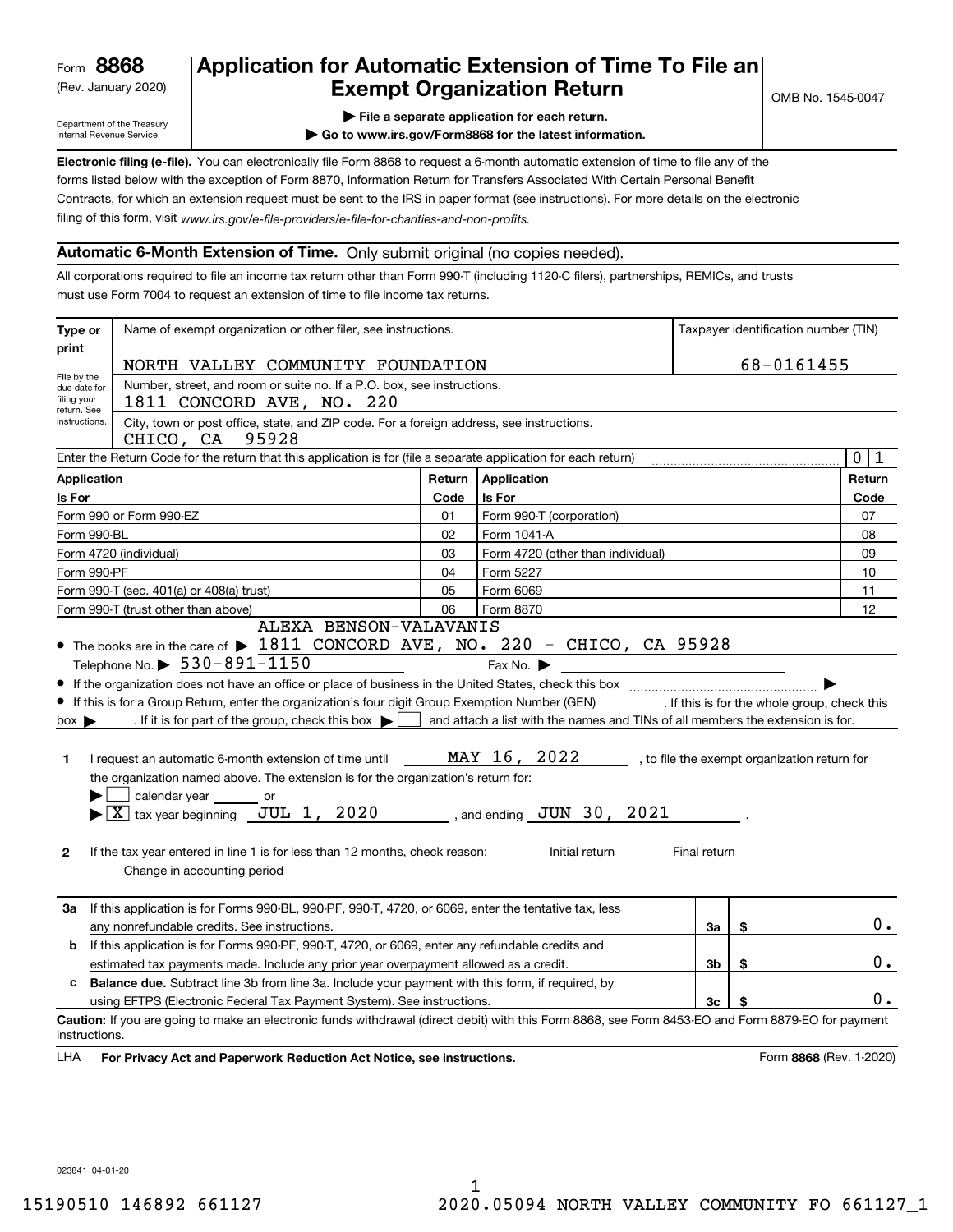|                                                    |                             |       | **PUBLIC DISCLOSURE COPY**                                                                                                                                                                                                     |                |                                                               |
|----------------------------------------------------|-----------------------------|-------|--------------------------------------------------------------------------------------------------------------------------------------------------------------------------------------------------------------------------------|----------------|---------------------------------------------------------------|
| Form $990 - T$                                     |                             |       | <b>Exempt Organization Business Income Tax Return</b>                                                                                                                                                                          |                | OMB No. 1545-0047                                             |
|                                                    |                             |       | (and proxy tax under section 6033(e))                                                                                                                                                                                          |                |                                                               |
|                                                    |                             |       | For calendar year 2020 or other tax year beginning $JUL$ 1, $2020$ , and ending $JUN$ 30, $2021$                                                                                                                               |                | 2020                                                          |
| Department of the Treasury                         |                             |       | Go to www.irs.gov/Form990T for instructions and the latest information.                                                                                                                                                        |                |                                                               |
| Internal Revenue Service                           |                             |       | Do not enter SSN numbers on this form as it may be made public if your organization is a $501(c)(3)$ .                                                                                                                         |                | Open to Public Inspection for<br>501(c)(3) Organizations Only |
| Check box if<br>A                                  | address changed.            |       | Name of organization (<br>Check box if name changed and see instructions.)                                                                                                                                                     |                | DEmployer identification number                               |
| <b>B</b> Exempt under section                      |                             | Print | NORTH VALLEY COMMUNITY FOUNDATION                                                                                                                                                                                              |                | 68-0161455                                                    |
| $X \mid 501(c)$ (3)                                | $\lambda$                   | 0ľ    | Number, street, and room or suite no. If a P.O. box, see instructions.                                                                                                                                                         |                | E Group exemption number<br>(see instructions)                |
| 408(e)                                             | 220(e)                      | Type  | 1811 CONCORD AVE, NO. 220                                                                                                                                                                                                      |                |                                                               |
| 408A                                               | 530(a)                      |       | City or town, state or province, country, and ZIP or foreign postal code                                                                                                                                                       |                |                                                               |
| 529(a)                                             | 529S                        |       | CHICO, CA 95928                                                                                                                                                                                                                |                | Check box if                                                  |
|                                                    |                             |       | 66, 202, 010.<br>C Book value of all assets at end of year                                                                                                                                                                     |                | an amended return.                                            |
| G                                                  |                             |       | Check organization type $\blacktriangleright \boxed{X}$ 501(c) corporation<br>$501(c)$ trust<br>$401(a)$ trust<br>Other trust                                                                                                  |                | Applicable reinsurance entity                                 |
| Check if filing only to $\blacktriangleright$<br>н |                             |       | Claim credit from Form 8941<br>Claim a refund shown on Form 2439                                                                                                                                                               |                |                                                               |
|                                                    |                             |       | Check if a 501(c)(3) organization filing a consolidated return with a 501(c)(2) titleholding corporation                                                                                                                       |                |                                                               |
| J                                                  |                             |       | Enter the number of attached Schedules A (Form 990-T)                                                                                                                                                                          |                | 1                                                             |
| Κ                                                  |                             |       | During the tax year, was the corporation a subsidiary in an affiliated group or a parent-subsidiary controlled group?                                                                                                          | ▶              | $\boxed{\text{X}}$ No<br>Yes                                  |
|                                                    |                             |       | If "Yes," enter the name and identifying number of the parent corporation.                                                                                                                                                     |                |                                                               |
|                                                    |                             |       | Telephone number $\triangleright$ 530-891-1150<br>The books are in care of $\blacktriangleright$ ALEXA BENSON-VALAVANIS                                                                                                        |                |                                                               |
| Part I                                             |                             |       | <b>Total Unrelated Business Taxable Income</b>                                                                                                                                                                                 |                |                                                               |
| 1                                                  |                             |       | Total of unrelated business taxable income computed from all unrelated trades or businesses (see                                                                                                                               |                |                                                               |
| instructions)                                      |                             |       |                                                                                                                                                                                                                                | 1              | 15, 113.                                                      |
| Reserved<br>$\mathbf{2}$                           |                             |       |                                                                                                                                                                                                                                | $\mathbf{2}$   |                                                               |
| 3                                                  | Add lines 1 and 2           |       |                                                                                                                                                                                                                                | $\overline{3}$ | 15, 113.                                                      |
| 4                                                  |                             |       | Charitable contributions (see instructions for limitation rules) Charitable Contributions (see instructions for limitation rules) CHMT 1                                                                                       | $\overline{4}$ | 1,411.                                                        |
| 5                                                  |                             |       | Total unrelated business taxable income before net operating losses. Subtract line 4 from line 3                                                                                                                               | 5              | 13,702.                                                       |
| 6                                                  |                             |       | Deduction for net operating loss. See instructions                                                                                                                                                                             | 6              |                                                               |
| $\overline{7}$                                     |                             |       | Total of unrelated business taxable income before specific deduction and section 199A deduction.                                                                                                                               |                |                                                               |
|                                                    | Subtract line 6 from line 5 |       |                                                                                                                                                                                                                                | $\overline{7}$ | 13,702.                                                       |
| 8                                                  |                             |       | Specific deduction (generally \$1,000, but see instructions for exceptions) manufactured controller and the set                                                                                                                | 8              | 1,000.                                                        |
| 9                                                  |                             |       | Trusts. Section 199A deduction. See instructions [11] material material material material material material material material material material material material material material material material material material materi | 9              |                                                               |
| 10                                                 |                             |       | <b>Total deductions.</b> Add lines 8 and 9                                                                                                                                                                                     | 10             | 1,000.                                                        |
| 11                                                 |                             |       | Unrelated business taxable income. Subtract line 10 from line 7. If line 10 is greater than line 7,                                                                                                                            |                |                                                               |
| enter zero<br><b>Part II</b> Tax Computation       |                             |       |                                                                                                                                                                                                                                | 11             | 12,702.                                                       |
|                                                    |                             |       |                                                                                                                                                                                                                                |                |                                                               |
| 1                                                  |                             |       |                                                                                                                                                                                                                                | $\mathbf{1}$   | 2,667.                                                        |
| 2                                                  |                             |       | Trusts taxable at trust rates. See instructions for tax computation. Income tax on the amount on                                                                                                                               |                |                                                               |
|                                                    | Part I, line 11 from:       |       | Tax rate schedule or                                                                                                                                                                                                           | 2              |                                                               |
| з                                                  | Proxy tax. See instructions |       |                                                                                                                                                                                                                                | 3              |                                                               |
| 4                                                  |                             |       | Other tax amounts. See instructions                                                                                                                                                                                            | 4              |                                                               |
| 5                                                  |                             |       | Alternative minimum tax (trusts only)                                                                                                                                                                                          | 5              |                                                               |
| 6                                                  |                             |       | Tax on noncompliant facility income. See instructions                                                                                                                                                                          | 6              | 2,667.                                                        |
| 7                                                  |                             |       | Total. Add lines 3 through 6 to line 1 or 2, whichever applies                                                                                                                                                                 | $\overline{7}$ | Form 990-T (2020)                                             |
| LHA                                                |                             |       | For Paperwork Reduction Act Notice, see instructions.                                                                                                                                                                          |                |                                                               |

023701 02-02-21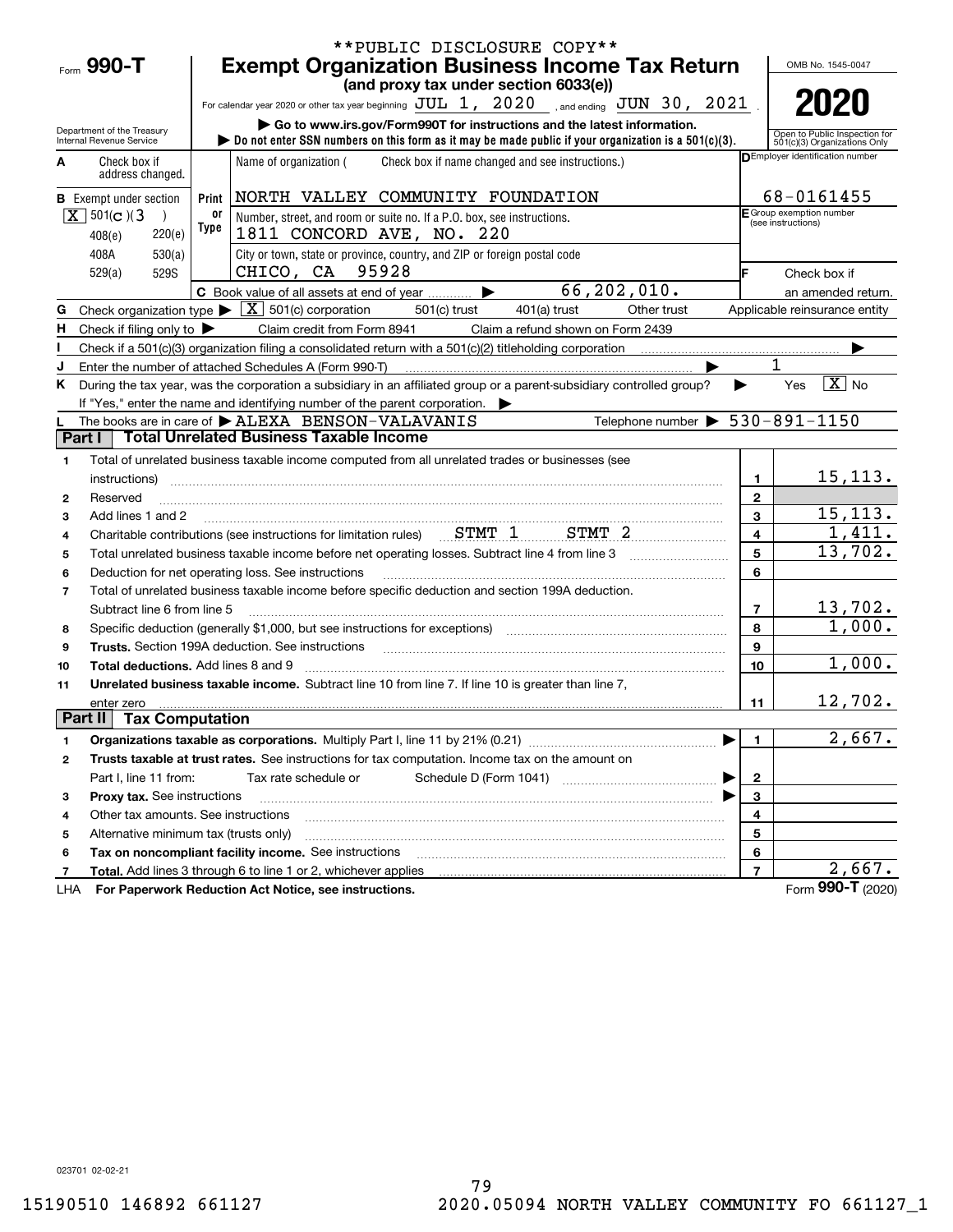|                | Form 990-T (2020)                                                                                                                                                                                                             |                | Page 2        |  |
|----------------|-------------------------------------------------------------------------------------------------------------------------------------------------------------------------------------------------------------------------------|----------------|---------------|--|
| Part III       | <b>Tax and Payments</b>                                                                                                                                                                                                       |                |               |  |
| 1a             | Foreign tax credit (corporations attach Form 1118; trusts attach Form 1116)<br>1a                                                                                                                                             |                |               |  |
| b              | Other credits (see instructions)<br>1b                                                                                                                                                                                        |                |               |  |
| с              | 1c                                                                                                                                                                                                                            |                |               |  |
| d              | Credit for prior year minimum tax (attach Form 8801 or 8827)<br>1d                                                                                                                                                            |                |               |  |
| е              | Total credits. Add lines 1a through 1d                                                                                                                                                                                        | 1е             |               |  |
| 2              | Subtract line 1e from Part II, line 7                                                                                                                                                                                         | $\mathbf{2}$   | 2,667.        |  |
| 3              | Form 8611   Form 8697<br>Form 8866<br>Form 4255<br>Other taxes. Check if from:                                                                                                                                                |                |               |  |
|                | Other (attach statement)                                                                                                                                                                                                      | 3              |               |  |
| 4              | Total tax. Add lines 2 and 3 (see instructions).<br>Check if includes tax previously deferred under<br><b>Contract Contract</b>                                                                                               |                |               |  |
|                | section 1294. Enter tax amount here                                                                                                                                                                                           | 4              | <u>2,667.</u> |  |
| 5              | 2020 net 965 tax liability paid from Form 965-A or Form 965-B, Part II, column (k), line 4                                                                                                                                    | 5              | 0.            |  |
| 6a             | 6a                                                                                                                                                                                                                            |                |               |  |
| b              | 2020 estimated tax payments. Check if section 643(g) election applies<br>6b                                                                                                                                                   |                |               |  |
| c              | 4,705.<br>6с<br>Tax deposited with Form 8868                                                                                                                                                                                  |                |               |  |
| d              | Foreign organizations: Tax paid or withheld at source (see instructions) [<br>6d                                                                                                                                              |                |               |  |
| е              | 6e                                                                                                                                                                                                                            |                |               |  |
| f              | 6f                                                                                                                                                                                                                            |                |               |  |
| g              | Other credits, adjustments, and payments:                                                                                                                                                                                     |                |               |  |
|                | Other $\overline{\phantom{a}}$ Total $\blacktriangleright \begin{bmatrix} \overline{6g} \end{bmatrix}$<br><u> 1990 - Johann Barbara, mart</u><br>Form 4136                                                                    |                |               |  |
| 7              |                                                                                                                                                                                                                               | $\overline{7}$ | 4,705.        |  |
| 8              | Estimated tax penalty (see instructions). Check if Form 2220 is attached manufactured and the set of the set of the set of the set of the set of the set of the set of the set of the set of the set of the set of the set of | 8              | 62.           |  |
| 9              | Tax due. If line 7 is smaller than the total of lines 4, 5, and 8, enter amount owed <b>Face and Conservers</b> in the                                                                                                        | 9              |               |  |
| 10             |                                                                                                                                                                                                                               | 10             | 1,976.        |  |
| 11             | $1,976$ $\cdot$ Refunded $\blacktriangleright$<br>Enter the amount of line 10 you want: Credited to 2021 estimated tax >                                                                                                      | 11             | 0.            |  |
| <b>Part IV</b> | <b>Statements Regarding Certain Activities and Other Information</b> (see instructions)                                                                                                                                       |                |               |  |
| 1.             | At any time during the 2020 calendar year, did the organization have an interest in or a signature or other authority                                                                                                         |                | No<br>Yes∣    |  |
|                | over a financial account (bank, securities, or other) in a foreign country? If "Yes," the organization may have to file                                                                                                       |                |               |  |
|                | FinCEN Form 114, Report of Foreign Bank and Financial Accounts. If "Yes," enter the name of the foreign country                                                                                                               |                |               |  |
|                | here $\blacktriangleright$                                                                                                                                                                                                    |                | х             |  |
| 2              | During the tax year, did the organization receive a distribution from, or was it the grantor of, or transferor to, a                                                                                                          |                |               |  |
|                |                                                                                                                                                                                                                               |                | х             |  |
|                | If "Yes," see instructions for other forms the organization may have to file.                                                                                                                                                 |                |               |  |
| 3              | Enter the amount of tax-exempt interest received or accrued during the tax year manufacturer $\ddot{\bullet}$                                                                                                                 |                |               |  |
| 4a             | Did the organization change its method of accounting? (see instructions)                                                                                                                                                      |                | х             |  |
| b              | If 4a is "Yes," has the organization described the change on Form 990, 990-EZ, 990-PF, or Form 1128? If "No,"                                                                                                                 |                |               |  |
|                | explain in Part V                                                                                                                                                                                                             |                |               |  |
| Part V         | <b>Supplemental Information</b>                                                                                                                                                                                               |                |               |  |

Provide the explanation required by Part IV, line 4b. Also, provide any other additional information. See instructions.

| Sign<br><b>Here</b>     | Under penalties of perjury, I declare that I have examined this return, including accompanying schedules and statements, and to the best of my knowledge and belief, it is true,<br>correct, and complete. Declaration of preparer (other than taxpayer) is based on all information of which preparer has any knowledge.<br>PUBLIC DISCLOSURE COPYRESIDENT<br>Signature of officer |                                                                  | May the IRS discuss this return with<br>the preparer shown below (see<br>$\overline{X}$<br>instructions)?<br>Yes<br>No |                         |    |                     |
|-------------------------|-------------------------------------------------------------------------------------------------------------------------------------------------------------------------------------------------------------------------------------------------------------------------------------------------------------------------------------------------------------------------------------|------------------------------------------------------------------|------------------------------------------------------------------------------------------------------------------------|-------------------------|----|---------------------|
| Paid<br><b>Preparer</b> | Print/Type preparer's name<br>PAGLIA<br>TRACY<br>s.                                                                                                                                                                                                                                                                                                                                 | Preparer's signature<br>PAGLIA<br><b>TRACY</b><br>$\mathbf{s}$ . | Date<br> 05/10/22                                                                                                      | Check<br>self- emploved | if | PTIN<br>P00366884   |
| <b>Use Only</b>         | Firm's name MOSS ADAMS LLP                                                                                                                                                                                                                                                                                                                                                          |                                                                  |                                                                                                                        | Firm's $EIN$            |    | 91-0189318          |
|                         |                                                                                                                                                                                                                                                                                                                                                                                     | 2882 PROSPECT PARK DR, STE 300                                   |                                                                                                                        |                         |    |                     |
|                         | RANCHO CORDOVA, CA 95670<br>Firm's address $\blacktriangleright$                                                                                                                                                                                                                                                                                                                    | $916 - 503 - 8100$<br>Phone no.                                  |                                                                                                                        |                         |    |                     |
|                         |                                                                                                                                                                                                                                                                                                                                                                                     |                                                                  |                                                                                                                        |                         |    | Form 990-T $(2020)$ |

023711 02-02-21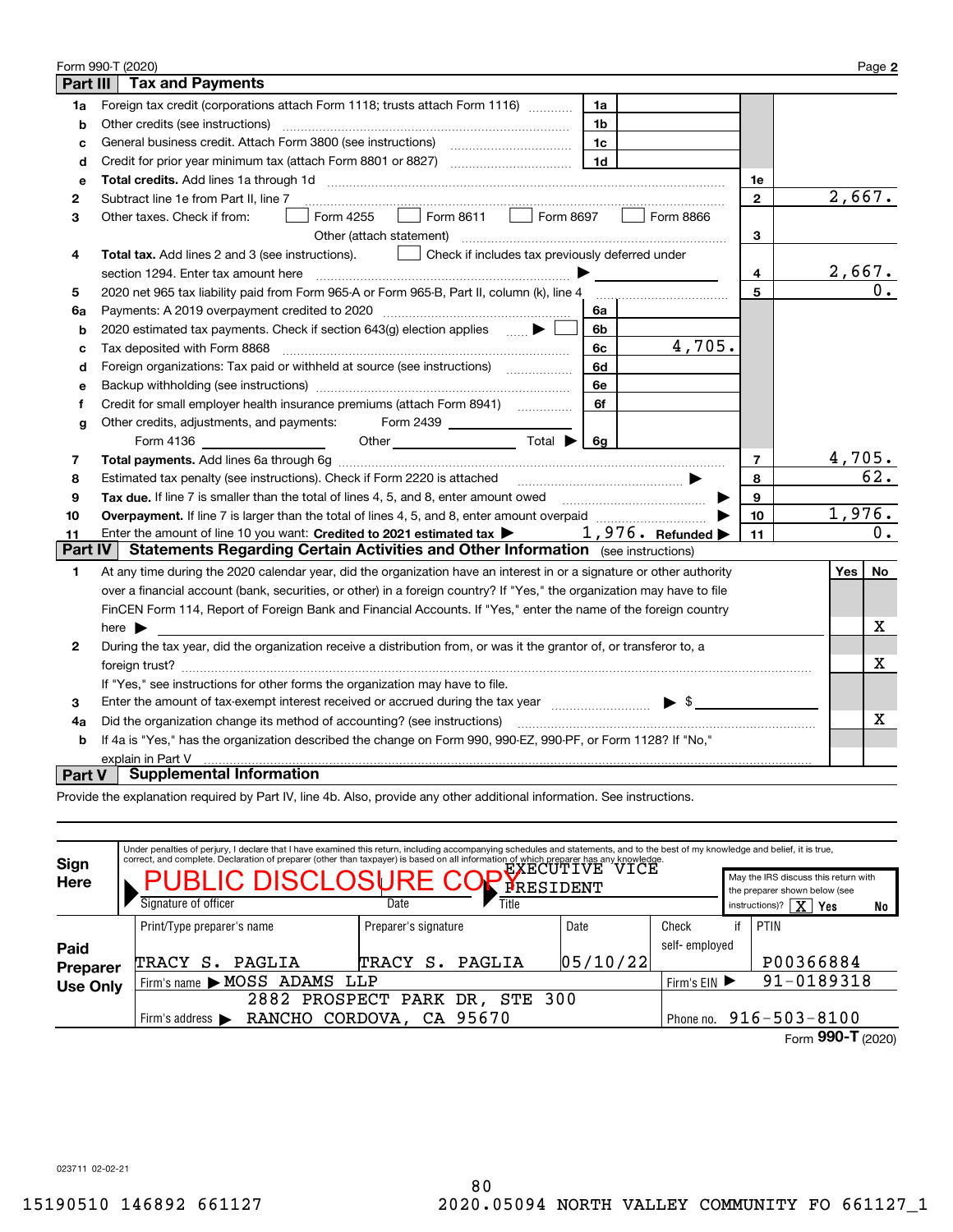| FORM $990-T$                        | CONTRIBUTIONS                | STATEMENT 1 |
|-------------------------------------|------------------------------|-------------|
| DESCRIPTION/KIND OF PROPERTY        | METHOD USED TO DETERMINE FMV | AMOUNT      |
| VARIOUS CHARITABLE<br>CONTRIBUTION  | N/A                          | 13,784,417. |
| TOTAL TO FORM 990-T, PART I, LINE 4 |                              | 13,784,417. |

~~~~~~~~~~~~~~

}}}}}}}}}}}}}}}}}}}}}}}}}}}}}}}}} }}}}}}}}}}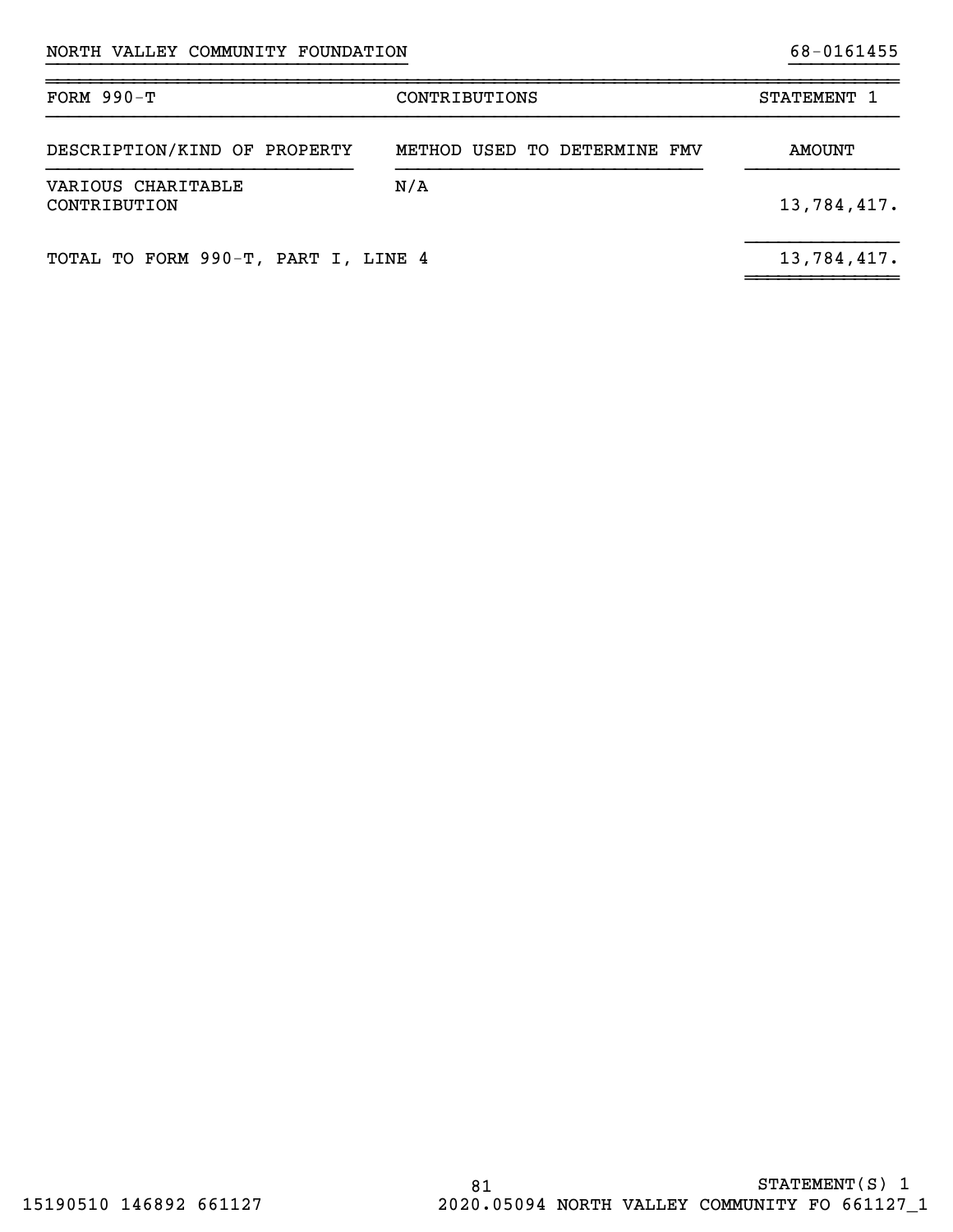| FORM $990-T$           | CONTRIBUTIONS SUMMARY                                                                                                                                  |                          | STATEMENT <sub>2</sub> |
|------------------------|--------------------------------------------------------------------------------------------------------------------------------------------------------|--------------------------|------------------------|
|                        | QUALIFIED CONTRIBUTIONS SUBJECT TO 100% LIMIT<br>QUALIFIED CONTRIBUTIONS SUBJECT TO 25% LIMIT                                                          |                          |                        |
|                        | CARRYOVER OF PRIOR YEARS UNUSED CONTRIBUTIONS<br>FOR TAX YEAR 2015<br>FOR TAX YEAR 2016<br>FOR TAX YEAR 2017<br>FOR TAX YEAR 2018<br>FOR TAX YEAR 2019 |                          |                        |
| <b>TOTAL CARRYOVER</b> | TOTAL CURRENT YEAR 10% CONTRIBUTIONS                                                                                                                   | 13,784,417               |                        |
|                        | TOTAL CONTRIBUTIONS AVAILABLE<br>TAXABLE INCOME LIMITATION AS ADJUSTED                                                                                 | 13,784,417<br>1,411      |                        |
| EXCESS CONTRIBUTIONS   | <b>EXCESS 100% CONTRIBUTIONS</b><br>TOTAL EXCESS CONTRIBUTIONS                                                                                         | 13,783,006<br>13,783,006 |                        |
|                        | ALLOWABLE CONTRIBUTIONS DEDUCTION                                                                                                                      |                          | 1,411                  |
|                        | TOTAL CONTRIBUTION DEDUCTION                                                                                                                           |                          | 1,411                  |
|                        |                                                                                                                                                        |                          |                        |

}}}}}}}}}}}}}}}}}}}}}}}}}}}}}}}}} }}}}}}}}}}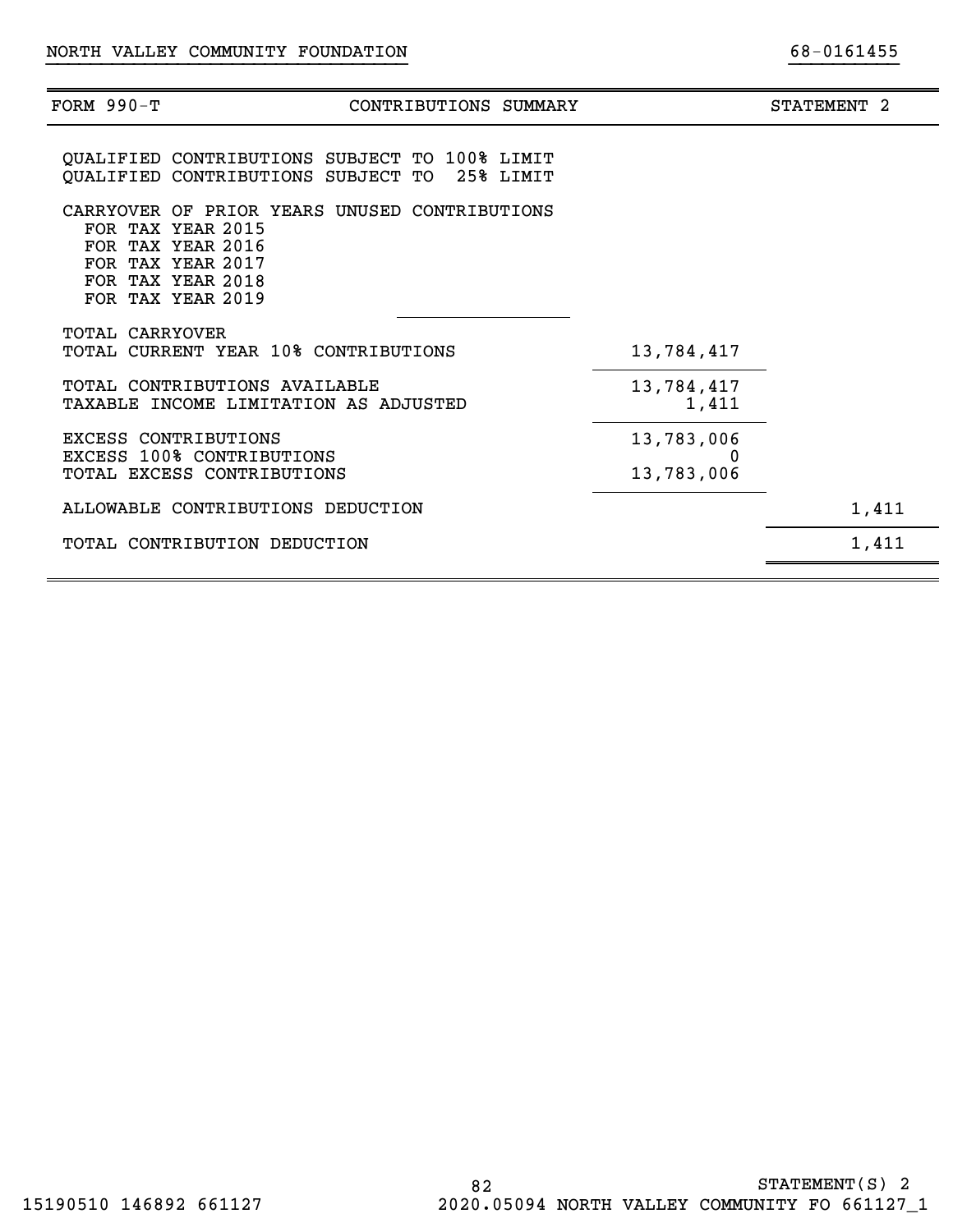# **SCHEDULE A (Form 990-T)**

Department of the Treasury Internal Revenue Service

# **Unrelated Business Taxable Income From an Unrelated Trade or Business**

**| Go to www.irs.gov/Form990T for instructions and the latest information.**

**Do not enter SSN numbers on this form as it may be made public if your organization is a 501(c)(3). |** 

Open to Public Inspection for 501(c)(3) Organizations Only

68-0161455

#### Name of the organization **mumber and the organization number contracts the organization number BEEnployer identification number A**

|  | NORTH VALLEY COMMUNITY FOUNDATION |  |
|--|-----------------------------------|--|
|  |                                   |  |

**C**Unrelated business activity code (see instructions)  $\rightarrow$  523000 <br> D Sequence: 1 of

# **5**23000 1 **1 D** Sequence: 1 of 1

|    | <b>Unrelated Trade or Business Income</b><br>Part I                                    |                | (A) Income | (B) Expenses | (C) Net |
|----|----------------------------------------------------------------------------------------|----------------|------------|--------------|---------|
|    | <b>1a</b> Gross receipts or sales                                                      |                |            |              |         |
| b  |                                                                                        | 1 <sub>c</sub> |            |              |         |
| 2  |                                                                                        | $\mathbf{2}$   |            |              |         |
| 3  |                                                                                        | 3              |            |              |         |
|    | 4a Capital gain net income (attach Sch D (Form 1041 or Form                            |                |            |              |         |
|    | 1120)) (see instructions)                                                              | 4a             |            |              |         |
|    | Net gain (loss) (Form 4797) (attach Form 4797) (see instructions)                      | 4b             |            |              |         |
| c  |                                                                                        | 4c             |            |              |         |
| 5  | Income (loss) from a partnership or an S corporation (attach<br>statement) STATEMENT 3 | 5              | 25,614.    |              | 25,614. |
| 6  |                                                                                        | 6              |            |              |         |
| 7  |                                                                                        | $\overline{7}$ |            |              |         |
| 8  | Interest, annuities, royalties, and rents from a controlled                            | 8              |            |              |         |
| 9  | Investment income of section 501(c)(7), (9), or (17)                                   | 9              |            |              |         |
| 10 |                                                                                        | 10             |            |              |         |
| 11 |                                                                                        | 11             |            |              |         |
| 12 | Other income (see instructions; attach statement)                                      | 12             |            |              |         |
| 13 |                                                                                        | 13             | 25,614.    |              | 25,614. |

directly connected with the unrelated business income

|     |                                                                                                                                                                                                                                                                                                                                                                                                                                                                                               | $\mathbf 1$    |                              |
|-----|-----------------------------------------------------------------------------------------------------------------------------------------------------------------------------------------------------------------------------------------------------------------------------------------------------------------------------------------------------------------------------------------------------------------------------------------------------------------------------------------------|----------------|------------------------------|
| 2   | Salaries and wages with the continuum contract of the contract of the contract of the contract of the contract of the contract of the contract of the contract of the contract of the contract of the contract of the contract                                                                                                                                                                                                                                                                | $\overline{2}$ |                              |
| 3   | Repairs and maintenance measurements are all the contract of the contract of the contract of the contract of the contract of the contract of the contract of the contract of the contract of the contract of the contract of t                                                                                                                                                                                                                                                                | 3              |                              |
| 4   |                                                                                                                                                                                                                                                                                                                                                                                                                                                                                               | 4              |                              |
| 5   | Interest (attach statement) (see instructions)<br>$\begin{minipage}{0.5\textwidth} \begin{tabular}{ l l l } \hline \multicolumn{1}{ l l l } \hline \multicolumn{1}{ l l } \multicolumn{1}{ l } \multicolumn{1}{ l } \multicolumn{1}{ l } \multicolumn{1}{ l } \multicolumn{1}{ l } \multicolumn{1}{ l } \multicolumn{1}{ l } \multicolumn{1}{ l } \multicolumn{1}{ l } \multicolumn{1}{ l } \multicolumn{1}{ l } \multicolumn{1}{ l } \multicolumn{1}{ l } \multicolumn{1}{ l } \multicolumn$ | 5              |                              |
| 6   |                                                                                                                                                                                                                                                                                                                                                                                                                                                                                               | 6              | 2,207.                       |
|     |                                                                                                                                                                                                                                                                                                                                                                                                                                                                                               |                |                              |
| 8   | Depreciation (attach Form 4562) (see instructions)<br>Less depreciation claimed in Part III and elsewhere on return<br><b>8a</b>                                                                                                                                                                                                                                                                                                                                                              | 8b             |                              |
| 9   |                                                                                                                                                                                                                                                                                                                                                                                                                                                                                               | 9              |                              |
| 10  | Contributions to deferred compensation plans                                                                                                                                                                                                                                                                                                                                                                                                                                                  | 10             |                              |
| 11  |                                                                                                                                                                                                                                                                                                                                                                                                                                                                                               | 11             |                              |
| 12  |                                                                                                                                                                                                                                                                                                                                                                                                                                                                                               | 12             |                              |
| 13  | Excess readership costs (Part IX) www.communication.communications.communications.communications.com                                                                                                                                                                                                                                                                                                                                                                                          | 13             |                              |
| 14  | Other deductions (attach statement) manufactured manufactured SEE STATEMENT 4                                                                                                                                                                                                                                                                                                                                                                                                                 | 14             | 8, 294.                      |
| 15  | <b>Total deductions.</b> Add lines 1 through 14                                                                                                                                                                                                                                                                                                                                                                                                                                               | 15             | 10,501.                      |
| 16  | Unrelated business income before net operating loss deduction. Subtract line 15 from Part I, line 13,                                                                                                                                                                                                                                                                                                                                                                                         |                |                              |
|     | column (C)                                                                                                                                                                                                                                                                                                                                                                                                                                                                                    | 16             | 15, 113.                     |
| 17  |                                                                                                                                                                                                                                                                                                                                                                                                                                                                                               | 17             | 0.                           |
| 18  | Unrelated business taxable income. Subtract line 17 from line 16 [11] [11] Unrelated business taxable income.                                                                                                                                                                                                                                                                                                                                                                                 | 18             | 15, 113.                     |
| LHA | For Paperwork Reduction Act Notice, see instructions.                                                                                                                                                                                                                                                                                                                                                                                                                                         |                | Schedule A (Form 990-T) 2020 |

023741 12-23-20

ENTITY

OMB No. 1545-0047

# **2020**

1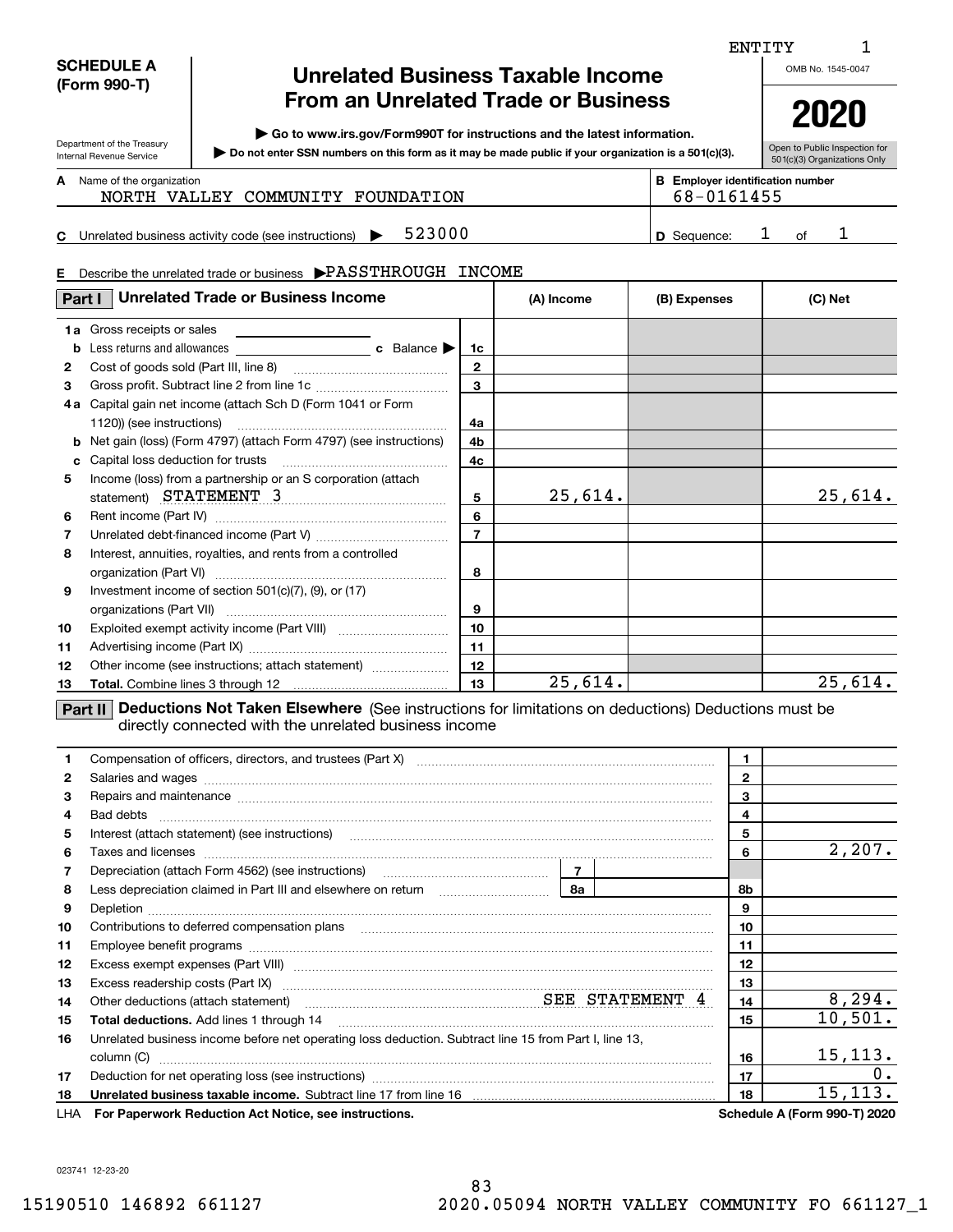|             | Schedule A (Form 990-T) 2020                                                                                                                                                                                                   |                                     |   |                | Page 2           |
|-------------|--------------------------------------------------------------------------------------------------------------------------------------------------------------------------------------------------------------------------------|-------------------------------------|---|----------------|------------------|
| Part III    | <b>Cost of Goods Sold</b>                                                                                                                                                                                                      | Enter method of inventory valuation |   |                |                  |
| 1           | Inventory at beginning of year [11,2001] [2003] [2003] [2003] [3003] [3003] [3003] [3003] [3003] [3003] [3003] [3003] [3003] [3003] [3003] [3003] [3003] [3003] [3003] [3003] [3003] [3003] [3003] [3003] [3003] [3003] [3003] |                                     |   | 1.             |                  |
| 2           | Purchases                                                                                                                                                                                                                      |                                     |   | $\overline{2}$ |                  |
| з           |                                                                                                                                                                                                                                |                                     |   | 3              |                  |
| 4           | Additional section 263A costs (attach statement) material contents and according to the Additional section 263A                                                                                                                |                                     |   | $\overline{4}$ |                  |
| 5           | Other costs (attach statement) manufactured and contract and contract and contract and contract and contract and contract and contract and contract and contract and contract and contract and contract and contract and contr |                                     |   | 5              |                  |
| 6           |                                                                                                                                                                                                                                |                                     |   | 6              |                  |
| 7           | Inventory at end of year                                                                                                                                                                                                       |                                     |   | $\overline{7}$ |                  |
| 8           | Cost of goods sold. Subtract line 7 from line 6. Enter here and in Part I, line 2                                                                                                                                              |                                     |   | 8              |                  |
| 9           | Do the rules of section 263A (with respect to property produced or acquired for resale) apply to the organization?                                                                                                             |                                     |   |                | Yes<br>No        |
| Part IV     | Rent Income (From Real Property and Personal Property Leased with Real Property)                                                                                                                                               |                                     |   |                |                  |
| 1           | Description of property (property street address, city, state, ZIP code). Check if a dual-use (see instructions)                                                                                                               |                                     |   |                |                  |
|             | A                                                                                                                                                                                                                              |                                     |   |                |                  |
|             | B                                                                                                                                                                                                                              |                                     |   |                |                  |
|             | C                                                                                                                                                                                                                              |                                     |   |                |                  |
|             | D                                                                                                                                                                                                                              |                                     |   |                |                  |
|             |                                                                                                                                                                                                                                | Α                                   | В | C              | D                |
| 2           | Rent received or accrued                                                                                                                                                                                                       |                                     |   |                |                  |
| a           | From personal property (if the percentage of                                                                                                                                                                                   |                                     |   |                |                  |
|             | rent for personal property is more than 10%                                                                                                                                                                                    |                                     |   |                |                  |
|             |                                                                                                                                                                                                                                |                                     |   |                |                  |
| b           | From real and personal property (if the                                                                                                                                                                                        |                                     |   |                |                  |
|             | percentage of rent for personal property exceeds                                                                                                                                                                               |                                     |   |                |                  |
|             | 50% or if the rent is based on profit or income)<br>$\sim$                                                                                                                                                                     |                                     |   |                |                  |
| c           | Total rents received or accrued by property.                                                                                                                                                                                   |                                     |   |                |                  |
|             | Add lines 2a and 2b, columns A through D                                                                                                                                                                                       |                                     |   |                |                  |
|             |                                                                                                                                                                                                                                |                                     |   |                |                  |
| 3           | Total rents received or accrued. Add line 2c columns A through D. Enter here and on Part I, line 6, column (A)                                                                                                                 |                                     |   |                | $0$ .            |
|             | Deductions directly connected with the income                                                                                                                                                                                  |                                     |   |                |                  |
| 4           | in lines $2(a)$ and $2(b)$ (attach statement) $\ldots$                                                                                                                                                                         |                                     |   |                |                  |
|             |                                                                                                                                                                                                                                |                                     |   |                | 0.               |
| 5<br>Part V | <b>Unrelated Debt-Financed Income</b> (see instructions)                                                                                                                                                                       |                                     |   |                |                  |
| 1           | Description of debt-financed property (street address, city, state, ZIP code). Check if a dual-use (see instructions)                                                                                                          |                                     |   |                |                  |
|             | A                                                                                                                                                                                                                              |                                     |   |                |                  |
|             | В                                                                                                                                                                                                                              |                                     |   |                |                  |
|             |                                                                                                                                                                                                                                |                                     |   |                |                  |
|             | D                                                                                                                                                                                                                              |                                     |   |                |                  |
|             |                                                                                                                                                                                                                                | Α                                   | В | C              | D                |
| 2           | Gross income from or allocable to debt-financed                                                                                                                                                                                |                                     |   |                |                  |
|             | property                                                                                                                                                                                                                       |                                     |   |                |                  |
| 3           | Deductions directly connected with or allocable                                                                                                                                                                                |                                     |   |                |                  |
|             | to debt-financed property                                                                                                                                                                                                      |                                     |   |                |                  |
| а           | Straight line depreciation (attach statement)                                                                                                                                                                                  |                                     |   |                |                  |
| b           | Other deductions (attach statement)                                                                                                                                                                                            |                                     |   |                |                  |
| c           | Total deductions (add lines 3a and 3b,                                                                                                                                                                                         |                                     |   |                |                  |
|             |                                                                                                                                                                                                                                |                                     |   |                |                  |
| 4           | Amount of average acquisition debt on or allocable                                                                                                                                                                             |                                     |   |                |                  |
|             | to debt-financed property (attach statement)                                                                                                                                                                                   |                                     |   |                |                  |
| 5           | Average adjusted basis of or allocable to debt-                                                                                                                                                                                |                                     |   |                |                  |
|             |                                                                                                                                                                                                                                |                                     |   |                |                  |
| 6           |                                                                                                                                                                                                                                | %                                   | % | %              | %                |
| 7           | Gross income reportable. Multiply line 2 by line 6                                                                                                                                                                             |                                     |   |                |                  |
| 8           |                                                                                                                                                                                                                                |                                     |   |                | 0.               |
|             |                                                                                                                                                                                                                                |                                     |   |                |                  |
| 9           | Allocable deductions. Multiply line 3c by line 6                                                                                                                                                                               |                                     |   |                |                  |
| 10          | Total allocable deductions. Add line 9, columns A through D. Enter here and on Part I, line 7, column (B)                                                                                                                      |                                     |   |                | $\overline{0}$ . |

#### 023721 12-23-20 **11 Total dividends-received deductions** included in line 10

**Schedule A (Form 990-T) 2020**

0.

ENTITY 1

 $\blacktriangleright$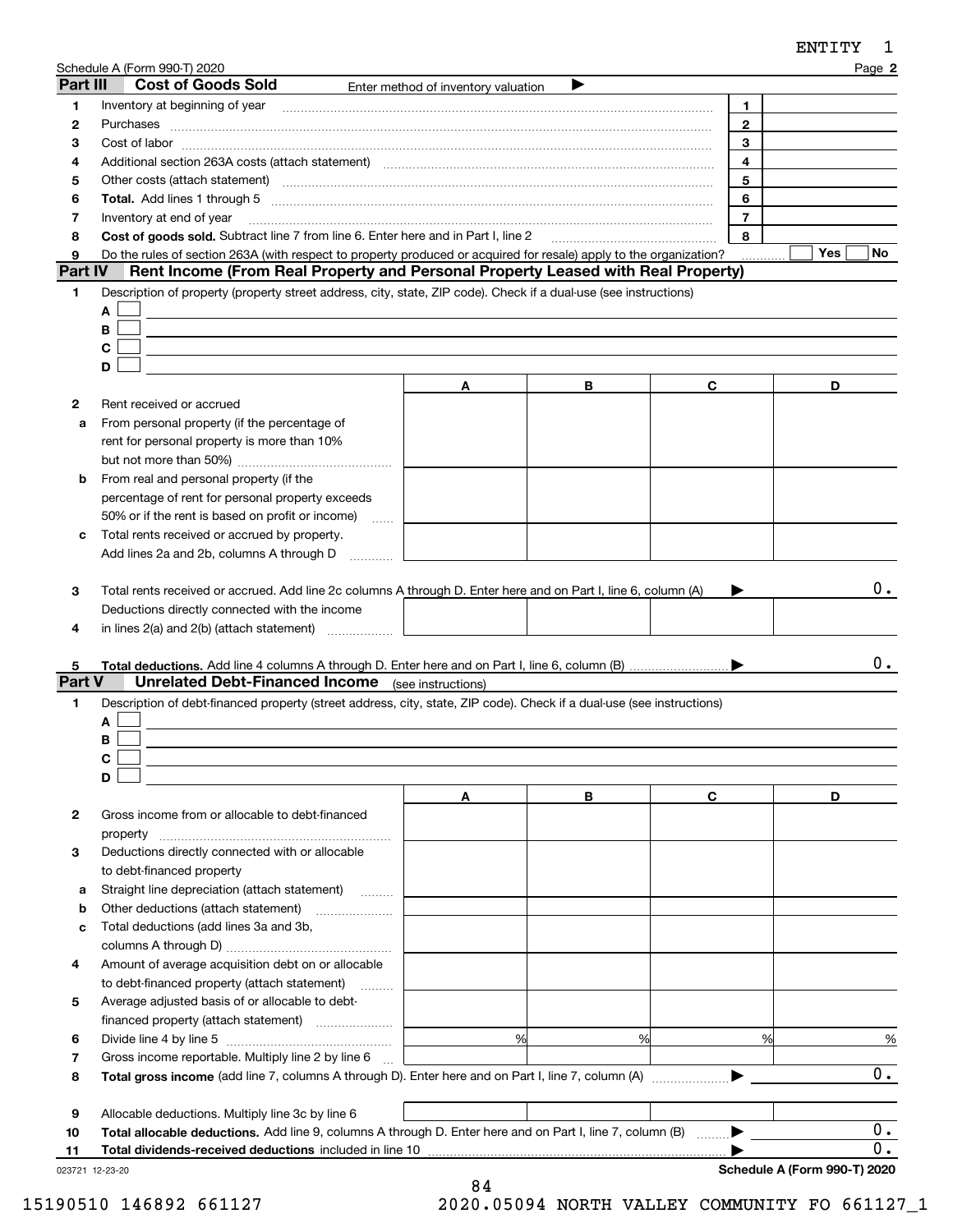**3**

|                                                                                                                       | <b>Exempt Controlled Organizations</b> |                                                                                           |  |                                    |    |                                                    |              |                                                  |                |                                                                   |
|-----------------------------------------------------------------------------------------------------------------------|----------------------------------------|-------------------------------------------------------------------------------------------|--|------------------------------------|----|----------------------------------------------------|--------------|--------------------------------------------------|----------------|-------------------------------------------------------------------|
| 1. Name of controlled                                                                                                 |                                        | 2. Employer                                                                               |  | 3. Net unrelated                   |    | 4. Total of specified                              |              | 5. Part of column 4                              |                | 6. Deductions directly                                            |
| organization                                                                                                          |                                        | identification                                                                            |  | income (loss)                      |    | payments made                                      |              | that is included in the<br>controlling organiza- |                | connected with                                                    |
|                                                                                                                       | number                                 |                                                                                           |  | (see instructions)                 |    |                                                    |              | tion's gross income                              |                | income in column 5                                                |
| (1)                                                                                                                   |                                        |                                                                                           |  |                                    |    |                                                    |              |                                                  |                |                                                                   |
| (2)                                                                                                                   |                                        |                                                                                           |  |                                    |    |                                                    |              |                                                  |                |                                                                   |
| (3)                                                                                                                   |                                        |                                                                                           |  |                                    |    |                                                    |              |                                                  |                |                                                                   |
| (4)                                                                                                                   |                                        |                                                                                           |  |                                    |    |                                                    |              |                                                  |                |                                                                   |
|                                                                                                                       |                                        |                                                                                           |  | Nonexempt Controlled Organizations |    |                                                    |              |                                                  |                |                                                                   |
| 7. Taxable Income                                                                                                     |                                        | 8. Net unrelated                                                                          |  | 9. Total of specified              |    | 10. Part of column 9<br>that is included in the    |              |                                                  |                | 11. Deductions directly                                           |
|                                                                                                                       |                                        | income (loss)                                                                             |  | payments made                      |    | controlling organization's                         |              |                                                  |                | connected with                                                    |
|                                                                                                                       |                                        | (see instructions)                                                                        |  |                                    |    |                                                    | gross income |                                                  |                | income in column 10                                               |
| (1)                                                                                                                   |                                        |                                                                                           |  |                                    |    |                                                    |              |                                                  |                |                                                                   |
| (2)                                                                                                                   |                                        |                                                                                           |  |                                    |    |                                                    |              |                                                  |                |                                                                   |
| (3)                                                                                                                   |                                        |                                                                                           |  |                                    |    |                                                    |              |                                                  |                |                                                                   |
| (4)                                                                                                                   |                                        |                                                                                           |  |                                    |    |                                                    |              |                                                  |                |                                                                   |
|                                                                                                                       |                                        |                                                                                           |  |                                    |    | Add columns 5 and 10.<br>Enter here and on Part I, |              |                                                  |                | Add columns 6 and 11.<br>Enter here and on Part I,                |
|                                                                                                                       |                                        |                                                                                           |  |                                    |    | line 8, column (A)                                 |              |                                                  |                | line 8, column (B)                                                |
| <b>Totals</b>                                                                                                         |                                        |                                                                                           |  |                                    |    |                                                    |              | 0.                                               |                | 0.                                                                |
| <b>Part VII</b>                                                                                                       |                                        | Investment Income of a Section 501(c)(7), (9), or (17) Organization                       |  |                                    |    |                                                    |              | (see instructions)                               |                |                                                                   |
|                                                                                                                       | 1. Description of income               |                                                                                           |  | 2. Amount of                       |    | 3. Deductions                                      |              | 4. Set-asides                                    |                | 5. Total deductions                                               |
|                                                                                                                       |                                        |                                                                                           |  | income                             |    | directly connected                                 |              | (attach statement)                               |                | and set-asides                                                    |
|                                                                                                                       |                                        |                                                                                           |  |                                    |    | (attach statement)                                 |              |                                                  |                | (add cols $3$ and $4$ )                                           |
| (1)                                                                                                                   |                                        |                                                                                           |  |                                    |    |                                                    |              |                                                  |                |                                                                   |
| (2)                                                                                                                   |                                        |                                                                                           |  |                                    |    |                                                    |              |                                                  |                |                                                                   |
| (3)                                                                                                                   |                                        |                                                                                           |  |                                    |    |                                                    |              |                                                  |                |                                                                   |
| (4)                                                                                                                   |                                        |                                                                                           |  |                                    |    |                                                    |              |                                                  |                |                                                                   |
|                                                                                                                       |                                        |                                                                                           |  | Add amounts in<br>column 2. Enter  |    |                                                    |              |                                                  |                | Add amounts in<br>column 5. Enter                                 |
|                                                                                                                       |                                        |                                                                                           |  | here and on Part I,                |    |                                                    |              |                                                  |                | here and on Part I,                                               |
|                                                                                                                       |                                        |                                                                                           |  | line 9, column (A)                 |    |                                                    |              |                                                  |                | line 9, column (B)                                                |
| <b>Totals</b>                                                                                                         |                                        |                                                                                           |  |                                    | О. |                                                    |              |                                                  |                | о.                                                                |
| <b>Part VIII</b>                                                                                                      |                                        | <b>Exploited Exempt Activity Income, Other Than Advertising Income</b> (see instructions) |  |                                    |    |                                                    |              |                                                  |                |                                                                   |
| 1<br>Description of exploited activity:                                                                               |                                        |                                                                                           |  |                                    |    |                                                    |              |                                                  |                |                                                                   |
| $\mathbf{2}$<br>Gross unrelated business income from trade or business. Enter here and on Part I, line 10, column (A) |                                        |                                                                                           |  |                                    |    |                                                    |              |                                                  | $\mathbf{2}$   |                                                                   |
| Expenses directly connected with production of unrelated business income. Enter here and on Part I,<br>з              |                                        |                                                                                           |  |                                    |    |                                                    |              |                                                  |                |                                                                   |
|                                                                                                                       |                                        |                                                                                           |  |                                    |    |                                                    |              |                                                  | 3              |                                                                   |
| Net income (loss) from unrelated trade or business. Subtract line 3 from line 2. If a gain, complete<br>4             |                                        |                                                                                           |  |                                    |    |                                                    |              |                                                  | 4              |                                                                   |
| Gross income from activity that is not unrelated business income [11] manument in the subsequent from activity<br>5   |                                        |                                                                                           |  |                                    |    |                                                    |              |                                                  | 5              |                                                                   |
| 6                                                                                                                     |                                        |                                                                                           |  |                                    |    |                                                    |              |                                                  | 6              |                                                                   |
| 7<br>Excess exempt expenses. Subtract line 5 from line 6, but do not enter more than the amount on line               |                                        |                                                                                           |  |                                    |    |                                                    |              |                                                  |                |                                                                   |
| 4. Enter here and on Part II, line 12                                                                                 |                                        |                                                                                           |  |                                    |    |                                                    |              |                                                  | $\overline{7}$ |                                                                   |
|                                                                                                                       |                                        |                                                                                           |  |                                    |    |                                                    |              |                                                  |                | $\mathbf{A}$ and $\mathbf{A}$ and $\mathbf{A}$<br>$0.00 \pm 0.00$ |

**Part VI** Interest, Annuities, Royalties, and Rents from Controlled Organizations rese instructions)

**Schedule A (Form 990-T) 2020**

023731 12-23-20

Schedule A (Form 990-T) 2020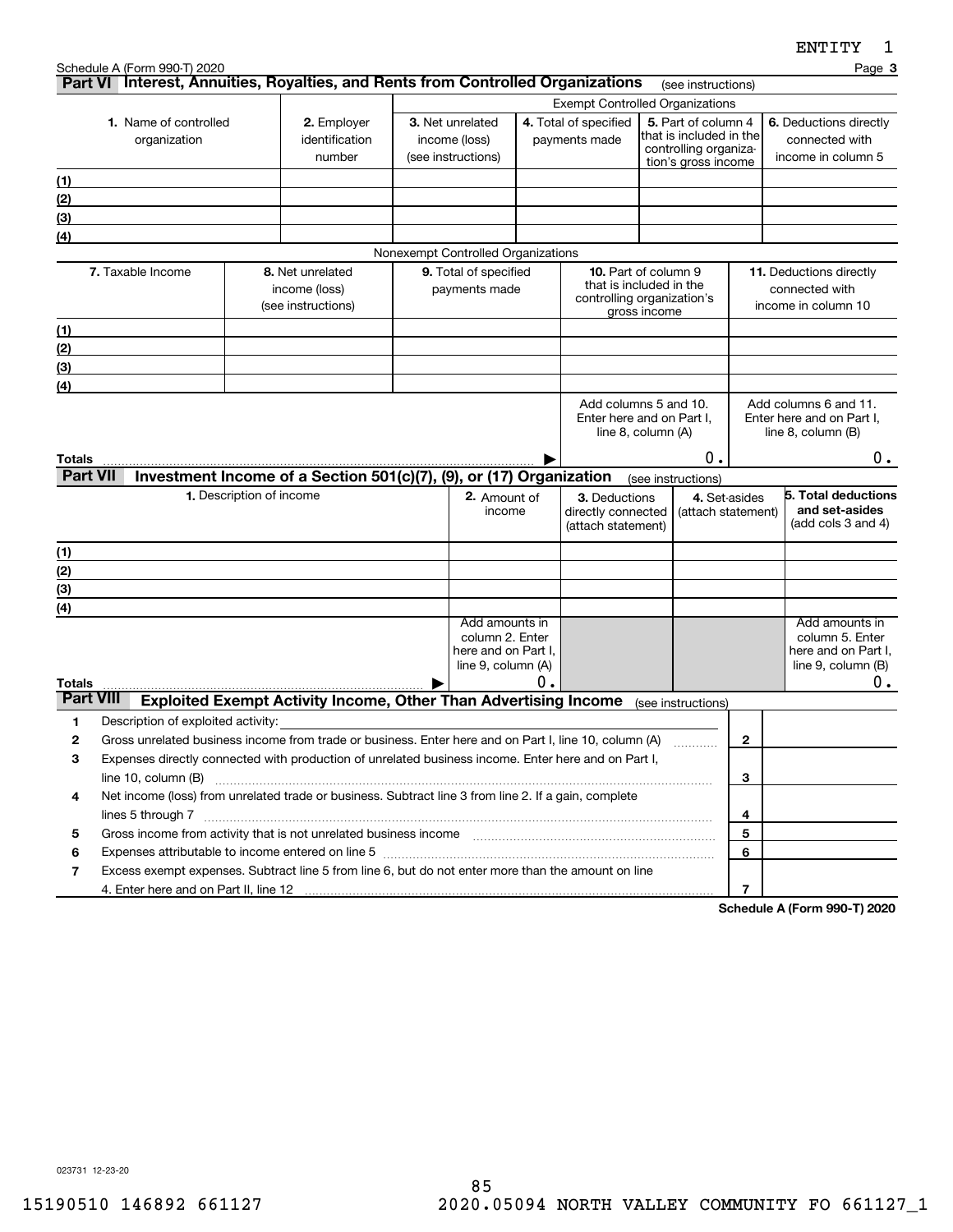| Part IX        | Schedule A (Form 990-T) 2020<br><b>Advertising Income</b>                                                   |          |   |                 | Page 4             |
|----------------|-------------------------------------------------------------------------------------------------------------|----------|---|-----------------|--------------------|
| 1              | Name(s) of periodical(s). Check box if reporting two or more periodicals on a consolidated basis.<br>A<br>B |          |   |                 |                    |
|                | C                                                                                                           |          |   |                 |                    |
|                | D                                                                                                           |          |   |                 |                    |
|                | Enter amounts for each periodical listed above in the corresponding column.                                 |          |   |                 |                    |
|                |                                                                                                             | A        | в | C               | D                  |
| 2              | Gross advertising income                                                                                    |          |   |                 |                    |
|                |                                                                                                             |          |   |                 | 0.                 |
| a              |                                                                                                             |          |   |                 |                    |
| 3              | Direct advertising costs by periodical                                                                      |          |   |                 |                    |
| a              |                                                                                                             |          |   |                 | 0.                 |
|                |                                                                                                             |          |   |                 |                    |
| 4              | Advertising gain (loss). Subtract line 3 from line                                                          |          |   |                 |                    |
|                | 2. For any column in line 4 showing a gain,                                                                 |          |   |                 |                    |
|                | complete lines 5 through 8. For any column in                                                               |          |   |                 |                    |
|                | line 4 showing a loss or zero, do not complete                                                              |          |   |                 |                    |
|                | lines 5 through 7, and enter zero on line 8                                                                 |          |   |                 |                    |
| 5              |                                                                                                             |          |   |                 |                    |
| 6              |                                                                                                             |          |   |                 |                    |
| $\overline{7}$ | Excess readership costs. If line 6 is less than                                                             |          |   |                 |                    |
|                | line 5, subtract line 6 from line 5. If line 5 is less                                                      |          |   |                 |                    |
|                |                                                                                                             |          |   |                 |                    |
| 8              | Excess readership costs allowed as a                                                                        |          |   |                 |                    |
|                | deduction. For each column showing a gain on                                                                |          |   |                 |                    |
|                |                                                                                                             |          |   |                 |                    |
| a              | Add line 8, columns A through D. Enter the greater of the line 8a, columns total or zero here and on        |          |   |                 |                    |
|                | Part II, line 13                                                                                            |          |   |                 | 0.                 |
| Part X         | <b>Compensation of Officers, Directors, and Trustees</b> (see instructions)                                 |          |   |                 |                    |
|                |                                                                                                             |          |   | 3. Percentage   | 4. Compensation    |
|                | 1. Name                                                                                                     | 2. Title |   | of time devoted | attributable to    |
|                |                                                                                                             |          |   | to business     | unrelated business |
| (1)            |                                                                                                             |          |   | %               |                    |
| (2)            |                                                                                                             |          |   | %               |                    |
| (3)            |                                                                                                             |          |   | %               |                    |
| (4)            |                                                                                                             |          |   | %               |                    |
|                |                                                                                                             |          |   |                 |                    |
|                | Total. Enter here and on Part II, line 1                                                                    |          |   |                 | О.                 |
| <b>Part XI</b> | <b>Supplemental Information</b> (see instructions)                                                          |          |   |                 |                    |
|                |                                                                                                             |          |   |                 |                    |
|                |                                                                                                             |          |   |                 |                    |
|                |                                                                                                             |          |   |                 |                    |

023732 12-23-20

**Schedule A (Form 990-T) 2020**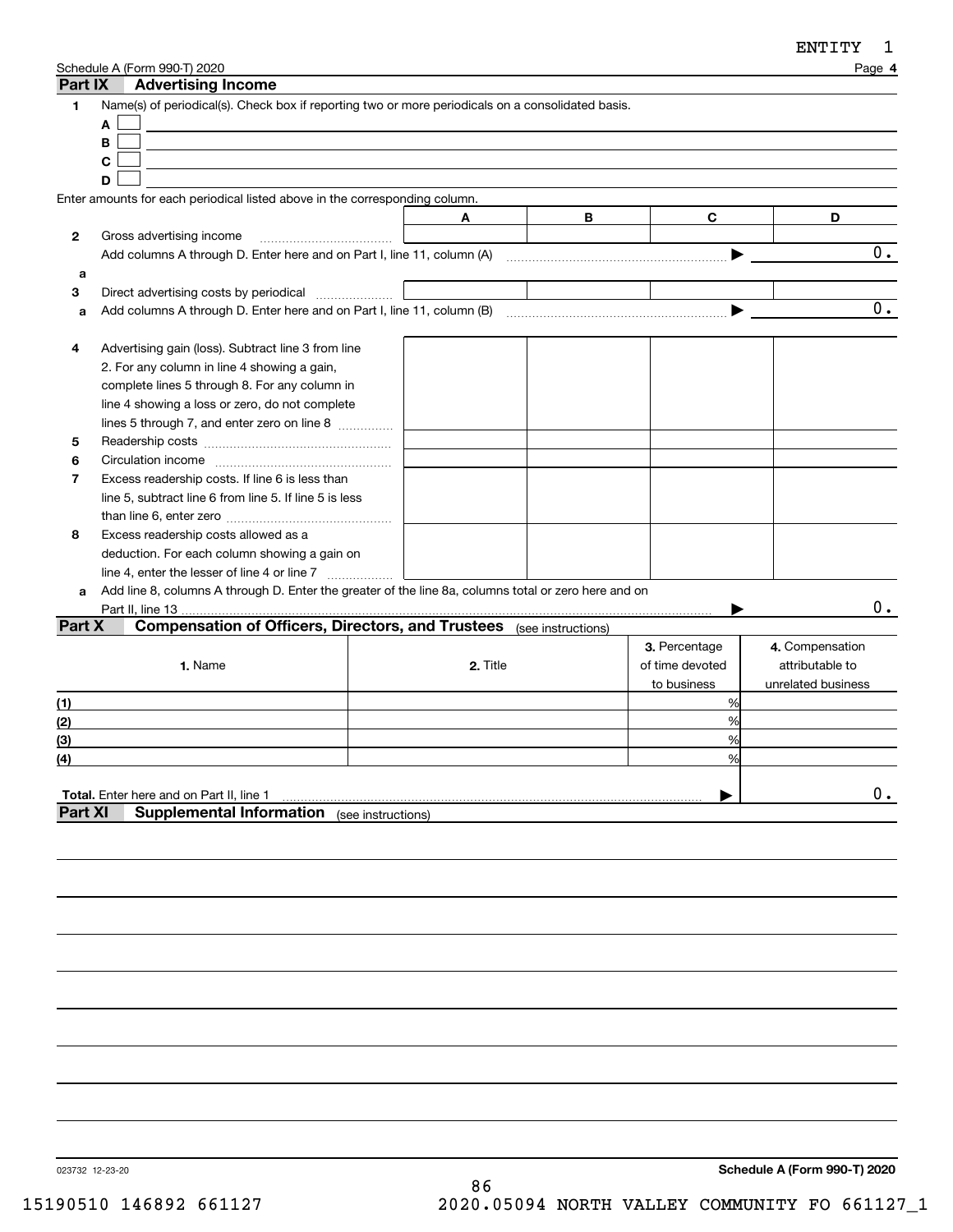| FORM $990-T (A)$                                                                     | INCOME (LOSS) FROM PARTNERSHIPS                        | STATEMENT 3                |
|--------------------------------------------------------------------------------------|--------------------------------------------------------|----------------------------|
| DESCRIPTION                                                                          |                                                        | NET INCOME<br>OR (LOSS)    |
| (LOSS)                                                                               | FRED AND EILEEN HIHNELL, LP - ORDINARY BUSINESS INCOME | 25,614.                    |
|                                                                                      | TOTAL INCLUDED ON SCHEDULE A, PART I, LINE 5           | 25,614.                    |
| FORM $990-T (A)$                                                                     | OTHER DEDUCTIONS                                       | STATEMENT 4                |
| DESCRIPTION                                                                          |                                                        | <b>AMOUNT</b>              |
| TAX PREPARATION FEES<br>ANNUAL ADMINISTRATION FEE<br>DISTRIBUTION ADMINISTRATION FEE |                                                        | 1,250.<br>5,000.<br>2,044. |

}}}}}}}}}}}}}}}}}}}}}}}}}}}}}}}}} }}}}}}}}}}

|  | TOTAL TO SCHEDULE A, PART II, LINE 14 |  |  | 8,294. |
|--|---------------------------------------|--|--|--------|
|  |                                       |  |  |        |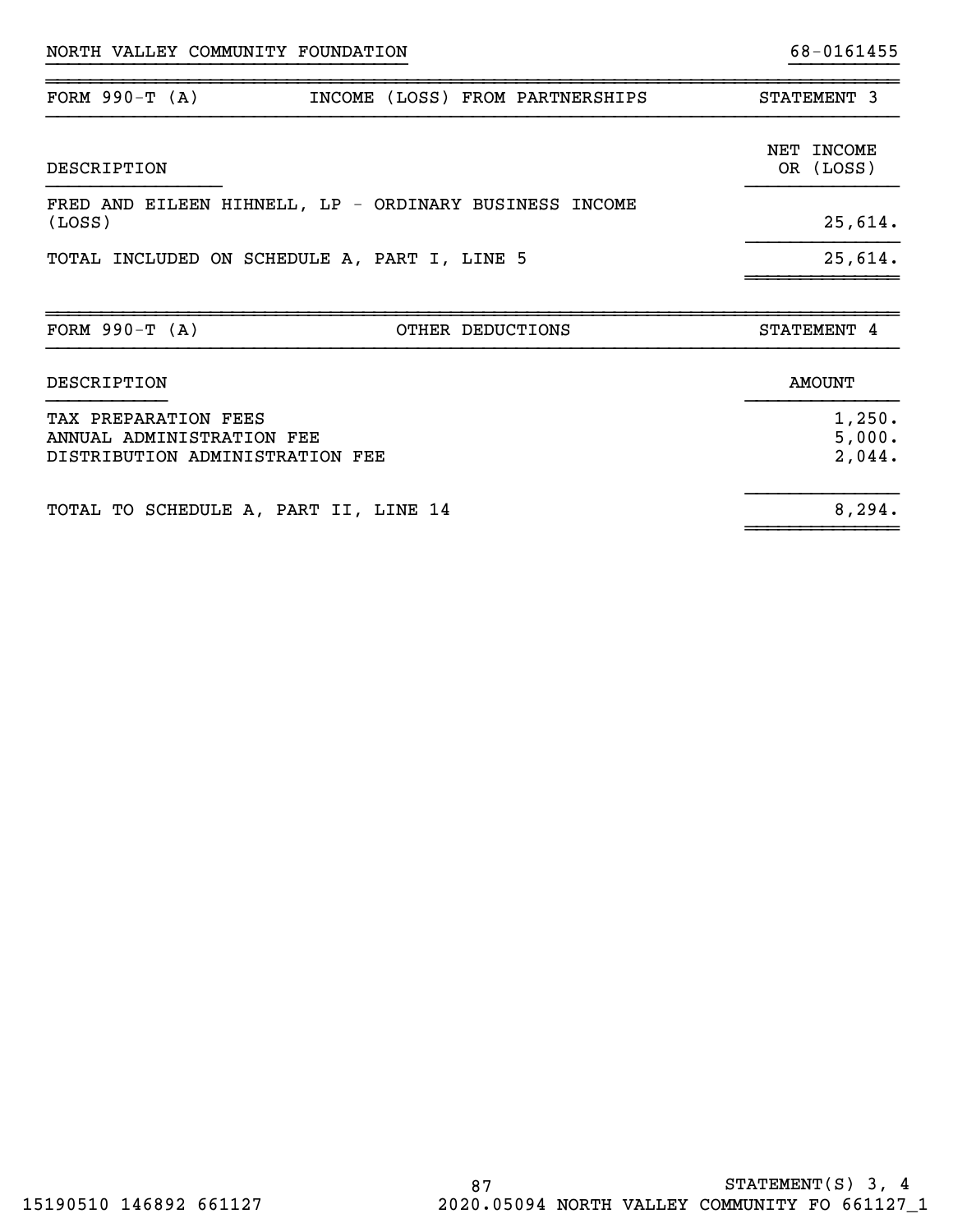| Form | c                                                      |
|------|--------------------------------------------------------|
|      | Department of the Treasury<br>Internal Revenue Service |

# **| Attach to the corporation's tax return. Underpayment of Estimated Tax by Corporations**

**| Go to www.irs.gov/Form2220 for instructions and the latest information.** FORM 990-T OMB No. 1545-0123

**2020**

**Employer identification number**

 $68 - 0161455$ 

Name

|  | NORTH VALLEY COMMUNITY FOUNDATION |  |
|--|-----------------------------------|--|
|  |                                   |  |

**Note:** Generally, the corporation is not required to file Form 2220 (see Part II below for exceptions) because the IRS will figure any penalty owed and estimated tax penalty line of the corporation's income tax return, but **do not** attach Form 2220. bill the corporation. However, the corporation may still use Form 2220 to figure the penalty. If so, enter the amount from page 2, line 38, on the

| <b>Required Annual Payment</b><br>Part I                                                                                                                                                                                                           |          |                 |                 |     |        |
|----------------------------------------------------------------------------------------------------------------------------------------------------------------------------------------------------------------------------------------------------|----------|-----------------|-----------------|-----|--------|
|                                                                                                                                                                                                                                                    | 1        | 2,667.          |                 |     |        |
| 2 a Personal holding company tax (Schedule PH (Form 1120), line 26) included on line 1                                                                                                                                                             |          |                 |                 |     |        |
| <b>b</b> Look-back interest included on line 1 under section 460(b)(2) for completed long-term                                                                                                                                                     |          |                 |                 |     |        |
| contracts or section 167(g) for depreciation under the income forecast method <i>mummummmm</i>                                                                                                                                                     |          |                 | 2 <sub>b</sub>  |     |        |
|                                                                                                                                                                                                                                                    |          |                 | 2c              |     |        |
| d Total. Add lines 2a through 2c [11] matter contract the contract of the contract of the contract of the contract of the contract of the contract of the contract of the contract of the contract of the contract of the cont                     |          |                 |                 | 2d  |        |
| 3 Subtract line 2d from line 1. If the result is less than \$500, do not complete or file this form. The corporation<br>does not owe the penalty                                                                                                   |          |                 |                 | 3   | 2,667. |
| Enter the tax shown on the corporation's 2019 income tax return. See instructions. Caution: If the tax is zero<br>4                                                                                                                                |          |                 |                 |     |        |
| or the tax year was for less than 12 months, skip this line and enter the amount from line 3 on line 5                                                                                                                                             |          |                 |                 | 4   | 4,851. |
| 5 Required annual payment. Enter the smaller of line 3 or line 4. If the corporation is required to skip line 4,<br>enter the amount from line 3 <b>manual contract the contract of the contract of the amount from line 3</b>                     |          |                 |                 | 5   | 2,667. |
| Reasons for Filing - Check the boxes below that apply. If any boxes are checked, the corporation must file Form 2220<br>Part II<br>even if it does not owe a penalty. See instructions.                                                            |          |                 |                 |     |        |
| The corporation is using the adjusted seasonal installment method.                                                                                                                                                                                 |          |                 |                 |     |        |
| The corporation is using the annualized income installment method.                                                                                                                                                                                 |          |                 |                 |     |        |
| The corporation is a "large corporation" figuring its first required installment based on the prior year's tax.                                                                                                                                    |          |                 |                 |     |        |
| Part III<br><b>Figuring the Underpayment</b>                                                                                                                                                                                                       |          |                 |                 |     |        |
| Installment due dates. Enter in columns (a) through (d) the<br>15th day of the 4th (Form 990-PF filers: Use 5th month),<br>6th, 9th, and 12th months of the corporation's tax year.<br>Filers with installments due on or after April 1, 2020, and | 9        | (a)<br>10/15/20 | (b)<br>12/15/20 | (c) | (d)    |
|                                                                                                                                                                                                                                                    | 03/15/21 | 06/15/21        |                 |     |        |

|    | Defore July 15, 2020, see instructions $\ldots$                                                                              |    | 10/13/20 | 14/10/20 | 03/13/21 | 00/10/21 |  |  |  |  |
|----|------------------------------------------------------------------------------------------------------------------------------|----|----------|----------|----------|----------|--|--|--|--|
| 10 | <b>Required installments.</b> If the box on line 6 and/or line 7                                                             |    |          |          |          |          |  |  |  |  |
|    | above is checked, enter the amounts from Sch A, line 38. If                                                                  |    |          |          |          |          |  |  |  |  |
|    | the box on line 8 (but not 6 or 7) is checked, see instructions                                                              |    |          |          |          |          |  |  |  |  |
|    | for the amounts to enter. If none of these boxes are checked,                                                                |    |          |          |          |          |  |  |  |  |
|    | enter 25% (0.25) of line 5 above in each column                                                                              | 10 | 667.     | 667.     | 666.     | 667.     |  |  |  |  |
| 11 | Estimated tax paid or credited for each period. For                                                                          |    |          |          |          |          |  |  |  |  |
|    | column (a) only, enter the amount from line 11 on line 15.                                                                   |    |          |          |          |          |  |  |  |  |
|    | See instructions                                                                                                             | 11 |          |          |          |          |  |  |  |  |
|    | Complete lines 12 through 18 of one column                                                                                   |    |          |          |          |          |  |  |  |  |
|    | before going to the next column.                                                                                             |    |          |          |          |          |  |  |  |  |
| 12 | Enter amount, if any, from line 18 of the preceding column                                                                   | 12 |          |          |          |          |  |  |  |  |
| 13 |                                                                                                                              | 13 |          |          |          |          |  |  |  |  |
| 14 | Add amounts on lines 16 and 17 of the preceding column                                                                       | 14 |          | 667.     | 1,334.   | 2,000.   |  |  |  |  |
| 15 | Subtract line 14 from line 13. If zero or less, enter -0-                                                                    | 15 | 0.       | 0.       | 0.       | 0.       |  |  |  |  |
| 16 | If the amount on line 15 is zero, subtract line 13 from line                                                                 |    |          |          |          |          |  |  |  |  |
|    | 14. Otherwise, enter -0-                                                                                                     | 16 |          | 667.     | 1,334.   |          |  |  |  |  |
| 17 | <b>Underpayment.</b> If line 15 is less than or equal to line 10,                                                            |    |          |          |          |          |  |  |  |  |
|    | subtract line 15 from line 10. Then go to line 12 of the next                                                                |    |          |          |          |          |  |  |  |  |
|    | column. Otherwise, go to line 18                                                                                             | 17 | 667.     | 667.     | 666.     | 667.     |  |  |  |  |
| 18 | <b>Overpayment.</b> If line 10 is less than line 15, subtract line 10                                                        |    |          |          |          |          |  |  |  |  |
|    | from line 15. Then go to line 12 of the next column                                                                          | 18 |          |          |          |          |  |  |  |  |
|    | Go to Part IV on page 2 to figure the penalty. Do not go to Part IV if there are no entries on line 17 - no penalty is owed. |    |          |          |          |          |  |  |  |  |

**For Paperwork Reduction Act Notice, see separate instructions.** LHA

Form 2220 (2020)

012801 02-02-21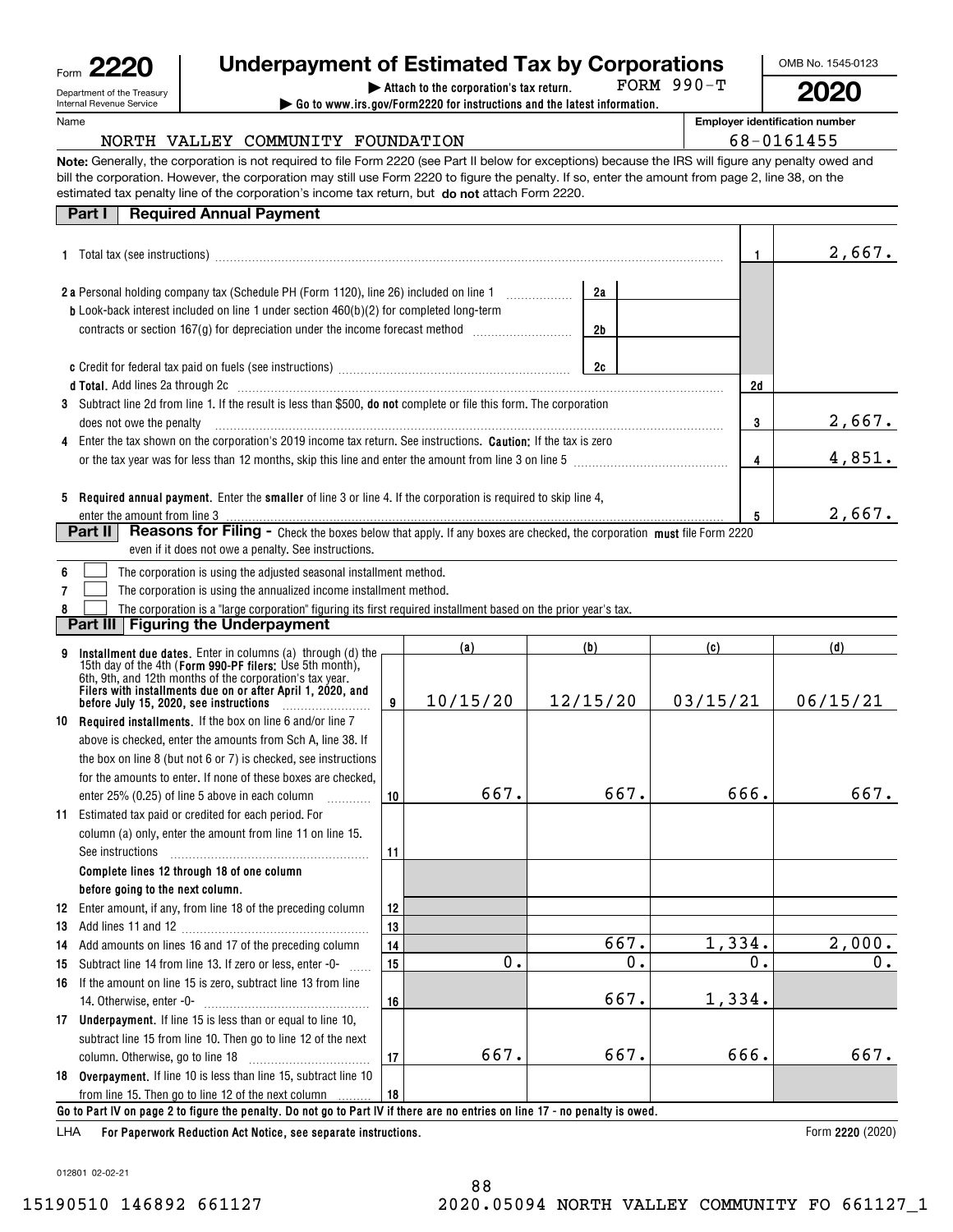# **Part IV Figuring the Penalty**

|    |                                                                                                                                                                                                                                                                                                                                    |    | (a) | (b)             | (c)       | (d)                      |
|----|------------------------------------------------------------------------------------------------------------------------------------------------------------------------------------------------------------------------------------------------------------------------------------------------------------------------------------|----|-----|-----------------|-----------|--------------------------|
|    | 19 Enter the date of payment or the 15th day of the 4th month<br>after the close of the tax year, whichever is earlier.<br>(C corporations with tax years ending June 30<br>and S corporations: Use 3rd month instead of 4th month.<br>Form 990-PF and Form 990-T filers: Use 5th month<br>instead of 4th month.) See instructions | 19 |     |                 |           |                          |
|    | 20 Number of days from due date of installment on line 9 to the                                                                                                                                                                                                                                                                    |    |     |                 |           |                          |
|    | date shown on line 19                                                                                                                                                                                                                                                                                                              | 20 |     |                 |           |                          |
|    | 21 Number of days on line 20 after 4/15/2020 and before 7/1/2020                                                                                                                                                                                                                                                                   | 21 |     |                 |           |                          |
|    | 22 Underpayment on line 17 x Number of days on line 21 x 5% (0.05)<br>366                                                                                                                                                                                                                                                          | 22 | \$  | \$              | \$        | S                        |
|    | 23 Number of days on line 20 after 6/30/2020 and before 10/1/2020                                                                                                                                                                                                                                                                  | 23 |     |                 |           |                          |
|    | 24 Underpayment on line 17 x Number of days on line 23 x 3% (0.03)<br>366                                                                                                                                                                                                                                                          | 24 | \$  | \$              | \$        | \$                       |
|    | 25 Number of days on line 20 after 9/30/2020 and before 1/1/2021                                                                                                                                                                                                                                                                   | 25 |     |                 |           |                          |
|    | 26 Underpayment on line 17 x Number of days on line 25 x 3% (0.03)<br>366                                                                                                                                                                                                                                                          | 26 | \$  | \$              | \$        | \$                       |
| 27 | Number of days on line 20 after 12/31/2020 and before 4/1/2021                                                                                                                                                                                                                                                                     | 27 | SEE | <b>ATTACHED</b> | WORKSHEET |                          |
|    | 28 Underpayment on line 17 x Number of days on line 27 x 3% (0.03)<br>365                                                                                                                                                                                                                                                          | 28 | S.  |                 | \$        | \$                       |
| 29 | Number of days on line 20 after 3/31/2021 and before 7/1/2021                                                                                                                                                                                                                                                                      | 29 |     |                 |           |                          |
|    | 30 Underpayment on line 17 x Number of days on line 29 x $*$ %<br>365                                                                                                                                                                                                                                                              | 30 | \$  | \$              | \$        | \$                       |
|    | 31 Number of days on line 20 after 6/30/2021 and before 10/1/2021                                                                                                                                                                                                                                                                  | 31 |     |                 |           |                          |
|    | 32 Underpayment on line 17 x Number of days on line 31 x $*$ %<br>365                                                                                                                                                                                                                                                              | 32 | \$  | \$              | \$        | \$                       |
|    | 33 Number of days on line 20 after 9/30/2021 and before 1/1/2022                                                                                                                                                                                                                                                                   | 33 |     |                 |           |                          |
|    | 34 Underpayment on line 17 x Number of days on line 33 x $*$ %<br>365                                                                                                                                                                                                                                                              | 34 | 8   | \$              | \$        | \$                       |
|    | $35$ Number of days on line 20 after 12/31/2021 and before 3/16/2022                                                                                                                                                                                                                                                               | 35 |     |                 |           |                          |
|    | <b>36</b> Underpayment on line 17 x Number of days on line 35 x $*$ %<br>.<br>365                                                                                                                                                                                                                                                  | 36 | \$  | \$              | \$        | \$                       |
|    | 37 Add lines 22, 24, 26, 28, 30, 32, 34, and 36                                                                                                                                                                                                                                                                                    | 37 | \$  | \$              | \$        | \$                       |
|    | 38 Penalty. Add columns (a) through (d) of line 37. Enter the total here and on Form 1120, line 34; or the comparable                                                                                                                                                                                                              |    |     |                 |           |                          |
|    | line for other income tax returns                                                                                                                                                                                                                                                                                                  |    |     |                 |           | 62.<br>$38$ \ $\sqrt{3}$ |
|    | * Use the penalty interest rate for each calendar quarter, which the IRS will determine during the first month in the preceding quarter.                                                                                                                                                                                           |    |     |                 |           |                          |

information on the Internet, access the IRS website at **www.irs.gov**. You can also call 1-800-829-4933 to get interest rate information. These rates are published quarterly in an IRS News Release and in a revenue ruling in the Internal Revenue Bulletin. To obtain this

**2220**  Form (2020)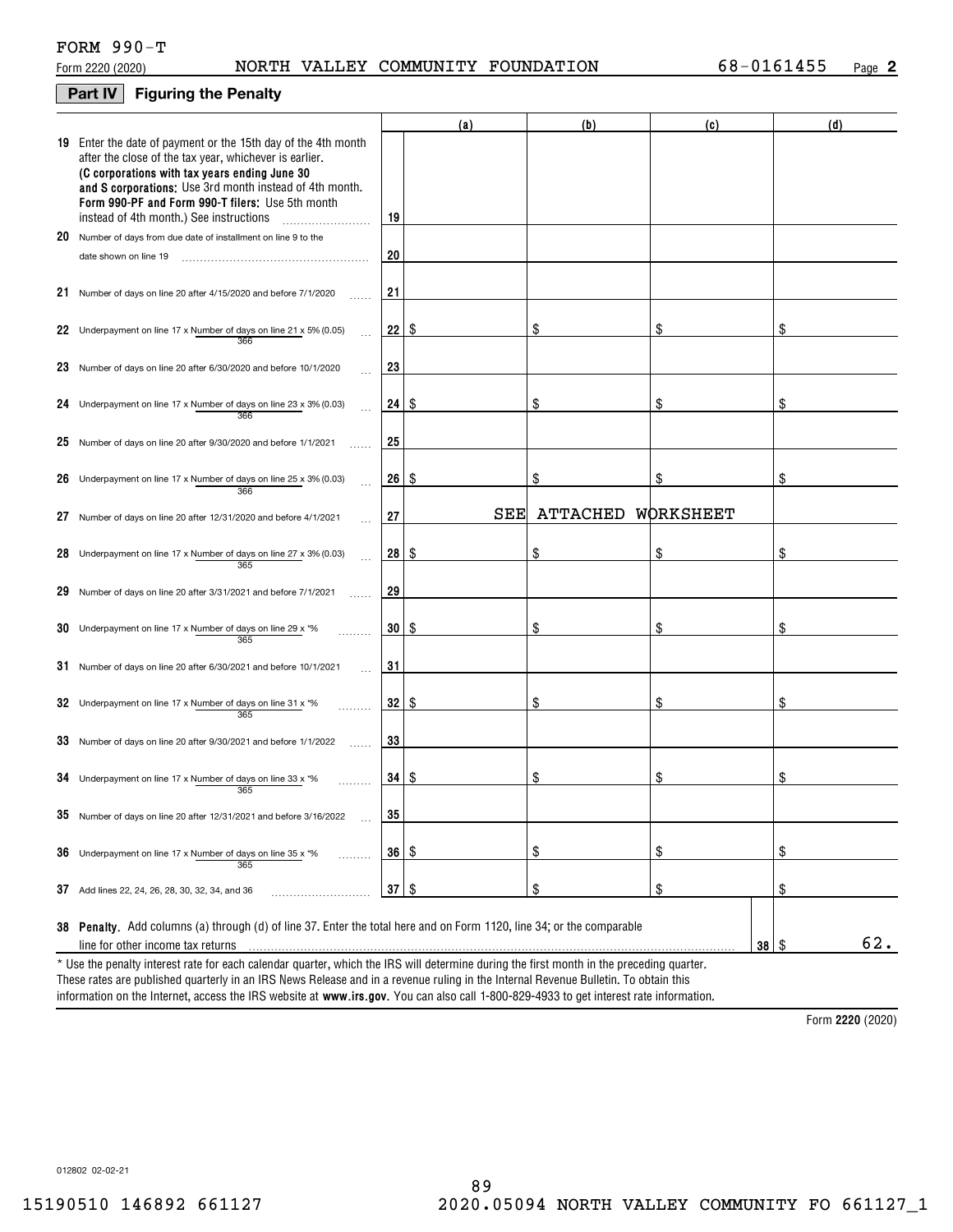# **UNDERPAYMENT OF ESTIMATED TAX WORKSHEET** FORM 990-T

| Name(s)                        |                                   |                                |                            | <b>Identifying Number</b> |         |
|--------------------------------|-----------------------------------|--------------------------------|----------------------------|---------------------------|---------|
|                                | NORTH VALLEY COMMUNITY FOUNDATION |                                |                            | 68-0161455                |         |
| (A)                            | (B)                               | (C)                            | (D)                        | (E)                       | (F)     |
| *Date                          | Amount                            | Adjusted<br><b>Balance Due</b> | Number Days<br>Balance Due | Daily<br>Penalty Rate     | Penalty |
|                                |                                   | $-0-$                          |                            |                           |         |
| 10/15/20                       | 667.                              | 667.                           | 61                         | .000081967                | 3.      |
| 12/15/20                       | 667.                              | 1,334.                         | 16                         | .000081967                | 2.      |
| 12/31/20                       | $\mathbf 0$ .                     | 1,334.                         | $7\,4$                     | .000082192                | 8.      |
| 03/15/21                       | 666.                              | 2,000.                         | 92                         | .000082192                | 15.     |
| 06/15/21                       | 667.                              | 2,667.                         | 153                        | .000082192                | 34.     |
|                                |                                   |                                |                            |                           |         |
|                                |                                   |                                |                            |                           |         |
|                                |                                   |                                |                            |                           |         |
|                                |                                   |                                |                            |                           |         |
|                                |                                   |                                |                            |                           |         |
|                                |                                   |                                |                            |                           |         |
|                                |                                   |                                |                            |                           |         |
|                                |                                   |                                |                            |                           |         |
|                                |                                   |                                |                            |                           |         |
|                                |                                   |                                |                            |                           |         |
|                                |                                   |                                |                            |                           |         |
|                                |                                   |                                |                            |                           |         |
|                                |                                   |                                |                            |                           |         |
|                                |                                   |                                |                            |                           |         |
|                                |                                   |                                |                            |                           |         |
|                                |                                   |                                |                            |                           |         |
| Penalty Due (Sum of Column F). |                                   |                                |                            |                           | 62.     |

\* Date of estimated tax payment, withholding credit date or installment due date.

012511 04-01-20